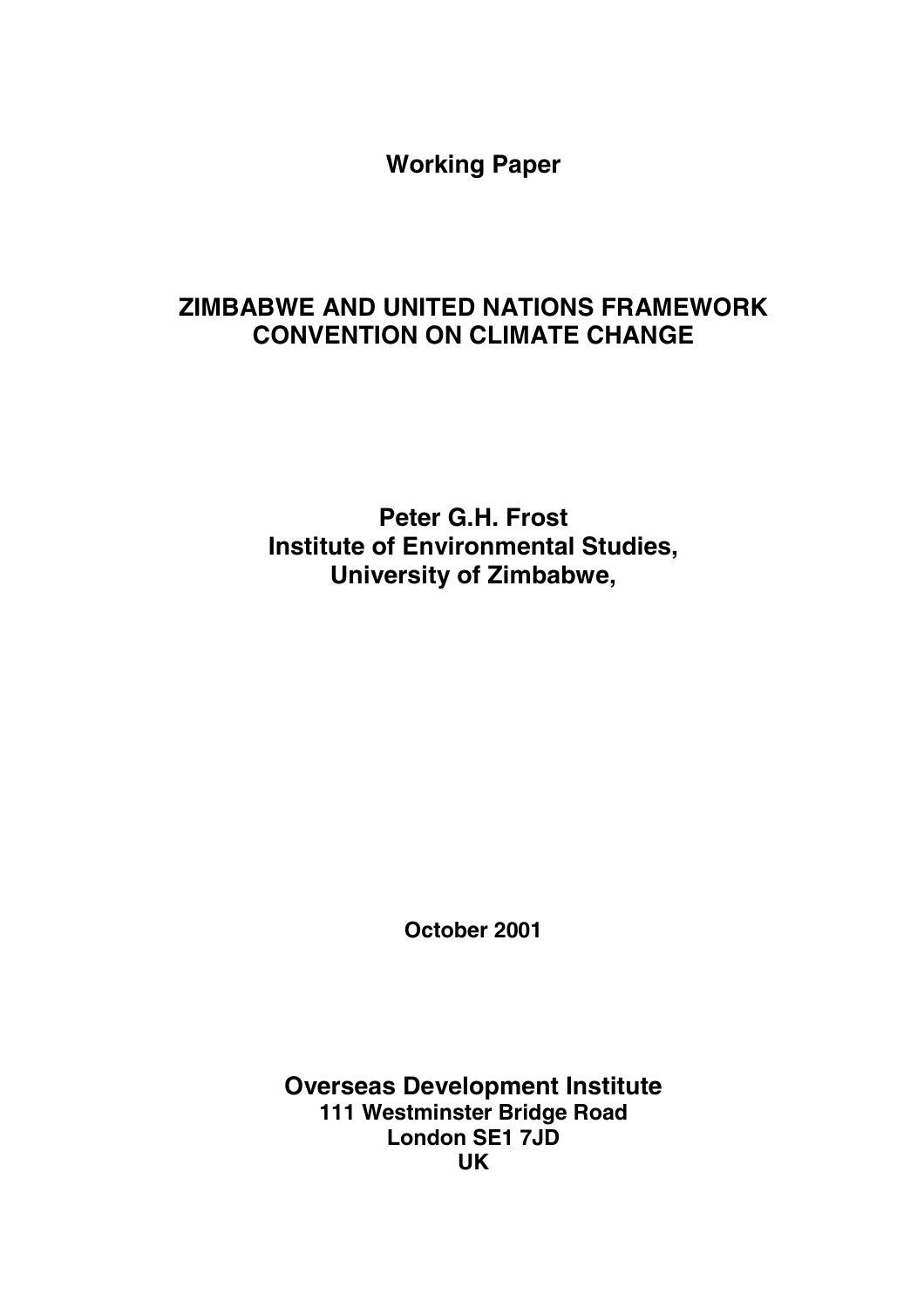ISBN 0 85003 564 3

© Overseas Development Institute 2001

All rights reserved. No part of this publication may be reproduced, stored in a retrieval system, or transmitted in any form or by any means, electronic, mechanical, photocopying, recording or otherwise, without the prior permission of the publishers.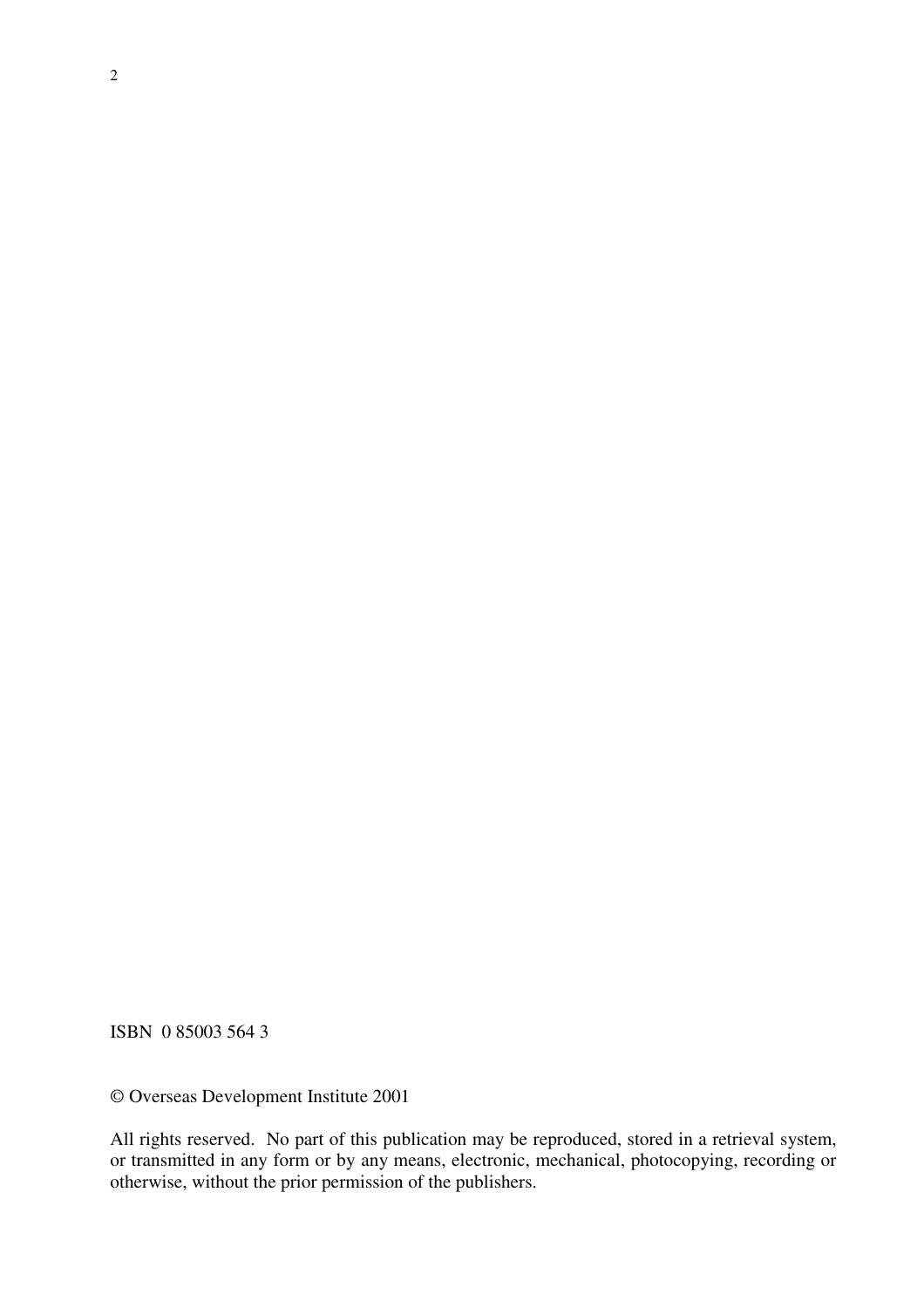# **Contents**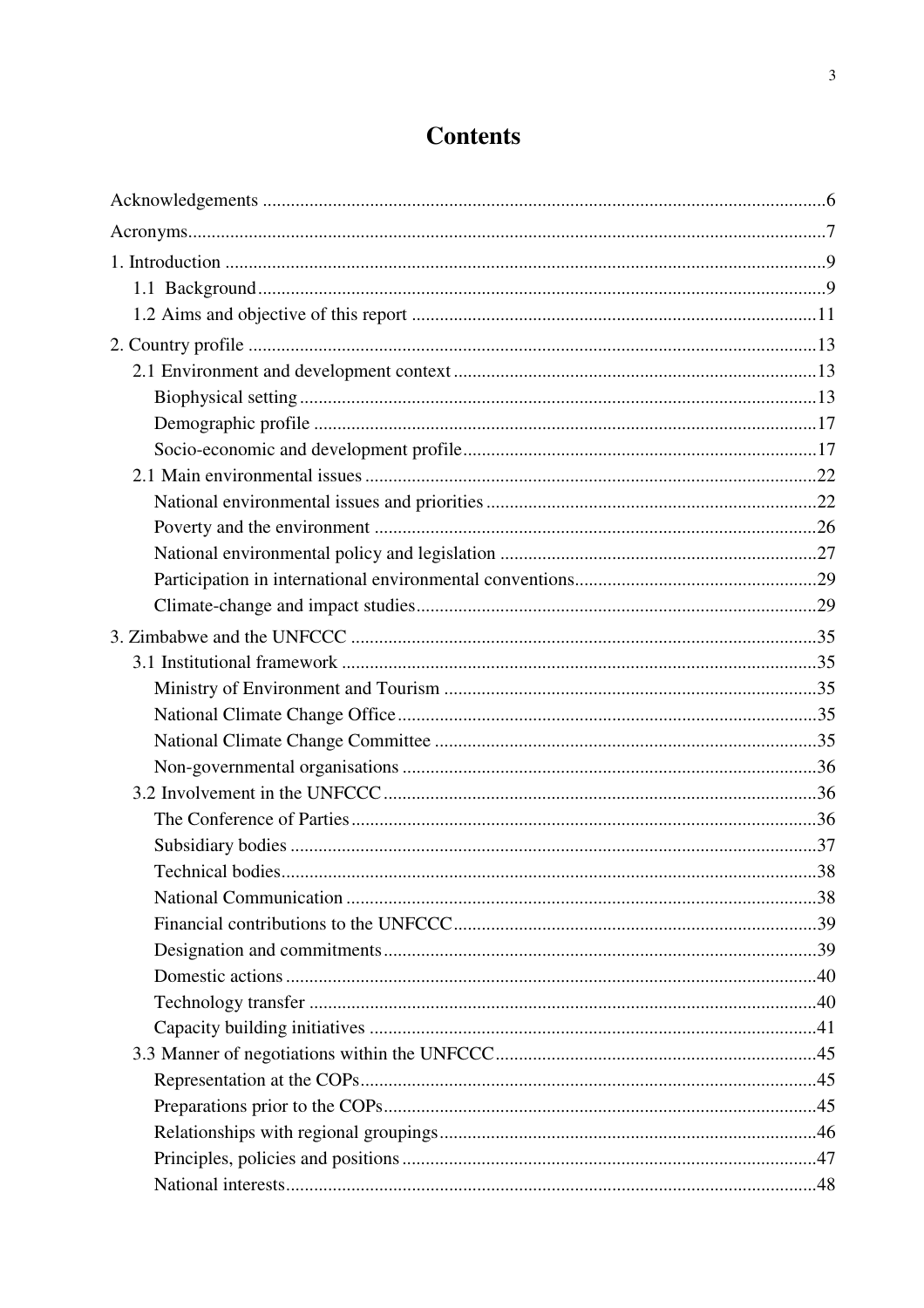# **Figures**

| Figure 1: Probabilities of receiving at least (a) 400 mm rainfall and (b) 500 mm rainfall in during |  |
|-----------------------------------------------------------------------------------------------------|--|
|                                                                                                     |  |
| Figure 2: Total production of maize, sorghum and millet in Chiredzi District, 1980/81-1995/96,      |  |
| together with the amount of food aid distributed, 1980/81-1991/92, and food requirements            |  |
|                                                                                                     |  |
|                                                                                                     |  |
|                                                                                                     |  |

## **Tables**

| Table 1: Definitions of land-cover categories and the area covered by each land-cover type15   |  |
|------------------------------------------------------------------------------------------------|--|
| Table 2: Percentage of land in each natural region in Zimbabwe allocated to different land-use |  |
|                                                                                                |  |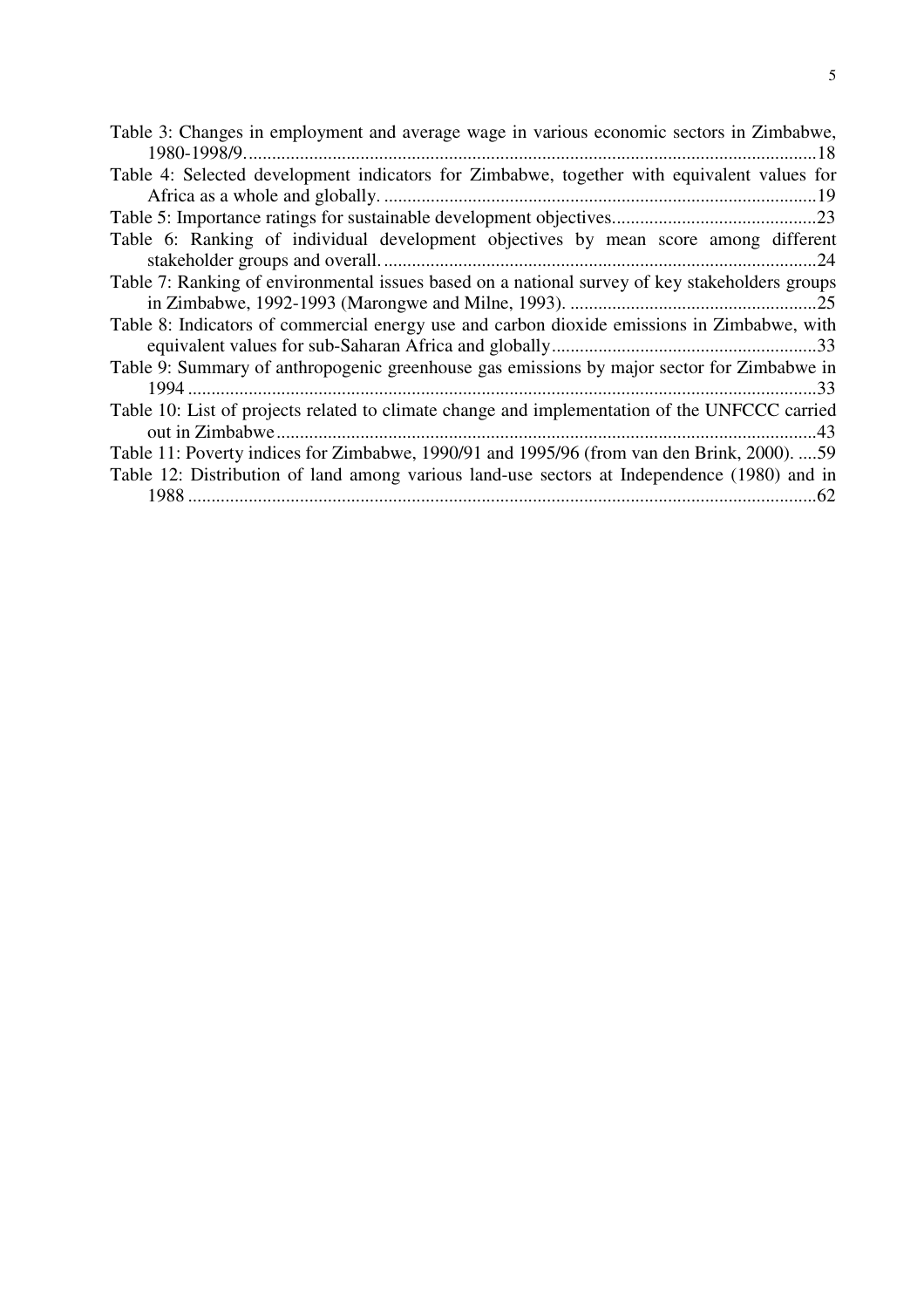# **Acknowledgements**

I are grateful to the Department of International Development, UK, for financing this study. This paper forms part of the Effective Participation by Developing Countries in International Governance, Institutions and Negotiations study which is in turn part of the Globalisation and Poverty programme, which now includes fourteen projects on the relationship between the global economy, and global institutions, and poverty, and on how the developing countries can influence this. For further information on this project, please contact Sheila Page, s.page@odi.org.uk. For further information on the Globalisation and Poverty Programme, see www.gapresearch.org or email globpov@ids.ac.uk.

I am very grateful to Mrs Margaret Muhakanana-Sangarwe, Under Secretary for Environment, Ministry of Environment and Tourism, and Zimbabwe's chief negotiator at the UNFCCC, and Dr Todd Ngara, Climate Change Co-ordinator for Zimbabwe, for the time they gave me to discuss Zimbabwe's involvement in the UNFCCC. Their frank assessments of Zimbabwe's position and effectiveness in the negotiations is much appreciated. I am also grateful to the staff of the library of the Institute of Development Studies, University of Zimbabwe, for locating certain crucial references for me.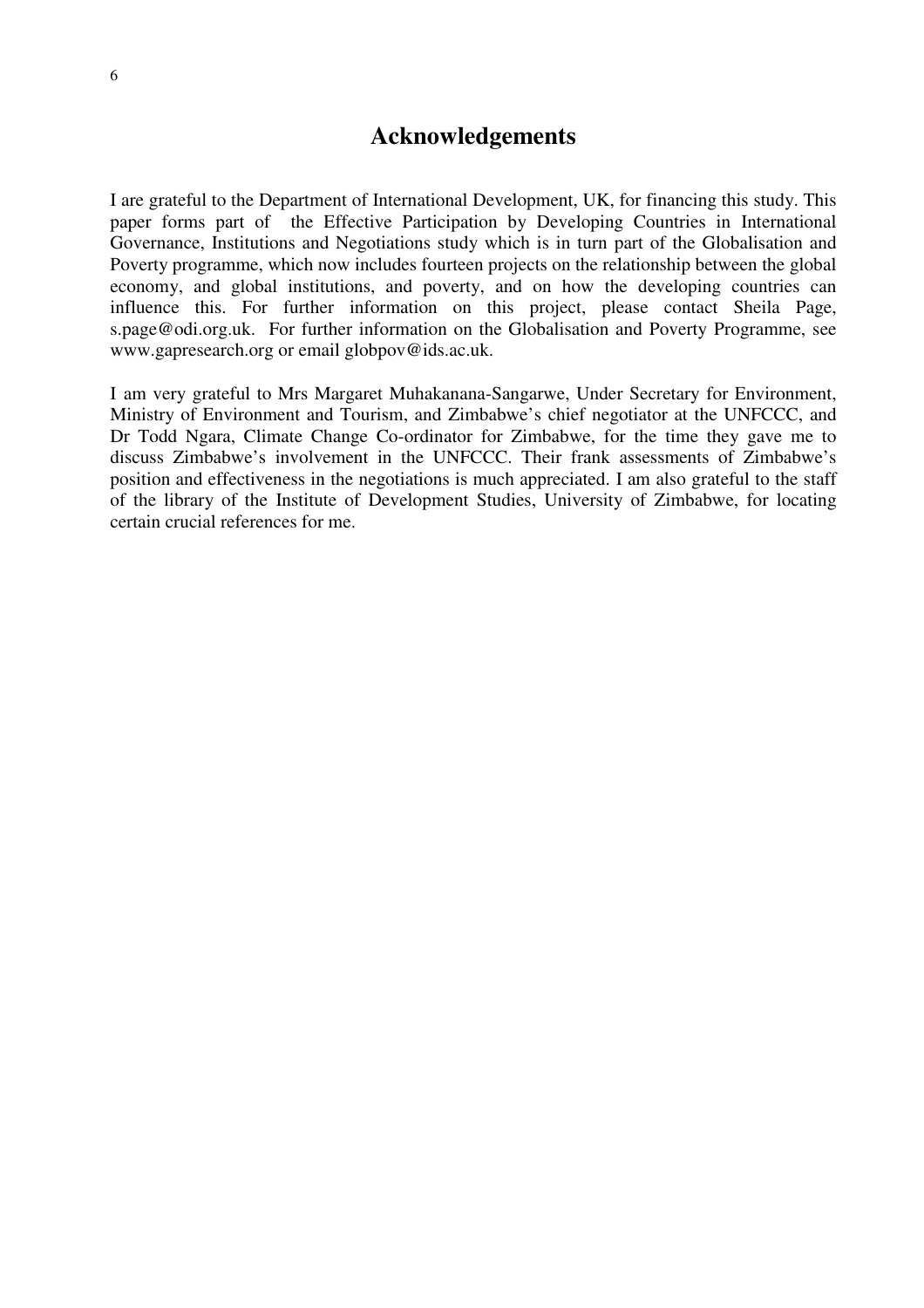# **Acronyms**

| <b>AIDS</b>     | Acquired Immuno-Deficiency Syndrome                                       |
|-----------------|---------------------------------------------------------------------------|
| AIJ             | Activities Implemented Jointly                                            |
| <b>CBD</b>      | Convention on Biological Diversity                                        |
| <b>CCD</b>      | <b>Convention to Combat Desertification</b>                               |
| <b>CDM</b>      | <b>Clean Development Mechanism</b>                                        |
| <b>CEP</b>      | Communicating the Environment Programme                                   |
| CGE             | <b>Consultative Group of Experts</b>                                      |
| CH <sub>4</sub> | Methane                                                                   |
| <b>CIDA</b>     | Canadian International Development Agency                                 |
| <b>CITES</b>    | Convention on International Trade in Endangered Species of Wild Fauna and |
|                 | Flora                                                                     |
| <b>CMS</b>      | Convention on the Conservation of Migratory Species of Wild Animals       |
| $\rm CO$        | Carbon monoxide                                                           |
| CO <sub>2</sub> | Carbon dioxide                                                            |
| <b>COP</b>      | <b>Conference of Parties</b>                                              |
| CSO             | <b>Central Statistical Office</b>                                         |
| Danida          | Danish International Development Agency                                   |
| <b>DFID</b>     | Department for International Development (United Kingdom)                 |
| <b>DMS</b>      | Department of Meteorological Services                                     |
| <b>ELMS</b>     | <b>Environment and Land Management Sector</b>                             |
| <b>ENDA</b>     | Environment and Development Activities (an NGO)                           |
| <b>ESAP</b>     | Economic Structural Adjustment Programme                                  |
| FY              | Financial Year                                                            |
| G77             | Group of 77                                                               |
| <b>GCM</b>      | Global Climate Model                                                      |
| <b>GDP</b>      | <b>Gross Domestic Product</b>                                             |
| <b>GNP</b>      | <b>Gross National Product</b>                                             |
| <b>HIV</b>      | Human Immuno-deficiency Virus                                             |
| <b>IMERCSA</b>  | India Musokwotane Environment Resource Centre for Southern Africa         |
| <b>INC</b>      | <b>Initial National Communication</b>                                     |
| <b>IPCC</b>     | Intergovernmental Panel on Climate Change                                 |
| <b>ISO</b>      | <b>International Standards Organisation</b>                               |
| <b>IUCN</b>     | The World Conservation Union                                              |
| Л               | Joint Implementation                                                      |
| <b>LULUCF</b>   | Land Use, Land-Use Change and Forestry                                    |
| <b>MEA</b>      | Multilateral Environmental Agreement                                      |
| <b>MERP</b>     | Millennium Economic Recovery Programme                                    |
| <b>MET</b>      | Ministry for Environment and Tourism                                      |
| $N_2O$          | Nitrous oxide                                                             |
| <b>NANGO</b>    | National Association of Non-Governmental Organisations                    |
| <b>NEPC</b>     | <b>National Economic Planning Commission</b>                              |
| <b>NGO</b>      | Non-Governmental Organisation                                             |
| NO <sub>x</sub> | Nitrogen oxides                                                           |
| <b>NR</b>       | <b>Natural Region</b>                                                     |
| <b>NRC</b>      | <b>Natural Resource Committee</b>                                         |
| <b>NSS</b>      | <b>National Strategy Studies</b>                                          |
| ODI             | Overseas Development Institute                                            |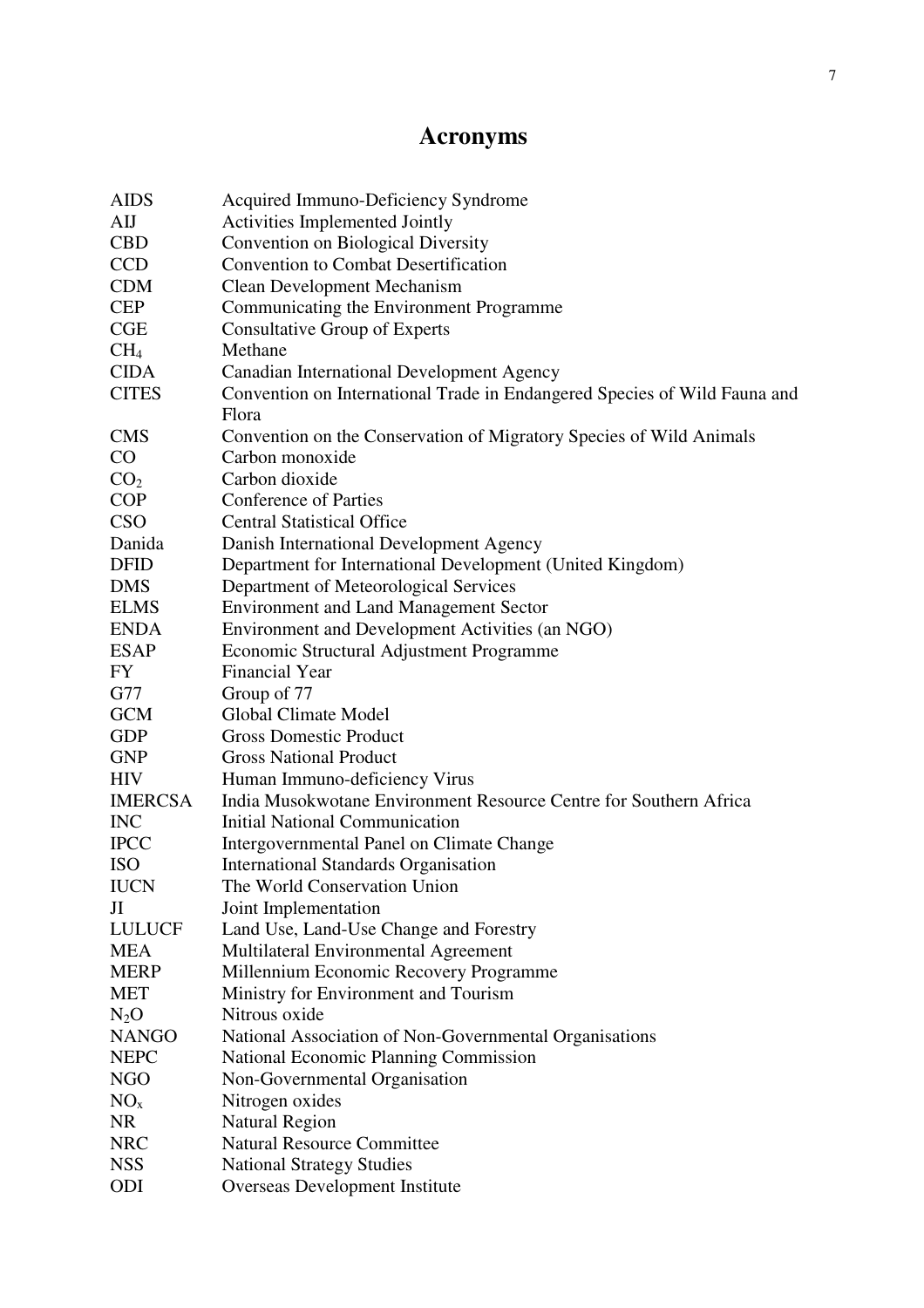| <b>PAAP</b>    | Poverty Alleviation Action Plan                                       |
|----------------|-----------------------------------------------------------------------|
| <b>PPP</b>     | <b>Purchasing Power Parity</b>                                        |
| <b>SADC</b>    | Southern Africa Development Community                                 |
| <b>SAFIRE</b>  | Southern Alliance for Indigenous Resources                            |
| <b>SANTREN</b> | Southern African Network for Training and Research on the Environment |
| <b>SARDC</b>   | Southern African Resource and Documentation Centre                    |
| <b>SBI</b>     | Subsidiary Body for Implementation                                    |
| <b>SBSTA</b>   | Subsidiary Body for Scientific and Technological Advice               |
| <b>SDA</b>     | Social Dimensions of Adjustment                                       |
| <b>SDF</b>     | Social Development Fund                                               |
| <b>SIRDC</b>   | Scientific and Industrial Research Centre                             |
| <b>UNCLOS</b>  | United Nations Convention on the Law of the Sea                       |
| <b>UNDP</b>    | <b>United Nations Development Programme</b>                           |
| <b>UNEP</b>    | <b>United Nations Environment Programme</b>                           |
| <b>UNFCCC</b>  | United Nations Framework Convention on Climate Change                 |
| <b>UNIDO</b>   | United Nations Industrial Development Organisation                    |
| <b>UNITAR</b>  | United Nations Institute for Training and Research                    |
| <b>USAID</b>   | United States Agency for International Development                    |
| <b>WB</b>      | World Bank                                                            |
| WRI            | <b>World Resources Institute</b>                                      |
| <b>WTO</b>     | World Trade Organisation                                              |
| ZESA           | Zimbabwe Electricity Supply Authority                                 |
| ZIMPREST       | Zimbabwe Programme for Social and Economic Transformation             |
| <b>ZWD</b>     | Zimbabwe Dollar                                                       |
|                |                                                                       |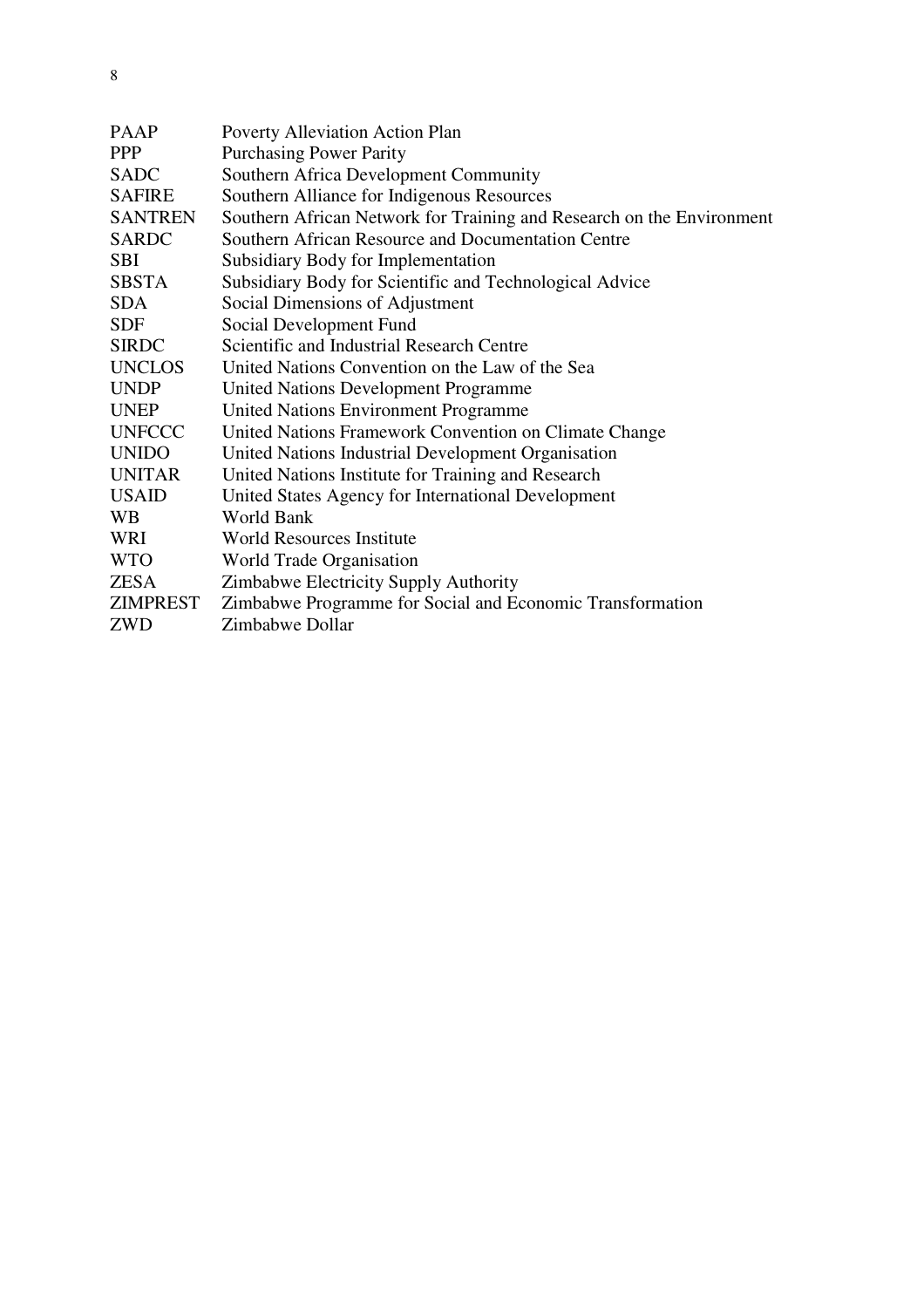## **1. Introduction**

#### **1.1 Background**

The growing recognition that many natural resources are shared across political boundaries, together with the increase in international trade, tourism, other trans-boundary interactions – including transport and communications – and common interests in health and safety, has created the need for international institutions and rules to guide and govern these interactions. All countries are affected by this process but developing countries face special difficulties. They generally lag behind developed countries, both in their use of global environmental goods and in their participation in international transactions, so that their immediate needs for international governance structures and procedures are not so obvious. Furthermore, their more limited experience in the international arena often leaves them less able to identify where their long-term interests lie in negotiations over the form and function of these international institutions. Their ability to participate fully and effectively in international negotiations is often limited by shortages of human capacity and experience, a lack of information and the material resources needed to support negotiators, and weak or absent domestic institutions through which international agreements can be implemented.

For developing countries to avoid being disadvantaged in international negotiations therefore, they must have the capacity to identify and assess those current and future areas of national interest that need to be safeguarded in these negotiations, and to balance these interests and international obligations. The skills and capacity to negotiate effectively in the face of high actual and opportunity costs, and to assess when best to enter international negotiations, need to be developed and enhanced.

International institutions have both advantages and disadvantages. Advantages include having agreed frameworks for dealing with international problems; access by developing countries to, and their involvement in, multi-lateral negotiations; and an opportunity for those governments with mutual interests to develop and present a common front in their dealings with other governments, multi-national organisations and international pressure groups. There may be particular advantages for developing countries in becoming involved in such negotiations. Small countries may need the protection of international regulations in their dealing with larger and more developed countries. It may also be more efficient to work through a multilateral international institution, rather than to deal bilaterally with an issue every time it arises.

The main disadvantages lie in often having to cede some degree of national sovereignty; having to accept some constraints on the unfettered pursuit of national interests; and a reduction in flexibility to respond unilaterally to changes in these interests. For developing countries, the disadvantages may be somewhat greater because their national priorities may often more obviously take precedence over broader international considerations, thereby giving the appearance that their commitment to global environmental issues is weak. Moreover, the fixed costs of involvement, for example in having to adhere to international environmental standards, may be proportionately greater for the economically less-developed countries, at least in the short term, thereby serving as a disincentive.

On environmental issues, there is debate on the question of who should pay the costs of environmental protection, including the opportunity costs of foregone development. Developing countries may have to bear a disproportionate amount of the burden of climate change, both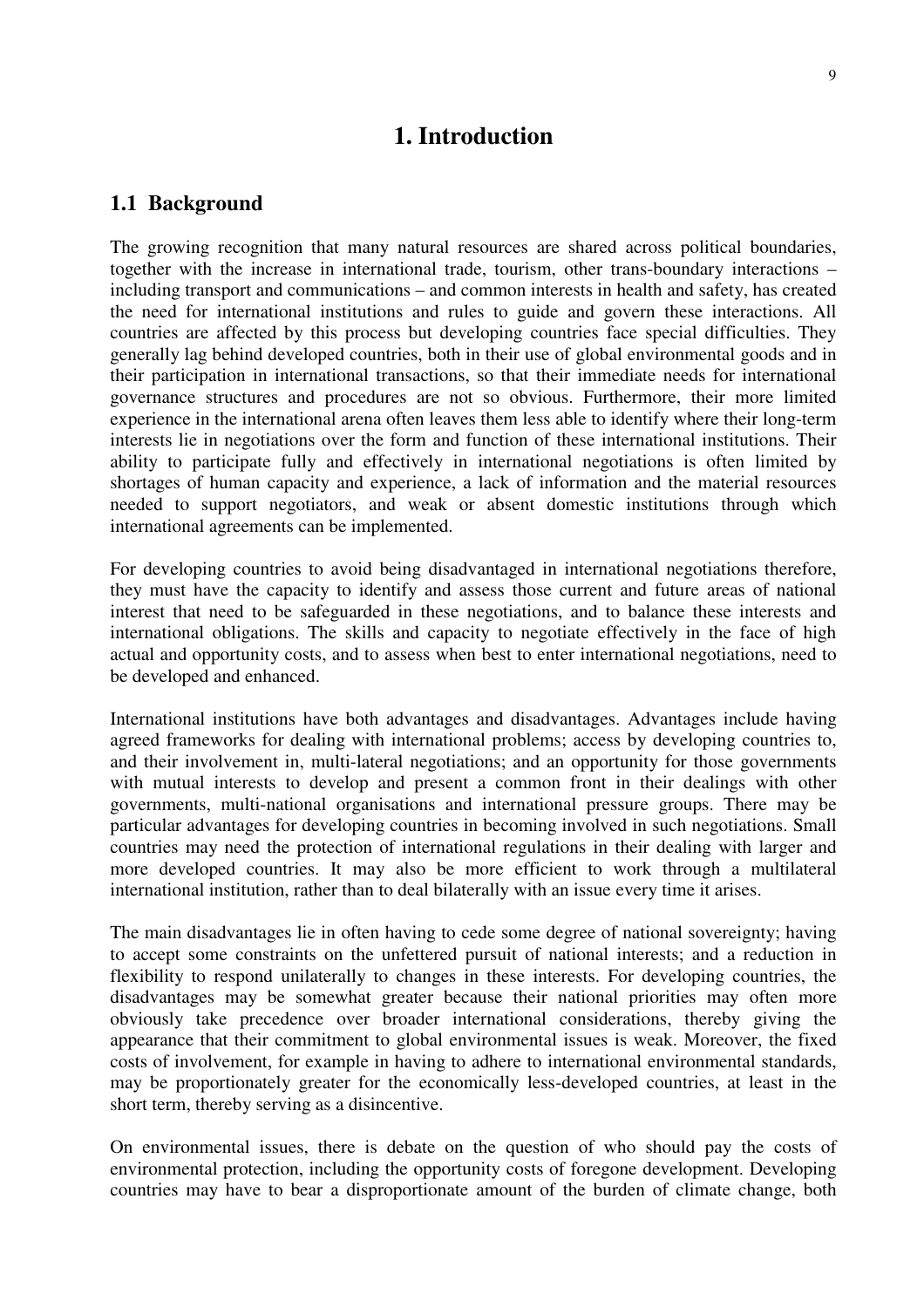because of higher vulnerability and because they have less capacity to counteract its potential impacts. Developed countries largely drive the debate about what measures are needed to mitigate or counter changes in climate, increasing desertification, the loss of biodiversity, and other adverse changes to the environment. Even if protocols such as that formulated at Kyoto under the United Nations Framework Convention on Climate Change (UNFCCC) are rendered ineffective by non-ratification, the increasing recognition by countries of the threats posed by climate modification and other adverse environmental changes will ensure that negotiations on mitigation measures will continue.

To address these issues the UK Department for International Development (DFID) has contracted the Overseas Development Institute (ODI) to undertake a study of the manner and extent of involvement of developing countries in international negotiations and associated institutions, with the aim of enhancing the effectiveness of participation by these countries in this arena. The overall study is focusing on the negotiations surrounding two key international conventions, the United Nations Framework Convention on Climate Change (UNFCCC) and the World Trade Organisation (WTO). It aims to address the following key questions.

- What constraints do developing countries face in international negotiations and what are their most significant impacts on the negotiating positions of these countries and the outcomes?
- How can developing countries, particularly those with limited resources, best prepare themselves, by way of research, analysis and synthesis, to fully understand the issues, identify their interests, articulate their concerns, and thereby develop informed, strategic positions on the issues?
- What institutional and human-capital investments are needed to achieve this?
- What is the appropriate allocation of resources to do this, given the opportunity costs of redirecting resources away from other priority areas?
- To what extent are the international negotiating positions of developing countries reconcilable with their domestic environmental and sustainable development policies?
- In what ways can the effectiveness of developing countries in current international negotiations be strengthened?
- What are issues that are likely to face negotiators from developing countries in the next five years; what kinds of information and capacity will be required by them to address these issues; and what kind of assistance, if any, is needed to strengthen their negotiating positions?
- What models of policy advice and networking among developing country experts and between them and developed countries would strengthen the negotiations and their outcomes?
- Are there advantages of joint action by developing countries to meet their needs, or are the costs of coordination greater than the savings?

Answers to these questions will help to identify what forms of participation have been more or less effective, to determine 'best practice', and what kinds of assistance donors could give to assist developing countries to make the necessary policy changes that would lead to better practice. They will also help in drawing up guidelines for establishing and maintaining research and negotiating capacity.

A second component of this study is to assess the possible impacts of the outcomes of these negotiations on national programmes to reduce poverty. Given the pressing need for developing countries to address issues of economic development and poverty reduction, there is concern as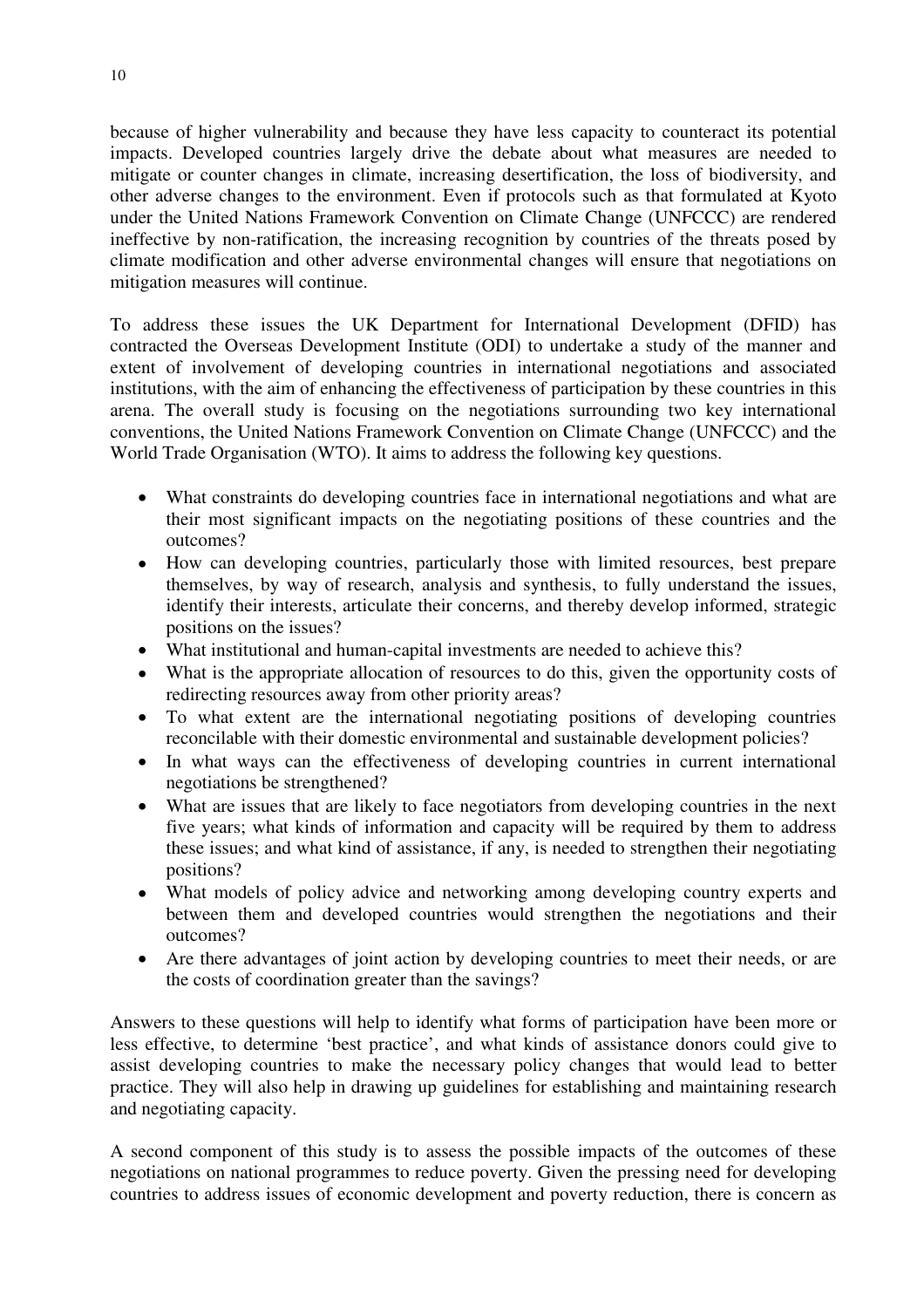to whether these international institutions and governance structures help or hinder a country's capacity and effectiveness in alleviating poverty. Some key questions in this regard are:

- What are the implications of global environmental issues and related international agreements for national policies aimed at alleviating poverty?
- Can the welfare or poverty concerns of developing countries be reconciled with the trade and environmental agendas being pursued by developed countries?
- What other national and international policies directly impact the reduction of poverty?

## **1.2 Aims and objective of this report**

In addition to the global review and synthesis being carried out by researchers at ODI, a number of case studies have been commissioned to examine in detail the experiences of three developing countries – Bolivia, Guyana and Zimbabwe – in international negotiations at the WTO and the UNFCCC. This study is focused specifically on the involvement of Zimbabwe in the negotiations and functioning of the UNFCCC, although the information and insights gained will contribute to the broader assessment of the effectiveness of developing countries in these negotiations, the constraints they experience, and how best these can be overcome. A separate study is being undertaken on Zimbabwe's involvement in the WTO negotiations.

The ultimate objective of this sub-project is to help increase the effectiveness of Zimbabwe's participation in international governance and institutions. To do this requires a study of the country's involvement in the UNFCCC negotiations framed by the following questions.

- What forms of participation to date have been effective in attaining the country's goals?
- What constraints there are to more effective participation in the negotiations and agreements of the UNFCCC and how best these can be overcome?
- What types of assistance are needed to enhance and maintain the country's capacity to participate in international negotiations?
- What needs to be done to help establish and maintain national capacity for research, analysis and synthesis needed to support the country's negotiators at the UNFCCC.

A secondary objective is to consider the impact of climate-change policy on poverty. To this end the circumstances under which it is to Zimbabwe's advantage to participate in international agreements to manage the impact of external forces on poverty will be examined.

The negotiations surrounding climate change mitigation are particularly complex due to the clash of national and international objectives; the range of pressure groups and their objectives involved; and the intricacy of the technical and scientific issues. Some of the more specific questions and issues that this study attempts to address are as follows.

- What is the nature and extent of Zimbabwe's participation in the UNFCCC? Is this level of participation considered sufficient or could it be approved?
- Has the level and manner of participation changed since the UNFCCC was set up in 1992? What have been the driving forces behind these changes, if any?
- What is the organisational structure of the Zimbabwe Government's response to the issue of global climate change and the associated negotiations and activities to address this issues? In what ways could this structure be reorganised to function more effectively?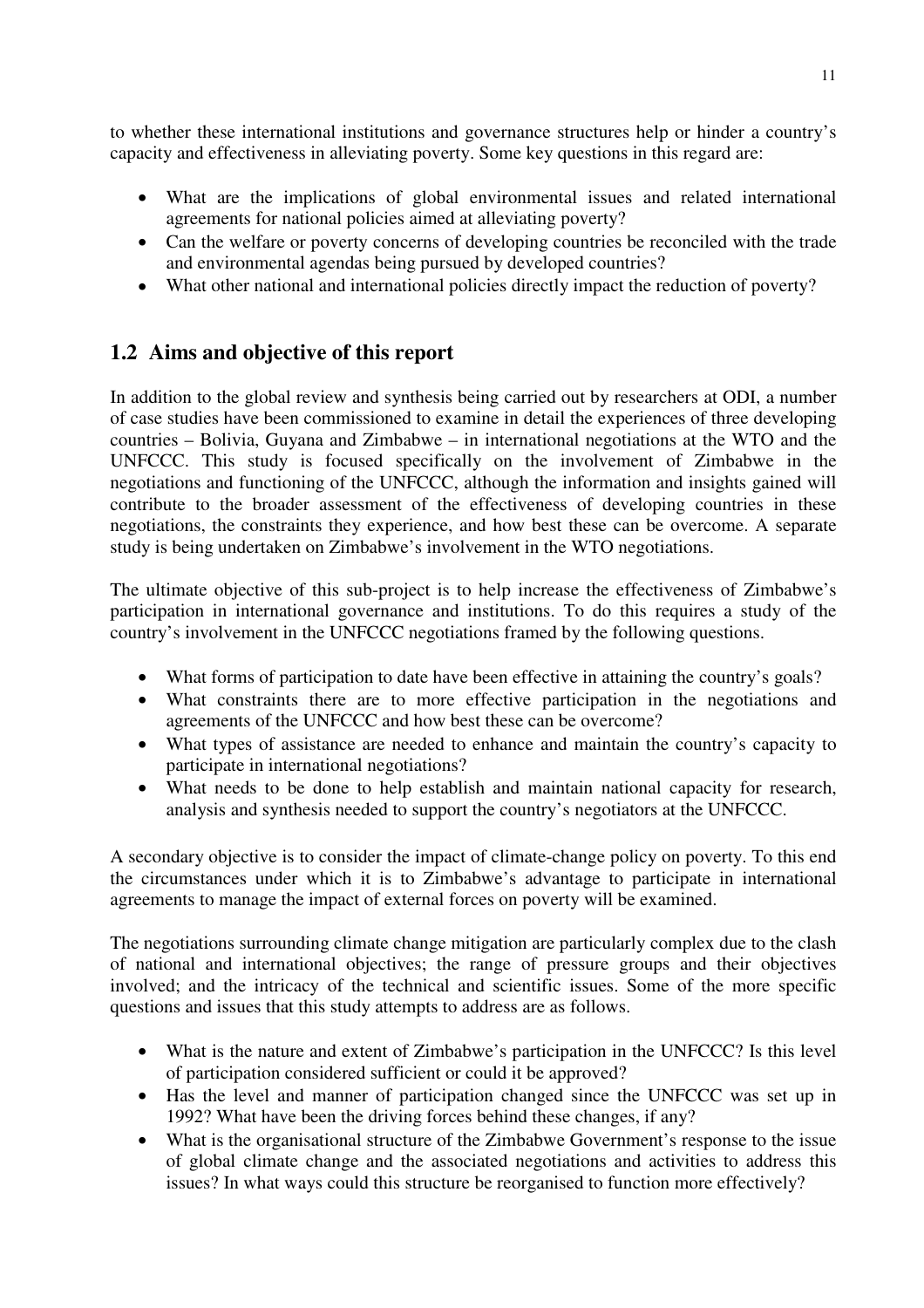- What are Zimbabwe's principal concerns and objectives in relation to the UNFCCC? What is the balance between national and global concerns, and what are the priorities among them? How are these priorities decided? What necessary trade-offs are there between national and international objectives?
- What is the process by which national objectives and associated policy on climate change issues are decided? Which stakeholder groups are involved in this process, and how?
- To what extent and how is the public consulted, and their views taken into account, in formulating a national position? What role, if any, does the private sector play in this process, and is it generally supportive of national initiatives in this regard?
- What forms of support briefings, information, research and training are given to Zimbabwe's delegates prior to the Conferences of Parties and other meetings of the UNFCCC? From which organisations are briefings and information obtained? Is the amount, quality and timeliness of this information considered adequate, particularly on the interface between national and global concerns?
- What has Zimbabwe been able to achieve at the various Conference of Parties and other meetings of the UNFCCC? Is there satisfaction or frustration at the outcomes of these negotiations? In what ways could the outcomes be more favourable to Zimbabwe's interests?
- To what extent and in what ways do the UNFCCC processes of consultation help or hinder open and fair discussion and negotiation? How could they be improved? Has Zimbabwe had any impact on the negotiating process or its outcomes and, if so, how?
- What are the main limitations on Zimbabwe's negotiating capacity? In what ways could the country be better prepared for future Conference of Parties? What information and assistance would help Zimbabwe negotiate more effectively to achieve its objectives? For example, is there a need for more research and, if so, in what areas?
- Could Zimbabwe pursue its objectives more effectively through regional representation rather than acting on its own? To what extent does Zimbabwe work with other countries in southern Africa on UNFCCC-related issues? How does this cooperation work? Are there any preparatory meetings? How are differences in objectives within this group resolved? Are the more specific national objectives compromised when negotiating as a group? Do the benefits of negotiation through regional groupings outweigh the transaction costs involved? If none of this happens, why is this?
- Can poverty and welfare concerns in developing countries such as Zimbabwe be reconciled with the international environmental agenda being promoted by many of the industrialised nations? Are the supposedly mutually-beneficial and most cost-effective means of abating climate change that are being promoted by industrialised countries compatible with Zimbabwe's development agenda? What is Zimbabwe's position on the issue of carbon sequestration in forests in developing countries, both to offset carbon emissions elsewhere in the world and bring economic and development benefits to local communities in and around those forests?

To put the answers to these questions in context, an extended profile of the country, in environmental, demographic, socio-economic and development terms, is presented first. This is followed by an analysis of the main environment and development issues, and the range of activities being undertaken to address these. Finally, the nature, extent and outcomes of Zimbabwe's involvement in the UNFCCC are considered, along with an assessment of the constraints and how these might be alleviated.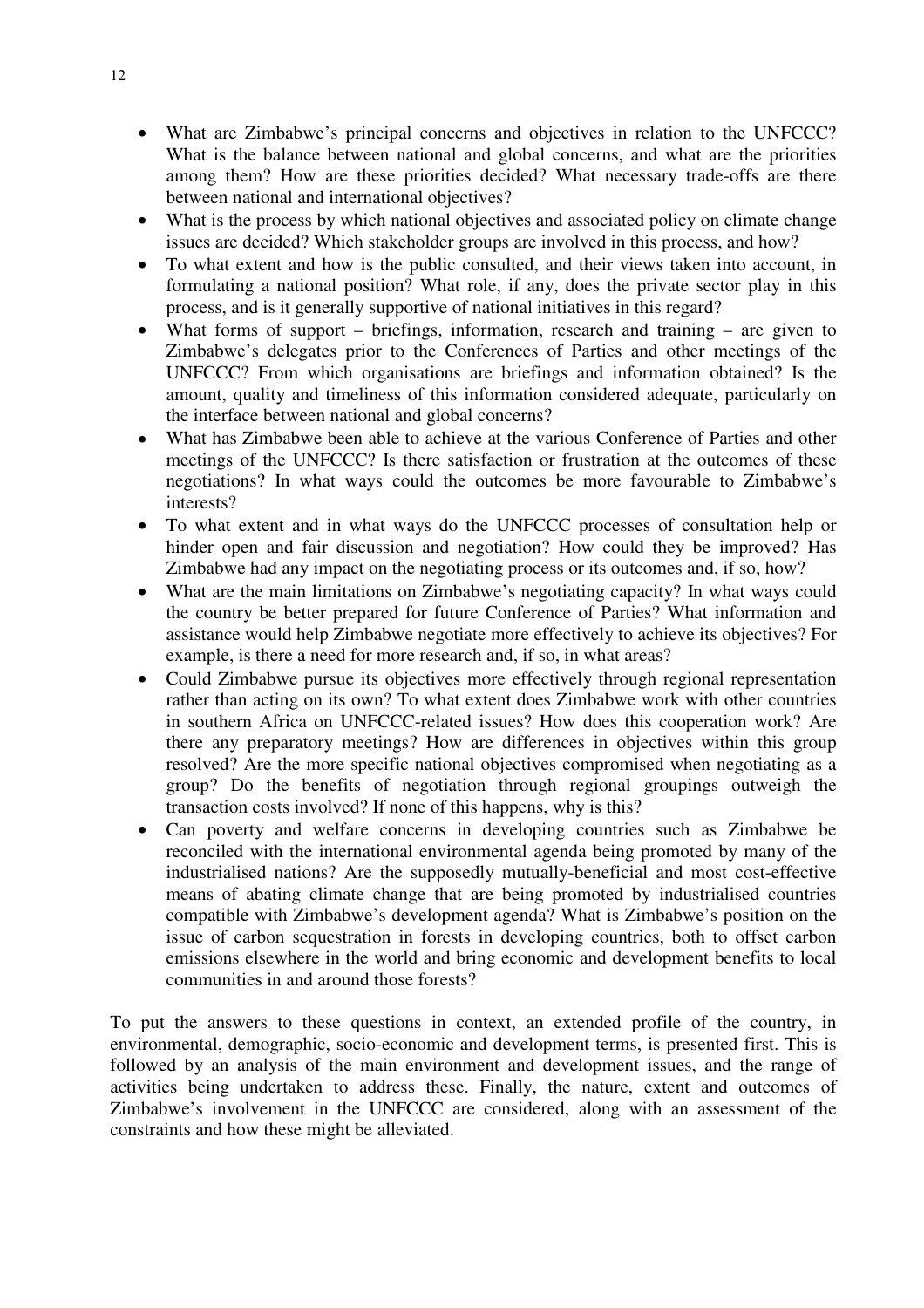# **2. Country profile**

#### **2.1 Environment and development context**

#### *Biophysical setting*

Zimbabwe is a land-locked southern African country with a total land area of just under 391,000 km<sup>2</sup>. It is bounded on the north by the Zambezi River valley, and in the south by the Limpopo River. Almost one-third of the country lies below 800 m a.s.l. (lowest elevation 197 m); 23% of the land area lies above 1,200 m a.s.l. (highest point 2,592 m). Mean annual rainfall across the whole country is 655 mm but this varies greatly from as little as 325 mm p.a. near Beitbridge in the Limpopo River valley, to over 1,858 mm at Stapleford Forest on the east-facing slopes of the Eastern Highlands along the border with Mozambique (Department of Meteorological Services, 1977; Corbett *et al*. 1999).

Inter-annual variability in rainfall is relatively high, ranging from 16% on the northern plateau to 48% in the Limpopo River valley (overall mean 29%). Seasons in which rainfall is 20% or more below the long-term mean for the country occur on average about once in four years. Once in 7 years, rainfall will be more than 30% below the long-term mean. Not all parts of the country are equally affected. The south and south-west of the country is more prone to drought than other regions. A measure of this vulnerability is shown in Figure 1, which illustrates the probabilities of receiving more than 400 mm and 500 mm rainfall per annum during the growing season. For the south and south-west, even these relatively low rainfall amounts may happen only once every two to three years or longer.

#### **Figure 1: Probabilities of receiving at least (a) 400 mm rainfall and (b) 500 mm rainfall in during the summer growing season.**

Areas shaded in yellow, orange and red receive less than these amounts on average every two to three years. Data from Corbett *et al*. (1999).

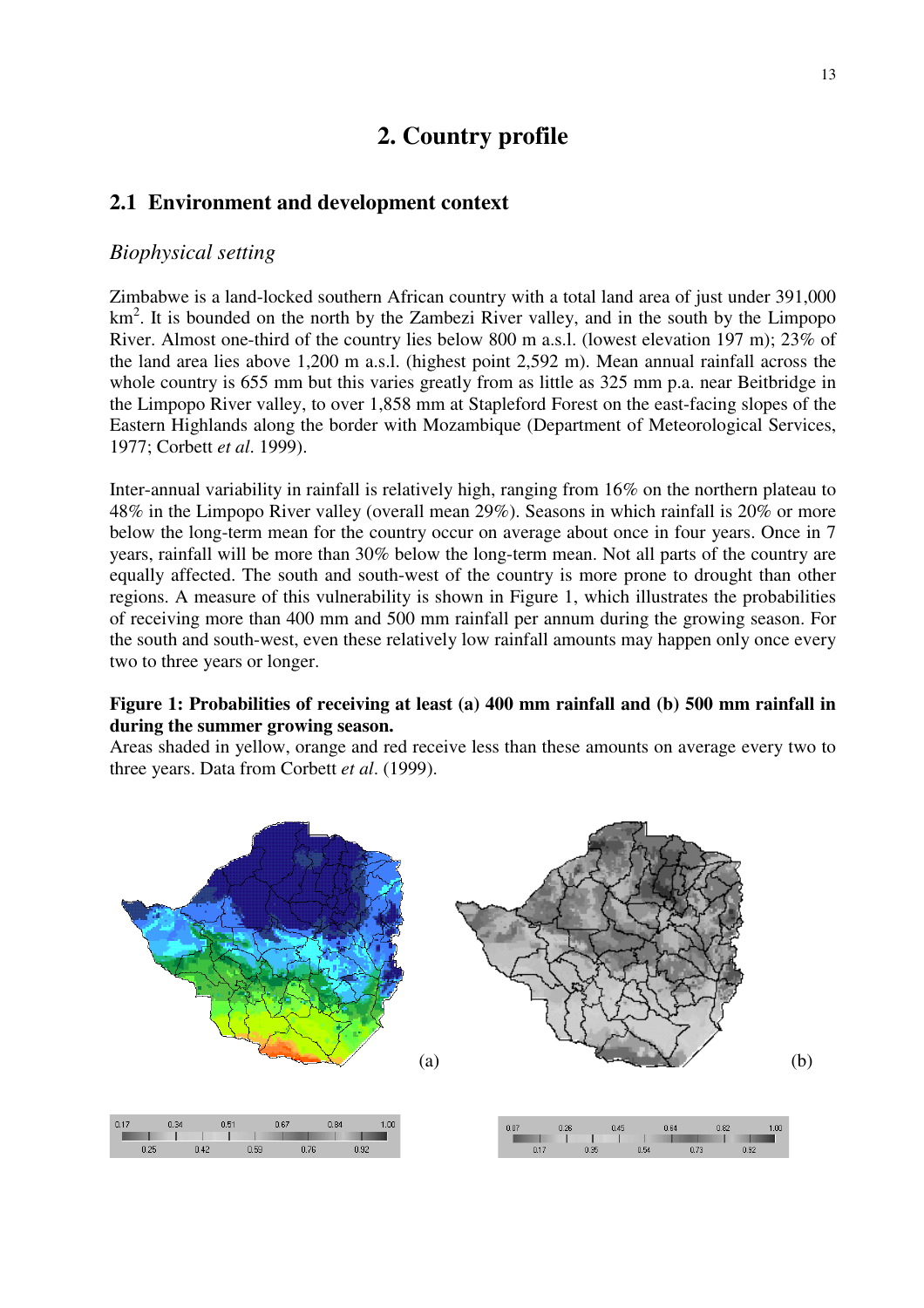More than 70% of the Zimbabwe population depends directly or indirectly on agriculture for their livelihoods. Agricultural production contributes almost 14% to the country's Gross Domestic Product (GDP) and accounts for over 42% of export earnings. With large areas of the country subject to relatively low and erratic rainfall, the country's economy and population are highly vulnerable to adverse changes in climate. This is well illustrated by the impact of the 1991-92 drought on the Zimbabwean economy. Gross domestic product fell by US\$ 1.7 billion during 1991 and 1992, from a peak of US\$ 7.83 billion in 1990. Agricultural output declined by US\$ 835 million over the same period, accounting for almost 50% of the reduction in GDP.

Climate and soils – together with fire, herbivory and land use more locally – determine much of the pattern in the natural vegetation of Zimbabwe. Soil attributes (texture, depth and fertility) are closely related to the nature of the underlying rocks and topography. Most of the soils on the central plateau are derived from gneissic granite embedded in a matrix of meta-igneous and meta-sedimentary rocks of the Pre-Cambrian Basement Complex, the original crustal rocks of the region. Soils derived from granite are generally pale-coloured, infertile, and sandy at the surface but with increasing amounts of clay in the subsoil that impede drainage. Soils derived from the Basement Complex rocks and the numerous igneous intrusions within the granite belt are generally darker, more fertile, and more clayey in texture. The soils of the Zambezi and Limpopo river valleys comprise a mosaic of fertile alluvium alongside the rivers and their tributaries, with deep infertile sands and shallow fertile clays elsewhere. The soils along the northern and eastern escarpments and mountains, where much of the underlying rock has been highly metamorphosed, are generally moderately fertile but shallow. Large areas in the northwest of the country are covered by deep, excessively drained and very infertile sands, characteristic of the Kalahari basin.

Woodland forms much of the natural vegetation of Zimbabwe (Table 1), with bushland becoming more prominent in the drier regions in the south and west. Grassland and wooded grassland occur in areas with restricted drainage and low daily minimum temperatures during the dry winter months (May-July). Natural forest is confined largely to sites in or adjacent to the mountains in the east: montane forest patches occur above 1,800 m a.s.l.; sub-montane forests cover the steep east-facing slopes below 2,000 m; and patches of lowland tropic forest occur in the valleys of the main rivers bisecting the Eastern Highlands.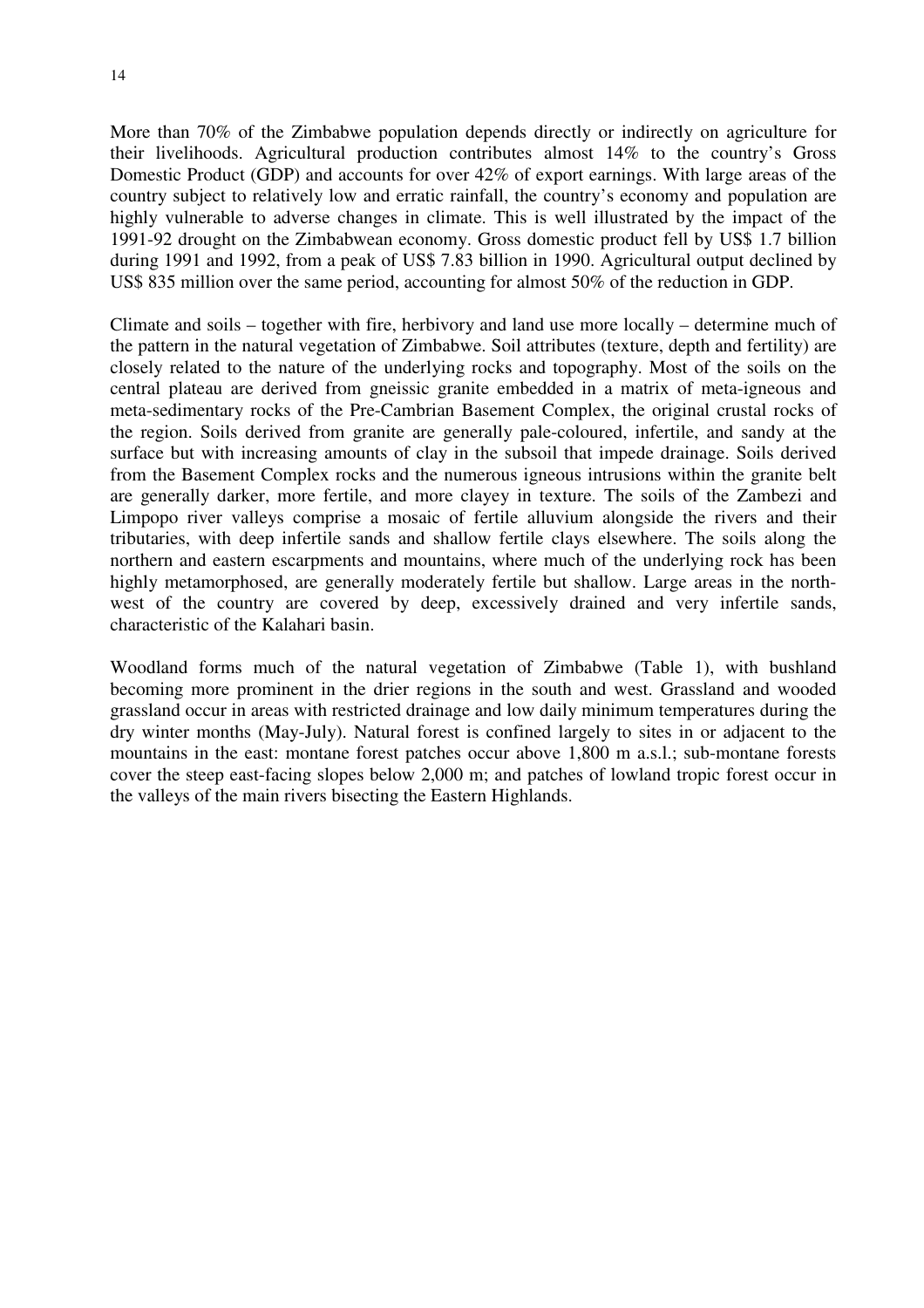| Land cover category  | <b>Definition and notes</b>                            | Area $(km^2)$ | $\%$  |
|----------------------|--------------------------------------------------------|---------------|-------|
| Natural moist forest | Tree height >15m, can opy cover >80%                   | 11,554        | < 0.1 |
| <b>Plantations</b>   | Areas planted with exotic tree species                 | 155,853       | 0.4   |
| Woodland             | Tree height 5-15m, canopy cover 20-80%                 | 20,797,405    | 53.2  |
| <b>Bushland</b>      | Tree height 1-5m, canopy cover 20-80%                  | 4,974,130     | 12.7  |
| Wooded grassland     | Tree height 1-15m, can opy cover $2-20\%$              | 1,204,762     | 3.1   |
| Grassland            | Tree canopy cover $\langle 2\%$                        | 689,208       | 1.7   |
| Cultivated land      | Includes disturbed and fallow lands                    | 10,738,077    | 27.5  |
| Rock outcrops        | Large areas of bare rock with little or no plant cover | 78,481        | 0.2   |
| Waterbodies          | Surface area of large dams                             | 300,900       | 0.8   |
| <b>Settlements</b>   | Areas of human habitation, mainly urban areas          | 139,205       | 0.3   |

**Table 1: Definitions of land-cover categories and the area covered by each land-cover type.** Determined from visual interpretation and mapping of land cover from Landsat 5 satellite imagery for 1992 (data from Forestry Commission of Zimbabwe).

Almost two-thirds of the country is covered with woodland (53%) or bushland (13%: Table 1). Woodland cover is most extensive in the State Forest reserves, National Parks and Safari Areas, which together account for about 15% of the country. Elsewhere, woodland cover is slightly negatively related to human population density, more so in the densely settled communal lands. The overall biomass of trees in natural forest, woodland, bushland and wooded grassland in 1992 has been estimated to be 1,168 million tonnes (Forestry Commission, 1996; Kunjeku *et al*. 1998). The mean annual loss of growing stock due to deforestation and land clearance for agriculture and settlement for the period 1985-1992 is estimated to have been 47 million tonnes (Kunjeku *et al*. 1998), almost exactly matching the current estimated mean annual increment of 47 million tonnes due to growth of the remaining stock (Ministry of Mines, Environment and Tourism, 1998a).

Climate and soils also influence the agricultural potential of the land and the patterns of human settlement and land use. In Zimbabwe in particular, climate, soils and the distribution of minerals such as gold, copper, nickel and chrome determined the process of land appropriation and division during the colonial era, and established the present patterns of land tenure and use. Much of the better quality land was appropriated for large-scale commercial farming, originally exclusively by colonial settlers; most of the poorer quality land was designated as reserves for indigenous peoples (called 'tribal trust lands' or, since Independence, 'communal lands') or maintained as undesignated Crown or State Land, forest reserves or national parks. Many present-day social, economic and political tensions in the country originate in decisions and actions taken during that time.

Almost 28% of the land cover has been substantially modified, largely by agriculture, deforestation and human settlement. The extent of land transformation has been most extensive in the densely settled communal lands, with proportionately more land transformed as the human population density increases. The same pattern holds when other land tenure categories are included, though population densities in these areas are relatively low when compared with those in the communal lands.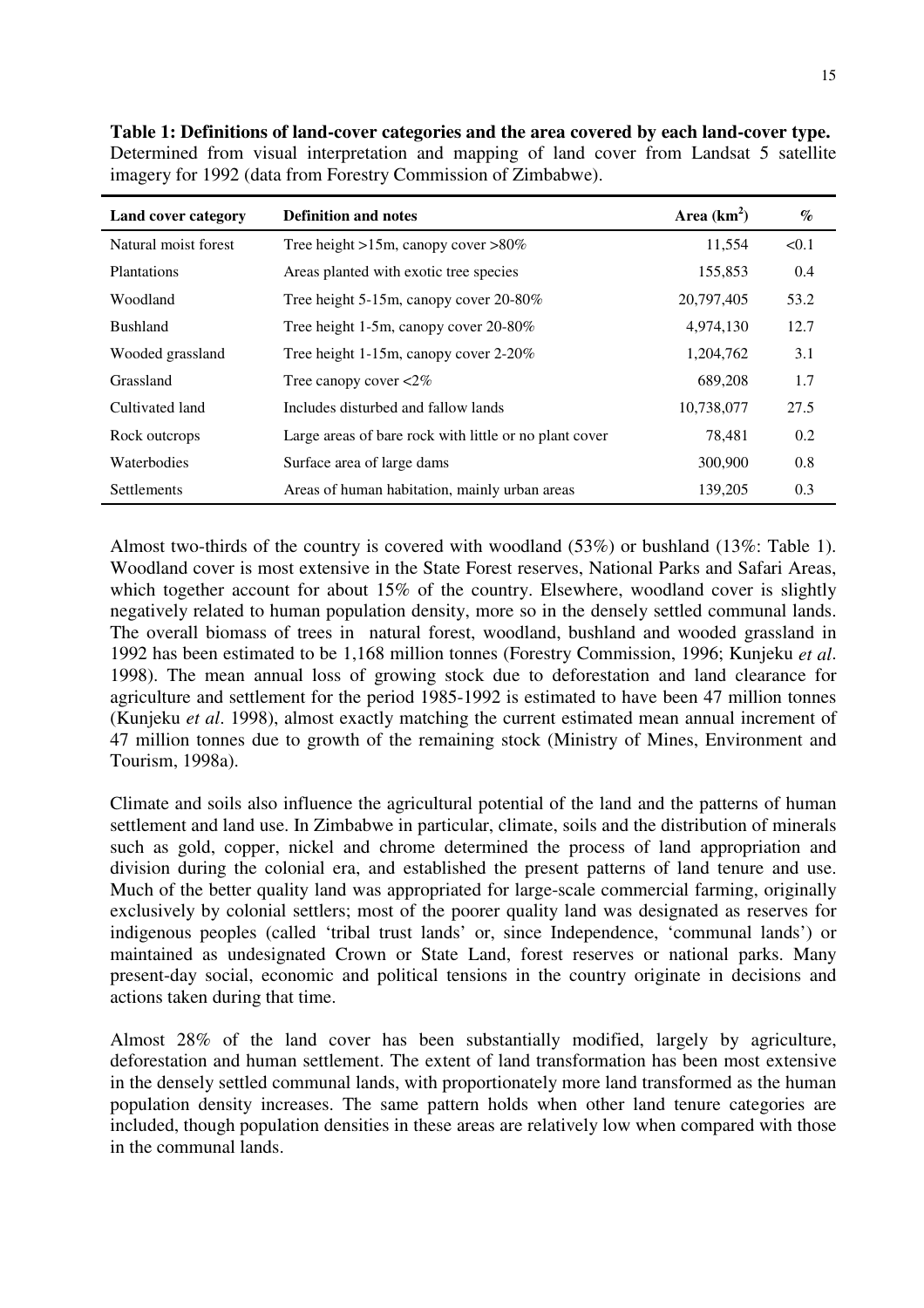The widespread transformation of the natural land cover in the communal farming areas of Zimbabwe is clearly visible on satellite imagery of southern Africa . These graphically illustrate the consequences of the current land tenure system, which has left the majority of people to cultivate the more agriculturally marginal lands, and the present lack of alternatives to agriculture as a source of livelihood. They define clearly the challenge for both rural and urban/industrial development: to relieve pressure on land of limited agricultural potential by providing viable alternatives, either in farming better quality land elsewhere, with the necessary infrastructure and service support, or in seeking other means of making a living through employment, mostly in the non-agricultural sectors of the economy.

#### **Table 2: Percentage of land in each natural region in Zimbabwe allocated to different land-**

#### **use (tenure) categories.**

Land designated for resettlement, but currently subject to legal proceedings, is still accounted for here in the large-scale commercial farming sector. Data from 1992 population census boundaries (Famine Early Warning System, Harare).

| NATURAL REGION                      |          |         |        |         |        |         |               |
|-------------------------------------|----------|---------|--------|---------|--------|---------|---------------|
| Land classification                 | $\bf{I}$ | П       | Ш      | IV      | V      | Overall | Area $(km^2)$ |
| Communal Land                       | 13.0     | 23.6    | 36.7   | 50.3    | 46.6   | 41.9    | 163,792       |
| Large-scale Commercial Farms        | 51.3     | 58.6    | 34.7   | 15.5    | 30.1   | 29.4    | $114,790^2$   |
| <b>Small-scale Commercial Farms</b> | 0.7      | 3.3     | 5.4    | 2.1     | 0.8    | 2.6     | 10,042        |
| <b>Resettlement Areas</b>           | 15.2     | 10.8    | 14.3   | 7.4     | 6.7    | 9.1     | 35,620        |
| <b>State Farms</b>                  | 0.0      | 0.4     | 0.5    | 1.6     | 0.2    | 0.9     | 3,469         |
| <b>National Parks Estate</b>        | 9.7      | 0.5     | 6.0    | 17.8    | 14.0   | 11.9    | 46,434        |
| <b>Forest Land</b>                  | 8.3      | $0.0\,$ | 1.6    | 4.7     | 1.0    | 2.6     | 10,211        |
| Other (e.g. urban)                  | 1.7      | 2.8     | 0.7    | 0.5     | 0.5    | 1.7     | 6,629         |
| Area of Natural Region $(km^2)$     | 6,755    | 59,028  | 70,953 | 161,007 | 90,151 |         | 390,987       |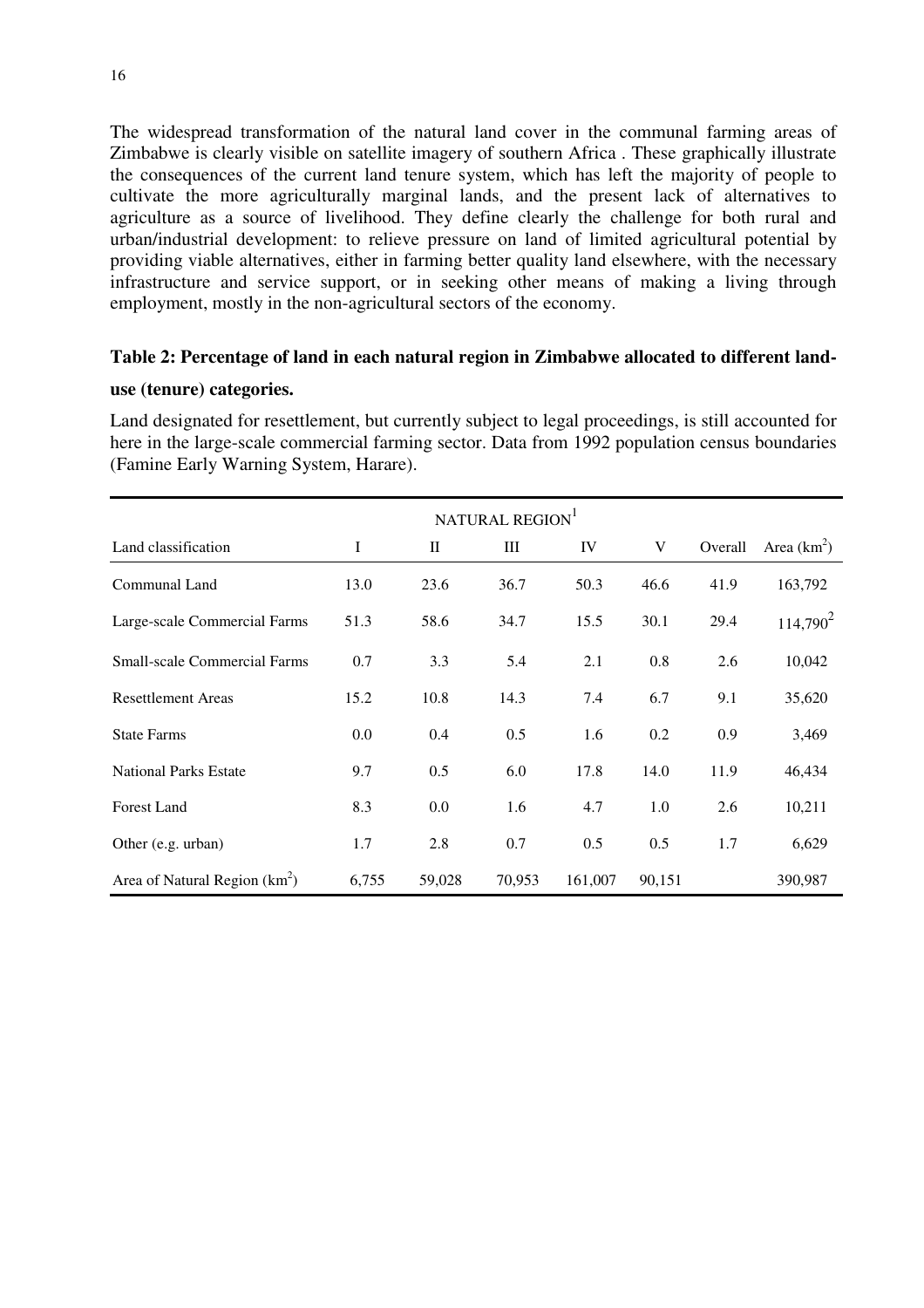#### *Demographic profile*

The population of Zimbabwe at the time of the last complete national census in 1992 was 10,412,548 (49% male, 51% female). The population had increased by just over 2,8 million persons since the previous census carried out in 1982, giving an average annual growth rate of 3.14%. The growth rate in the year preceding the 1992 census was 2.5% (CSO, 1994). Making allowance for the impact of HIV/AIDS and generally improved family planning, the World Bank estimates the current population growth rate to be about 2.2% p.a. (World Bank, 2000). The present (2000) population of Zimbabwe is therefore about 12.4 million. Just over 45% of the population in 1992 was under 15 years of age; 3.3% were older than 65, giving an overall dependency ratio of 0.94 dependants per person in the 15-64 year-old age class.

In 1992, 69% of the population lived in rural areas, mostly in the communal farming areas (5.35 million people or  $51.4\%$  of the total population), large-scale commercial farms  $(11.3\%)$ , resettlement areas (4.1%) and small-scale commercial farms (1.6%). Overall population density ranged from 32.6 persons  $km^{-2}$  in the communal lands, to 10.2  $km^{-2}$  on large-scale commercial farms. Settlement densities both in resettlement areas  $(12.2 \text{ persons km}^{-2})$  and on small-scale commercial farms  $(17.5 \text{ persons km}^{-2})$  were intermediate.

Just under 31% of the population lived in urban areas, though this figure may be somewhat inflated by the movement of people to towns in search of employment or an alternative livelihood following the 1991/92 drought. Proportionately more men than women live in urban areas (F:M sex ratio 0.94), reflecting a degree of migrant labour. Conversely, women predominate in the rural areas (sex ratio 1.16).

#### *Socio-economic and development profile*

Zimbabwe has a markedly dual economy, with a small, relatively well-developed commercial sector based on agriculture, mining, manufacturing and tourism, and a large informal sector centred mainly on small-scale subsistence agriculture in the communal lands. Gross national product in 1999 was estimated to be US\$ 6.1 billion, with no discernible growth from the preceding year (World Bank, 2000). This is equivalent to about US\$ 500 per person. Adjusted for population growth, per capita GNP declined by about 1.8% between 1998 and 1999 (World Bank, 2000). Measured in terms of US\$ at purchasing power parity, GNP and per capita GNP are about 4.8 times larger than when measured in nominal US\$.

Gross domestic product in 1999 was about US\$ 4.39 billion, down from US\$ 5.11 billion in 1990. The structure of output in 1997 indicated that industry (including mining, manufacturing, construction, electricity and water) contributed 27% to total GDP. Distribution, hotels and restaurants contributed a further 19% and agriculture and forestry almost 17%. Gross domestic product grew from US\$ 5.13 billion in 1980 to US\$ 7.16 billion in 1997, an average annual growth rate of 2.5% (CSO, 1987, 1989 and quarterly reports 1987-1997). This is less than the 2.9% average rate of growth of the population over the same period. After 1997, however, GDP declined substantially, to only an estimated US\$ 4.39 billion in 1999, 14.4% less than in 1980 and 38.7% lower than in 1997.

The structure of employment and average wages earned in the various economic sectors in 1980 and 1998 is shown in Table 3. Although the number of employees grew by about 34% over this period, this only represents an average annual growth rate of 1.6%, well below the rate of increase of the population. More problematically, the average wage earned, when adjusted for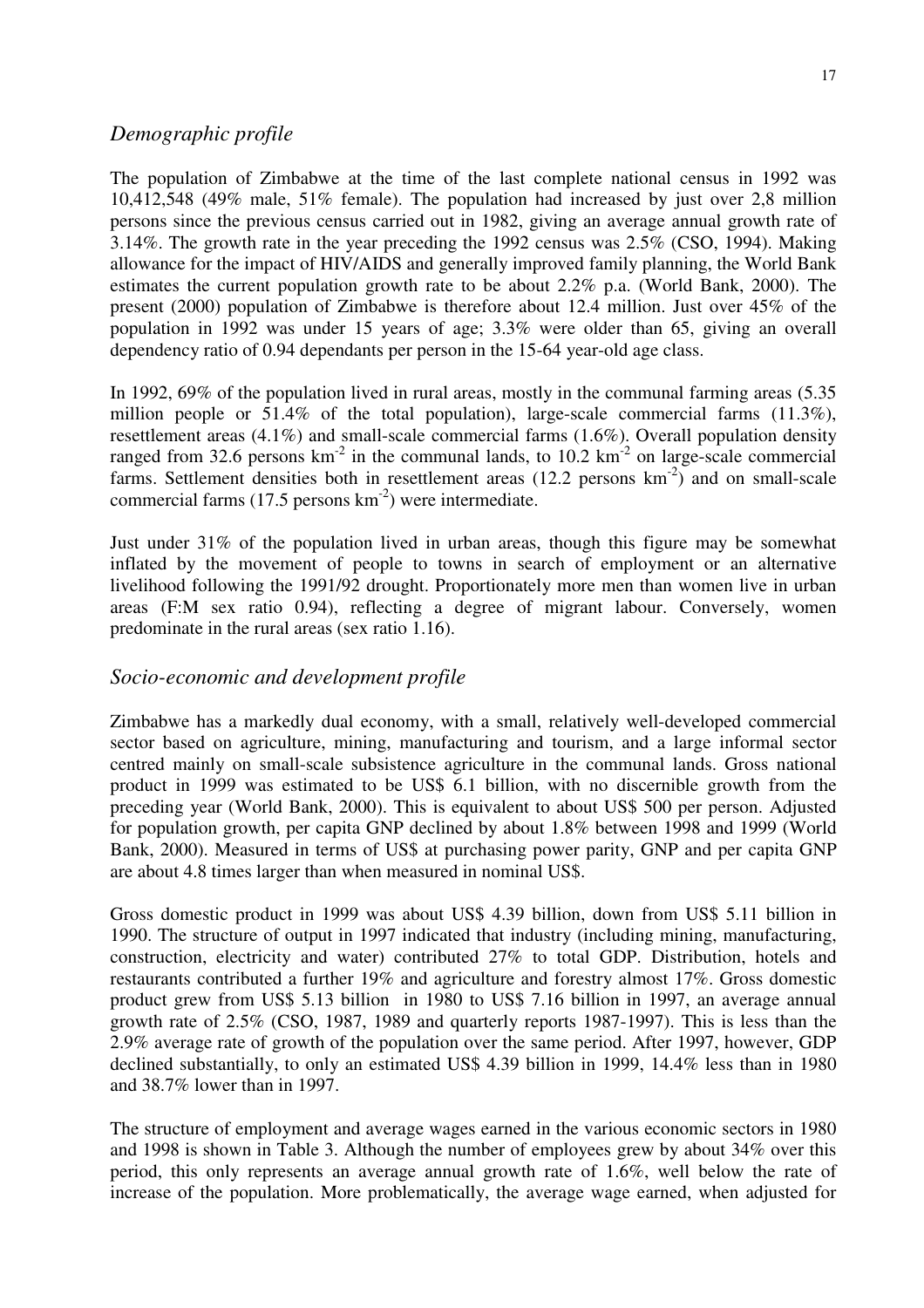inflation, was almost 11% lower in 1998 than 1980. Employees in the service industries (-25%), agriculture (-20%), manufacturing (-25%) and education (-25%) all earned significantly less on average, in real terms, in 1998 than they did in 1980; real earnings in the health sector were only below those in 1980. Only employees in the sector mining earned more. Conditions deteriorated sharply in 1999 and 2000, however, although full details are not yet available. Employment levels in 1999 declined overall by 2.5% but especially in the education (-7.9%) and manufacturing sectors (-3.3%). Average wages, in real terms, dropped by 10-12% in all sectors except health (-1%) and agriculture (data not available).

#### **Table 3: Changes in employment and average wage in various economic sectors in Zimbabwe, 1980-1998/9.**

When adjusted for inflation, using the consumer price index, average earnings in most sectors have declined substantially in real terms since 1980 (data from CSO quarterly reports, 1980- 2000).

|                            |           | Number of employees |                   | Average wage <sup>1</sup> | 1998 average<br>wage adjusted | Change in<br>real |  |
|----------------------------|-----------|---------------------|-------------------|---------------------------|-------------------------------|-------------------|--|
| Sector                     | 1980      | 1998                | 1980<br>$(ZWD)^2$ | 1998<br>$(ZWD)^2$         | for inflation<br>(1980 ZWD)   | wages<br>$(\%)$   |  |
| Agriculture                | 327,000   | 345,100             | 458               | 8,627                     | 368                           | $-19.5$           |  |
| Mining                     | 66,200    | 61,000              | 1,757             | 48,470                    | 2,070                         | 17.8              |  |
| Manufacturing              | 159,400   | 207,600             | 2,521             | 44,395                    | 1,896                         | $-24.8$           |  |
| <b>Services</b>            | 400,200   | 560,100             | 2,490             | 43,898                    | 1,874                         | $-24.7$           |  |
| Health                     | 15,200    | 28,200              | 3,197             | 74,082                    | 3,163                         | $-1.1$            |  |
| Education                  | 41,900    | 146,400             | 4,017             | 70,764                    | 3,022                         | $-24.8$           |  |
| Total/average <sup>1</sup> | 1,009,900 | 1,348,400           | 1,863             | 38,695                    | 1,652                         | $-11.3$           |  |

 $<sup>1</sup>$  Average wages weighted by the number of employees in each sector.</sup>

<sup>2</sup> In 1980, ZWD 1 = US\$ 1.59; in 1988 it was US\$ 0.55.

These measures of economic activity do not take into account that occurring in the informal sector. Most activity in this sector involves small-scale subsistence agricultural production concentrated largely in the communal lands. Although economic activity in the informal sector has expanded since Independence in 1980, including increases in agricultural production, this appears generally not to have kept up either with population growth or with inflation.

The causes for these trends are diverse: continued high population growth; low commodity prices; excessive dependence of the economy on agricultural production and mining, with little value added locally; frequent drought; and questionable economic policies and management. Recent internal political, social and economic pressures have forced a sharp downturn in the economy, particularly in agriculture, manufacturing and tourism. It remains to be seen what the long term consequences of this might be but the immediate prospects are dim.

Selected indicators of social and economic development are given in Table 4 where they are compared with equivalent weighted average and gross values for sub-Saharan African countries and globally. In demographic and per capita economic terms, Zimbabwe is similar to other sub-Saharan African countries, though the prevalence of a number of negative economic indicators reflects current uncertainties about the direction that the county is taking politically, socially and economically (see below). Indicators of health and education are generally above average for the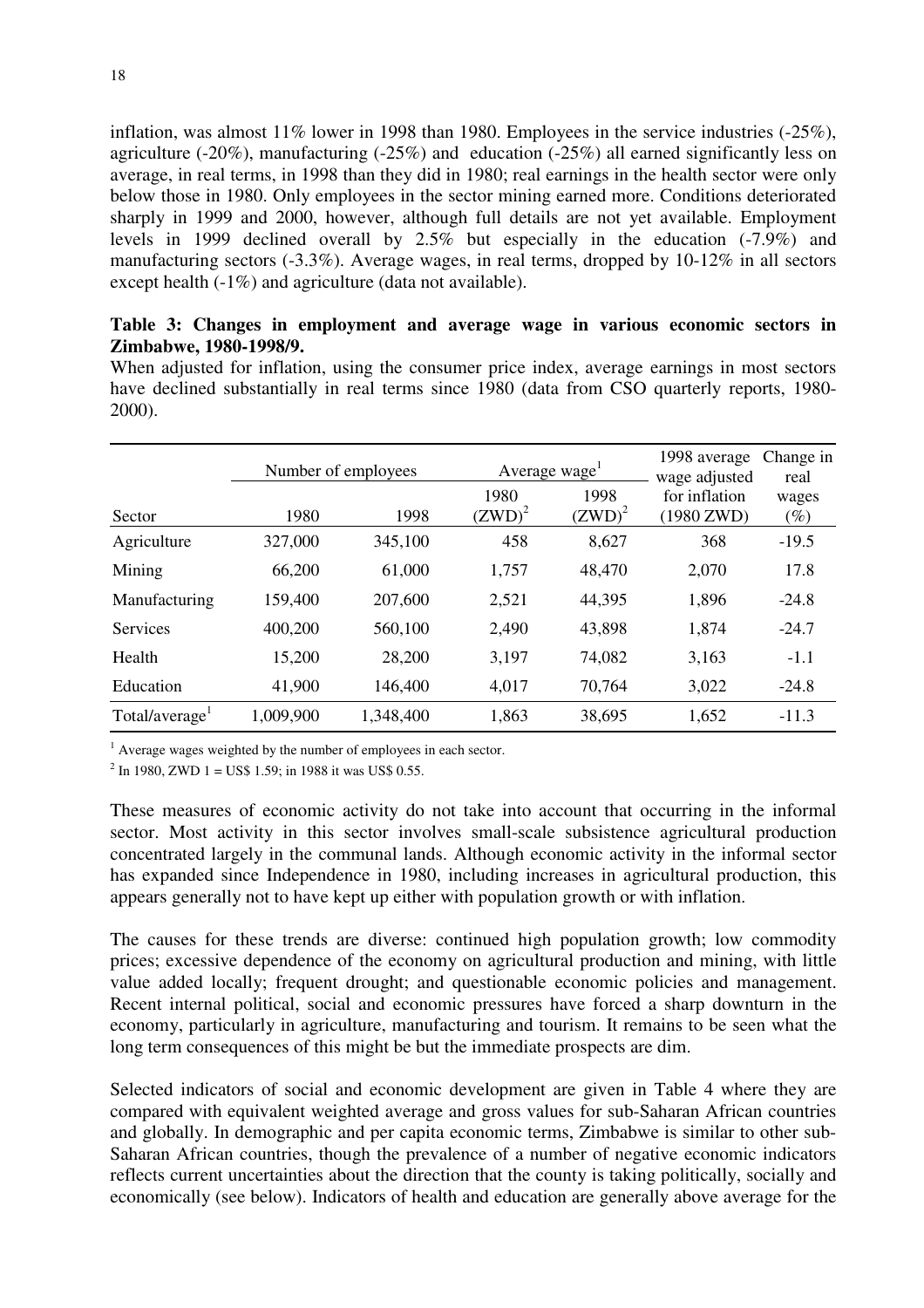sub-continent and, in some cases, globally, though there are concerns about the ability of the country to sustain these gains under present circumstances. In particular, as with many countries in sub-Saharan Africa, the demographic, social and economic impact of HIV/AIDS is likely to be devastating. The current level of infection among sexually active adults is estimated to be 25- 30%.

Despite the modest gains made since Independence in 1980, the sharp downturn in economic, social and political circumstances in the recent years has placed the country in crisis (van den Brink, 2000). Real GDP shrank by more than 20% from 1998 to 1999. A further decline of at least 5% is projected for 2000. Levels of unemployment and poverty, already unacceptably high before the crisis, are rising further. Inflation is currently about 60%. Exports shrunk by 20% in US\$ terms in 1998, did not recover in 1999, and are set to decline again in 2000. Foreign exchange reserves have declined sharply, leading to an acute shortage of foreign exchange for the import of critical inputs to the economy such as fuel. Servicing the county's foreign debt is becoming increasingly difficult to sustain, and Zimbabwe is in arrears in the repayment of a number of foreign loans. The World Bank has suspended further financial support.

#### **Table 4: Selected development indicators for Zimbabwe, together with equivalent values for Africa as a whole and globally.**

Data from World Development Report 2000/2001 (World Bank, 2000), supplemented by World Resources 1998-99 (WRI/UNEP/UNDP/WB, 1998).

| <b>Indicator</b>                                                              | <b>Units</b>               | Frame   | Zimbabwe | Africa            | World            |
|-------------------------------------------------------------------------------|----------------------------|---------|----------|-------------------|------------------|
| Population size                                                               | millions of people         | 1999    | 12       | 642               | 5,975            |
| Population density                                                            | people per km <sup>2</sup> | 1999    | 31       | 27                | 46               |
| Average annual population growth rate                                         | $\%$                       | 1980-90 | 3.3      | 2.9               | 1.7              |
|                                                                               |                            | 1990-99 | 2.2      | 2.6               | 1.0              |
| Urban population                                                              | % of total                 | 1980    | 22       | 23                | 40               |
|                                                                               |                            | 1999    | 35       | 34                | 46               |
| <b>Gross National Product</b>                                                 | $10^9$ US\$                | 1999    | 6.1      | 320.6             | 29,232.1         |
| GNP per capita                                                                | US\$                       | 1999    | 520      | 500               | 4,890            |
| GNP per capita (measured at PPP)                                              | US\$                       | 1999    | 2,470    | 1,450             | 6,490            |
| <b>Gross Domestic Product</b>                                                 | $10^6$ US\$                | 1990    | 8,784    | 297,397           | 21,390,644       |
| Average annual growth in GDP                                                  | $\%$                       | 1980-90 | 3.6      | 1.7               | 3.2              |
| Average<br>annual growth in<br>domestic $\frac{1}{\%}$<br>gross<br>investment |                            | 1990-99 | $-0.7$   | 3.6               | 2.9              |
| Net private capital flows                                                     | $10^6$ US\$                | 1990    | 85       | 1,283             |                  |
|                                                                               |                            | 1998    | $-217$   | 3,452             |                  |
| Foreign direct investment                                                     | $10^6$ US\$                | 1990    | $-12$    | 834               | 193,382          |
|                                                                               |                            | 1998    | 76       | 44,364            | 619,258          |
| External debt                                                                 | $10^6$ US\$                | 1990    | 3,247    | 176,873           |                  |
|                                                                               |                            | 1998    | 4,716    | 230,132           |                  |
| Official development assistance                                               | US\$ per capita            | 1990    | 35       | 36                | 13               |
|                                                                               |                            | 1998    | 24       | 21                | $\boldsymbol{9}$ |
| National poverty line (1990-91)                                               | % population below         | Rural   | 31.0     |                   |                  |
|                                                                               | national poverty line      | Urban   | 10.0     |                   |                  |
|                                                                               |                            | Total   | 25.5     |                   |                  |
| Population below US\$1 per day                                                | % population               | 1990-91 | 36.0     |                   |                  |
| Poverty gap at US\$1 per day                                                  | shortfall as % of US\$1    | 1990-91 | 9.6      |                   |                  |
| Population below US\$2 per day                                                | % population               | 1990-91 | 64.2     |                   |                  |
| Poverty gap at US\$1 per day                                                  | shortfall as % of US\$2    | 1990-91 | 29.4     | $\qquad \qquad -$ |                  |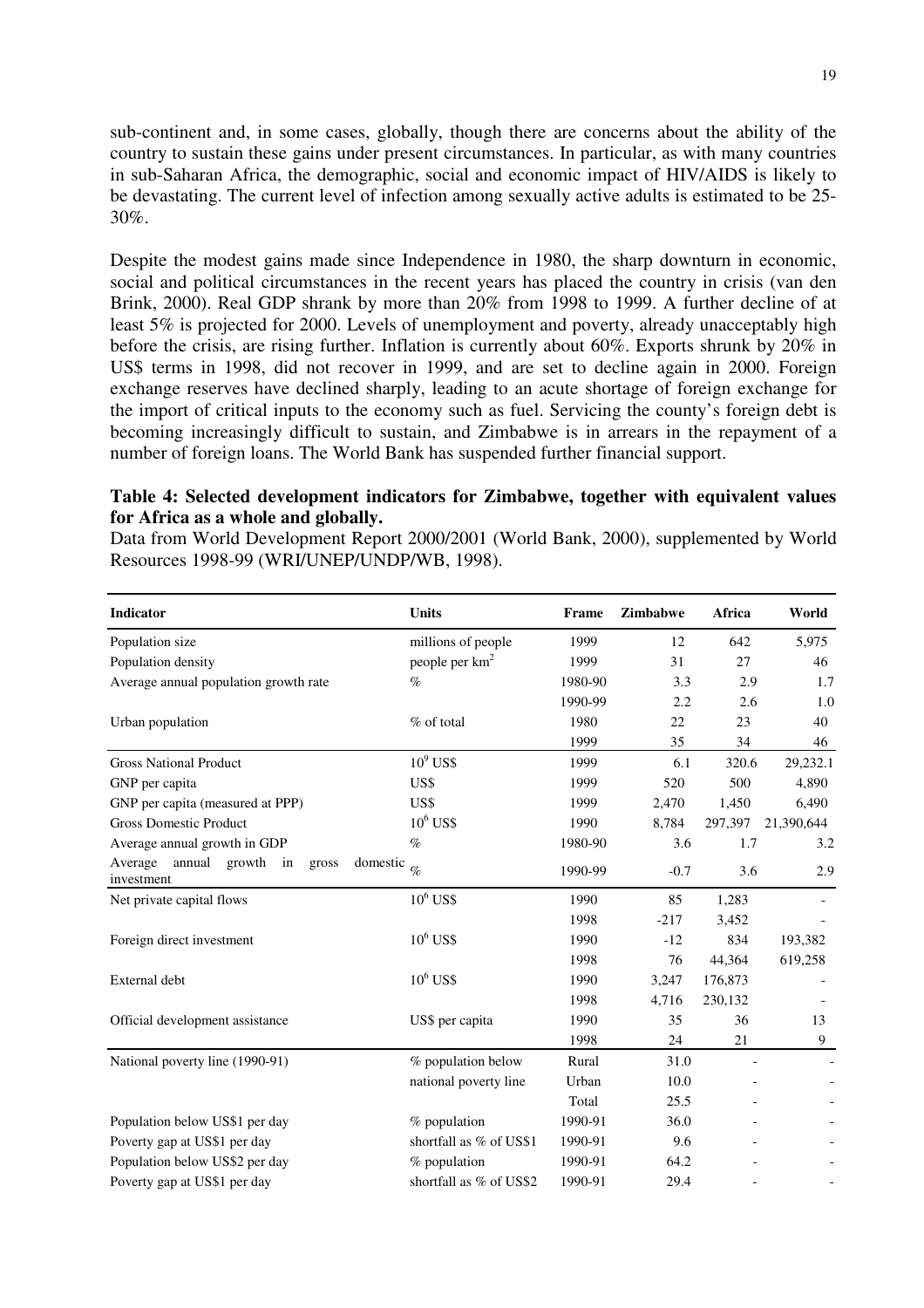| Gini coefficient of consumption expenditure | $\overline{\phantom{a}}$ | 1990-91 | 56.8  |       |       |
|---------------------------------------------|--------------------------|---------|-------|-------|-------|
| Prevalence of child malnutrition            | % children under 5 yr    | 1992-98 | 16    | 33    | 30    |
| Infant mortality rate                       | per 1000 live births     | 1980    | 80    | 115   | 80    |
|                                             |                          | 1998    | 73    | 92    | 54    |
| Under-5 mortality rate                      | per 1000                 | 1980    | 108   | 188   | 123   |
|                                             |                          | 1998    | 125   | 151   | 75    |
| Life expectancy at birth (1998)             | yr                       | Male    | 50    | 49    | 65    |
|                                             |                          | Female  | 52    | 52    | 69    |
| Public expenditure on health                | $\%$ of GDP              | 1990-98 | 3.1   | 1.5   | 2.5   |
| Adult illiteracy rate (1998)                | $%$ of people 15 yr      | Male    | 8     | 32    | 18    |
|                                             | or above                 | Female  | 17    | 49    | 32    |
| Public expenditure on education             | $%$ of GNP               | 1980    | 5.3   | 3.8   | 3.9   |
|                                             |                          | 1995    | 8.5   | 5.2   | 5.0   |
| Food production index $(1989-91 = 100)$     |                          | 1979-81 | 81.9  | 78.8  | 75.7  |
|                                             |                          | 1996-98 | 101.9 | 124.3 | 130.3 |
| Arable land                                 | hectares per capita      | 1979-81 | 0.36  | 0.32  | 0.24  |
|                                             |                          | 1996-98 | 0.27  | 0.25  | 0.24  |

Many people living in communal lands have insecure food supplies, particularly in the lower rainfall zones where reliance on food aid, when available, is becoming endemic (for example, Figure 2). *Per capita* grain production for the country as a whole has declined over the past three decades (Figure 3).

**Figure 2: Total production of maize, sorghum and millet in Chiredzi District, 1980/81- 1995/96, together with the amount of food aid distributed, 1980/81-1991/92, and food** requirements by the population in the district at two levels, 155 and 220 kg person<sup>-1</sup> yr<sup>-1</sup> (Frost and Mandondo, 1999: data from Agritex crop production estimates obtained from Famine Early Warning System, Harare, and Drought Relief Programme, 1993a, b).

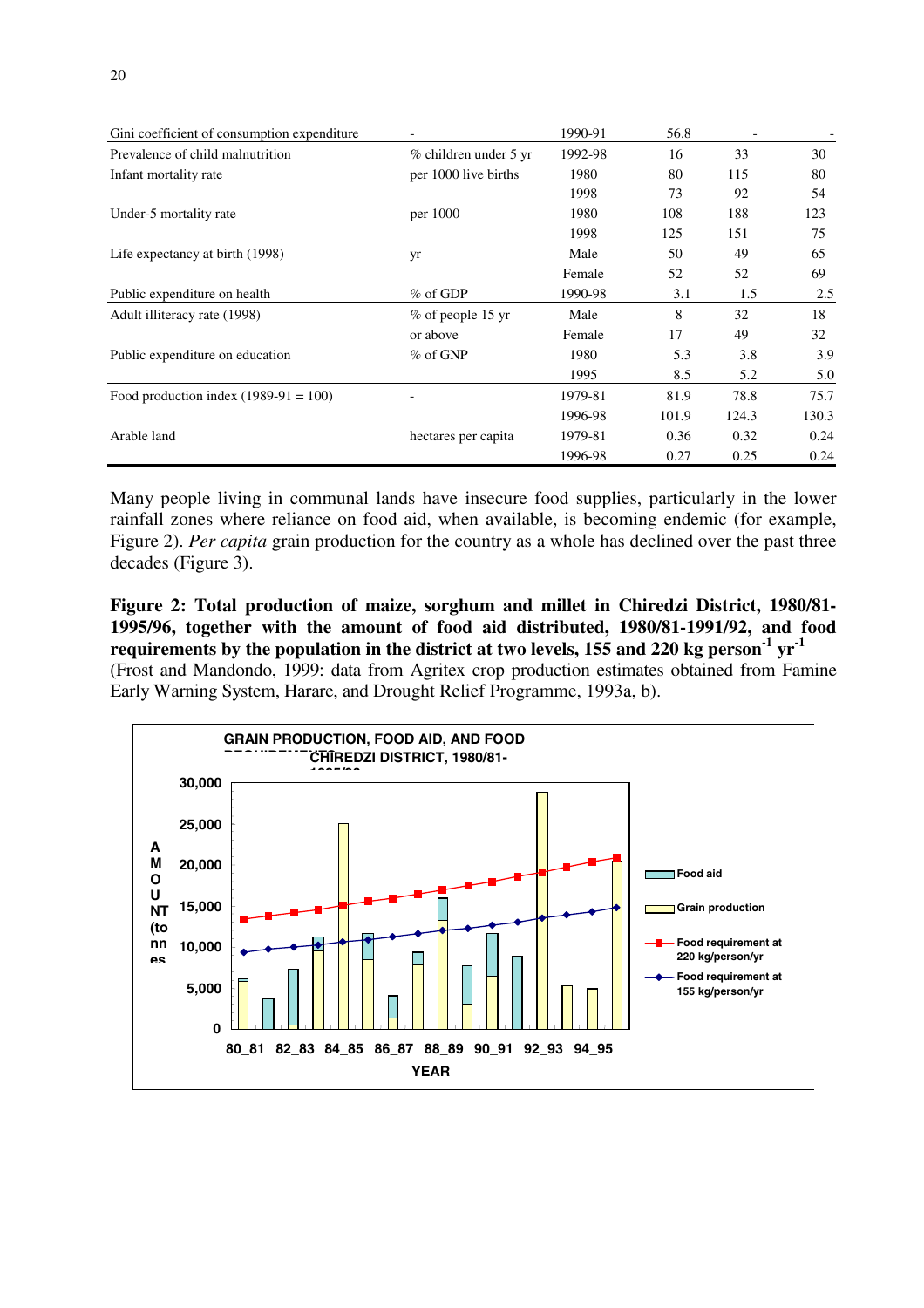#### **Figure 3: Long-term trend in national grain production in Zimbabwe.**

Data from CSO (1987, 1989) and National Committee on Environmental Statistics database. Production figures include estimates for communal land and resettlement area farms.



Overall, poverty and inequality have increased sharply in recent years. For Zimbabwe as a whole, the prevalence of extreme poverty (people in households whose average per capita consumption expenditure is below the US\$ 1 per day poverty line, expressed as a percentage of the total population) increased by more than a third from almost 26% in 1990/91 to nearly 35% in 1995/96 (van den Brink, 2000). Most of the poverty is concentrated in the rural areas where 48% of people in 1995/96 were classed as extremely poor, a 34% increase since 1990-91, but the rate of increase has been greatest in urban areas, where the proportion of people in extreme poverty more than doubled from 3.4% in 1990/91 to 7.9% in 1995/96. Indices of the depth and severity of poverty increased by similar magnitudes (van den Brink, 2000). The Gini coefficient of consumption expenditure rose from 0.57 in 1990/91 to 0.63 in 1995/96 (van den Brink, 2000; World Bank, 2000). Given the contraction in the economy since 1995/96, these conditions are likely to have worsened considerably, but precise figures are not yet available.

These dire economic and social circumstances are compounded by concerns for political stability, the rule of law, government accountability, transparency and honesty. The contentious way in which the needed land reforms have been implemented has eroded confidence and diminished direct foreign investment. Agricultural production, the country's largest earner of foreign exchange, is likely to decline, at least in the short to medium term as land is transferred from large-scale commercial enterprises to small-scale production that, as yet, has neither the infrastructure nor the financial and technical support to enable it to make up the shortfall. Tourism, formerly the second-largest earner of foreign exchange, has declined sharply in response to concerns about political stability and personal safety, compounded by the shortage of fuel. A crisis of confidence currently pervades society at all levels. Paradoxically, this will constrain the ability and willingness of people in the country to take the long view at a time when it is just such a view and associated actions that are needed to get the country out of crisis.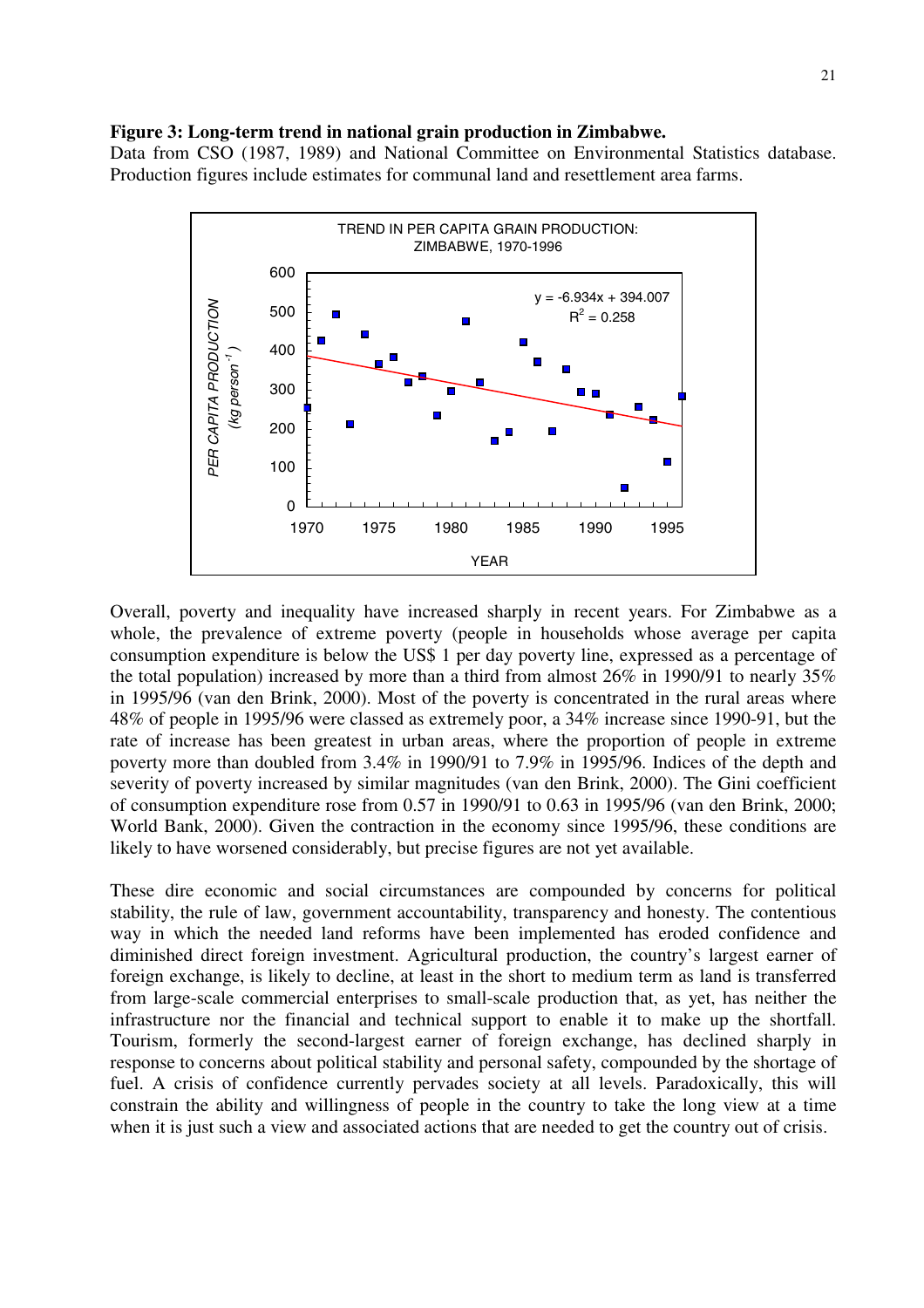#### **2.1 Main environmental issues**

#### *National environmental issues and priorities*

A survey of the perceptions of key stakeholders in Zimbabwe on what were considered to be the main environmental issues and associated environmental, social and economic objectives was carried by the Ministry of Environment and Tourism in 1992 in the aftermath of the UN Conference on Environment and Development held in Rio de Janeiro (Marongwe and Milne, 1993). The survey comprised an initial questionnaire aimed at identifying what were perceived to be the important economic, social and environmental aspects of sustainable development among three main stakeholder groups – Government, non-governmental organisations (NGOs), and representatives of rural conservation or natural resource committees (NRCs) – (Table 5). This was followed by a more detailed survey of those who responded to the first questionnaire and focused on a) identifying the perceived relative importance of the economic, social and development aspects of sustainable development; b) rating the 34 individual development objectives identified from the results of the first questionnaire (Table 6); and c) rating 18 environmental issues identified from the first questionnaire in terms of their perceived important and urgency (Table 7). The first questionnaire was posted to 345 individuals and organisations (25% government, 22% NGO and 53% NRCs) of whom 170 responded. All 170 respondents were polled in the second survey; 120 reponded. One weakness of the survey was the inadequate representation of the perceptions, interests and priorities of the poorer members of society, especially in rural areas.

In general, there was marked agreement among the three main stakeholder groups both in their rating of the issues and in the ranking of priorities. Government rated the inadequacy of policy and legislation somewhat lower than did the other stakeholder groups, while NGOs rated the environmental impacts of small-scale mining lower than did Government or private enterprise. Some potentially important development objectives were not identified, however. For example, there was no direct mention of land reform, though inequality of land distribution was identified as an issue. Likewise, neither increased gender equality in education, employment and decisionmaking (though this perhaps could be encompassed in 'promoting equal opportunity'), nor encouraging foreign investment was mentioned; generating foreign exchange *is* listed, however.

Climate change and related concerns were not identified as issues in either survey. Concerns about emissions were expressed primarily in the context of pollution of the local environment, rather than as a contribution, albeit minor at this stage, to global environmental change. Given that concerns within the general public about global warming are relatively recent, and that this survey was conducted soon after UNCED and before activities under the UNFCCC has been initiated, this apparent lack of concern is perhaps understandable.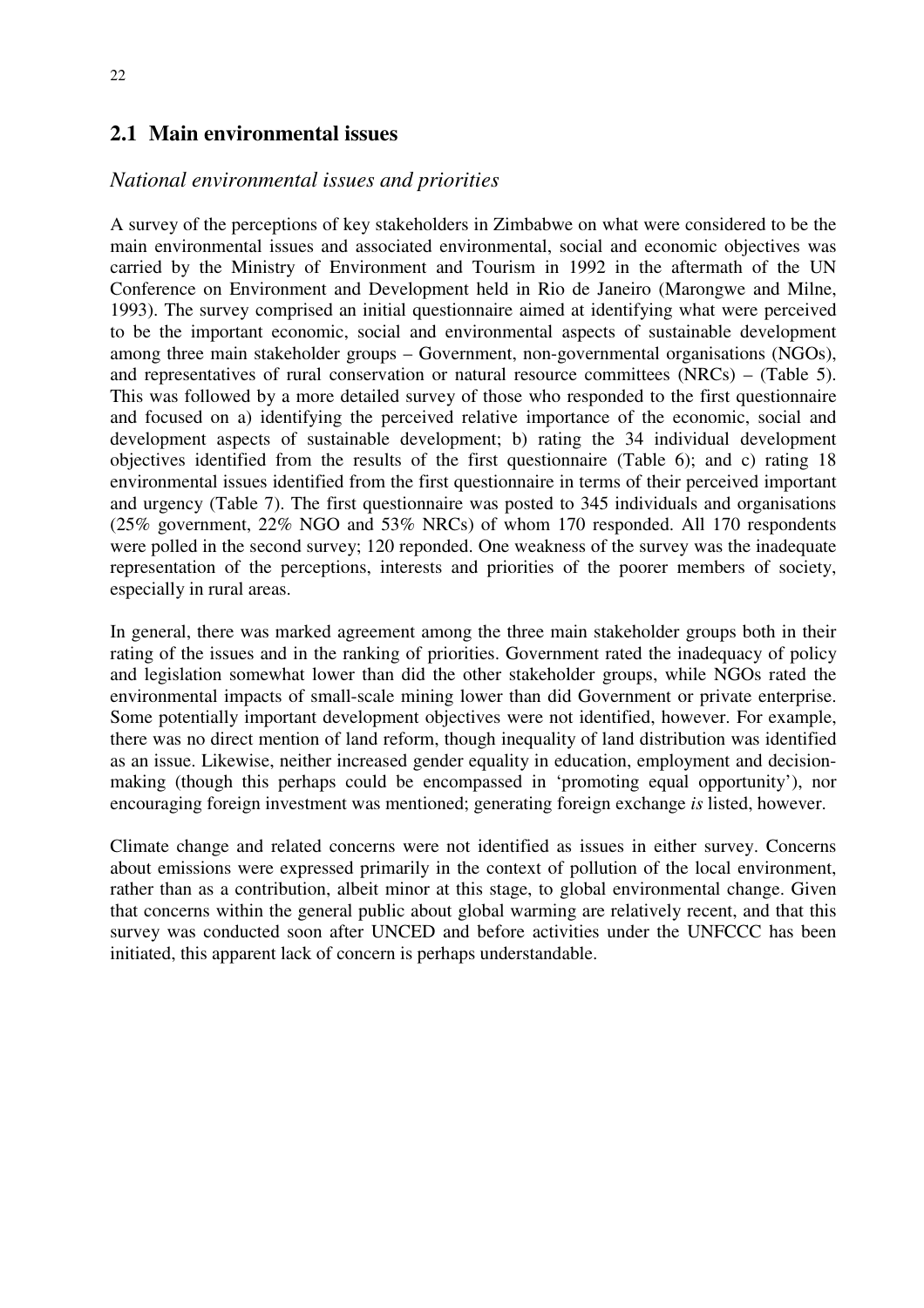#### **Table 5: Importance ratings for sustainable development objectives.**

Slightly re-worded, based on responses to a questionnaire sent out to representatives of key stakeholder groups by the Zimbabwe Ministry of Environment and Tourism, 1992. A total of 170 questionnaires were returned (Marongwe and Milne, 1993)

|                                                                                                         | Level of agreement (% of total responses, $N = 170$ )<br>Disagree and |         |              |                  |  |
|---------------------------------------------------------------------------------------------------------|-----------------------------------------------------------------------|---------|--------------|------------------|--|
|                                                                                                         | Agree and                                                             |         |              |                  |  |
|                                                                                                         | strongly                                                              |         | strongly     | Don't            |  |
| DEVELOPMENT GOAL AND OBJECTIVES                                                                         | agree                                                                 | Neutral | disagree     | know             |  |
| 1. ECONOMIC DEVELOPMENT                                                                                 |                                                                       |         |              |                  |  |
| Improving the standard of living of Zimbabweans<br>П                                                    | 98                                                                    | 1       | 1            | $\Omega$         |  |
| Contributing to long-term economic growth<br>п                                                          | 95                                                                    | 4       | 1            | 1                |  |
| Creating employment<br>п                                                                                | 95                                                                    | 4       | 1            | 0                |  |
| Generating foreign exchange through the export of<br>п<br>goods and ervices                             | 80                                                                    | 16      | 6            | 1                |  |
| Distributing income fairly within society<br>п                                                          | 69                                                                    | 15      | 15           | 1                |  |
| 2. SOCIAL DEVELOPMENT                                                                                   |                                                                       |         |              |                  |  |
| Meeting the basic needs of people (health,<br>п<br>nutrition, education, shelter, sanitation and water) | 99                                                                    | 1       | $\Omega$     | $\Omega$         |  |
| Alleviating poverty<br>٠                                                                                | 93                                                                    | 4       | 3            | $\Omega$         |  |
| Increasing local participation in decision-making<br>П                                                  | 78                                                                    | 16      | 6            | $\boldsymbol{0}$ |  |
| 3. ENVIRONMENTAL PROTECTION                                                                             |                                                                       |         |              |                  |  |
| Maintaining the long-term ability of natural<br>resources to support human, plant and animal<br>needs   | 98                                                                    | 1       | $\mathbf{0}$ | 1                |  |
| Avoiding irreversible environmental damage<br>п                                                         | 96                                                                    | 2       | 1            | 1                |  |
| Not harming environmental processes such as<br>П<br>recycling of air, water and soil nutrients          | 94                                                                    | 5       | $\theta$     | 2                |  |
| Preserving a broad diversity of plants, animals and<br>п<br>ecosystems                                  | 94                                                                    | 3       | 1            | 3                |  |

The overall comparative rating of the three broad sustainable development goals was environmental protection 42%, economic development 32% and social development 26%. Rankings differed somewhat among the various stakeholder groups. Whereas government representatives apparently rated environmental goals higher than either economic or social ones (this probably reflects a bias in the composition of the respondents), they rated environmental protection as less important than did NGOs and landowners. Conversely, they scored economic and social goals higher.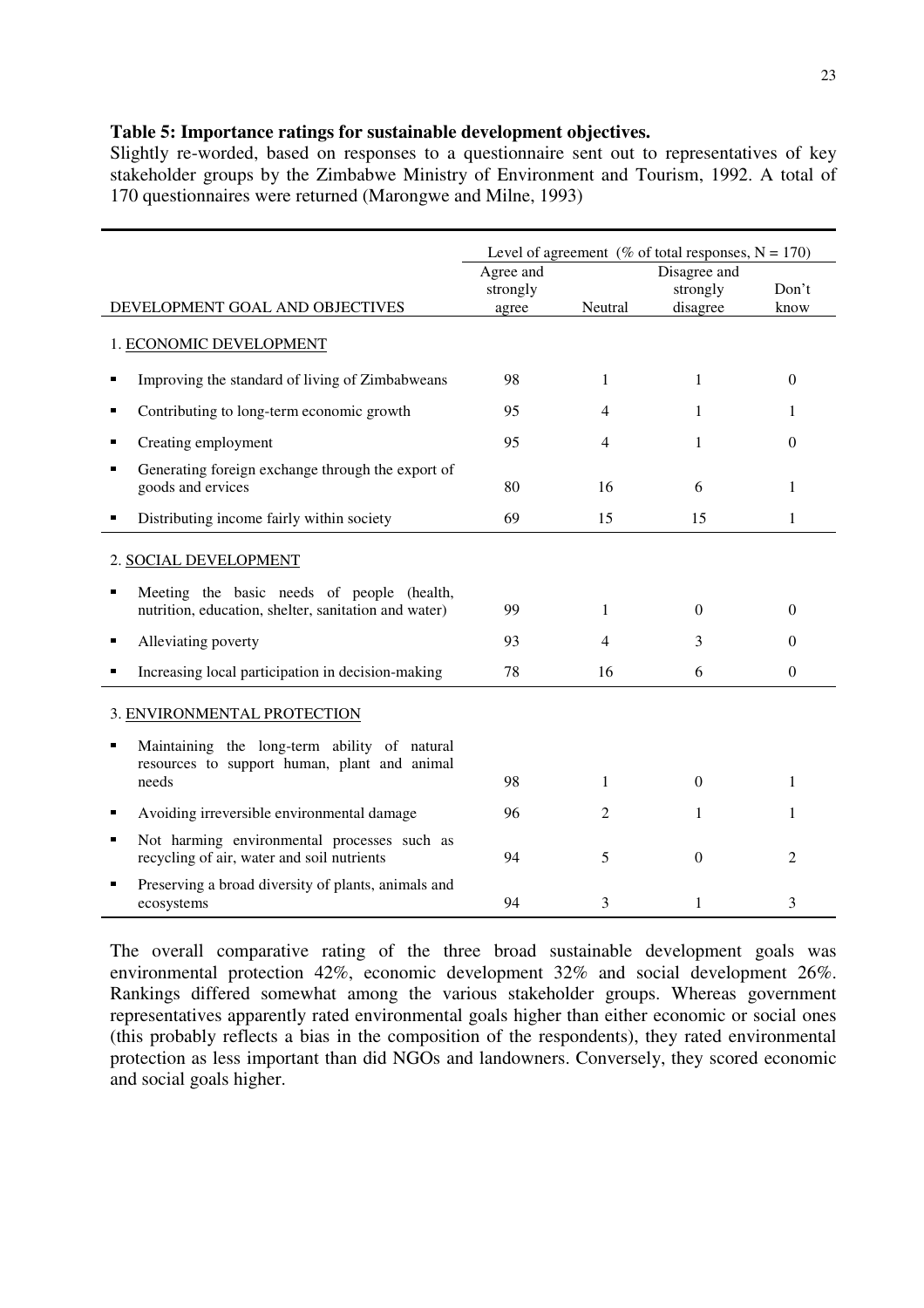#### **Table 6: Ranking of individual development objectives by mean score among different stakeholder groups and overall.**

Economic development objectives are shown in regular type, social development objectives are shown in italics, and environmental objectives are in bold.

|                                                               | Mean scores |             |             | Overall score |      |
|---------------------------------------------------------------|-------------|-------------|-------------|---------------|------|
|                                                               | Govern      |             |             |               |      |
| DEVELOPMENT OBJECTIVE                                         | -ment       | <b>NGOs</b> | <b>NRCs</b> | $(n=120)$     | s.d. |
| Maintain natural resource base                                | 9.0         | 9.1         | 9.5         | 9.2           | 1.1  |
| <b>Conserve natural resources</b>                             | 9.0         | 8.7         | 9.4         | 9.1           | 1.4  |
| Avoid irreversible environmental damage                       | 8.7         | 8.8         | 9.1         | 8.9           | 1.8  |
| <b>Preserve broad biodiversity</b>                            | 8.0         | 8.4         | 8.6         | 8.4           | 1.9  |
| <b>Environmental education and awareness</b>                  | 8.2         | 8.4         | 8.6         | 8.4           | 1.7  |
| Meeting the basic needs of people                             | 8.3         | 8.6         | 8.2         | 8.3           | 1.7  |
| Improving food security                                       | 8.3         | 7.9         | 8.3         | 8.2           | 1.7  |
| Not harming basic environmental processes                     | 8.0         | 7.6         | 8.7         | 8.2           | 2.1  |
| Improving people's standard of living                         | 8.3         | 8.1         | 8.1         | 8.2           | 1.7  |
| Reduced public expenditure and improved government efficiency | 7.8         | 7.7         | 8.5         | 8.0           | 2.3  |
| <b>Commitment to sustainable development</b>                  | 8.4         | 8.2         | 7.6         | 8.0           | 2.4  |
| Long-term balanced economic growth                            | 7.9         | 7.7         | 7.8         | 7.8           | 2.0  |
| Economic diversification based on sound long-term planning    | 8.2         | 7.4         | 7.8         | 7.8           | 1.9  |
| <b>Correcting past environmental damage</b>                   | 7.4         | 7.6         | 8.3         | 7.8           | 1.9  |
| Reducing population growth                                    | 7.6         | 7.4         | 7.9         | 7.7           | 2.6  |
| Increasing skills and training of resource managers           | 7.7         | 7.9         | 7.4         | 7.7           | 2.1  |
| Better disposal of waste products                             | 7.7         | 7.3         | 7.5         | 7.5           | 2.0  |
| Improved local management and institutional capacity          | 7.6         | 7.7         | 7.0         | 7.4           | 1.9  |
| Human resource development                                    | 7.6         | 7.4         | 7.2         | 7.4           | 2.0  |
| Promoting low-cost technology and local knowledge             | 7.4         | 7.4         | 7.4         | 7.4           | 2.0  |
| Commitment to economic development                            | 8.0         | 7.8         | 6.4         | 7.3           | 2.4  |
| Protect human rights and an impartial judiciary               | 7.0         | 6.8         | 7.6         | 7.2           | 2.6  |
| Increase local participation in decision-making               | 7.3         | 7.5         | 6.6         | 7.0           | 2.4  |
| Improving basic infrastructure                                | 7.4         | 6.5         | 7.0         | 7.0           | 2.1  |
| Alleviating poverty                                           | 7.5         | 7.5         | 6.3         | 7.0           | 2.3  |
| Increasing income options                                     | 6.9         | 7.3         | 6.1         | 6.7           | 2.2  |
| Creating employment at fair wages                             | 6.7         | 6.6         | 6.9         | 6.7           | 2.4  |
| Decentralising services and facilities                        | 6.7         | 6.8         | 6.3         | 6.6           | 2.5  |
| Political commitment to sustained social development          | 7.6         | 7.3         | 5.3         | 6.6           | 2.7  |
| Generating foreign exchange                                   | 6.3         | 5.6         | 6.9         | 6.4           | 2.5  |
| Promoting equal opportunity                                   | 6.3         | 5.9         | 6.2         | 6.2           | 2.3  |
| Maintaining moral and cultural values                         | 6.2         | 5.5         | 6.8         | 6.2           | 2.3  |
| Fair income distribution                                      | 6.4         | 5.7         | 5.6         | 5.9           | 2.4  |
| Reducing dependency on imports                                | 6.2         | 5.5         | 6.0         | 5.9           | 2.3  |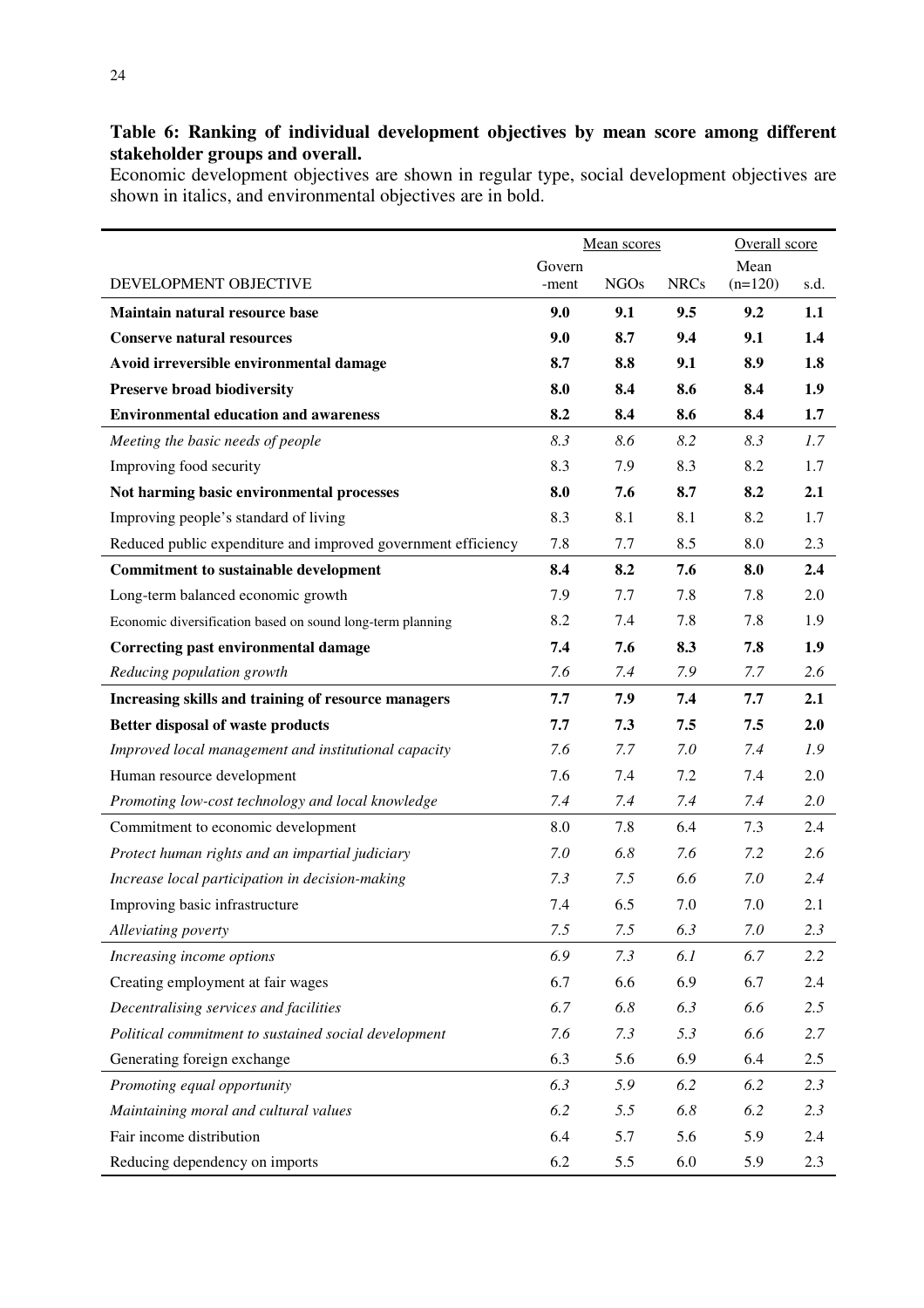#### **Table 7: Ranking of environmental issues based on a national survey of key stakeholders groups in Zimbabwe, 1992-1993 (Marongwe and Milne, 1993).**

Each environmental issue was assessed independently of the others and was based on a maximum score of 5, indicating an issue of highest importance or urgency. The overall value is the weighted average of the mean Importance and Urgency values. Results based on returns from 120 completed questionnaires (Marongwe and Milne, 1993).

| ENVIRONMENTAL ISSUE                                                | <b>IMPORTANCE</b> | <b>URGENCY</b> | <b>OVERALL</b> |
|--------------------------------------------------------------------|-------------------|----------------|----------------|
| Deforestation                                                      | 4.8               | 4.8            | 4.8            |
| Soil degradation                                                   | 4.7               | 4.7            | 4.7            |
| Water deficiencies                                                 | 4.6               | 4.5            | 4.6            |
| Poverty and environment                                            | 4.6               | 4.5            | 4.5            |
| Inequitable land distribution and insecure land tenure             | 4.6               | 4.5            | 4.5            |
| Inadequate environmental policy and legislation                    | 4.4               | 4.4            | 4.4            |
| Environmental impacts of small-scale mining                        | 4.4               | 4.4            | 4.4            |
| Inadequate water supply for daily use and sanitation               | 4.4               | 4.3            | 4.3            |
| Lack of political commitment on environmental issues               | 4.4               | 4.3            | 4.3            |
| Loss of biodiversity                                               | 4.3               | 4.1            | 4.2            |
| Agro-chemical pollution                                            | 4.2               | 3.8            | 4.0            |
| Industrial pollution                                               | 3.9               | 3.7            | 3.8            |
| <b>Bushfires</b>                                                   | 3.9               | 3.7            | 3.8            |
| Environmental impacts of large scale mining                        | 3.7               | 3.4            | 3.6            |
| Urban non-industrial pollution (emissions, solid waste, etc.)      | 3.6               | 3.4            | 3.5            |
| Impacts of environmental control and regulation (and lack thereof) | 3.3               | 3.2            | 3.2            |
| Visual and aesthetic pollution                                     | 3.4               | 3.1            | 3.2            |
| Planting of exotic trees (impact of alien plant species)           | 3.3               | 3.0            | 3.1            |

Based partly on the results of the 1992 survey, but also on apparent changes in public perception since then, Chenje, Sola and Paleczny (1998) identified eight clusters of environmental issues when compiling Zimbabwe's  $2<sup>nd</sup>$  State of Environment Report. These were:

- growing poverty and its attendant problems of resource over-exploitation;
- land degradation due both to human activities and natural phenomena, and to the impact of these on food security;
- continued loss of forests due to over-exploitation:
- conservation of biodiversity to minimise losses caused by human activities, including several plant and animal species that have become endangered;
- the threat posed by alien species, such as water hyacinth, *Eichornia crassipes*, to the integrity of several of the country's water bodies;
- water scarcity due to the variability of rainfall and ineffective water management measures, including pricing and pollution control;
- atmospheric pollution due to industrial processes and other factors;
- drought and climate change.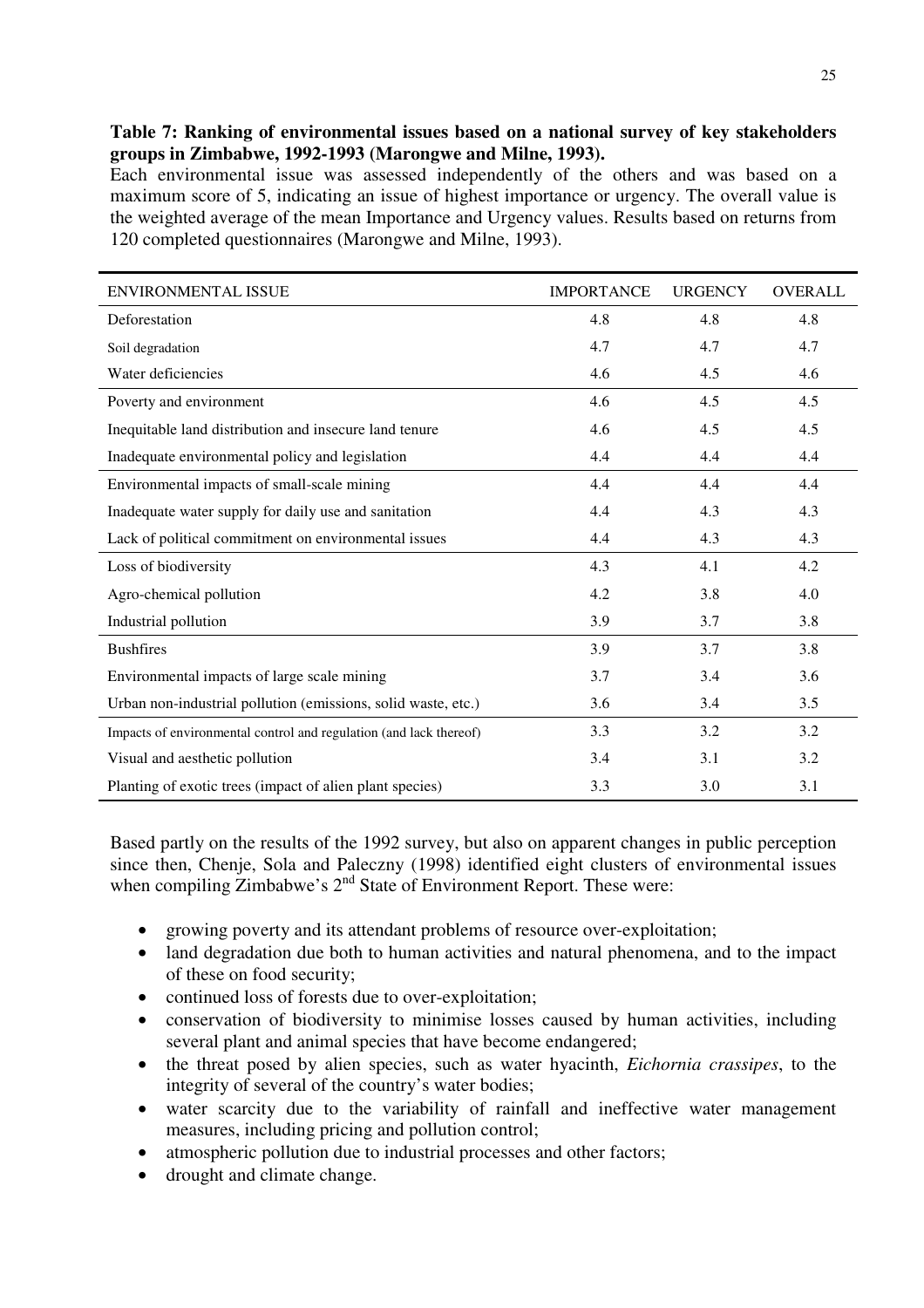Climate change is listed here but, significantly, it is in the context of drought, a local- to regional-scale phenomenon. This emphasises again that national concerns about a global problem depend on how it is perceived to link to local issues. The prevalence of drought was also the main theme of an early assessment of Zimbabwe's vulnerability to climate change (Department of Meteorological Services, 1994).

#### *Poverty and the environment*

The poverty-environment linkage ranked fourth among the environmental issues identified in the 1992 national survey of environmental issues and priorities for sustainable development (Table 7 – but alleviating poverty only ranked seventh among the social development objectives, although meeting people's basic needs, another dimension of poverty alleviation, ranked first among the development objectives, however: Table 6). This poverty-environment linkage reflects the reality that much of the economy of Zimbabwe and a majority of its people depend directly on the productivity of the environment for their livelihoods. For the rural poor, this dependence is nearly absolute, to the extent that they depend on subsistence agriculture and the extraction of natural resources (food, fodder, fibre, fuelwood, timber, and medicinal plants) from their environment for little more than the cost of their time and labour. Most of these natural products are extracted from common land. Almost every survey of rural livelihoods carried out in Zimbabwe has shown that poorer households depend on natural resource extraction to a much greater extent than the relatively wealthier households (*e.g.* Clarke *et al*. 1996; Cavendish, 1997). Moreover, this dependence increases during times of stress, for example in years of drought when agriculture fails, or in times of economic recession when income in the form of remittances from relatives in employment is reduced (Campbell *et al*. 2000).

Given the widespread dependence of people in Zimbabwe on the environment, especially the rural poor, a range of programmes and activities have been being undertaken over the years aimed at maintaining environmental productivity (with an presumed positive impact on poverty, though this is rarely stated as a goal). Early initiatives sought to organise settlement and land use in the communal farming areas into settlement, cropland and communal grazing zones, but with increasing population pressures the commons have been gradually encroached by expanding settlement areas and cropland. Moreover, because of the coercive nature of these land-use planning initiatives, they have seldom had the intrinsic support of the people. More recently, the Department of Natural Resources has been facilitating communities to draw up district and locallevel environmental action plans in a number of pilot project areas. Again, the focus is more on planning for environmental protection than for poverty alleviation. Where there has been a more direct emphasis on poverty, this has often been aimed at alleviating the symptoms (*e.g.* through providing drought relief and other food aid) than addressing the causes.

This focus is somewhat reversed in the case of programmes being implemented by nongovernmental organisations such as Environment and Development Activities (ENDA-Zimbabwe), Southern Alliance for Indigenous Resources (SAFIRE) and CARE International, among others, where the development needs of people and poverty alleviation are the priority, supported by environmental management and conservation activities where necessary. In many instances, however, the programmes have ended up targeting institutional development and the building of local capacity rather than tackling the issue of how best, if at all, people can derive sufficient benefit from their natural resources, and use this judiciously, to move out of poverty. Other programmes focus on improving agricultural production, both through changes in crop, livestock and land management, and through the introduction of new crop varieties and cropping practices. In almost all cases, unfortunately, the programmes and activities are limited to selected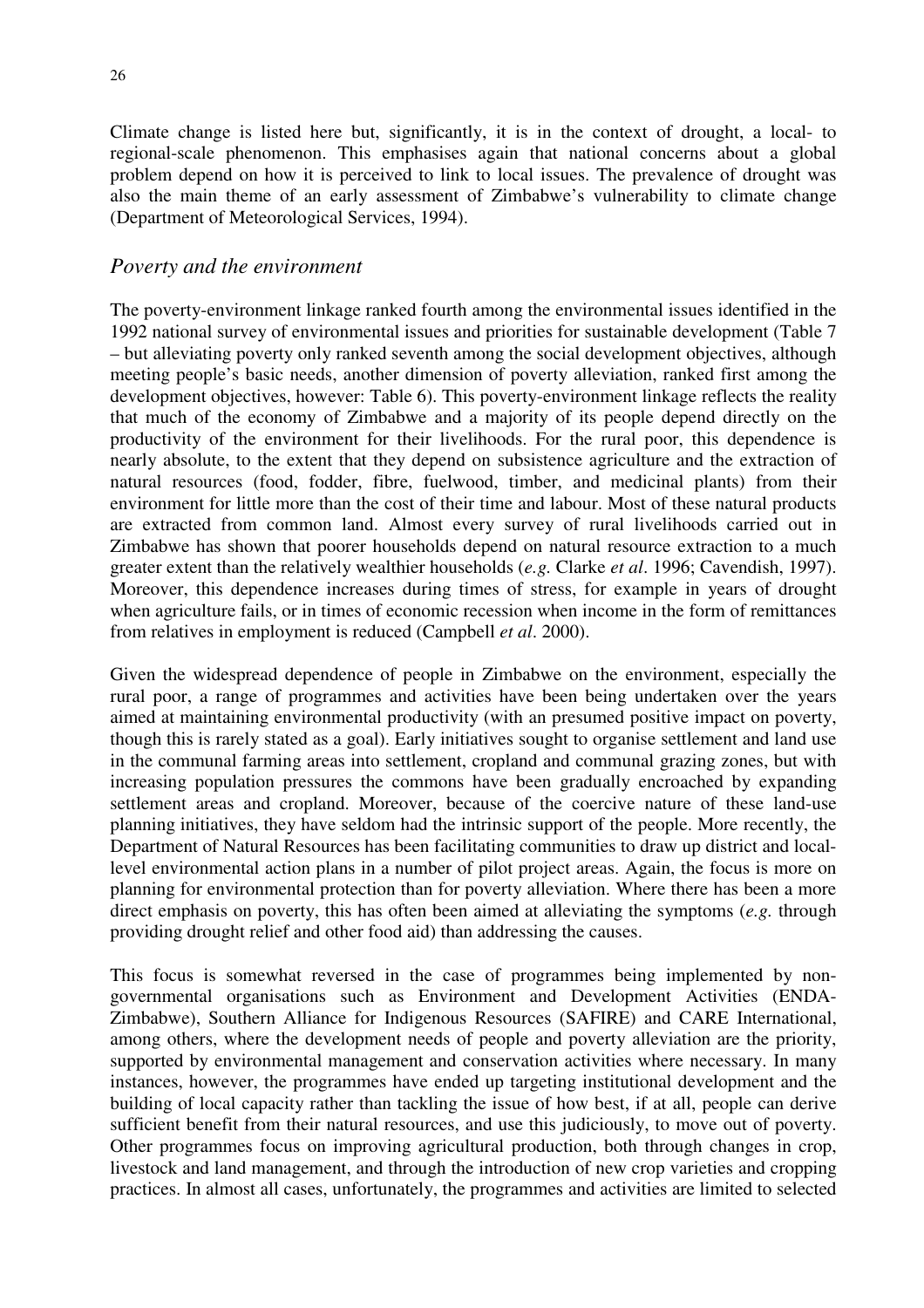areas and communities, and address only parts of the problem. Given the widespread nature of poverty in Zimbabwe, encompassing both rural and urban areas (and often linked), and that poverty is the product of a complex of factors – small land holdings, inequitable land distribution, lack of title to the land, poor land quality, high climate variability, local institutional weaknesses, deteriorating macro-economic conditions, little or no economic growth, few opportunities for wage-earning employment, declining educational and health services, faltering infrastructure, distant markets with small and uncertain demand, and many others – it is doubtful that the present localised, disconnected and uncoordinated efforts, however well-intended, will have much impact.

#### *National environmental policy and legislation*

Zimbabwe has a long history of government concern for, and involvement in, environmental issues. This is reflected in the number and diversity of laws on the statute books governing access to, and the conservation and use of, natural resources (for summaries, see Gore, Katerere and Moyo, 1992; Chenje *et al*., 1998). Most of the early laws focused on the preservation of wildlife, protection of forests, prevention of soil erosion, the maintenance of water supply, and land apportionment, thereby regulating access to land and its resources. Concerns about air and water pollution arose later. Policy was usually driven by the concerns of politically powerful special-interest groups, rather than reflecting the interests and considerations of the broader range of national stakeholders. From the publication of Zimbabwe's National Conservation Strategy in 1987 onwards, however, issues of environment and development became more inextricably linked, at least in rhetoric if not reality.

Five main laws currently govern the protection of the environment in Zimbabwe: the Natural Resources Act (Chapter 150); the Forest Act (Chapter 125); the Atmospheric Pollution Prevention Act (Chapter 318); the Parks and Wildlife Act (Act 14 of 1976); and the Water Act (2000). Other legislation with more specific provisions include, among others, the Mines and Minerals Act, the Communal Land Forest Products Act, the Rural District Councils Act, the Hazardous Substances Act, and the Water (Effluent and Wastewater Standards) Regulations. In all, more than 20 Acts and Regulations govern various aspects of environmental management and use. Responsibilities for implementing the provisions of these Acts lies with different ministries, departments and agencies, among which coordination is minimal. Many date from the colonial era, and reflect circumstances and thinking that prevailed then but which are different now. As a result, the relevance and extent to which these laws are enforced varies; many are ineffective. The provisions of some Acts, such as the Mines and Minerals Act, takes precedence over those of almost all other Acts, where they conflict.

To address these problems, the Government is currently drafting a comprehensive Environmental Management Bill. This is aimed at consolidating and revising much of the existing legislation, developing an enabling framework for environmental management, and providing for the devolution of responsibility for environmental management to the most appropriate level (Ministry of Mines, Environment and Tourism, 2000). The current draft establishes a number of general principles, including integrated management of the environment; wider public participation (though provisions for this are not well instituted in the detailed sections); environmental education; and the polluter-pays principle. Provision is made for more systematic environmental planning, including a requirement to develop National Environmental Action Plans aimed at formulating strategies and measures for protecting, restoring and rehabilitating the environment. Included among the measures are ones aimed at preventing climate change and the protection of the ozone layer, and implementing those conventions to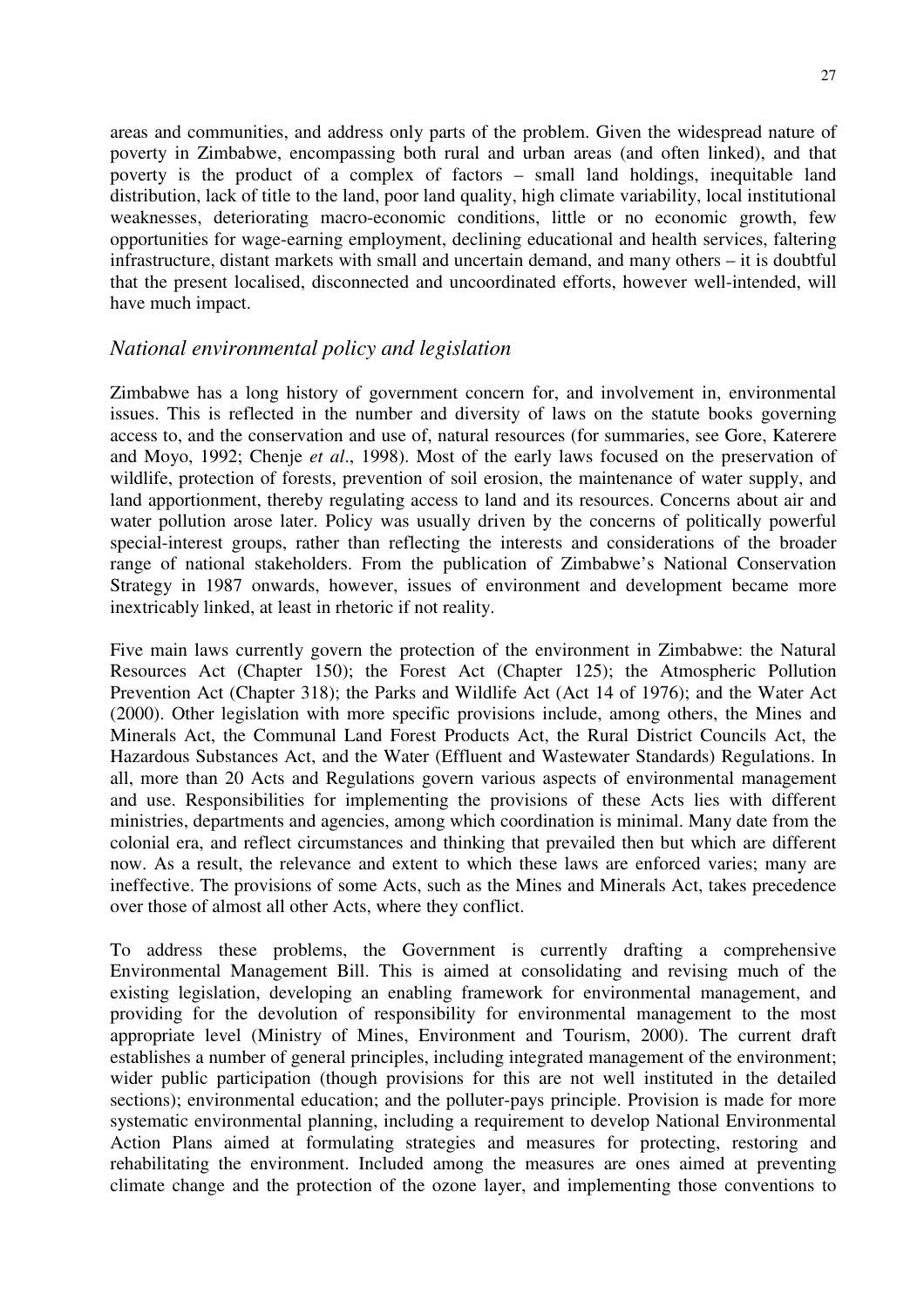which Zimbabwe is a party. Where any agency, private person or class of persons undertakes activities that may affect the environment, they would have to prepare an Environmental Management Plan aimed at complying with environmental standards and, consistent with the Act, promoting and protecting the environment.

Three new institutions would be established under the Act: an Environmental Board; and Environmental Protection Unit and Inspectorate; and a Committee for Environmental Coordination. These would function in conjunction with the Minister concerned, who would have the primary responsibility and accountability for policy development, co-ordination of the relevant authorities, monitoring, and establishing environmental management practices. Other provisions include ones for environmental impact assessment, audit and monitoring; and mechanisms for conserving and improving the environment and natural resources, though such means as setting aside land, constructing conservation works, and serving conservation orders on landowners. Finally, the draft Bill provides for the establishment of an Environmental Fund, to pay the Board and environmental committees for expenditures incurred, or for any other purpose that the Minister considers will promote environmental management and resource conservation. The Bill is due to go before Parliament sometime during the current session, but it is still being refined following a long process of public consultation and government review and modification.

The initial draft of the impending Environmental Management Bill was founded on ten principles (Ministry of Mines, Environment and Tourism, 1998b).

- Sustainability and consideration of the development needs of current and future generations are the cornerstones of environmental management.
- Zimbabwe's dependence on complex and diverse ecosystems requires management approaches that integrate economic, social, cultural and natural environments.
- Anticipating and preventing negative environmental impacts is less costly and more effective than correcting problems. This is particularly relevant given the present limited understanding of nature.
- The ability to monitor, evaluate and ultimately sustain the Zimbabwean environment depends upon setting effective and practical environmental standards.
- Monitoring environmental quality and controlling pollution must be supported by high quality laboratories which may be run by state entities or private individuals on a cost-recovery basis.
- The effectiveness of environmental legislation and cooperation on environmental issues depends upon a fair yet effective system of penalties and incentives which encourage sustainable development and focus the burden on those that abuse the environment.
- All Zimbabweans should have a constitutional right to a clean and healthy environment and they share an obligation to keep it that way.
- Effective and efficient environmental management relies upon a well coordinated and integrated system of institutional arrangements.
- Zimbabwe's ability to make well-informed decisions about the environment depends on meaningful public participation in the environmental management process.
- Zimbabwe's domestic law must recognise and seek to implement international environmental conventions to which the Government of Zimbabwe is party.

Not all of these are clearly articulated in the present draft of the Bill, though that is still being debated. Nevertheless, these principles clearly reflect the reality that most Zimbabweans depend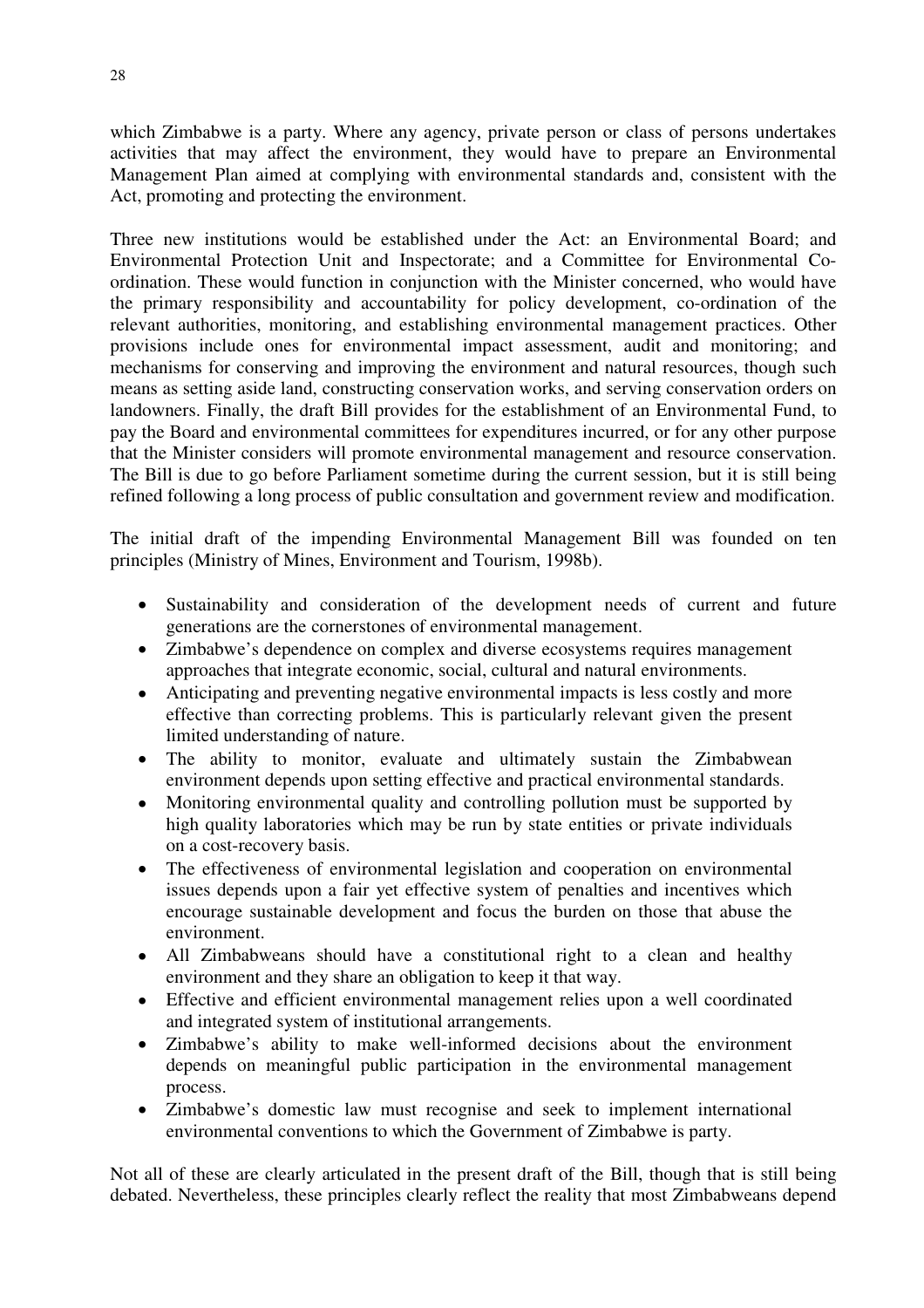directly or indirectly on the use of natural resources, and implicitly recognise that the pattern of social and economic development will be closely related at least initially to how these resources are used. National environmental policy is therefore clearly and inextricably linked to the broader issues of achieving social and economic development. This nexus forms the cornerstone of the Government's position in multi-lateral environmental negotiations.

#### *Participation in international environmental conventions*

Zimbabwe is an active party in a range of international environmental conventions and it is a signatory to the following global multilateral environmental agreements (MEAs):

- Convention Concerning the Protection of the World Cultural and Natural Heritage
- Convention on International Trade in Endangered Species of Wild Fauna and Flora (CITES)
- United Nations Convention on the Law of the Sea (UNCLOS)
- Vienna Convention for the Protection of the Ozone Layer
- Montreal Protocol on Substances that Deplete the Ozone Layer (Montreal Protocol)
- United Nations Framework Convention on Climate Change (UNFCCC)
- Convention on Biological Diversity (CBD)
- United Nations Convention to Combat Desertification in those Countries Experiencing Serious Drought and/or Desertification, Particularly in Africa (CCD)

Zimbabwe is also a signatory to a number of regional multilateral environmental agreements including, among others, the Bamako Convention on the Ban of the Importation into Africa of Hazardous Waste, the Southern African Convention for Wildlife Management, the Lusaka Agreement on Co-operative Enforcement Operations Directed at Illegal Trade in Wild Fauna and Flora, the Protocol on Wildlife Conservation and Law Enforcement in Southern Africa, and the Protocol on Shared Watercourse Systems in the Southern African Development Community. Most of these are focused on wildlife.

Zimbabwe has not signed the Kyoto Protocol to the United Nations Framework Convention on Climate Change (Kyoto). This apparently does not reflect any particular reservation about the Protocol on the part of the Zimbabwe Government, but rather an administrative lag within the Office of the Attorney General. Other global environmental conventions that Zimbabwe has so far not signed include the Convention on Wetlands of International Importance especially as Waterfowl Habitat (RAMSAR), the Convention on the Conservation of Migratory Species of Wild Animals (CMS), and the Basel Convention on the Transboundary Movements of Hazardous Wastes and their Disposal. In the case of the Basel Convention, Zimbabwe and other countries in the region have raised concerns about the inadequacy of the provisions for compensation in the event of breaches in the convention's rules.

#### *Climate-change and impact studies*

Scenarios of climate change and some of their potential impacts and implications for southern Africa have been explored to varying levels of detail by Tyson (1991), Magadza (1994), Hulme (1996), Zinyowera *et al*. (1998) and as part of the US Country Studies Program (Lenhart *et al*. 1996). Impacts on agriculture and food security have been analysed by Makadho (1996) for Zimbabwe, and Schulze, Kiker and Kunz (1993, 1996) for neighbouring South Africa. The vulnerability of Africa in general and Zimbabwe in particular to climate change, and the kinds of adaptations that might be needed in response, have been considered by the Department of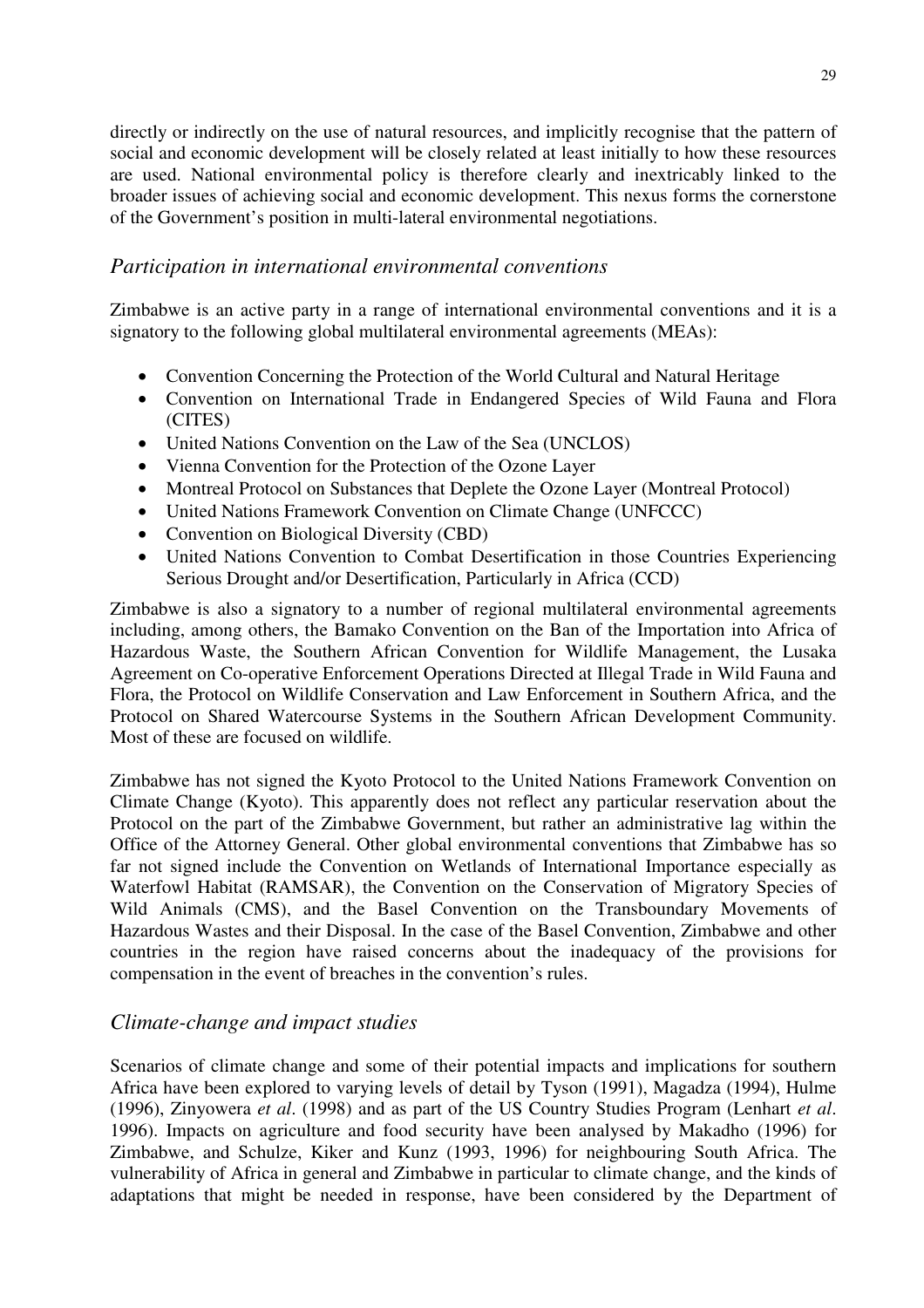Meteorological Services (1994), Matarira *et al*. (1996) and Zinyowera *et al*. (1998). UNEP (1993) has evaluated the options for, and costs of, greenhouse gas abatement. Further discussion on vulnerability, adaptation and mitigation options for Zimbabwe are contained in Zimbabwe's Initial National Communication to the UNFCCC (Ministry of Mines, Environment and Tourism, 1998a). Unfortunately, the impact of these studies and their findings on policies and practices within government, industry, agriculture and other key components of society has so far been limited.

Hulme and colleagues used a simple climate model to project the likely trend in global temperatures, atmospheric carbon dioxide concentrations and the rise in mean sea level using the Intergovernmental Panel on Climate Change IS92a greenhouse gas emissions scenario (Hulme, 1996). This scenario assumes only a modest reduction in the current rise in emissions, so that by the decade starting in 2050 global atmospheric levels of carbon dioxide are projected to be 196 – 256 ppmv higher than the average concentration of 334 ppmv recorded for the period 1961 – 1990. The combined effect of all greenhouse gases, expressed in carbon dioxide equivalent units, would be about 90% higher than the 1961-1990 average. As a result, global temperatures are projected to increase by 1.7ºC on average, while mean sea level could rise by 0.4 m. To consider how climate might change across southern Africa, simulations from three global climate models were then used with these inputs to project a) a 'core' scenario, produced by the UK Hadley Centre 1992 model; b) a 'wet' scenario, using the Oregon State University GCM; and c) a 'dry' scenario produced by the Canadian Climate Centre model. The results were expressed as the difference between the model's simulation of current and the future climates, standardised for the respective global warming produced by each model and then re-scaled using the 1.7ºC rise in temperature projected by the simple climate model under the IS92a greenhouse gas emissions scenario. These changes were then applied to the 1961 – 1990 baseline climate data for southern Africa to estimate that in the 2050s. A fuller explanation of, and justification for, the approach used is given by Hulme (1996).

In the 'core' scenario, mean surface air temperature is projected to increase by over 2ºC across the interior upland plateaux of southern central Africa, including western Zimbabwe, mostly due to a rise in dry season – May to September – temperatures. Temperatures in the region have already risen by almost 1ºC from the early 1900s to the late 1980s (Hulme, 1996; Unganai, 1997). Rising temperatures in turn are likely to increase evapo-transpiration rates by  $5 - 20\%$ across southern Africa, with the largest increases (>12%) occurring over the interior plateaux of Angola, Zambia and Zimbabwe. The impact of this increase on moisture availability depends on how rainfall changes. Under the 'core' scenario, an increase in rainfall is projected to occur during the peak of the wet season (December to March) across Tanzania, Malawi and northern Zambia, while decreases of about 5% are anticipated for Namibia, Mozambique, and parts of Zimbabwe and South Africa. Rainfall variability could decline by  $5 - 10\%$  over much of Botswana, Zambia and Zimbabwe, but increase  $5 - 15\%$  elsewhere. Conversely, the 'wet' scenario suggests possible increases in rainfall of  $2.5 - 22.5\%$  or more across the region, while the 'dry' scenario projects a 2.5 – 7.5% reduction in rainfall centred on Zimbabwe. Mean rainfall has already declined slightly through the  $20<sup>th</sup>$  century, more so in the last few decades (Unganai, 1996; Chenje *et al*., 1998).

These scenarios project significant and, in some instances, contrasting changes in the distribution and composition of natural vegetation, regional hydrology, agricultural productivity, the distribution of vectors of disease, wildlife distribution and diversity, and on rangeland functioning. Details are given in Hulme (1996). Key points are as follows.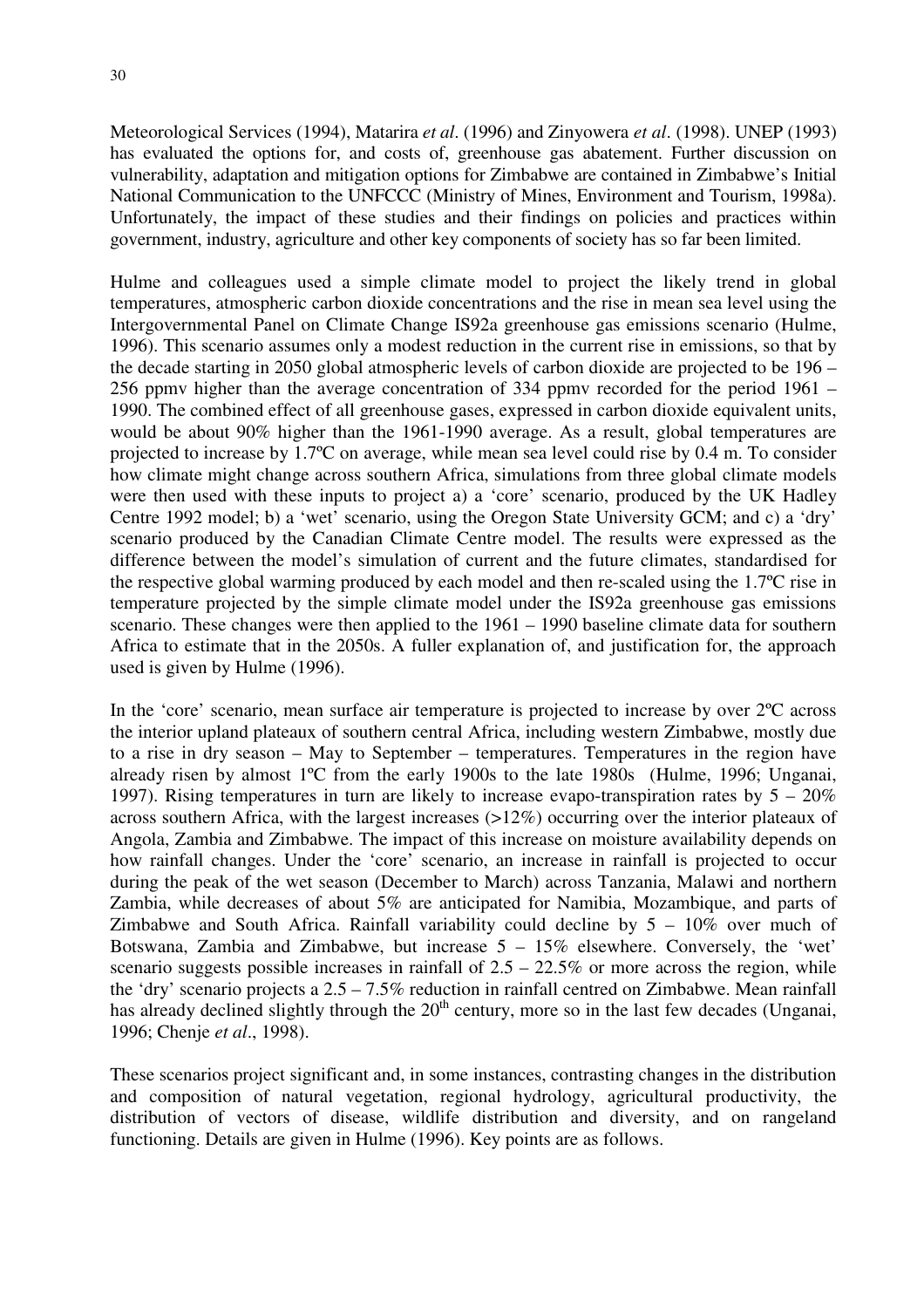- Across Namibia, Botswana, southern Zimbabwe, Mozambique and much of South Africa, where runoff is currently low, the decline in runoff projected under the core scenario, although small in absolute terms, is substantial  $(\sim 30\%)$  relative to current levels. This would exacerbate the periodic serious water shortages experienced in this region. Conversely, runoff in Zambia, northern Mozambique and southern Tanzania is projected to increase. Across the region, greater inter-annual variability in runoff is anticipated, which would decrease the reliability of extreme above- and below-average runoff events. This means that in those areas where runoff is likely to decline, such as southern Zimbabwe, droughts could become more extreme and less predictable. The change in runoff could impact electricity production, industrial activity and greenhouse gas emissions in a variety of inter-linked ways. Although hydropower currently accounts for just under 10% of total electricity output in southern Africa (the balance comes from thermal power stations using either fossil fuels – 86%, mostly coal – or nuclear reactors – 4%), it provides nearly all the electricity generated in the Demographic Republic of the Congo, Malawi and Zambia, and substantial proportion of the electricity output in Tanzania (87%) and Zimbabwe (29%: data from WRI/UNEP/UNDP/WB, 1998). Lower regional runoff could jeopardise this production, resulting in lower and more uncertain electricity supply, which would adversely impact industry, and the impetus for further increase in the use of fossil fuels for thermal power generation, which would increase emissions.
- Higher atmospheric carbon dioxide concentrations and an increase in mean temperature suggest that the main grain crops, such as maize, sorghum and wheat, will grow faster and yield more per unit of water transpired (because of increased water-use efficiency of plants under higher carbon dioxide concentrations). The effect is likely to be greater for crops with a  $C_3$  photosynthetic pathway, such as wheat, than those with a  $C_4$  pathway, such as maize and sorghum. The net effect will depend on associated changes in climate, particularly in rainfall and potential evapotranspiration. As a result, grain yields are likely to decline in semi-arid regions because of the combination of reduced rainfall, higher daily temperatures and evapotranspiration rates, and a shorter rainy season. If this happens it would further compromise the already precarious food security situation in these regions.
- Changes in the distribution of natural vegetation types, where these have not already been modified or transformed by human activities, are expected under all three scenarios, depending on assumptions about the nature of the plant responses. If there is no increase in growth rates and plant water-use efficiencies due to elevated  $CO<sub>2</sub>$  concentrations, grassland will be replaced either by scrub savanna, under the 'core' and 'dry' scenarios, or by seasonal and dry forests under the 'wet' scenario. Seasonal and dry forests both expand also in the 'core' and 'dry' scenarios, though not to the same extent as under wetter conditions. If increases in plant growth and water-use efficiency also occur, then the outcome is different. Seasonal forest becomes the dominant biome under all three scenarios, with increases also in grassland and rainforest under the 'wet' scenario. Additional interactions with soil nutrients, fire, herbivory and human land use, all of which are known to modify vegetation structure and composition, were not considered, which introduces considerable uncertainty into the results.
- All three scenarios project a spread of woody plants and shrubs at the expense of grasslands. This would extend and intensify a trend that is already apparent in many southern African rangelands, and could drive a change from holding cattle towards small livestock. This would have many potentially deleterious consequences: reduced agricultural production because of less animal draught power; constrained development potential because of a narrowing of livelihood options; the loss of useful biomass; a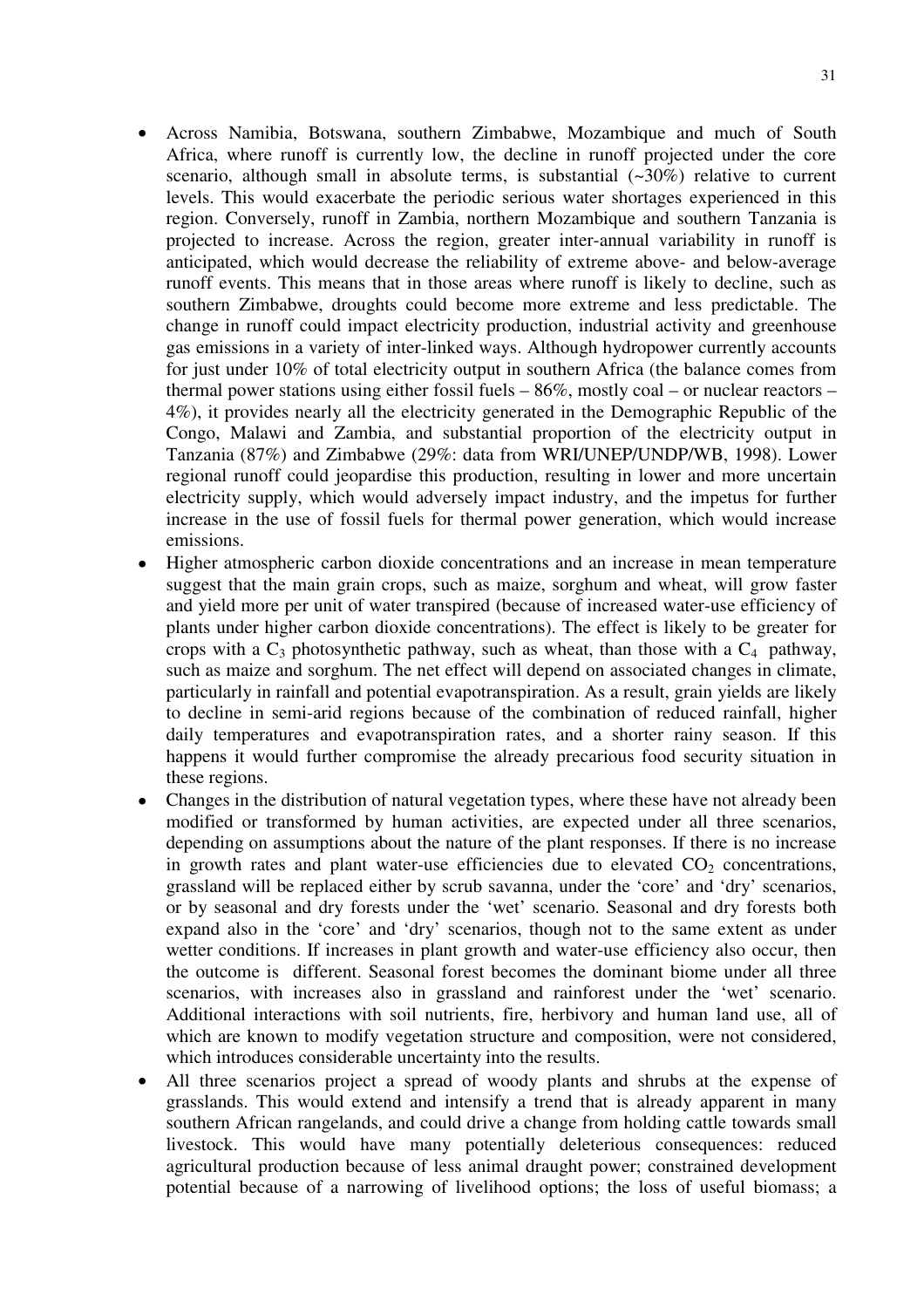reduction in biodiversity; reduced incomes; less livelihood security; and increased inequalities. The impacts would depend on how readily people cope with and adapt to the changes, itself dependent on the broader social, economic and political conditions prevailing as the changes occur. This indicates an important role for government to create those conditions under which people can best cope and adapt: a productive and growing economy; social stability; and political openness and responsiveness to people's changing needs.

- The likely changes in climate, moisture regimes and vegetation are expected to alter the distribution and abundance of the vectors of human and livestock diseases. For the mosquito *Anopheles gambiae*, the carrier of malaria, regions to the south and west of its present range generally become more suitable because of the rise in mean temperatures, common to all three scenarios. Conversely, suitable habitat for tsetse fly, *Glossina morsitans*, the vector for the parasite causing trypanosomiasis or sleeping sickness, declines in the west of its present range under the 'core' and 'dry' scenarios, or in the central and northern parts under the 'wet scenario'. The tick *Rhipicephalus appendiculatus*, which carries the parasite *Theileria parva*, the cause of theileriosis in cattle, is likely to spread westwards under all scenarios, and to decline in the east, especially under the 'core' and 'wet' scenarios.
- Changes in ungulate diversity are expected to be closely associated with the projected changes in natural vegetation; responses to climate alone are likely to be secondary, if at all. A reduction in species associated with the grassland-dominated savannas of southeastern South Africa is projected under all three scenarios. A reduction is also likely in those species associated with the arid highlands of Namibia and Angola. Again, the assessment is limited by not having considered interactions with other components that are likely to change at the same time, such as land use, animal disease and surface water availability.

In terms of carbon dioxide emissions, Zimbabwe contributes minimally to global emissions, in both absolute and *per capita* terms (Table 8). Commercial energy use in the country accounts for only about 0.1% of global energy consumption, and just over 3% of energy consumption in Africa. In 1990, the country produced just over  $0.1\%$  of total global anthropogenic  $CO<sub>2</sub>$ emissions but this had fallen to 0.08% by 1997 (World Bank, 2000). Emissions *per capita* are about half the global average, but twice the average for the rest of Africa. Most people, especially in rural areas, depend almost entirely on biomass fuels to meet their daily household energy needs. In 1992, 1.43 million households in Zimbabwe (66% of the total) used fuelwood for cooking, compared to 1.17 million households (73%) in 1982 (CSO, 1994).

A more comprehensive view of the sources and strengths of Zimbabwe's anthropogenic greenhouse gas emissions is given in the country's Initial National Communication to the UNFCCC (Table 9). The striking feature of this assessment is the apparently large carbon sink in the land-use change and forestry sector. This is because the estimate of  $CO<sub>2</sub>$  emissions from the conversion of forest and grassland to agricultural land is derived from a measure of only 18,290 ha of converted land in three areas of the country, rather than estimating the conversion of land across the country as a whole. Kunjeku *et al*. (1998) estimated a mean annual loss of growing stock due to deforestation and clearing land for agriculture and settlement to have been 47 million tonnes annually between 1985-1992. This is almost the same as the current estimated mean annual increment of 47 million tonnes in natural vegetation due to the growth of the remaining stock (Ministry of Mines, Environment and Tourism, 1998a). If the latter estimate for biomass loss due to land clearance and other changes in forest and other woody biomass stocks is correct, then  $CO<sub>2</sub>$  emissions would be about 49,820 Gg more than that claimed, which would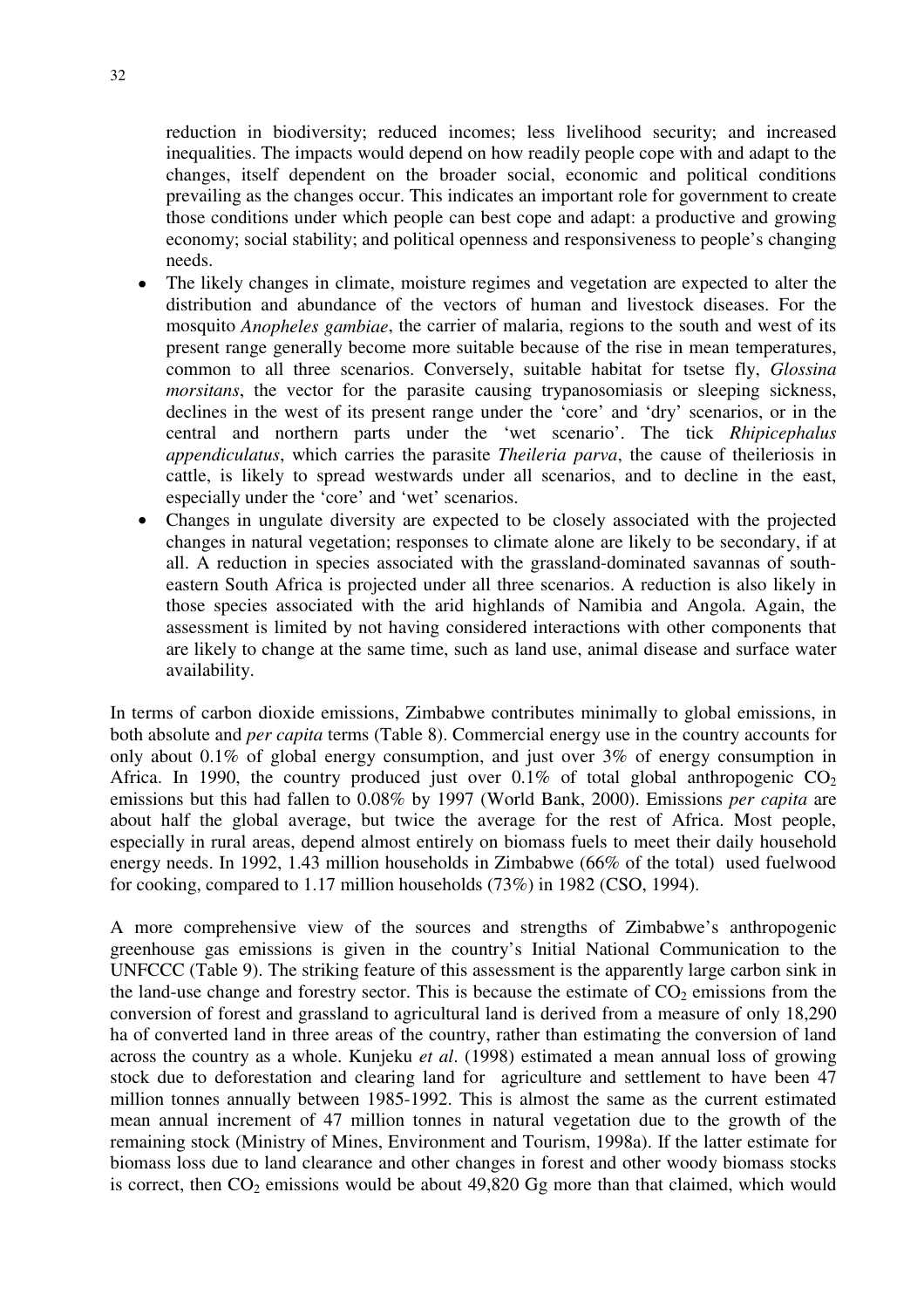make Zimbabwe a net emitter of carbon  $(25,462 \text{ Gg CO}_2)$  equivalents) rather than a net sink. Clearly, given the relatively extensive woodland cover across the country, Zimbabwe has the potential to be a carbon sink, but current pressures for more agricultural land and for wood for various purposes, including fuelwood, make this unlikely.

#### **Table 8: Indicators of commercial energy use and carbon dioxide emissions in Zimbabwe, with equivalent values for sub-Saharan Africa and globally (World Bank, 2000; WRI/UNEP/UNDP/WB, 1998).**

| <b>Indicator</b>                 | <b>Units</b>        | Frame | <b>Zimbabwe</b> | Africa             | World         |
|----------------------------------|---------------------|-------|-----------------|--------------------|---------------|
| Commercial energy usage          | $10^3$ t.o.e.       | 1990  | 8,934           | 273,093            | 8,608,414     |
|                                  |                     | 1997  | 9,926           | 323,921            | 9,431,190     |
| Per capita commercial energy use | kg oil equivalent   | 1990  | 917             | 705                | 1,705         |
|                                  |                     | 1997  | 866             | 695                | 1,692         |
| GDP per unit energy use          | PPP\$ per kg o.e.   | 1990  | 2.6             | $2.5^{\mathrm{a}}$ | $4.3^{\rm b}$ |
|                                  |                     | 1997  | 3.1             | $2.6^{\mathrm{a}}$ | $5.1^{\rm b}$ |
| Total $CO2$ emissions            | $106$ metric tonnes | 1990  | 16.6            | 465.3              | 16,183.10     |
|                                  |                     | 1997  | 18.4            | 471.7              | 22,690.10     |
| Per capita $CO2$ emissions       | metric tonnes       | 1990  | 1.7             | 0.9                | 3.3           |
|                                  |                     | 1997  | 1.6             | 0.8                | 3.4           |

Notes: <sup>a</sup> Average of 12 Sub-Saharan countries

<sup>b</sup> Average of 20 UNFCCC Annex I countries

#### **Table 9: Summary of anthropogenic greenhouse gas emissions by major sector for Zimbabwe in 1994**

|              |  |  | (Ministry of Mines, Environment and Tourism, 1998a). All emission estimates are in Gg |  |  |  |  |
|--------------|--|--|---------------------------------------------------------------------------------------|--|--|--|--|
| $(10^9 g)$ . |  |  |                                                                                       |  |  |  |  |

|                                                    | Greenhouse gas (global warming potential) |                           |                             |                           |             |                                |  |
|----------------------------------------------------|-------------------------------------------|---------------------------|-----------------------------|---------------------------|-------------|--------------------------------|--|
| Greenhouse gas source sector                       | CO <sub>2</sub><br>(1.0)                  | CH <sub>4</sub><br>(24.5) | N <sub>2</sub> O<br>(320.0) | NO <sub>x</sub><br>(40.0) | CO<br>(3.0) | CO <sub>2</sub><br>equivalents |  |
| Energy (fuel combustion and fugitive<br>emissions) | 14,772.13                                 | 77.19                     | 1.18                        | 10.08                     | 544.46      | 19,076.68                      |  |
| Industrial processes                               | 2.316.35                                  | 19.08                     | 6.05                        | 0.21                      | 1.38        | 4.732.20                       |  |
| Agriculture                                        | 0.00                                      | 236.84                    | 2.39                        | 66.91                     | 1,381.81    | 13,388.96                      |  |
| Land-use change and forestry                       | $-62,269,00$                              | 1.26                      | 0.01                        | 0.20                      | 18.44       | $-62,171.75$                   |  |
| Waste                                              | 0.00                                      | 25.15                     | 0.00                        | 0.00                      | 0.00        | 616.06                         |  |
| Total                                              | $-45,180.52$                              | 359.52                    | 9.63                        | 77.40                     | 1,946.08    | $-24,357.85$                   |  |

Given the amount of research, analysis and synthesis on the likelihood and potential impacts of climate change on the climate, environment, resources and human activities in southern Africa, and particularly in Zimbabwe, it is an important question why so little of this information seems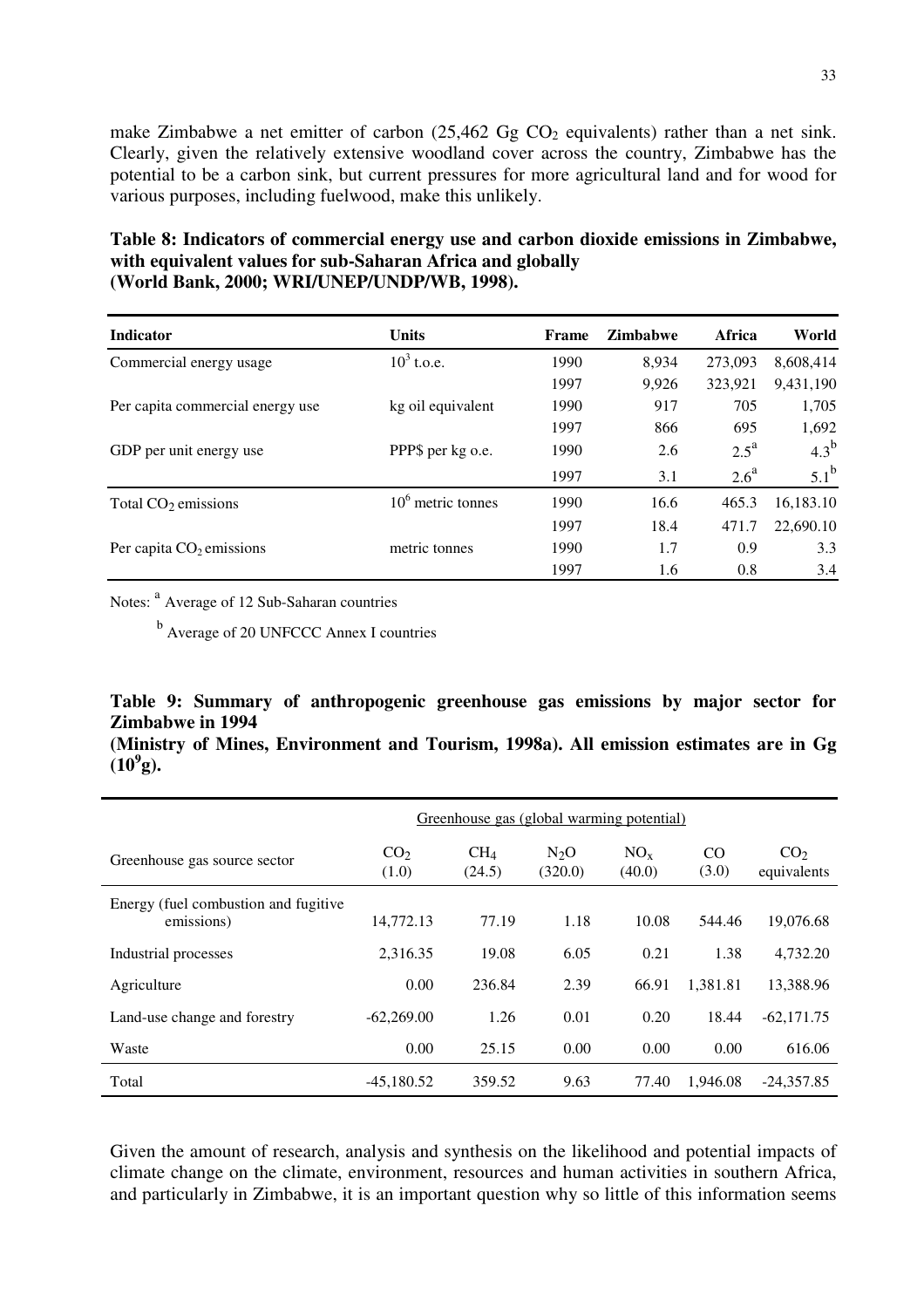to have been taken into account in formulating national economic, environmental and other policies and practices. The issues and outcomes are complex, more so when they have to be integrated with the more immediate issues of promoting economic and social development. Nevertheless, it must give cause for concern that the science of climate change, even when the subject of local and regional studies, is apparently having so little effect at national level, in contrast to its much greater impact internationally.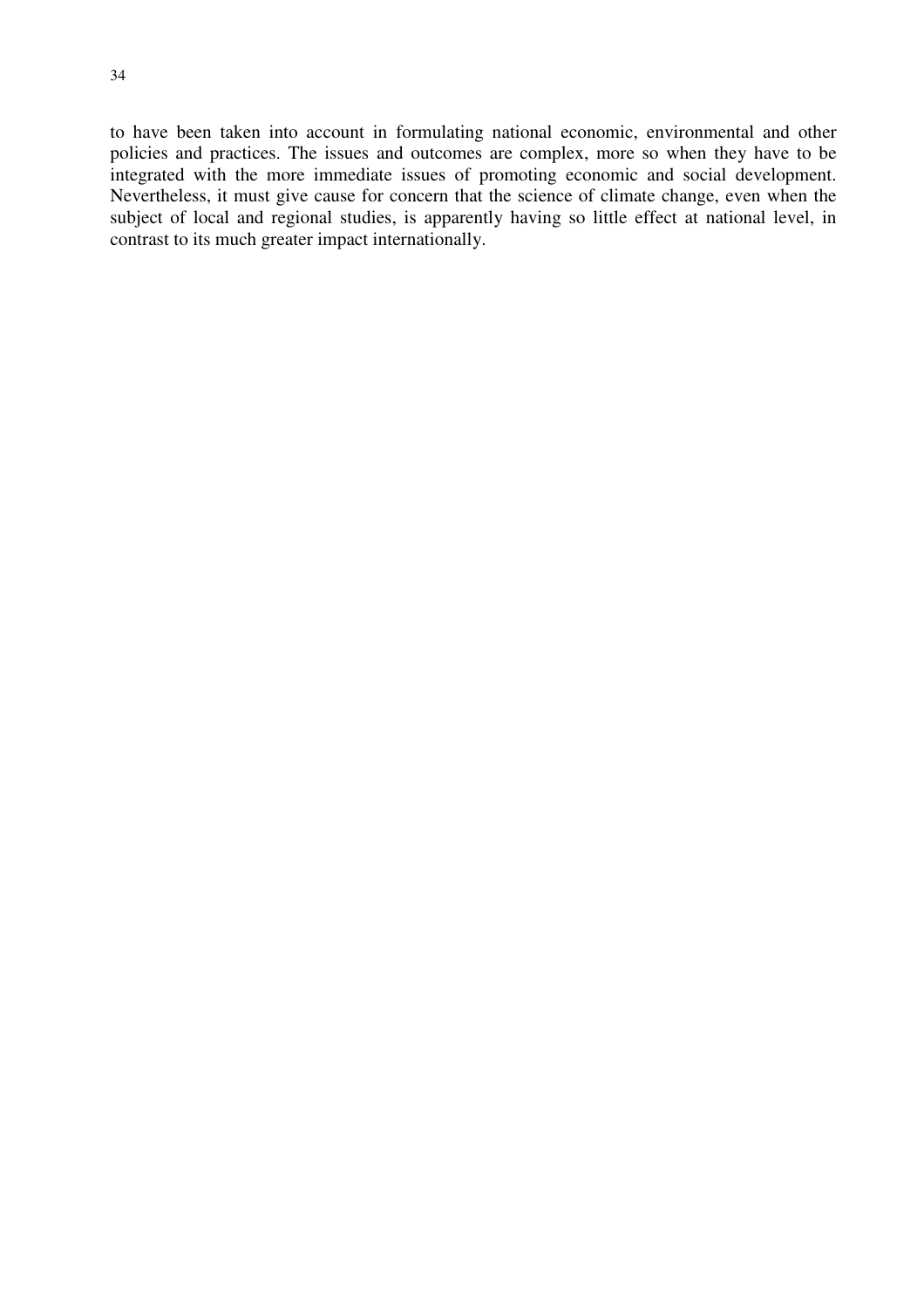## **3. Zimbabwe and the UNFCCC**

#### **3.1 Institutional framework**

#### *Ministry of Environment and Tourism*

Overall responsibility for negotiating multilateral environmental agreements on behalf of the Government of Zimbabwe rests with the Ministry of Environment and Tourism (MET). Nevertheless, any agreement has to be ratified by Cabinet, preceded by a review of the legal implications by the Office of the Attorney General. Although other ministries may manage some of these agreements, MET remains responsible for co-ordinating the national positions and programmes related to these agreements. Within the Ministry, specific responsibility for climate change issues lies with the Deputy Secretary for Environment. In addition to serving as the chief negotiator for Zimbabwe at meetings of the UNFCCC, the Deputy Secretary is also the National Focal Point for the UNFCCC, as well as being responsible for the Convention on Biodiversity and the Convention to Combat Desertification.

In addition to the role of the Ministry for Environment and Tourism, the Department of Meteorological Services (DMS) liaises closely with the World Meteorological Organisation and the Intergovernmental Panel on Climate Change on some of the technical issues related to climate change. At a regional level, DMS also links with the Southern Africa Development Community's Environment and Land Management Sector (SADC-ELMS).

#### *National Climate Change Office*

Technical issues and the co-ordination of specific national projects established within the framework of the UNFCCC are handled by the National Climate Change Office within the Ministry of Environment and Tourism. The Office was established with funding from the Global Environmental Facility, through the United Nations Development Programme, to co-ordinate and administer the preparation of Zimbabwe's Initial National Communication to the UNFCCC. This funding covered the appointment of a Climate Change Co-ordinator and a secretary, as well as the various functions and activities associated with preparing the report for the UNFCCC. The support ended when the report was submitted to the UNFCCC. Since then, the Climate Change Office has subsisted on marginal funds derived from projects, though the costs of office space, water, electricity and telephone are borne by MET. Because there are insufficient funds at present to support a full-time appointment, the co-ordinator currently serves in a part-time capacity. This limits the present extent to which the Climate Change Office can function.

#### *National Climate Change Committee*

National activities related to climate change are coordinated through the National Climate Change Committee. The committee comprises officials from the Ministry of Environment and Tourism; the Climate Change Office; the departments of Meteorological Services, Natural Resources, and Energy; the Ministry of Agriculture; and the National Economic Planning Commission, together with a representative each from the Confederation of Zimbabwe Industries and the Southern Centre for Energy and Environment. The committee is chaired by the Deputy Secretary for Environment, Ministry of Environment and Tourism. Administrative details are dealt with by the Climate Change Office. Technical inputs are provided, where necessary, by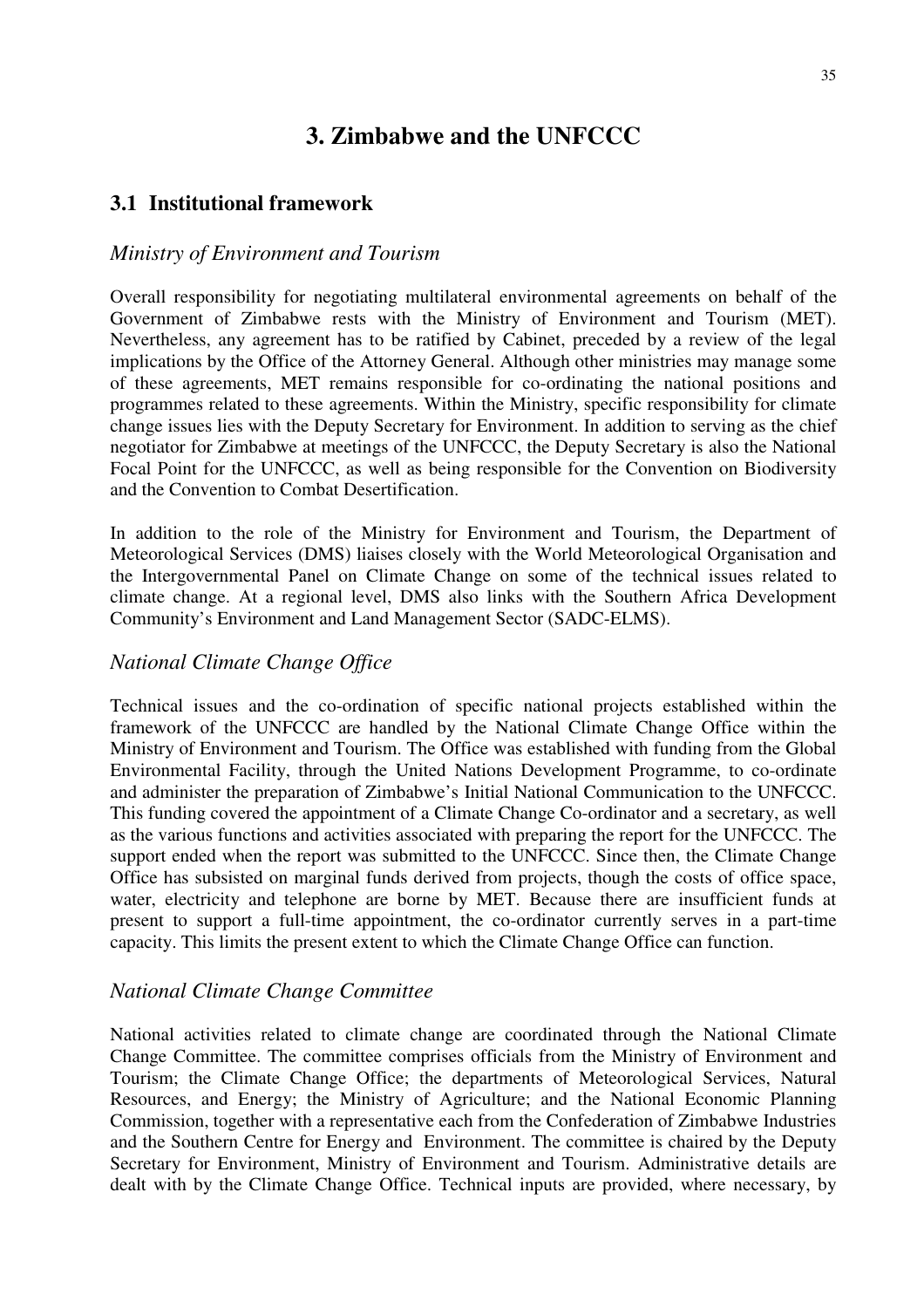various other national institutions, universities, research organisations, industry associations and NGOs. The main function of the committee is to provide a forum for an exchange of views on climate change issues, to seek consensus on national positions, where possible, and to advise the Ministry accordingly. The committee is scheduled to meet once every three months, but in reality it meets less frequently than this, usually immediately prior to and after the Conference of Parties.

#### *Non-governmental organisations*

Climate change activities in Zimbabwe are also carried out in close cooperation with a number of research organisations and non-governmental organisations. Foremost among these has been the Southern Centre for Energy and Environment, a non-profit, Zimbabwe-based research organisation set up in 1992 to undertake high-level research on issues related both to climate change and to the sustainable use of energy. The Southern Centre co-operates closely with Government, industry and other non-governmental organisations in and outside Zimbabwe in searching for an equitable solution to the balance between economic development and environmental protection. Through its studies and programmes, the Southern Centre has investigated and obtained technical information to support Zimbabwe's contributions to the UNFCCC. It has also assisted neighbouring countries in their research activities. Many other non-governmental organisations in Zimbabwe are also active in the environmental field, but few of these have climate change as part of their development or research agendas. The Directory of NGOs in Zimbabwe prepared by the National Association of NGOs (NANGO) lists over 180 active NGOs, many of which are involved in resource management in the communal areas.

### **3.2 Involvement in the UNFCCC**

#### *The Conference of Parties*

The United Nations Framework Convention of Climate Change was adopted in New York on 9<sup>th</sup> May 1992. It was signed by Zimbabwe on  $12<sup>th</sup>$  June 1992 at the United Nations Conference on Environment and Development and subsequently ratified on  $3<sup>rd</sup>$  November later that year. The convention came in to force on 21<sup>st</sup> March 1994. In contrast to the speed with which it signed the UNFCCC, Zimbabwe has not yet signed the Kyoto Protocol to the UNFCCC, adopted at the 3rd Conference of Parties (COP 3) held in Kyoto, Japan, in December 1997. This does not necessarily reflect a specific reservation on the part of the Zimbabwe Government but rather a delay apparently within the Office of the Attorney General caused mainly by the need to address other more pressing issues.

Zimbabwe has been represented at ministerial level at all six Conferences of Parties to the UNFCCC. The country was represented at COP 1, held in Berlin in March-April 1995, by the Minister of Transport and Energy, but subsequent meetings by the Minister of Environment and Tourism (Minister of Mines, Environment and Tourism at COPs 3-5). In 1996, the then Minister of Environment and Tourism, Mr Chen Chimutengwende, was elected President of the Second Conference of Parties held in Geneva, 8-19 July 1996. A member of the Zimbabwean delegation was appointed Rapporteur to the Bureau for COP 1.

At each COP, the Minister is supported by senior officials from the responsible ministry, currently the Ministry of Environment and Tourism, and other government departments, where necessary. This includes the Deputy Secretary for Environment and Tourism who is both the chief negotiator for Zimbabwe at meetings of the UNFCCC Subsidiary Bodies and the national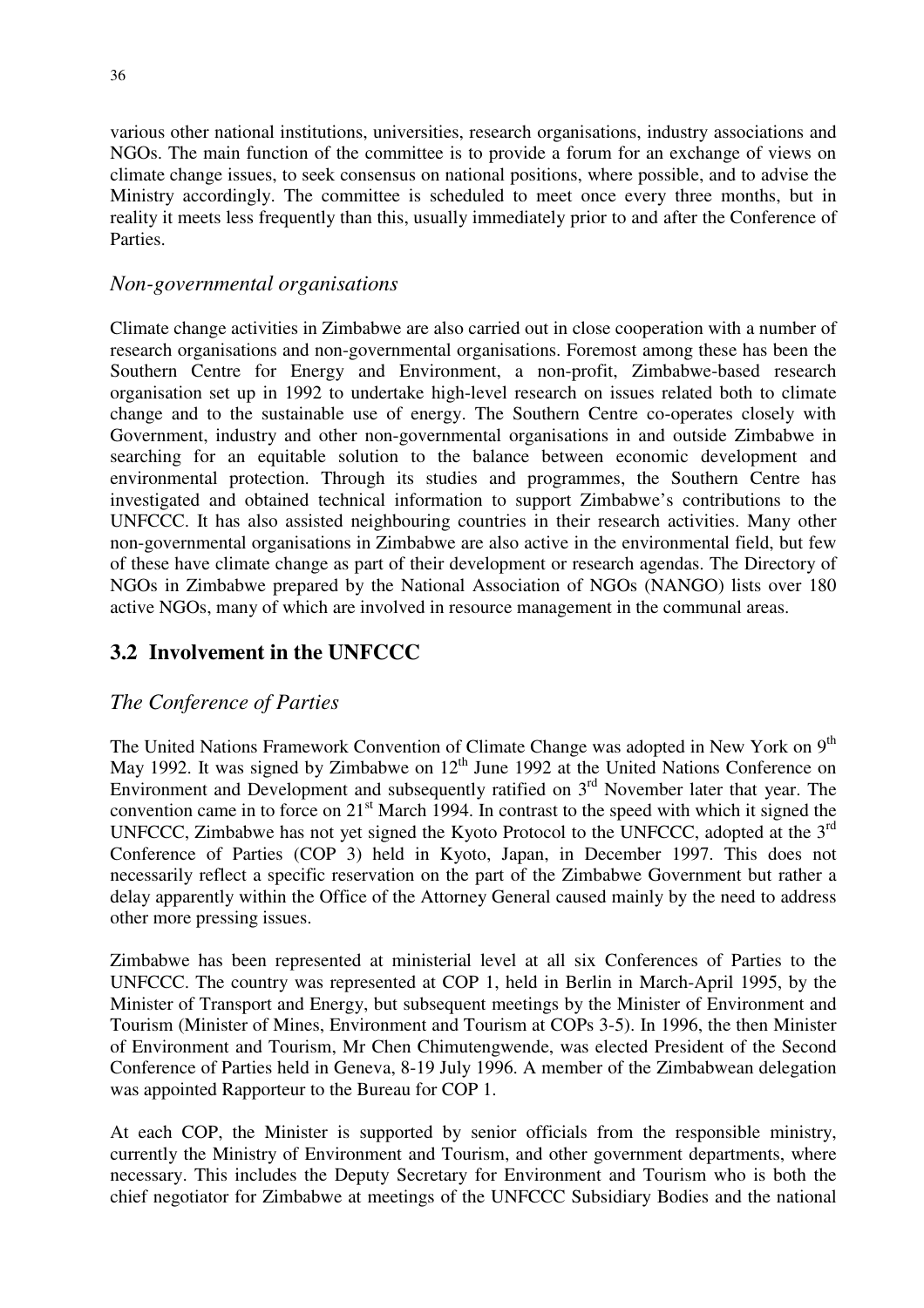focal point for the UNFCCC. Where possible, meetings of the Conference of Parties are also attended by a representative of the Ministry of Foreign Affairs, usually the Zimbabwean Ambassador in the country concerned, or the senior ambassador in the region. Overall, the size of the delegation is relatively small, usually 3-5. The UNFCCC Trust Fund currently provides funding for two delegates from each developing country to attend the Conference of Parties, an increase from a single supported delegate at previous COPs.

#### *Subsidiary bodies*

 $\overline{a}$ 

The Conference of Parties is served by two standing 'subsidiary bodies' which meet between the COPs to consider technical and other details on implementing the provisions of the UNFCCC. The Subsidiary Body for Implementation (SBI) is responsible for the review and assessment of policies and mechanisms, including examining the National Communications and Emissions Inventories submitted by Parties. It also advises the Conference of Parties on the financial mechanism operated by the Global Environmental Facility, and on administrative and budgetary matters. The Subsidiary Body for Scientific and Technological Advice (SBSTA) is advises the COP on scientific, technological and methodological matters relating to the Convention. As such, it serves as the conduit to COP for scientific information on climate change issues provided by expert groups such as the Intergovernmental Panel on Climate Change (IPCC) and speciallyconstituted working groups of the UNFCCC.

The chief negotiator at the Conference of Parties, currently the Deputy Secretary for Environment, Ministry of Environment and Tourism, and the National Focal Point for the UNFCCC, attends all meetings of the subsidiary bodies. In the past, the size of the Zimbabwe delegation was larger; eight delegates attended the  $5<sup>th</sup>$  session of the subsidiary bodies in February 1997, soon after Zimbabwe took over the presidency of the COP. Since then, however, the numbers have dropped to the present single delegate. Nevertheless, despite the small size of the delegation, the current delegate has served as co-chair of an informal contact group to consider the adequacy of Article 4, sub-paragraphs 2 (a) and (b) of the Convention<sup>1</sup> and of an informal consultative group Actions Implemented Jointly under the Pilot Phase<sup>2</sup>. (The Zimbabwe delegate also helps to co-ordinate positions among countries with the Group of 77 and China on these issues.) This trust presumably reflects some measure of recognition of Zimbabwe's contribution overall to discussions and negotiations within the UNFCCC and its subsidiary bodies.

<sup>1</sup> Article 4, sub-paragraphs 2 (a) and (b) of the Convention concerns the commitment of developed country Parties and other Parties included in Annex I to adopt policies and measures to mitigate climate change by limiting their anthropogenic emissions of greenhouse gases and protect and enhance their greenhouse gas sinks and reservoirs, and to report periodically on such policies and measures. Some Annex I Parties argue that action by them alone will not be sufficient to meet the objective of the Convention. They would like to see the provisions of the article extended to include some commitments from non-Annex I Parties. Others, most notably the Group of 77 and China, argue that Annex I should first undertake concrete measures to reduce anthropogenic emissions of greenhouse gases to their 1990 level, and that no new commitments for non-Annex I Parties should be introduced.

 $2$  The Conference of the Parties, at its first session (COP 1), decided to established a pilot phase for activities implemented jointly (AIJ) among Parties in terms of meeting their commitments under Article 4.2(a) of the Convention, and to consider the relevant methodological issues and questions of a uniform reporting format.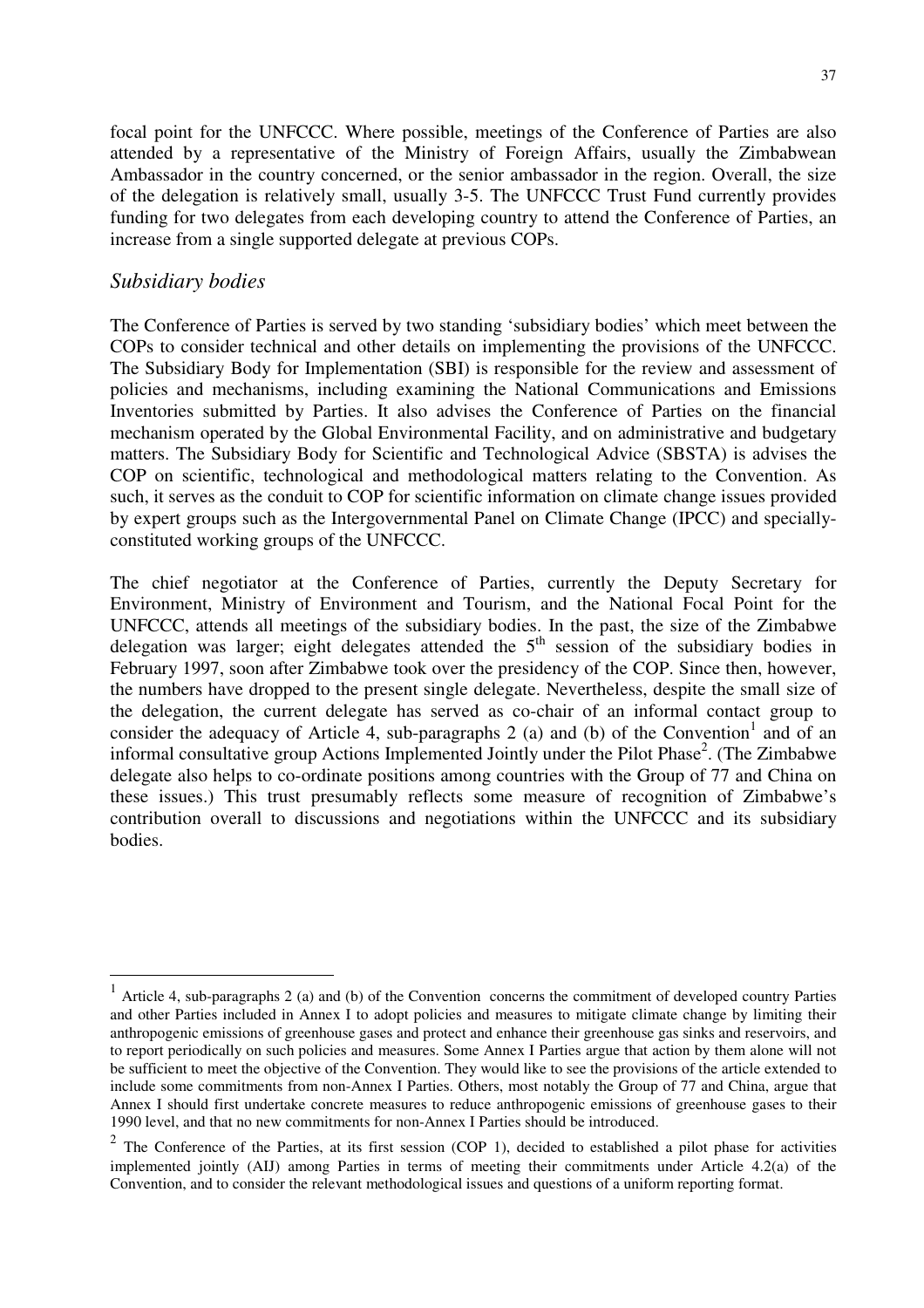## *Technical bodies*

Representatives from Zimbabwe participate in a range of working groups and technical meetings organised by the UNFCCC Secretariat and the Intergovernmental Panel on Climate Change (IPCC). These have included UNFCCC expert meeting on technology information centres and networks, and various meetings of the IPCC working groups convened to develop guidelines for emission inventories, especially for land-use change and forestry sector, and on biomass burning, agricultural soils, harvested wood products, and the reassessment of emission factors and conversion coefficients. A number of Zimbabweans have also been accepted on the Roster of Experts on Methodologies (18), Roster of Experts on Technology and Technology Transfer (1), and the List of Experts nominated by governments to undertake in-depth reviews of National Communications (1).

The past Director of Meteorological Services served as co-chair of Working Group II of the Intergovernmental Panel on Climate Change and was involved in producing the Second Assessment Report of the IPCC, on Impacts, Adaptation and Mitigation of Climate Change (Watson, Zinyowera and Moss, 1996) and the report assessing the vulnerability of different regions to climate-change impacts (Watson, Zinyowera and Moss, 1998). A number of other Zimbabweans contributed as lead authors or contributing authors. Some of these, and others, have also contributed to the upcoming Third Assessment Report of the IPCC and the Special Report on Land Use Change of Forestry.

## *National Communication*

Zimbabwe was the eighth non-Annex I country to submit its Initial National Communication to the UNFCCC, presenting it on 25 May 1998 (Ministry of Mines, Environment and Tourism, 1998a). The report was prepared with funding provided by the Global Environmental Facility (GEF) through the United Nations Environment Programme (UNEP) and the UN Development Programme (UNDP) in terms of its mandate from the COP to expedite the production of national communications by non-Annex I Parties. A proposal has been submitted by Zimbabwe for interim funding of enabling activities under a Phase II, aimed at strengthening those activities initiated in the preparation of the initial communication and potentially leading to preparation of a second national communication.

A key component of GEF support for the preparation of Zimbabwe's Initial National Communication was the establishment of a Climate Change Office within the then-Ministry of Mines, Environment and Tourism (now just Ministry of Environment and Tourism). This allowed a Climate-Change Co-ordinator to be appointed, to facilitate production of the national communication and to promote climate-change activities generally. The GEF funding ended once the Initial National Communication had been submitted to the UNFCCC, and with it support for running the Climate Change Office and the co-ordinator. Currently, the co-ordinator works only part time in the Climate Change Office, funded by specific projects rather than through a core budget. The Ministry of Environment and Tourism supports the Climate Change Office to the extent of providing an office and basic running costs (*e.g.* water, electricity, telephone), but under present budget restrictions it is not able to institutionalise the office or the post of co-ordinator. Funding for meetings, workshops and materials, as well as remuneration for the co-ordinator and secretary, all comes from project funds. This lack of an established institutional base is a serious constraint on building the necessary national-level organisation and capacity to support climate-change activities in the long term.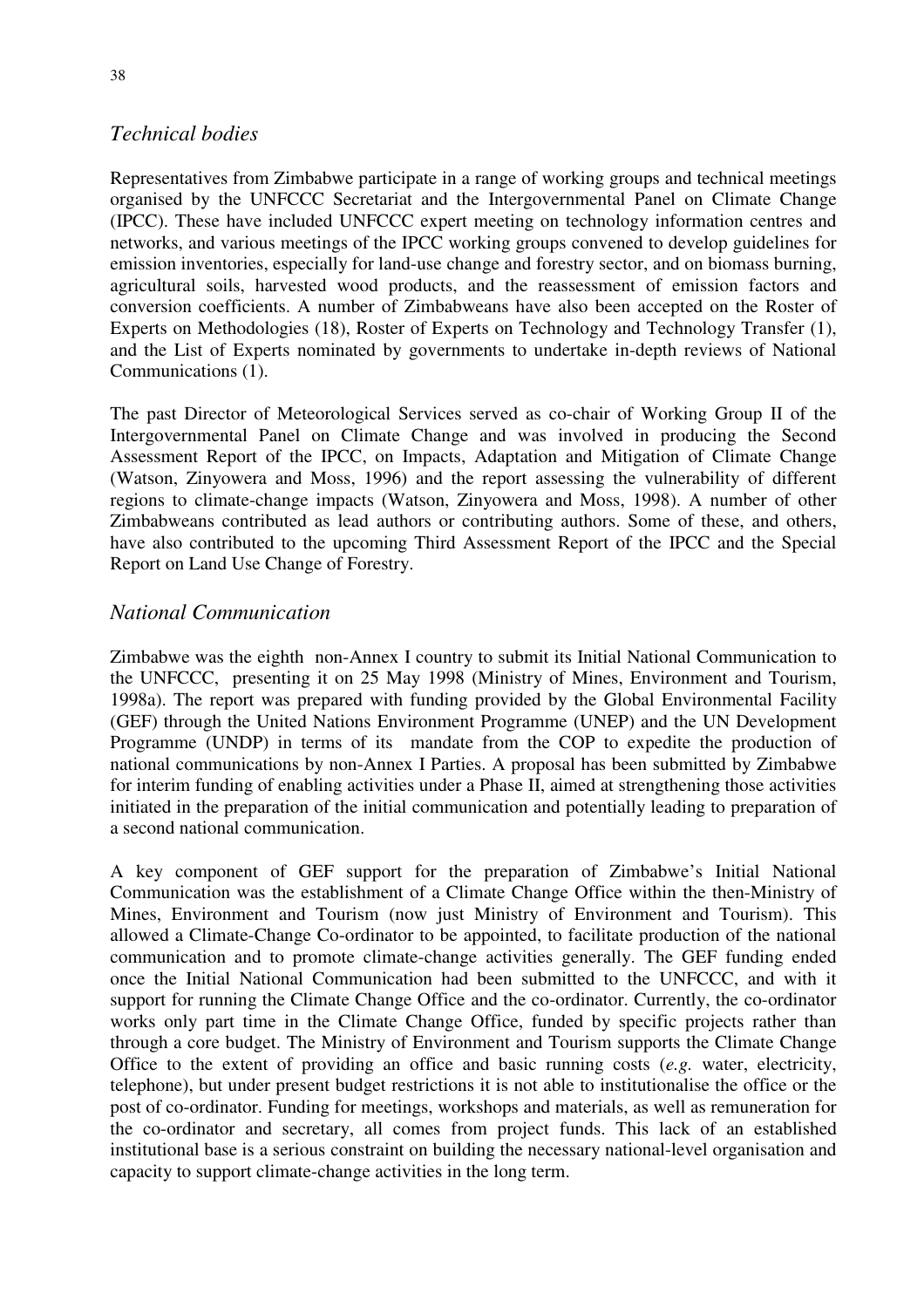#### *Financial contributions to the UNFCCC*

Parties to the UNFCCC pay an annual contribution to the Trust Fund for the core budget of the UNFCCC, each country's share being based on the UN scale of assessment, itself based on a country's per capita gross domestic product. Zimbabwe's contribution currently amounts to 0.009% of the core budget or, for 2000, US\$ 976. Up to 2000, Zimbabwe paid its annual contribution as required, and was even in credit to an amount of US\$ 303 following a readjustment in the scale of country contributions. It is currently one year in arrears, owing US\$ 673, one of 42 countries still outstanding on their 2000 payments. (A further 18 parties are outstanding in their 1999 and 2000 contributions; 21 have not paid their 1998-2000 contributions, 6 have not paid since 1996, and 34 have not paid since 1995; 63 parties have paid their 2000 contributions: FCCC/SBI/2000/INF.12 dated 6 September 2000.) Although the Zimbabwe Government has budgeted for the required amount, the extreme shortage of foreign exchange in the country at present has meant that even this relatively small sum cannot be paid, given other national priorities for the available foreign exchange. There is no provision for Parties to pay their contributions in their national currencies.

#### *Designation and commitments*

Zimbabwe is classed as a non-Annex I or developing country in terms of the UNFCCC. Taking into account the common but differentiated responsibilities of the Parties, and their specific national and regional development priorities, objectives and circumstances, Article 4.1 of the UNFCCC requires all Parties to develop, periodically update, publish and make available to the Conference of Parties a national inventory of the anthropogenic emissions by sources and removals by sinks of all greenhouse gases not controlled by the Montreal Protocol, using agreed protocols, and to formulate, implement, publish and regularly update national programmes to mitigate climate change by addressing these emissions and removals. It also requires Parties to promote and co-operate in the development, application, diffusion and transfer of technologies, practices and processes that control, reduce or prevent such emissions, and to promote sustainable management to conserve and enhance, as appropriate, sinks and reservoirs of these greenhouse gases.

Parties are also committed to co-operate in preparing to adapt to the impacts of climate change; developing and elaborating appropriate and integrated plans for the management of agricultural and water resources; and protecting and rehabilitating areas affected by desertification, droughts and floods. This includes commitments to promote and co-operate in scientific, technological, technical, socio-economic and other research; contributing to systematic observations and development of data archives related to the earth's climate system; full, open and prompt exchange of such information, including that on the economic and social consequences of various response strategies; and education, training and public awareness of climate change, and encouraging the widest public participation in the process. In terms of Article 12, developing countries may also propose projects for financing, including provisions for specific technologies, materials, equipment, techniques or practices needed to implement such projects, and, where possible, estimates of all their incremental costs and associated benefits in reducing emissions or enhancing the removal of greenhouse gases. The ongoing involvement of scientists from Zimbabwe in international programmes contributing to the UNFCCC (*e.g.* the Intergovernmental Panel on Climate Change) and the early compilation of an initial national communication to the UNFCCC, including a greenhouse gas emissions inventory for the country, is evidence that Zimbabwe is willing to fulfil its international commitments.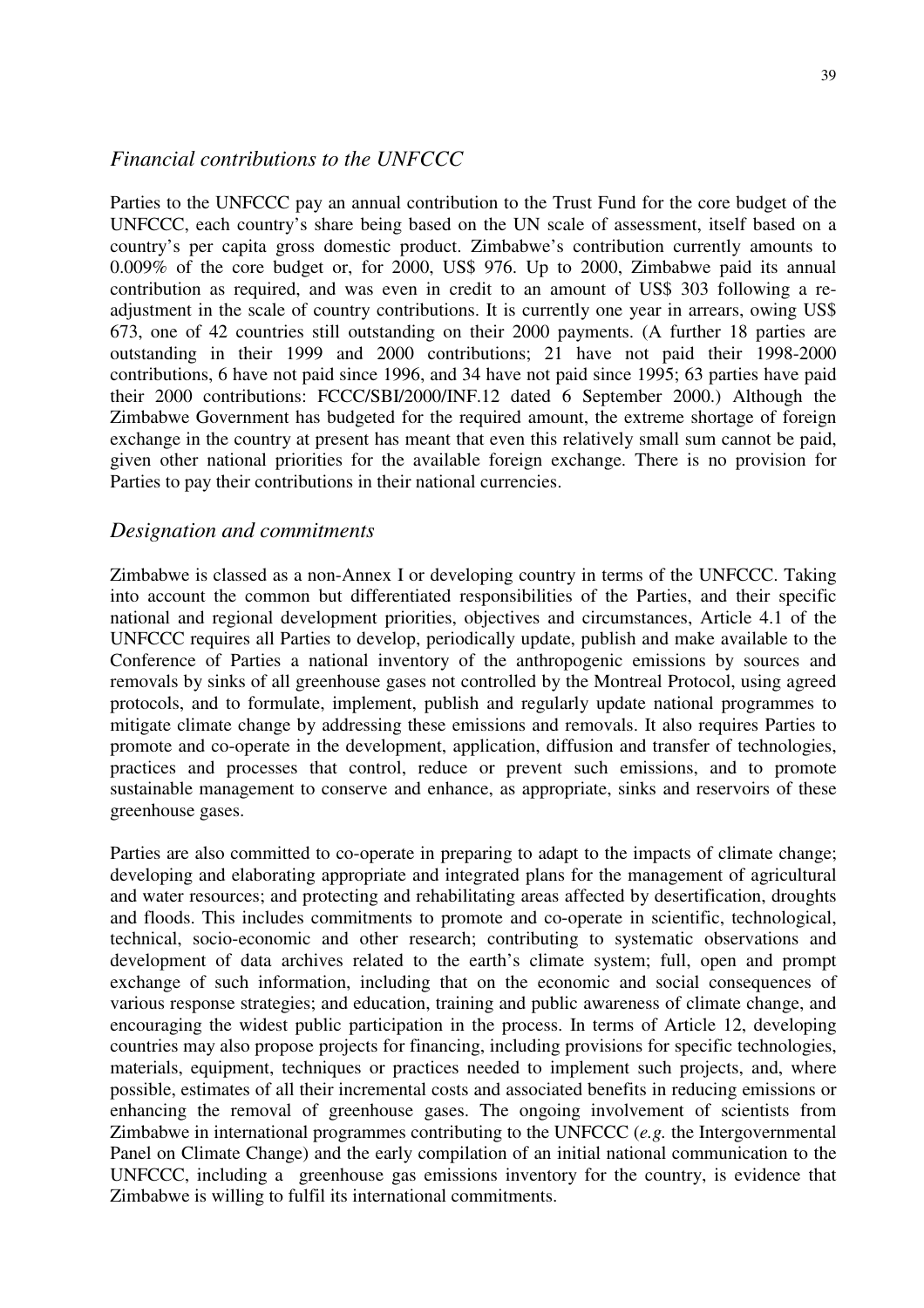### *Domestic actions*

In its FY 2001 budget, the Zimbabwe Government introduced a Carbon Tax on all vehicles. The levy depends on the engine capacity of the vehicle, ranging from ZWD 1,200 (about US\$ 22)<sup>3</sup> per year for vehicles with engine capacities less than 1,5 litres, ZWD 2,400 (almost US\$ 44) for vehicles 1.5 – 3.0 litres, to ZWD 4,800 (US\$ 87) for vehicles with engine capacities above 3 litres. The levy is collected by insurance companies along with Third Party premiums for onward transmission to the Treasury. At present it is unclear how the funds will be used, though they are supposed to contribute to ensuring a cleaner environment. The tax could have the effect in the long run of encouraging a switch to vehicles with smaller engine capacities, thereby lowering per vehicle emissions. With an estimated 930,000 vehicles on the road at present the Government could collect as much as ZWD 3 billion (US\$ 54.5 million) per year (Zimbabwe Independent, 2001), though a more realistic figure would be closer to ZWD 2 billion (US\$ 36 million) given the structure of the vehicle fleet. If used for their stated purpose, through appropriately targeted interventions, these funds could have a major impact in combating air pollution and helping to mitigate climate change. With the current pressures on the government exchequer, however, concern has been expressed that the funds could be used to supplement current expenditure (Zimbabwe Independent, 2001).

### *Technology transfer*

One project is currently being implemented under the Pilot Phase of Actions Implemented Jointly<sup>4</sup>. This involves the construction of a mini-hydroelectric power station at the Manyuchi Dam in southern Zimbabwe (see http://www.unfccc.int/program/aij/aijact00/zwefradeucan-01- 00.html). The dam was built in the late 1980s to store water for irrigation of 2,000 ha sugar cane, part of an agro-industrial complex situated 40 km downstream from the dam. The project, being financed by EDF (France), Ontario Power Generation (Canada), RWE (Germany) and Hydro-Québec (Canada), four companies belonging to the E7 Group (comprising the world's eight most important electric utility companies), involves an investment of US\$ 2 million (US\$ 1.6 million in plant, equipment and construction; US\$ 0.4 million in oversight and administrative costs). The scheme is anticipated to produce 4,200 MWh of electricity per year over a project lifetime of 25 years. This electricity will be sold to the Zimbabwe Electricity Supply Authority (ZESA) at 80% of the prevailing national sales rate and fed in to the national grid through a 25 km medium voltage powerline. A regional distribution network, comprising a total of 120 km of medium voltage lines, will be constructed to supply electricity to surrounding villages and industry.

The baseline assumption is that, in the absence of the project, electricity derived from the coalfired power station at Hwange in northwest Zimbabwe would be used to meet these needs. On this assumption, and using the current efficiency of the Hwange power station, the Manyuchi

 $\frac{3}{4}$  At the current (Feb 2001) exchange rate of ZWD 1 = US\$ 0.018

<sup>&</sup>lt;sup>4</sup> Article 4.2(a) of the UNFCCC provides for Parties to the Convention to implement jointly with other Parties policies and measures to mitigate climate change, both by limiting anthropogenic emissions of greenhouse gases and by protecting and enhancing greenhouse gas sinks and reservoirs. By Decision 5/CP.1 the 1<sup>st</sup> Conference of Parties decided to establish a pilot phase for activities implemented jointly (AIJ) among Annex I Parties and, on a voluntary basis, with non-Annex I Parties. The Subsidiary Body for Scientific and Technological Advice was tasked with establishing a framework for transparent, welldefined and credible reporting of the possible global benefits and the national economic, social and environmental impacts of such joint activities, as well as any practical experience gained or technical difficulties encountered. No Party would be able to get credit for any resulting reduction or sequestration of greenhouse gas emissions during the pilot phase, however. Provision for credit to be given to such activities was later incorporated into Article 6 of the Kyoto Protocol but restricted to activities undertaken jointly among Parties listed in Annex I of the UNFCCC and subject to satisfactory guidelines being worked out by the Conference of Parties meeting as parties to the Protocol.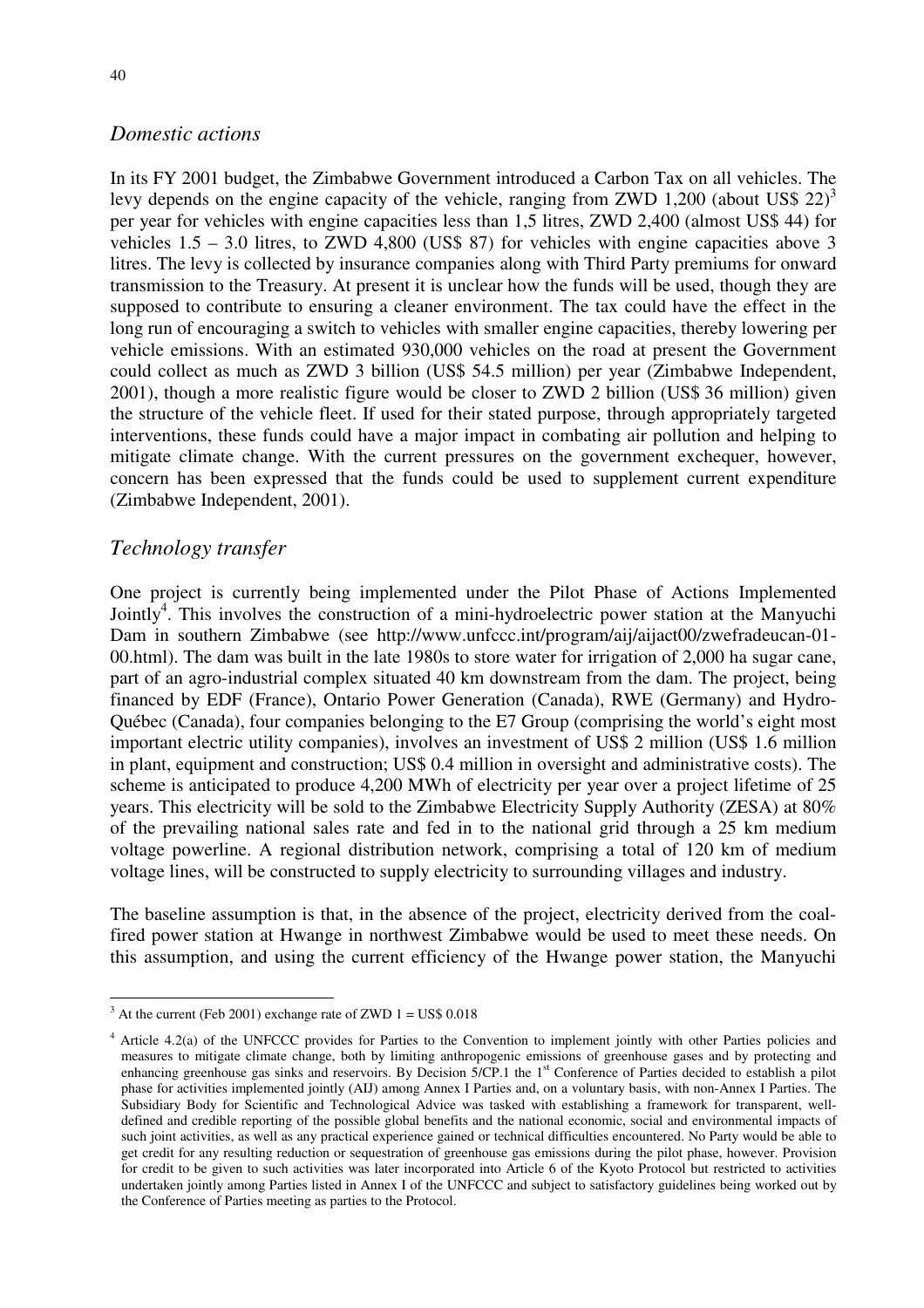mini-hydroelectric power project would avoid the emission of  $126,578$  t CO<sub>2</sub> over its 25 year lifetime. The 20% difference between the purchase and sales price of the electricity will be used by ZESA to maintain the local distribution grid and cover its related operational costs. The profit from operating the power station, together with funds budgeted for replacing equipment, will be invested in a trust fund to finance appropriate local development fund projects.

A second AIJ Pilot Phase project is currently being planned. This will involve the use of wood waste from the timber industry around Mutare in eastern Zimbabwe to generate electricity in a small thermal plant. The electricity will be distributed to surrounding communities through the national grid. Given that wood waste produces  $CO<sub>2</sub>$  anyway when it decomposes, the  $CO<sub>2</sub>$ produced in the thermal power station would not be additional, but the saving on  $CO<sub>2</sub>$  emissions from coal-fired power stations supplying the national grid would. No information on the expected level of emissions reduction, or any other details of this project, are available at present.

Research on cleaner production technologies is being carried out at the Scientific and Industrial Research Centre (SIRDC), in conjunction with the Southern African Network for Training and Research on the Environment (SANTREN) with funding provided by Carl Duisberg Gessellschaft (CDG), Germany, and the Danish International Development Agency (Danida). A number of companies in Zimbabwe, for example in the sugar industry, have expressed interest in reducing their emissions, though this is largely in response to their need to meet the ISO 14000 series of environmental standards, so as to ensure continued access to global, especially European, markets for their products. The current uncertain economic environment, however, is an important constraint on companies being willing to undertake the measures needed to reduce emissions.

The World Bank has recently funded a study to identify other potential CDM projects, though none of these have yet been implemented. The Netherlands Government has funded a study aimed at identifying technical and non-technical barriers to the uptake and implementation of CDM options, and what role government and industry can play in encouraging the development of CDM projects. There has been discussion about setting up a CDM office, to serve as a conduit for CDM projects, to provide relevant information to industry, and to encourage companies to start preparing proposals and locate overseas partners. The funds required to do this still need to be secured, however.

## *Capacity building initiatives*

Zimbabwe has been involved in, and has benefited from, a wide range of activities initiated under the UNFCCC, aimed at building capacity in various fields to enable developing countries to address climate-change issues more effectively (Table 10). Many of these initiatives were pilots studies aimed at identifying opportunities for, and constraints on, undertaking activities in support of the objectives of the UNFCCC. They provide a number of lessons for both donors and hosts (see section 3.5.5). Under the UNFCCC CC:INFO initiative the Southern African Network for Energy and Environment, located in Zimbabwe, set up the Zimbabwe FCCC Web Site (see FCCC/SBI/1998/INF.3 dated April 1998 and http://www.unfccc.int/resource/ccsites/zimbab/). The site has not been updated recently, however.

Following on from these early initiatives, and in response to a decision at COP 4 by which the Conference of the Parties requested the secretariat to compile and make available to Parties a list of projects submitted by non-Annex I Parties in accordance with Article 12.4 of the Convention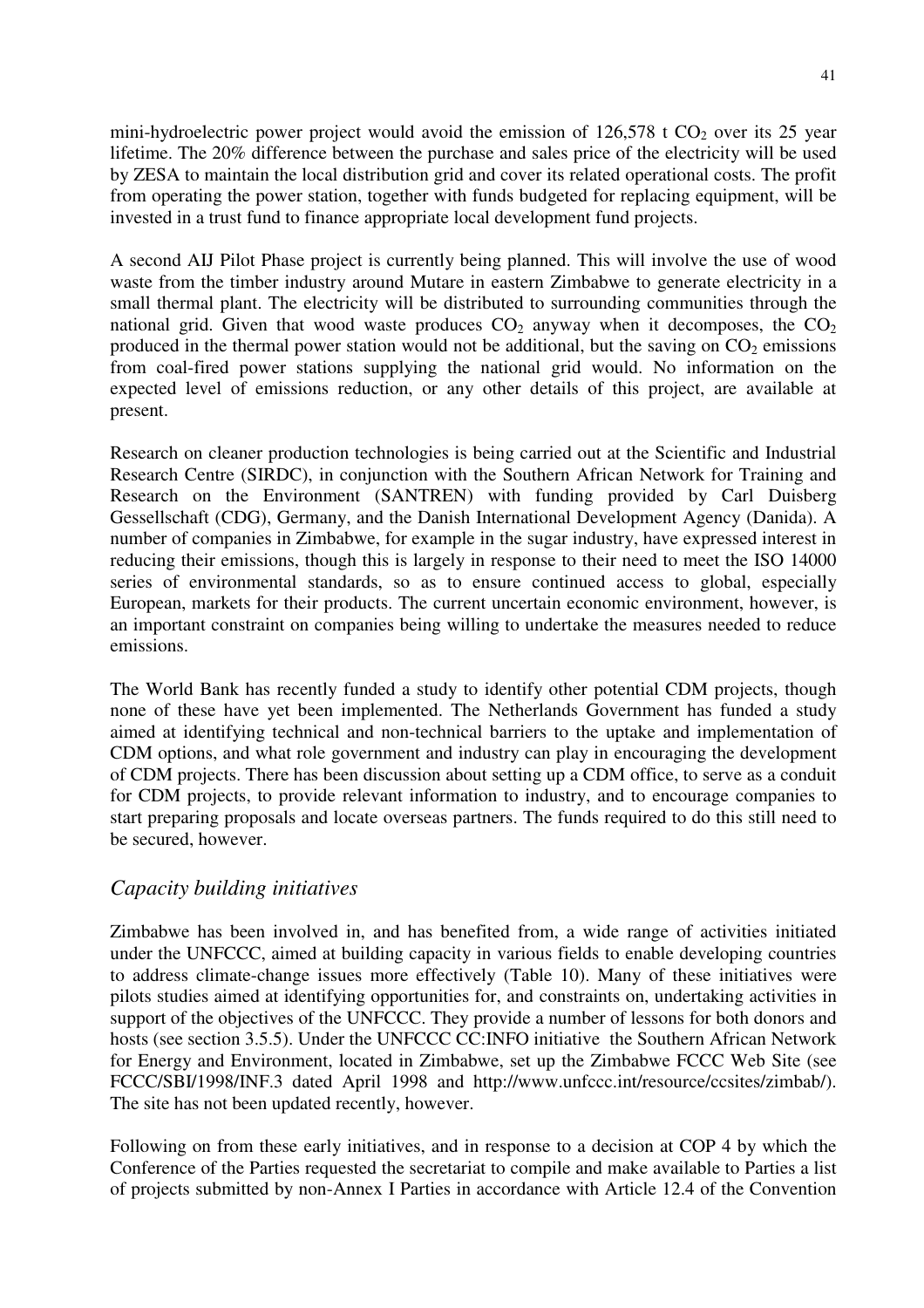(decision 12/CP.4: FCCC/CP/1998/16/Add.1), Zimbabwe put forward four projects, all in the energy efficiency and renewable energy sectors. These were: investing in demand side management in the electricity sector; investment in small-scale hydroelectric power plants to supply rural and peri-urban consumers; installing solar mini-grid utilities to serve rural centres not connected to the national electricity grid; and accelerated promotion of biogas technology in rural low income households (document FCCC/WEB/2000/2, 12 September 2000).

Considerable progress was made during the preparation of Zimbabwe's Initial National Communication in building capacity locally to conduct inventories of greenhouse gas emissions and to undertake the associated mitigation, vulnerability and adaptation studies. Much of this momentum has been lost, however, by the delay in making available funds for follow-up activities, including the preparation of a second and improved National Communication, and in implementing some of the proposed mitigation and adaptation measures. With the imminent release of these funds, a new round of activities is anticipated, though much of the capacity developed initially will need to be rebuilt as many of the people involved have moved on to other things.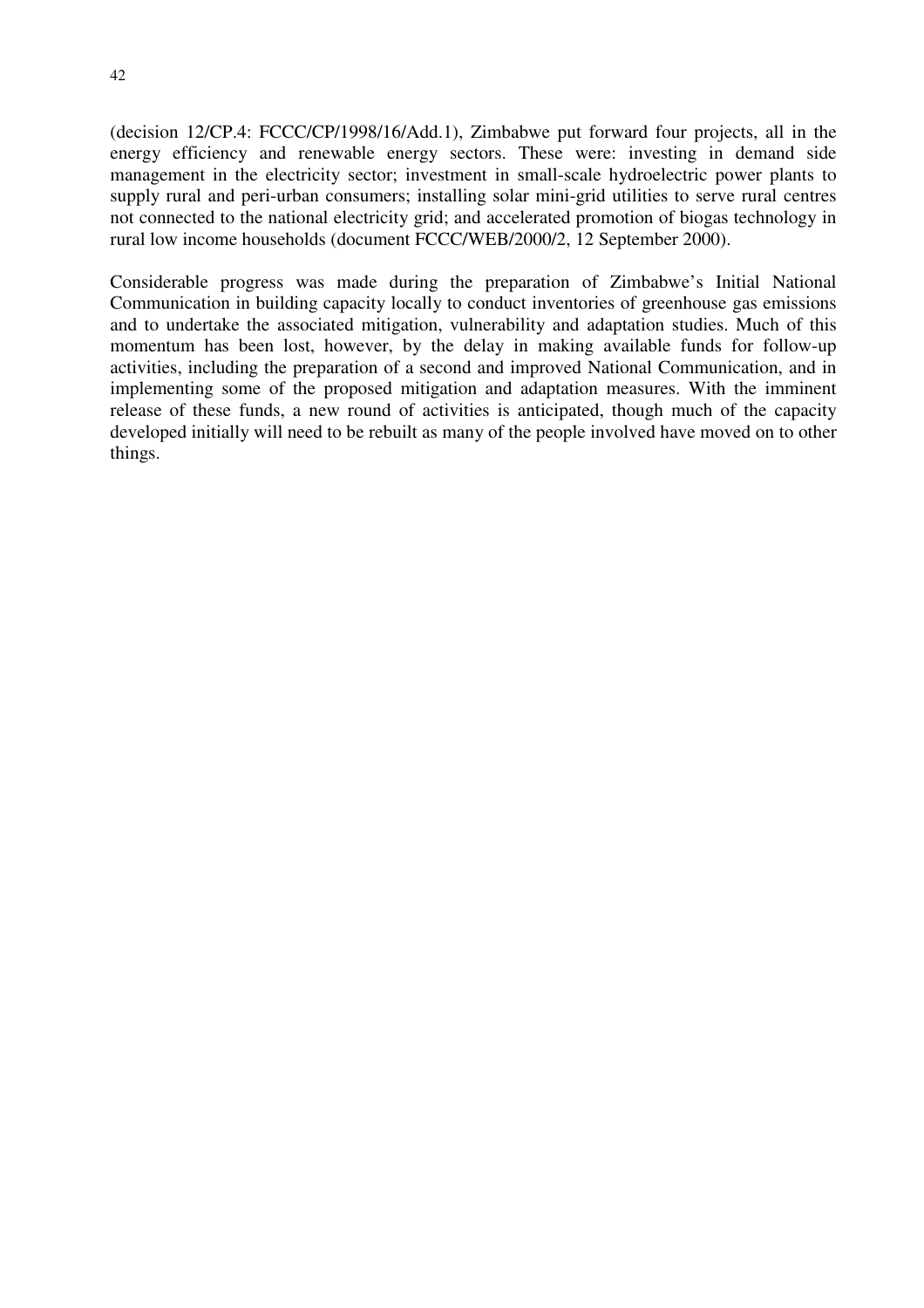| (based mainly on information given in UNFCC document FCCC/SB/2000/INF.8)                                    |                                        |                                                                                                                                                                                                                                                                                     |                                                                    |
|-------------------------------------------------------------------------------------------------------------|----------------------------------------|-------------------------------------------------------------------------------------------------------------------------------------------------------------------------------------------------------------------------------------------------------------------------------------|--------------------------------------------------------------------|
| Project Title                                                                                               | Initiating organisation<br>and country | Objective                                                                                                                                                                                                                                                                           | <b>Status</b>                                                      |
| Institutional strengthening                                                                                 | CIDA, Canada                           | To strengthen the capacity of the Ministry of Environment and Tourism,<br>including the capacity to address issues in the energy sector                                                                                                                                             | 1991-1998: completed                                               |
| The meteorology development<br>project for SADC countries                                                   | Finland                                | countries in their responsibilities to support national food production,<br>To strengthen the national meteorological services of the SADC<br>drought monitoring and sustainable development                                                                                        |                                                                    |
| conservation programme for<br>Regional biomass energy<br>Southern Africa                                    | Germany                                | To enhance capacities and commitments of governments and institutions<br>to plan and implement integrated biomass energy conservation<br>programmes                                                                                                                                 | 1998-2001: on-going                                                |
| change: promotion of photovoltaic<br>rural electrification in Zimbabwe<br>Support for adaptation to climate | Japan                                  | To conduct feasibility surveys and evaluate the potential of solar power<br>generation as a means of rural electrification                                                                                                                                                          |                                                                    |
| Netherlands climate change studies<br>assistance program                                                    | Netherlands                            | To enable developing countries to create greater awareness of climate<br>scientists and the general public, through support of the responsible<br>change issues and to increase the involvement of policy makers,<br>ministry.                                                      |                                                                    |
| South-North Knowledge Network on<br>Climate Change                                                          | Norway                                 | To enhance capacity in developing countries and increase understanding<br>by promoting cooperation on projects between institutions from<br>developing and industrialised countries                                                                                                 |                                                                    |
| Africa to respond to the UNFCCC<br>Building capacity in Sub-Saharan                                         | UNDP                                   | To support limited components of the preparation of the First National<br>Communication to the UNFCCC                                                                                                                                                                               | 1992-1995: project completed<br>and evaluated as successful        |
| Enabling activity for the preparation<br>Communication to UNFCCC<br>of the Initial National                 | UNEP                                   | To facilitate preparation of Zimbabwe's Initial National Communication<br>to the UNFCCC                                                                                                                                                                                             | 1997-1998: Initial National<br>Communication submitted<br>May 1998 |
| CC:INFO/Web                                                                                                 | UNFCCC secretariat                     | To assist Parties wishing to set up national Web sites on climate change<br>and the implementation of the Convention, and to foster the growth of<br>the network of such sites for sharing information and ideas, including<br>those for the preparation of national communications | National web page established<br>in 1997                           |

Table 10: List of projects related to climate change and implementation of the UNFCCC carried out in Zimbabwe **Table 10: List of projects related to climate change and implementation of the UNFCCC carried out in Zimbabwe**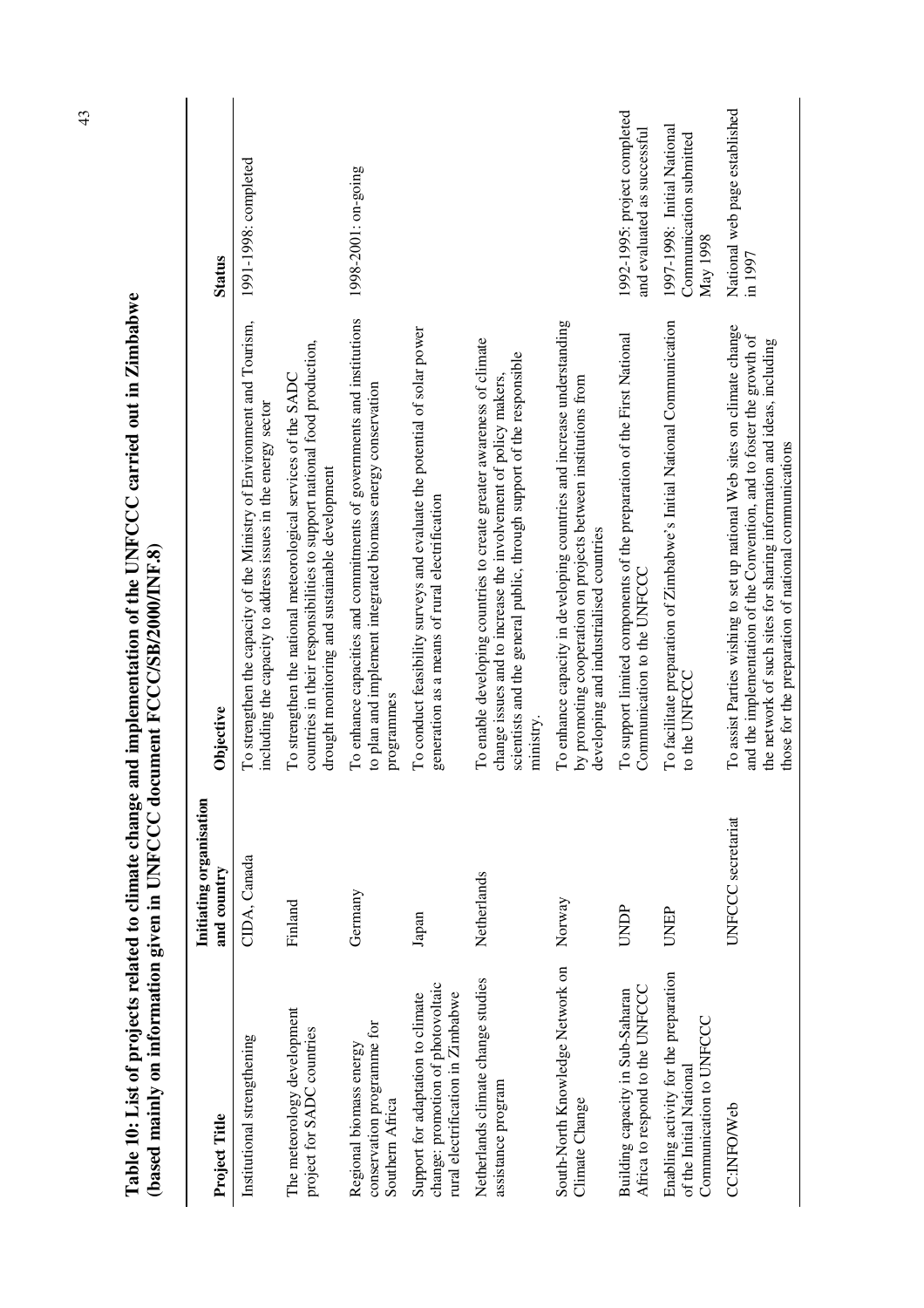| Table 10 (cont.)                                                                                                                 |                                                                   |                                                                                                                                                                                                                                                                                                                                                                                                                                                                                                                |                                                                                                                      |
|----------------------------------------------------------------------------------------------------------------------------------|-------------------------------------------------------------------|----------------------------------------------------------------------------------------------------------------------------------------------------------------------------------------------------------------------------------------------------------------------------------------------------------------------------------------------------------------------------------------------------------------------------------------------------------------------------------------------------------------|----------------------------------------------------------------------------------------------------------------------|
| Project Title                                                                                                                    | Initiating organisation<br>and country                            | Objective                                                                                                                                                                                                                                                                                                                                                                                                                                                                                                      | <b>Status</b>                                                                                                        |
| Integrating renewables into energy<br>systems                                                                                    | United Kingdom                                                    | technical and financial barriers to the establishment of the sustainable<br>To analyse renewable energy schemes in different countries to obtain<br>insights into the application of best practices for overcoming market,<br>markets required for large-scale deployment of renewable energy<br>technologies.                                                                                                                                                                                                 | 1996-1999: project completed                                                                                         |
| Sustainable development and climate<br>change finance                                                                            | UNEP                                                              | activities, with special emphasis on the Clean Development Mechanism<br>To consider sources of finance available to fund climate change                                                                                                                                                                                                                                                                                                                                                                        | national workshops held in the<br>four participating countries<br>convened in Nairobi 1999:<br>Two regional seminars |
| development mechanism projects in<br>Developing national capacity to<br>implement industrial clean<br>selected African countries | United Nations Industrial<br>Organisation (UNIDO)<br>Development  | To assist African countries that are potential hosts for industrial projects<br>technical, process and institutional capacity to enable them to benefit<br>under the Clean Development Mechanism to build methodological,<br>from the mechanism                                                                                                                                                                                                                                                                | 1999-2000                                                                                                            |
| Certificate training course on climate<br>change vulnerability and adaptation<br>assessment                                      | United Nations Institute<br>Research (UNITAR)<br>for Training and | To develop and establish courses on climate change at selected tertiary<br>educational institutions                                                                                                                                                                                                                                                                                                                                                                                                            |                                                                                                                      |
| Economic of climate change                                                                                                       | USAID                                                             | To run a training course to introduce economic policy makers to climate<br>change and its potential impact on economies.                                                                                                                                                                                                                                                                                                                                                                                       | scheduled for March 2000<br>Workshop originally                                                                      |
| Livestock nutrition improvement and<br>methane reduction project                                                                 | US Environmental<br>Protection Agency                             | To examine livestock feeding practices to determine the potential for<br>improving livestock productivity and reducing emissions                                                                                                                                                                                                                                                                                                                                                                               |                                                                                                                      |
| Landfill gas utilisation in Zimbabwe                                                                                             | US Environmental<br>Protection Agency                             | To undertake a feasibility study of installing a full recovery system for<br>landfill gas use at a landfill facility in Harare, Zimbabwe.                                                                                                                                                                                                                                                                                                                                                                      |                                                                                                                      |
| National CDM/JI strategy studies<br>(NSS program)                                                                                | The World Bank                                                    | To advance, deepen and broaden the national process/dialogue regarding<br>inventory, identifying and addressing existing CDM barriers, assessing<br>legal, regulatory and institutional needs, developing national strategy<br>regarding the CDM/JI, establishing a pipeline of potential CDM/JI<br>including: compiling and/or updating the national greenhouse gas<br>the country's role in the international climate change cooperation,<br>projects, and proposing a program of further activities/actions | $1997 -$ on-going but studies in<br>Zimbabwe completed                                                               |

44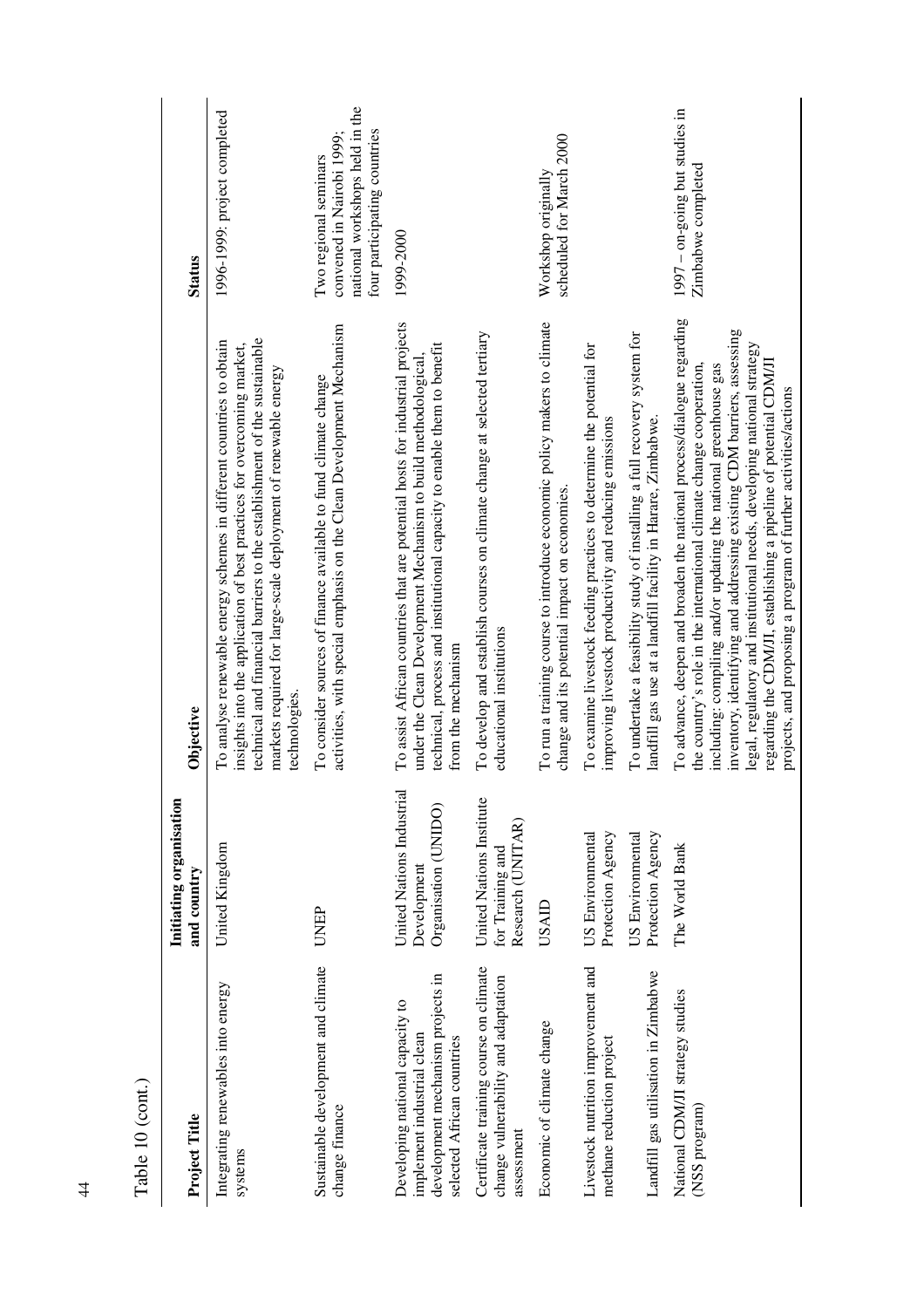### **3.3 Manner of negotiations within the UNFCCC**

#### *Representation at the COPs*

Zimbabwe has been represented at ministerial level at all of the Conference of Parties to date. The Minister concerned, currently the Minister of Environment and Tourism, is supported by a chief negotiator (currently the Deputy Secretary for Environment in the Minister of Environment and Tourism), the Climate Change Co-ordinator (currently a part-time post), and sometimes one or more other functionaries from the Minister of Environment and Tourism, the Department of Meteorological Services, and the Zimbabwe diplomatic mission in the host country, where present. The size of the Zimbabwe delegation is similar to that of most other African countries, but considerably smaller than those delegations representing Annex I countries. Figure 8 illustrates the disparity in the size of delegations among countries attending the last Conference of Parties, COP 6. Most developing countries had fewer than four delegates at COP 6. In contrast to the delegations from Annex I countries, which comprise professional negotiators, lawyers, technical experts, scientists, lobbyists and politicians, developing country delegations often consist of a senior government figure, usually a Minister, the country's chief climate change negotiator, and one or two technical experts. Given the complex nature and fast pace of negotiations, as well as the increasing importance of informal consultations and side events, including discussions with potential project partners and donors, the small size of delegations must place developing countries such as Zimbabwe at a disadvantage.

### *Preparations prior to the COPs*

Before a Conference of Parties, the Climate Change Office organised a meeting of the National Climate Change Committee for the Ministry of Environment and Tourism. At this meeting, representatives from the relevant government ministries, industry and key environmental NGOs discuss the issues on the agenda at the upcoming COP, and agreement is sought on what Zimbabwe's position should be on these issues. The Ministry of Environment and Tourism outlines the official position on the various issues and invites comments. Zimbabwe's position on issues is partly shaped already by its ongoing involvement in the discussions of the UNFCCC subsidiary bodies, as well as being somewhat influenced by its membership of the Group of 77 and China, though the principal determinant is national interest and the need to achieve equitable social and economic development. In general, while the NCCC usually endorses the Government's position, the process allows for a wide-ranging exchange of views and discussion that has the potential to shape the country's position.

In the past, the Ministry of Environment and Tourism received briefings from the Southern Centre for Energy and Environment on some of the technical issues and their policy implications. These were provided primarily on a consultancy basis, in relation to specific issues. A number of research papers and other publications from Southern Centre staff and associates helped in developing Zimbabwe's positions on a number of key provisions of the UNFCCC and Kyoto Protocol. In recent years, however, increasing experience with the issues in the Ministry of Environment and Tourism, together with Zimbabwe's participation in the Group of 77 and China within the UNFCCC, have been more influential. The Centre continues to be involved with climate change issues, but to a lesser extent than before, and with a narrower focus on energy policy and industrial development.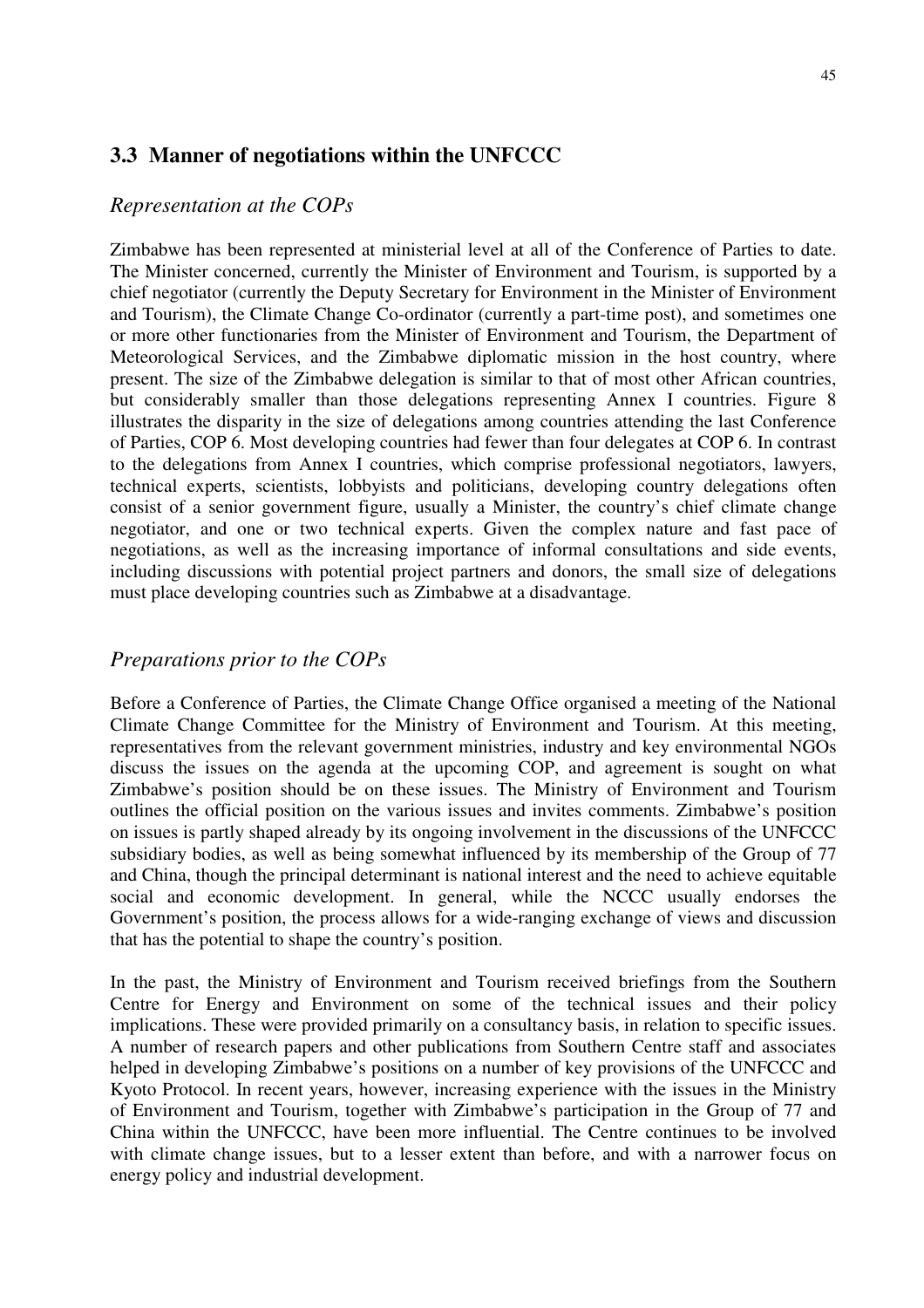$\overline{a}$ 

### *Relationships with regional groupings*

Zimbabwe is a member of the African Group within the Group of 77 and China and has worked largely through this group to establish a common negotiating position with other developing countries on issues of mutual interest, particularly those related to financing of activities and technology transfer. Given the diversity of this group, agreement on the best approach to climate change issues is not always possible. For example, there is currently disagreement within the Africa Group, between southern and East African states and those from West Africa, over the question of allowing carbon credits under the CDM for projects that promote carbon sinks in developing countries. The present position of the G77 and China is that carbon sink projects in the land-use change, forestry and agriculture sectors in developing countries should not be used by Annex I countries to obtain credit in offsetting their domestic emissions, at least not without significant domestic action first being undertaken by the Annex I countries.

With the rise to prominence of regional groupings in the negotiations at the Conference of Parties of the UNFCCC, Zimbabwe has worked closely both with the Group of 77 and China, and with the Africa Group, to establish a common position among developing countries on the various issues. Within the G77 and China, Zimbabwe is responsible for co-ordinating the Group's position on Articles 4.8 and 4.9 of the UNFCCC<sup>5</sup>. Despite the size and heterogeneity of this group, and accepting that it has not always been able to achieve unanimity on all issues, especially that of admitting carbon-sink projects under Article 12 of the Kyoto Protocol<sup>6</sup>, it has nevertheless managed to forge a relatively strong alliance on many of the more important issues.

This has at least two important consequences. First, for the G77 and China to accommodate divergent interests, the Group's positions are usually stated in general terms rather than in specifics. This does not help move the debates forward to a resolution. That usually requires making detailed proposals, not simply a statement of principles (Gupta, 2000). As a result, the Group tends to react to specific suggestions put forward by Annex I Parties, rather than leading the debate by proposing detailed measures. Second, for Zimbabwe, its close involvement with the Group of 77 and China, and the Africa Group within that, means that its policies and positions are somewhat circumscribed by those adopted by the larger group, although the country can choose to intervene independently in the debates in situations where its position is at variance with group overall. Nevertheless, the effect may be to circumscribe the country's position somewhat by the need to maintain solidarity with its partners in the process.

Zimbabwe is also a prominent member of the Southern African Development Community (SADC). Until recently, SADC as a whole had not formulated any firm position on the issues being discussed within the UNFCCC. Immediately prior to COP 6, however, a consultative meeting was convened by the SADC Environment and Land Management Sector (SADC-

 $5$  These articles address the issues of what actions are necessary under the Convention, including those related to funding, insurance and transfer of technology, to meet the specific needs and concerns of developing country Parties arising from the adverse effects of climate change and/or the impact of the implementation of measures taken to respond to climate change, especially those countries that are likely to be particularly vulnerable either to the impacts of climate change or to the response measures (Article 4.8). Article 4.9 makes special reference to the specific needs and special situations of the least developed countries in their actions with regard to funding and the transfer of technology.

<sup>&</sup>lt;sup>6</sup> Article 12 defines a Clean Development Mechanism (CDM). The purpose of the CDM is to assist non-Annex I Parties both to achieve sustainable development and to contribute to the ultimate objective of the Convention – to stabilise green house gas concentrations in the atmosphere at levels that will prevent dangerous anthropogenic disturbance of the climate system – and to enable Annex I Parties to comply with their quantified emission limitation and reduction commitments by being able to offset some of those commitments through investing in projects in non-Annex I countries that will result in certified emissions reductions, the so-called 'clean development' option. Negotiations are currently underway within COP 6 to include projects that will result in carbon sequestration, primarily within the land-use change and forestry sector.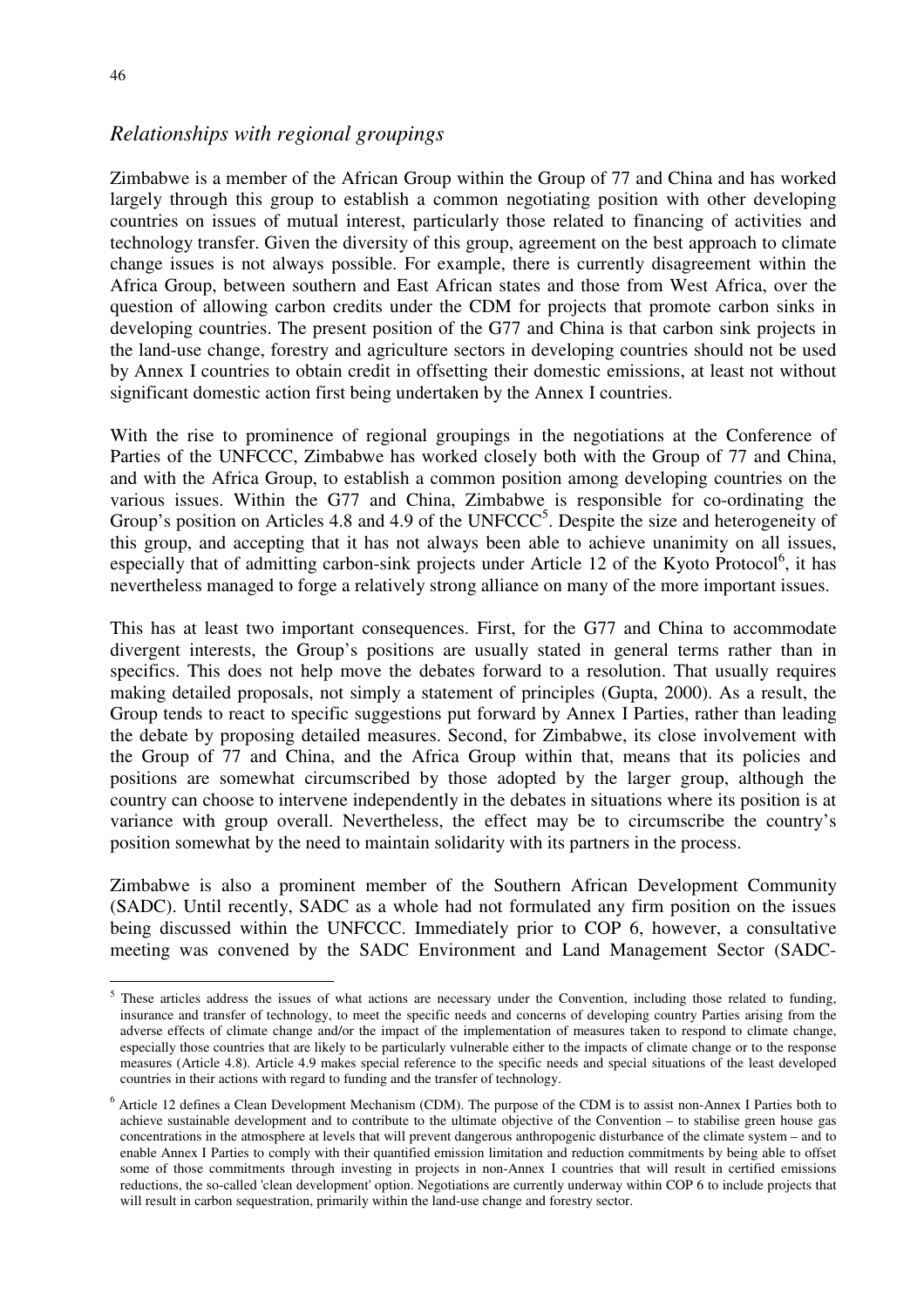ELMS) in collaboration with IUCN-The World Conservation Union, to review the COP 6 agenda and identify areas of common interest among the SADC states (SADC/IUCN, 2000). Representatives from eight SADC countries, including Zimbabwe, attended the meeting. Unfortunately, the meeting coincided with a preparatory meeting of the Africa Group on COP 6, in Dakar, Senegal, as well as with consultations on the implementation of Articles 4.8 and 4.9 of the Convention and on matters relating to Article 3.14 of the Kyoto Protocol, held in Geneva by the UNFCCC, which were attended by the Zimbabwe's chief negotiator to the Convention. As a result, Zimbabwe was represented at the SADC meeting by a deputy. Attention at the SADC consultative meeting focused on the issues surrounding the implementation of Articles 4.8 and 4.9 of the UNFCCC; capacity building for developing countries; the development and transfer of technology; land use, land-use change and forestry; and the clean development mechanism. As this was a consultative meeting, no policy positions were formulated.

### *Principles, policies and positions*

Although Zimbabwe has been involved with the UNFCCC from the outset, there is currently no formally stated policy on climate change or any other issues ancillary to the UNFCCC. Climate change is not a priority issue for the Zimbabwe Government, though its potential importance globally is recognised. There are almost no domestic or external pressures at present to formulate a policy, given the low level of greenhouse gas emissions in Zimbabwe and the possibility that the country is a net sink for carbon dioxide. Drawing up a policy is being held over until the National Environmental Policy framework has been finalised. This will enable issues related to climate change to be addressed more coherently and consistently. The process of framing a National Environment Policy is under way, starting with draughting and promulgating the upcoming Environmental Management Bill.

The closest to an expression of principles and policy is to be found in the statement made to COP 5 in Bonn, November 1999 by the country's then Minister of Mines, Environment and Tourism. In his statement the Minister indicated that, for developing countries, eradicating poverty and achieving sustainable development are priorities. To accomplish these requires the transfer of upto-date, environmentally-sound technologies, both to minimise emissions as the countries develop and to enable adaptation to climate change. This in turn needs to be supported by adequate financing as well as building the necessary capacity to ensure that the technology is used efficiently and that issues of vulnerability and adaptation to climate change are adequately addressed. Given the current low levels of emissions of most developing countries, the primary responsibility for reducing greenhouse gas emissions is considered to lie with the developed countries. Developing countries can best contribute by avoiding future emissions through pursuing sustainable development and the use of environmentally-sound technologies.

The Minister also raised the issue of the equitable distribution of opportunities and benefits under the Clean Development Mechanism (CDM) and the need to ensure that projects are allocated evenly among and within regions. Nevertheless, he suggested that the CDM will not solve many of Africa's development problems. The transfer of technology and know-how were seen the only guarantee that developing countries would not develop in unsustainable ways and contribute further to climate change. Concern was expressed that undue attention was being focused on the CDM, and that the other provisions of the Convention and the Protocol were being sidelined.

More recently, the debate on the CDM has widened to consider the proposal to admit carbonsink projects in the land-use change and forestry sectors in its provisions. Zimbabwe has not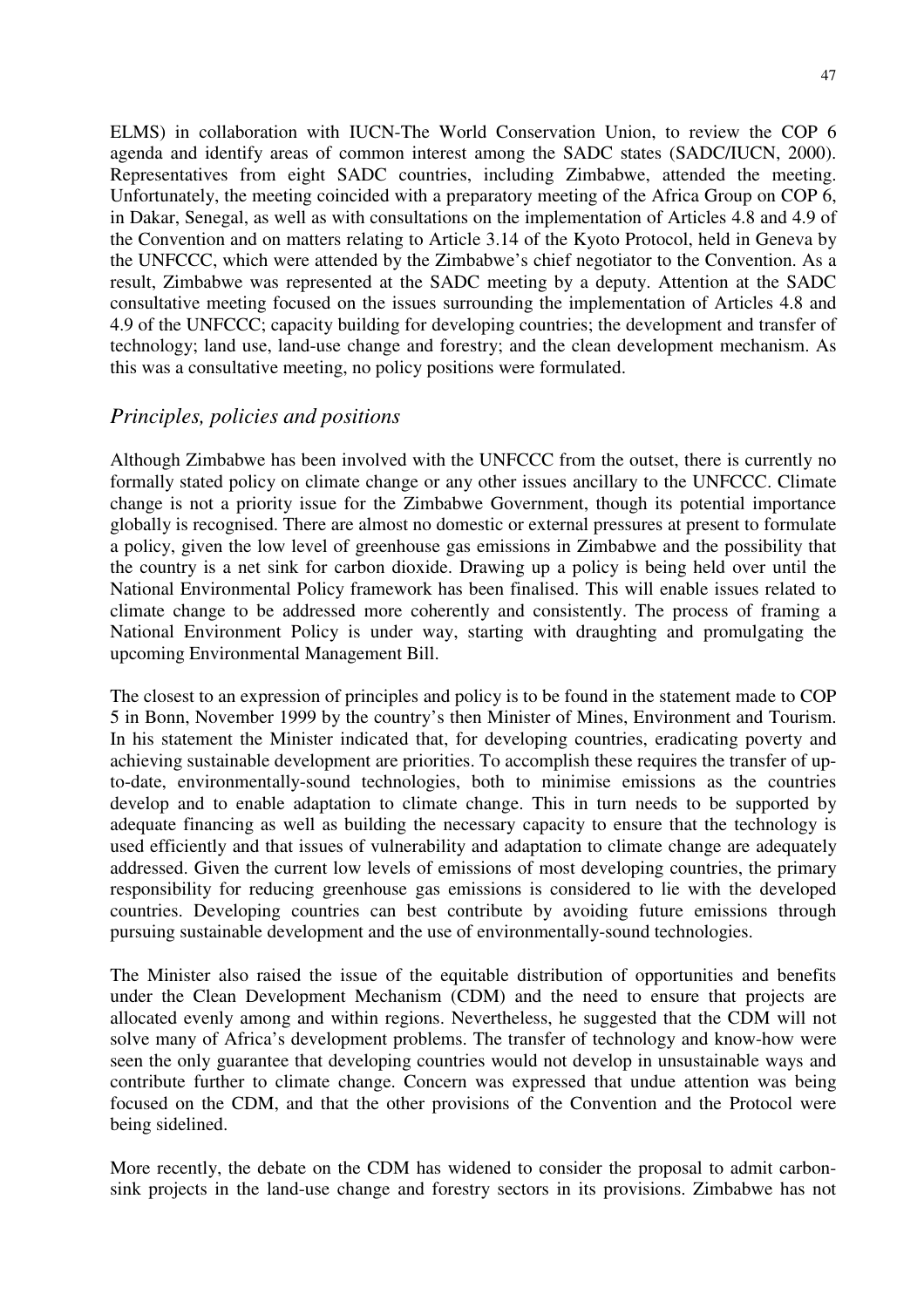been centrally involved in this debate, perhaps because of the marginal location of the country as a potential host for such projects. It is also consistent with the view that the primary issue for developing countries is how to achieve industrial development without adding greatly to carbon dioxide emissions to the atmosphere, rather than how to offset, through carbon sequestration, the carbon being released by developed countries.

There is no evidence that the absence of a formally stated policy has seriously impeded the country in its negotiations within the UNFCCC to date, given the country's tactic of negotiating largely through the Group of 77 and China and, within that, the Africa Group. Group positions on issues largely represent a consensus built from the common denominators of individual country positions. Moreover, not having a formal policy has not translated into any lack of commitment by Zimbabwe to the negotiations and other activities of the UNFCCC, as the material in the preceding sections of this report show. The provisions of the various multilateral environmental agreements are seen as obligations of being part of the international community, but ones that may also provide opportunities for national development. Current initiatives are therefore a trade off between international commitments and national goals to achieve economic and social development.

### *National interests*

It is recognised and accepted, both within the relevant sections of the Zimbabwe Government and more broadly, that climate change poses a threat on many fronts, and that it will require a concerted effort on the part of all governments to mitigate this threat and adapt to its more unavoidable consequences. The key interest shaping Zimbabwe's position in the climate change negotiations, however, is the immediate requirement to achieve rapid economic growth to meet the aspirations and needs of an expanding but still largely impoverished population. To do this, Zimbabwe needs to secure the necessary technology, resources and know-how. The prospect of being able to access technology, funding and technical assistance under the UNFCCC and other multi-lateral environmental agreements creates a strong incentive to become involved in these negotiations and activities.

This position has been articulated by Government and others on a number of occasions, and has been endorsed at successive national consultative workshops (Maya, 1994; Maya and Churie, 1995; Kureya, 1997; Chenje *et al*., 1998). To the extent that successful and sustainable development is an essential prerequisite for the country to be able to contribute to achieving the broader aims of the Convention and the Protocol, this priority is compatible with those aims. This position has not changed fundamentally over time, though the country's objectives have become more sharply focused as the issues for the country have become clearer. They are unlikely to change substantially in the foreseeable future.

### *Consultation*

A number of workshops on issues related to climate change were held at both national and subnational level early on in Zimbabwe's involvement with the UNFCCC, particularly during the preparation of Zimbabwe's Initial National Communication to the UNFCCC (Maya and Churie, 1995; Hulme, 1996; Matarira *et al*. 1996; Maya and Gupta, 1996; see also FCCC/SBI/1997/INF.3, October 1997). Since then, however, there has been little activity, largely because there has been no particular pressing issue or activity to form a focus for such meetings, and because of the lack of resources to fund them. Current consultations and workshops are largely project-related and therefore involve a smaller number of more specialised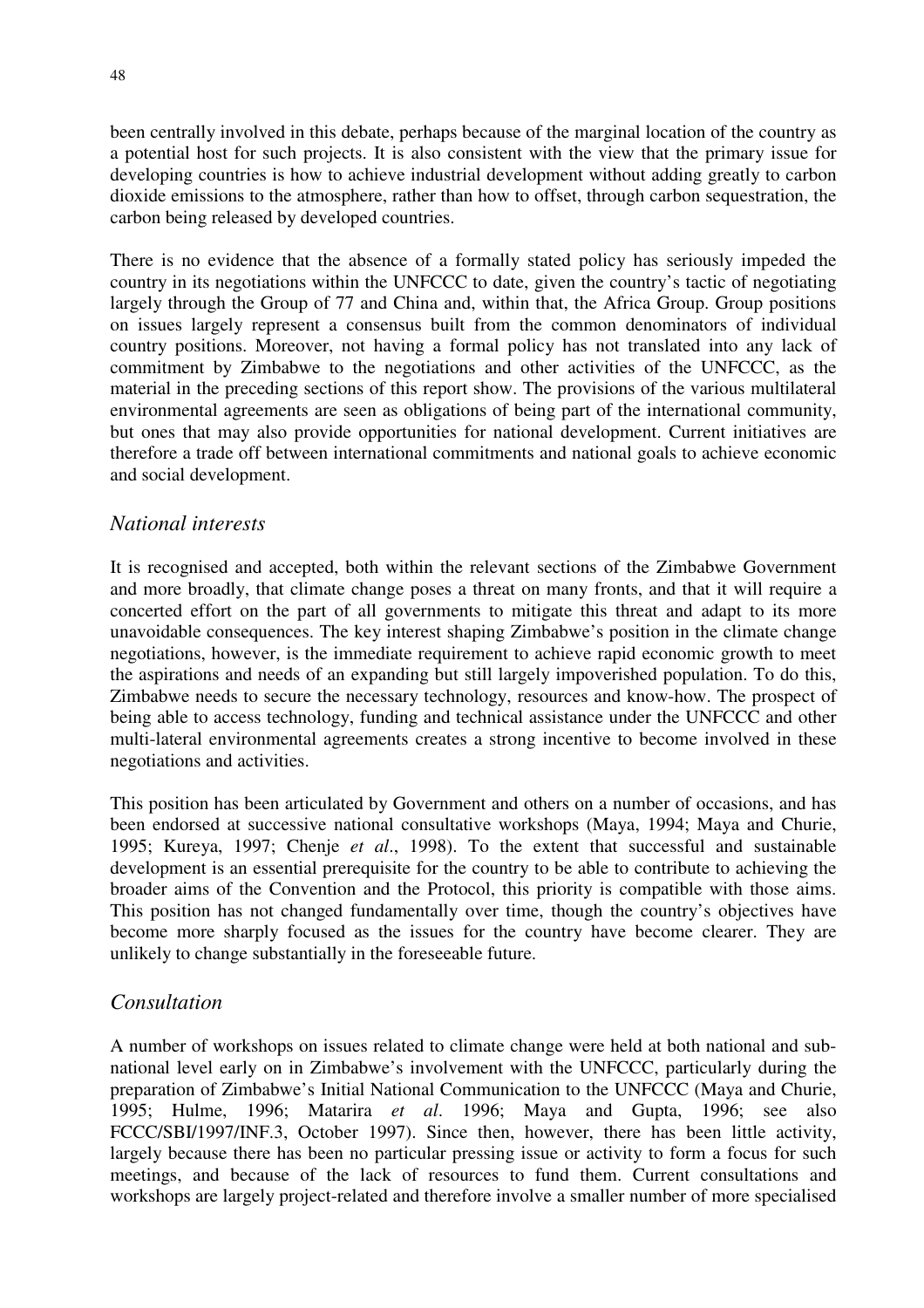stakeholders. With the prospect of activities being implemented under the Clean Development Mechanism, a renewed process of public consultation is envisaged. Two national consultative workshops have already taken place in the context of both the World Bank and Netherlands projects on the CDM and a further national workshop is currently being considered, targeted mainly at industry, to provide information on the CDM and to encourage companies and others to start to formulate projects and look for overseas partners.

A wide range of stakeholder groups have been involved in these consultations. In addition to officials from various government departments (*e.g.* the departments of Natural Resources, National Parks and Wild Life Management, Agricultural Technical and Extension Services, Energy) and parastatal organisations (*e.g.* Zimbabwe Forestry Commission, Zimbabwe Electricity Supply Commission), participants have included representatives from the Confederation of Zimbabwe Industries, the Environmental Forum of Zimbabwe, environmental NGOs, and universities. Regional workshops have also included local government officials and private individuals. Some non-governmental organisations, particularly the Southern Centre for Energy and Environment, have been particularly active in providing both policy and technical analyses of the issues, and in lobbying for certain positions (Maya, 1994; Maya and Churie, 1995; Maya and Gupta, 1996; Kureya, 1997). An affiliate of the Southern Centre, the Southern African Network for Energy and Environment, was largely responsible for establishing the Zimbabwe FCCC Web Site (http://www.unfccc.int/resource/ccsites/zimbab/) under the UNFCCC CC:INFO initiative (document FCCC/SBI/1998/INF.3 dated April 1998). *Role of the media*

The media has not played a significant role in the climate-change debate so far. Occasional articles on climate change, almost always excerpted from the international news agencies, appear in the local papers but usually without comment. In contrast, the current season's rainfall pattern and its likely impact on crop production is regularly reported, particularly where there is the prospect of a drought. Because of the current shortage of personnel and resources, there is no concerted initiative on the part of the Climate Change Office or the Ministry of Environment and Tourism to provide regular briefings and updates for the local media, though occasional contacts are made. In contrast, during the preparation of Zimbabwe's 1998 State of Environment Report, done with the support of the Government of Canada through the Canadian International Development Agency and the Ontario Ministry of Natural Resources, a newsletter was produced to inform stakeholders of progress. A similar initiative on climate-change issues could have considerable benefits in promoting public awareness and understanding of the issues.

The India Musokwotane Environment Resource Centre for Southern Africa (IMERCSA), a subsidiary of the Southern African Resource and Documentation Centre (SARDC), runs the Communicating the Environment Programme (CEP). In addition to providing fact sheets on various environmental issues, SARDC-IMERCSA also produces the series Focus on Environmental Law. This series highlights a number of global and regional multilateral environmental agreements believed to be of interest to Zimbabwe, as part of a project to assess the impacts of these agreements on Zimbabwe. The third in this series focused on the United Nations Framework on Climate Change and the Kyoto Protocol (SARDC-IMERCSA, undated). The series is widely distributed to relevant government departments, non-governmental organisations, research institutes, and interested individuals within Zimbabwe and other SADC countries.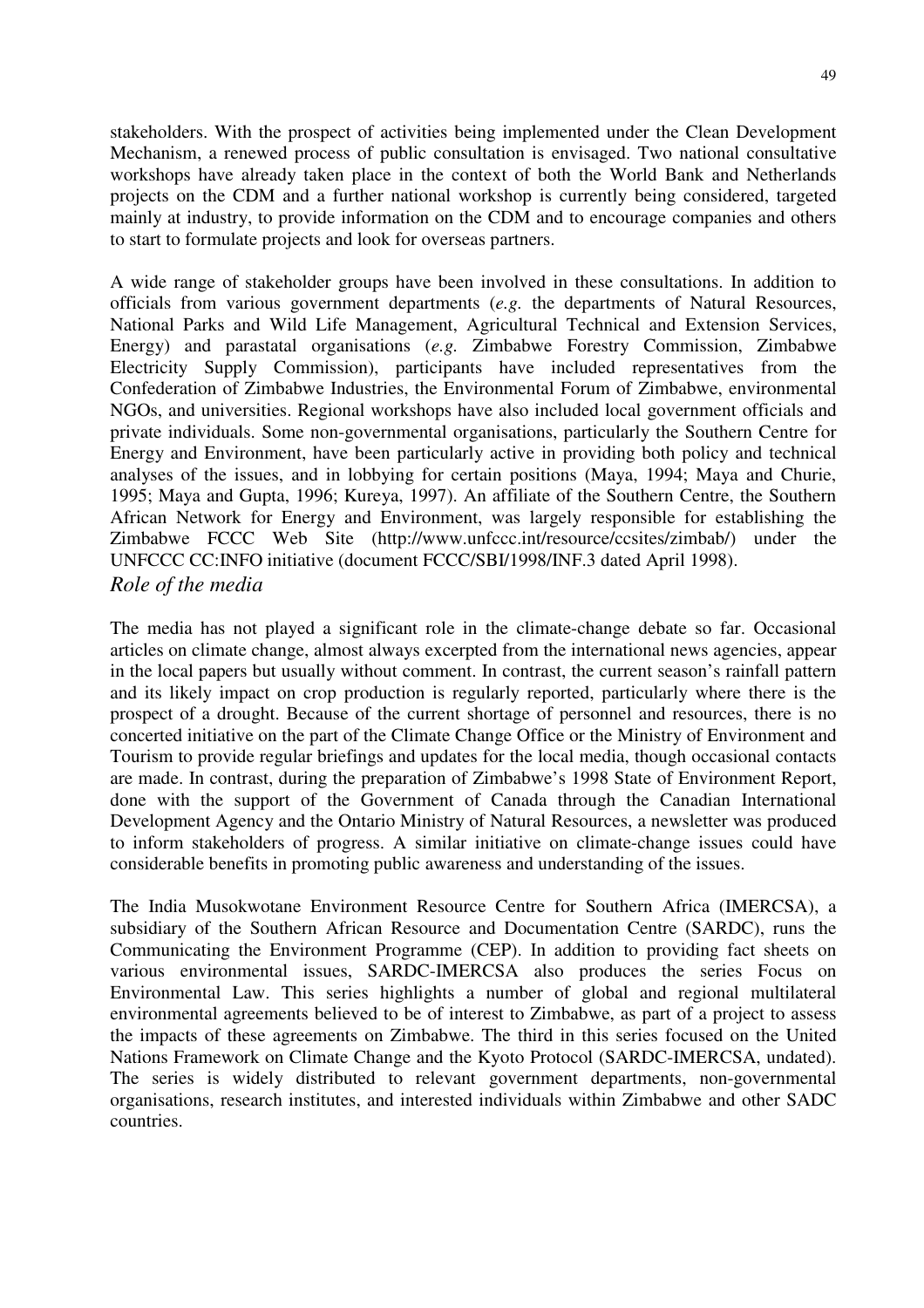### *Strategy development*

As indicated earlier, Zimbabwe has no formally stated policy on climate change or the associated negotiations on mitigation and other measures. Nevertheless, the Government is committed to being involved in the negotiations and in contributing to their successful outcome, to the extent that this is consistent with its perceived national interests. As a non-Annex I country, Zimbabwe currently has no commitment to limit emissions, though it is committed to the more general measures specified in Articles 4.1, 4.8 and 4.9. Zimbabwe's position concurs with that of the Group of 77 and China that there should be no new commitments for non-Annex I Parties, but rather that definitive measures should be implemented by Annex I Parties towards achieving the necessary reductions in emissions (see FCCC/SBI/1998/6, August 1998). For Zimbabwe, the aim is to acquire the relevant technology and know-how to enable the country to develop economically while avoiding or minimising future emissions. This position is consistent with domestic interests and concerns as expressed by industry and local environmental NGOs. Most of the activities funded as part of the UNFCCC process (Table 10) have been in support of this position.

Zimbabwe's strategy at the UNFCCC therefore appears to be to work actively within the Group of 77 and China and, within that, the Africa Group, to pressure developed countries to follow through with their commitments to transfer technology and know-how to developing countries, together with adequate funds to support this, and to ensure that this is done equitably. Outside that, the country attempts to fulfil its more general obligations to the international community, and to take advantage of any resulting opportunities to promote economic and social development within the country. Given the uncertainties in the current round of international negotiations, in particular over the long-term viability of the Kyoto Protocol, which has yet to come in to force, this somewhat opportunistic strategy may be the best available for the moment.

## **3.4 Constraints to effective negotiation**

## *Imperfect policy framework*

The policy of the Zimbabwe Government on climate change is implied rather than stated. The guiding principle is the need to achieve relatively rapid economic and social development by acquiring the requisite technology, know-how and funds to support this. It is not clear, however, just how these principles are being translated into specific negotiating positions within the UNFCCC. Zimbabwe is an active member of both the Group of 77 and China and the Africa Group. It is debatable whether this strengthens or weakens the country's ability to achieve its goals. By being a member of the largest group within the negotiating forum of the UNFCCC, Zimbabwe may be more effective in promoting its aims, provided that the positions adopted by G77 and China coincide with its own. To date, that has been largely the case. Nevertheless, the positions adopted by the G77 and China (and the Africa Group within that) are a compromise among the many positions of the individual states and regional groupings. To this extent, Zimbabwe risks having its position diluted by the need to achieve consensus on issues before they are negotiated more widely. As a result, the positions of the G77 and China are stated largely in generalities rather than specifics, and tend to be in response to specific suggestions put forward by Annex I countries rather than being advanced proactively. This tactic is more likely to produce sub-optimal outcomes for developing countries (Gupta, 2000).

It could be argued that a flexible position is more appropriate at this stage, particularly given the current uncertainties in the negotiating process. Being a relatively minor player in the broader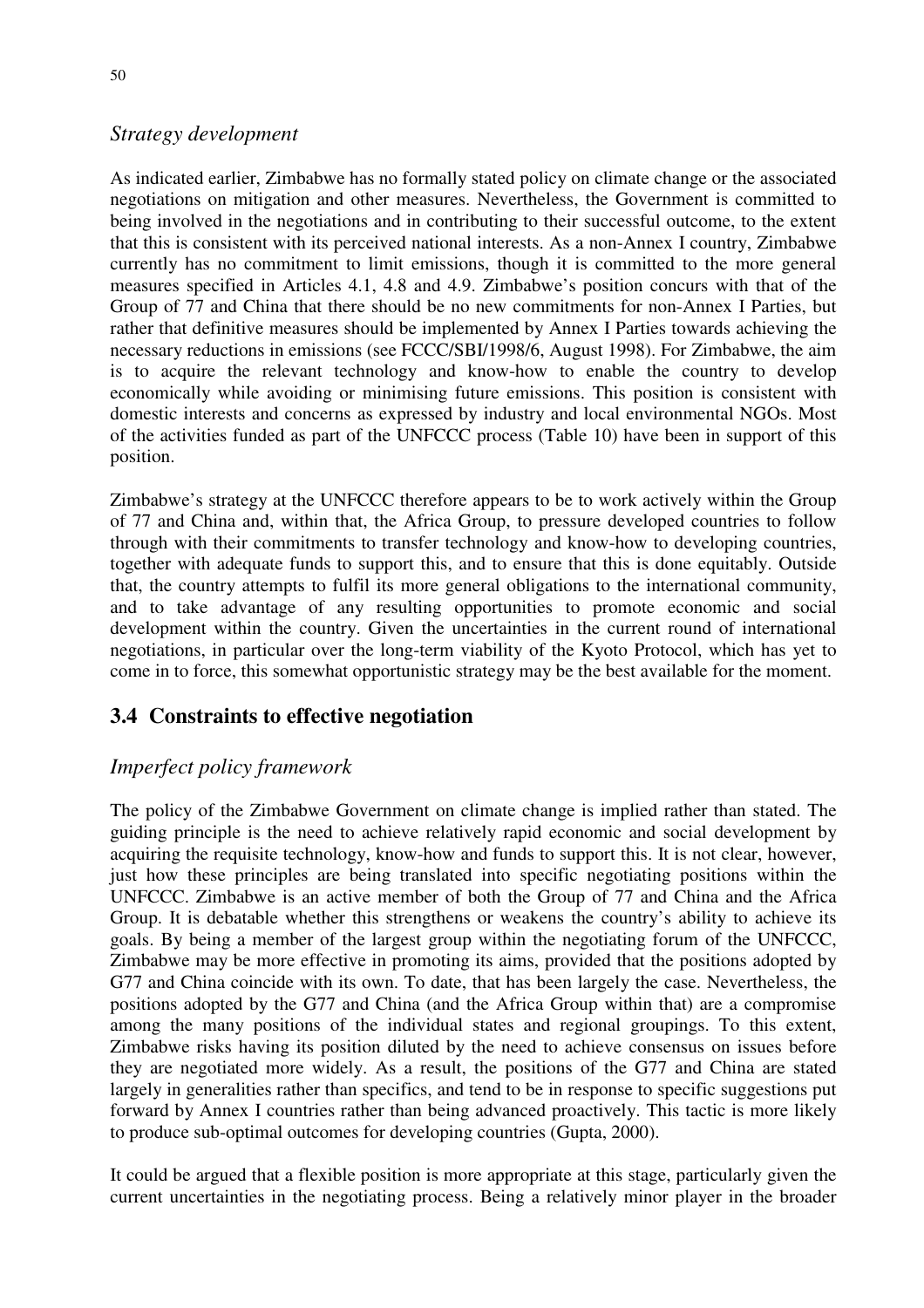negotiations, there is also perhaps less pressure on Zimbabwe to specify its policy formally. Nevertheless, the lack of a formal policy has certain drawbacks. First, the country's position is open to different interpretations, even within its own team, simultaneously or through time. Second, there is the risk that rather than advancing its own agenda, worked out beforehand in relation to its policy aims, the country is placed in the position of having to react largely to the positions and proposals of others during negotiations. This has been a particular criticism of many developing countries (Gupta, Maya, Kuik and Churie, 1996).

#### *Insufficient capacity*

Insufficient capacity is probably the main constraint to more effective negotiation. The shortage of capacity is reflected primarily in the relatively few people involved in climate-change issues on a continuing basis. Within the Ministry of Environment and Tourism only the Deputy Secretary for Environment and the Climate Change Co-ordinator (currently functioning part time) are regularly involved. Others in the Ministry are engaged much less regularly and then usually only on specific matters. The Deputy Secretary for Environment is the National Focal Point for the UNFCCC, as well as being responsible for negotiations under the Convention on Biological Diversity and the Convention to Combat Desertification. Outside the Ministry, but still within government, the Director of Meteorological Services was involved in discussions and negotiations at the earlier Conference of Parties and subsidiary bodies, but not at present. Beyond that, there is almost no-one.

The issue of adequate capacity is a particular concern in relation to the time taken up with meetings of the UNFCCC. Currently, the Conference of Parties lasts about 11 days a year. The preparatory meetings of the subsidiary bodies (SBSTA and SBI) prior to COP 6 took up 30 days (including two weeks of informal meetings prior to the  $12<sup>th</sup>$  and  $13<sup>th</sup>$  sessions with Part II of the  $13<sup>th</sup>$  session being concluded over the first week COP 6). This is a substantial increase from 2 days for meetings of the subsidiary bodies in 1995 and 17 days in 1996. The decision at COP 5 to intensify the negotiating process within the UNFCCC (Decision 1/CP.5), with proposed increases in the number of sessions, workshops and consultations, will place an burden on those developing countries, such as Zimbabwe, with already-limited capacity. The risk is that such countries could end up contributing even less to the negotiations and their outcomes.

There are also limitations in the amount of technical expertise on climate change and related issues within Zimbabwe, although the country is perhaps less constrained in this respect than many other developing countries. The UNFCCC Roster of Experts lists 18 Zimbabweans as experts on methodologies, one on technology and technology transfer, and one on the in-depth review of National Communications (http://www.unfccc.int/program/roster/full\_loe.pdf), though the UNFCCC list does not fully reflect all the expertise available in the country. Few of the people listed, however, are involved with climate change issues on a regular basis. Given the emphasis in Zimbabwe on the need to acquire clean production technology in the energy and industrial sectors, additional expertise in these fields at least is needed.

Much of the momentum that developed during the production of Zimbabwe's Initial National Communication (INC) has been lost, largely due to the delay in follow-up funding. This was expected to be available soon after submission of the INC to enable the country to begin implementing some of the proposed mitigation and adaptation measures, and preparing for a second and improved national communication. Interim funding of US\$ 100,000 is apparently in the final stages of approval, though almost three years after the INC was submitted to the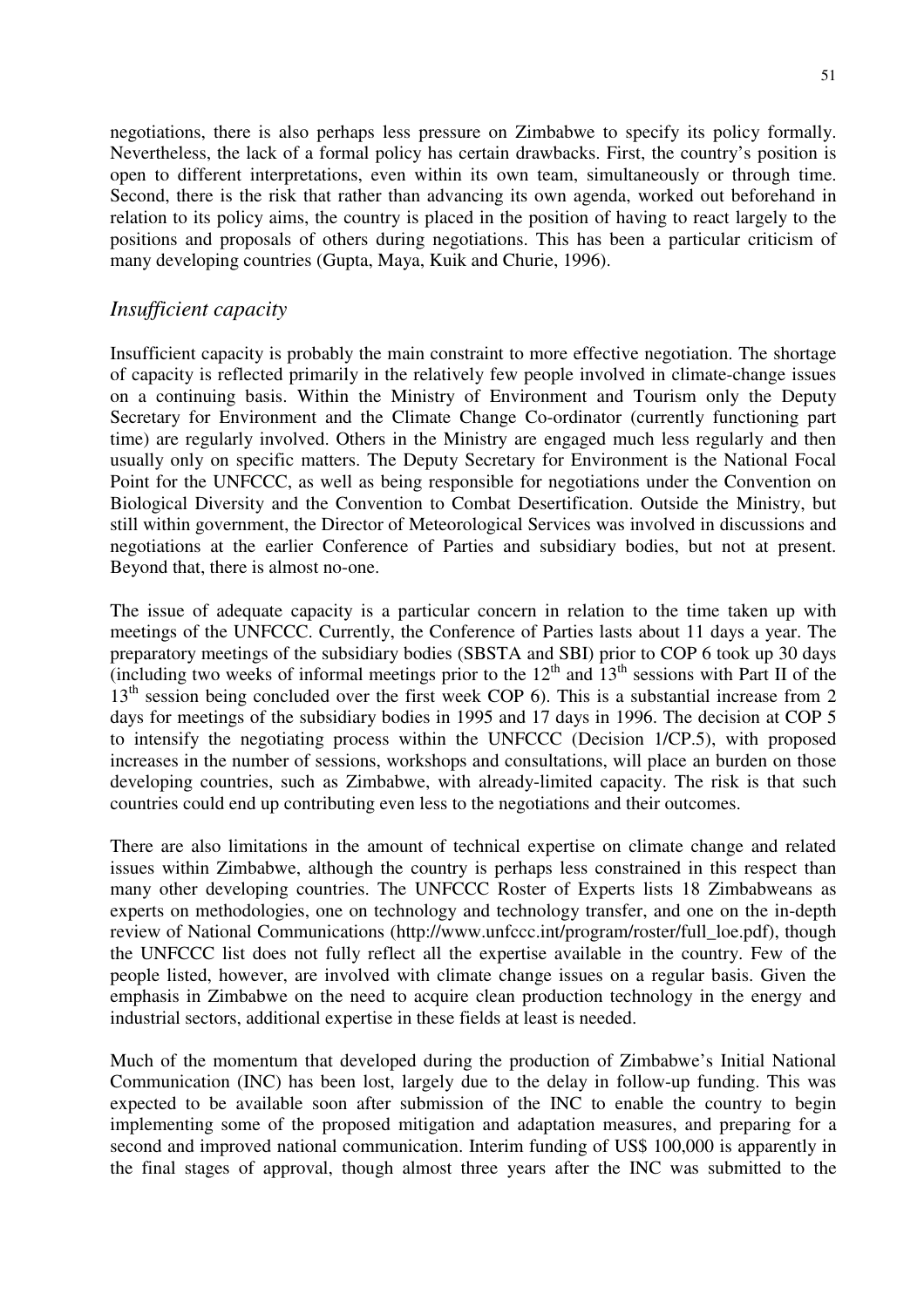52

UNFCCC. People involved in the process have moved on to other things, so that that much of the expertise will have to be rebuilt.

## *Institutional and organisational deficiencies*

Although the Ministry of Environment and Tourism maintains a Climate Change Office, funding for staff and activities has to be obtained through projects. As a result, the Climate Change Coordinator only works part-time, much of it on trying to secure funds to maintain the office. Under these circumstances, the co-ordinator is not able to undertake any long-term planning. This includes developing a national strategy on climate change, working to put in place the programmes and other initiatives that are needed to achieve its goals, and ensuring the necessary coordination and liaison among interested parties. The Climate Change Office needs to be put on a more secure footing. Adequately staffed and supported, it could help to address some of the other key needs: drawing up an appropriate policy framework; ensuring stronger intragovernmental co-ordination; promoting more effective linkages and trust between public and private sector institutions; improving the flow of information; and providing for greater continuity. At present, much of Zimbabwe's input to the UNFCCC depends on the knowledge and experience of one or two key people who have been engaged in the process for some time. With so few people engaged on climate-change issues, and with no understudies, the nature and effectiveness of Zimbabwe's involvement with the UNFCCC could be seriously compromised if for some reason these people were to leave.

Climate change is not yet seen as a sufficient priority by the Zimbabwe Government for it to commit the resources needed to fully support the Climate Change Office. Given other more pressing domestic concerns, as well as pressure from international financial institutions such as the World Bank and the International Monetary Fund to reduce government expenditure, it is difficult to see the Government at this juncture being willing or able to institutionalise and fund the Climate Change Office beyond its present limited extent. Nevertheless, under current circumstances, the sustainability of the Climate Change Office is questionable. Its human resources and infrastructure need to be maintained and, if possible, expanded to cover the increasingly complex and detailed issues involved, and to ensure that these are taken into account in national development planning. Having to rely primarily on external sources to meet recurrent expenditure, makes the future of the office vulnerable to the vagaries of donor funding.

A similar predicament exists in relation to the personnel and infrastructure needed to support Zimbabwe's active involvement in the other international conventions to which it is a signatory (*e.g.* CITES, CBD, CCD, Ozone). Assuming that these are all, in their own ways, as important as the UNFCCC, and that the international community anticipates, and Zimbabwe responds with, sufficient interest and commitment to be fully engaged in the functioning of these conventions, then each would require similar support to fulfil both Zimbabwe's needs and the international community's expectations. Unless carefully coordinated and rationalised, to prevent duplication, and with clear priorities established, this could be an expensive exercise.

## **3.5 Issues related to the UNFCCC**

## *Links to national development*

From the perspective of a developing country with currently low emissions and no commitments to emissions reduction, though with a more general commitment to help mitigate climate change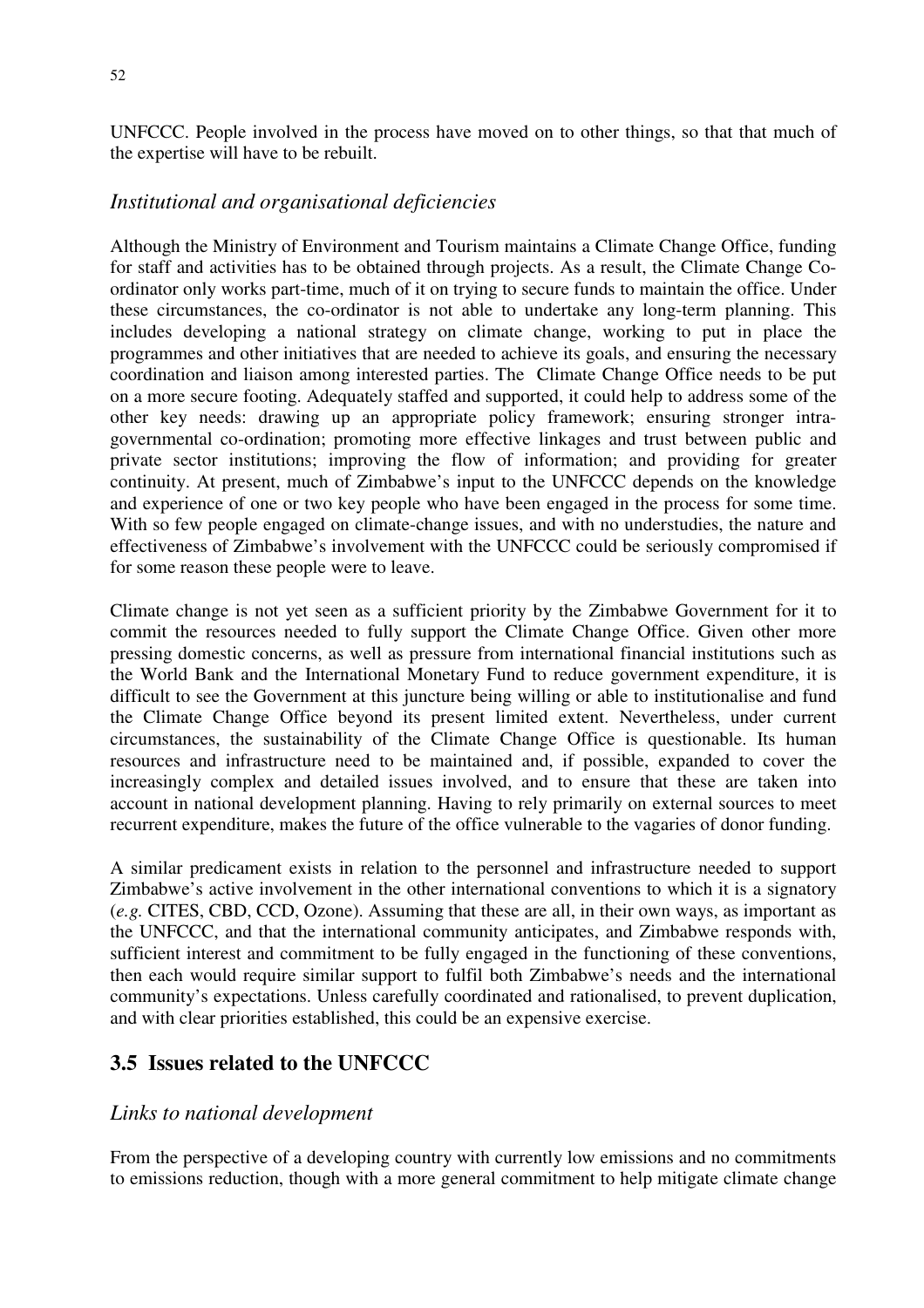in ways that are consistent with national development programmes (UNFCCC Article 3.4), the involvement of Zimbabwe in the UNFCCC process raises a number of questions.

- What opportunities for sustainable development does addressing climate change create, and what might be some of the constraints on these?
- What is the optimal pathway between maximising national development and minimising greenhouse gas emissions? Can economic development be achieved without a significant increase in emissions?
- Will the proposed policies and measures for dealing with climate change, either through mitigation or through adaptation, enhance or hinder progress towards sustainable development?
- What forms of economic development, within the framework of a country's natural resource base, can Zimbabwe aspire to without incurring unnecessary or avoidable emissions?
- Where are the appropriate points of entry and avenues for such development? What kinds of industrial technology should Zimbabwe be aiming to access in this regard?

These questions are at the heart of any policy debate on how the country should engage the UNFCCC process. Comprehensive answers to most of these questions are not yet available, though research and analysis of some of these issues was undertaken in Zimbabwe soon after the UNFCCC was established, mainly through the Southern Centre for Energy and Environment (see UNEP, 1993; Maya, 1994; Maya and Churie, 1995; Maya and Gupta, 1996; and other publications listed on the Zimbabwe FCCC Web site:

 http://www.unfccc.de/resource/ccsites/zimbab/resource/studies.htm). This early momentum seems to have waned. Nevertheless, some of the conclusions from these studies seem to have helped shape Zimbabwe's general position in negotiations at the UNFCCC. Incorporating these findings into specific policy aims, and in turn translating these aims into clear negotiating positions is still outstanding.

An over-riding concern in developing countries is the need to protect the limited but hard-won gains in industrialisation to date (UNEP, 1993; Maya, 1994; Maya and Churie, 1995; Maya and Gupta, 1996). These young industrial sectors are considered essential to further economic and social development. Any abatement strategies which burden them or increase their financial and operational risk are considered unacceptable. For example, the coal mined in Zimbabwe is the source of almost  $40\%$  of  $CO<sub>2</sub>$  emissions in the country (Ministry of Mines, Environment and Tourism, 1998a). Taxing the coal industry and users, so as to raise prices and encourage less use of coal and therefore lower emissions, would be unacceptable because of the strategic importance of the industry and its contribution to industrial and social development, particularly as much of the industry is situated in a remote area of the country (Maya and Churie, 1995). For this reason, taxes are not considered to be appropriate policy instruments at present for enforcing or encouraging abatement measures in developing countries (UNEP, 1993). The recentlyintroduced Carbon Tax may be an exception, being broad based, though it too will have some negative downstream economic impacts.

This points up a limitation in the use of the national greenhouse gas emissions inventories to identify what policy options should be pursued in reducing carbon emissions or enhancing carbon uptake (Maya and Churie, 1995). Emissions inventories focus on the anthropogenic sources and sinks of greenhouse gases. They do not provide any information on what factors influence emission rates within particular economic sectors, and therefore on what measures might be taken to reduce emissions. They are also no basis for assessing the sensitivity of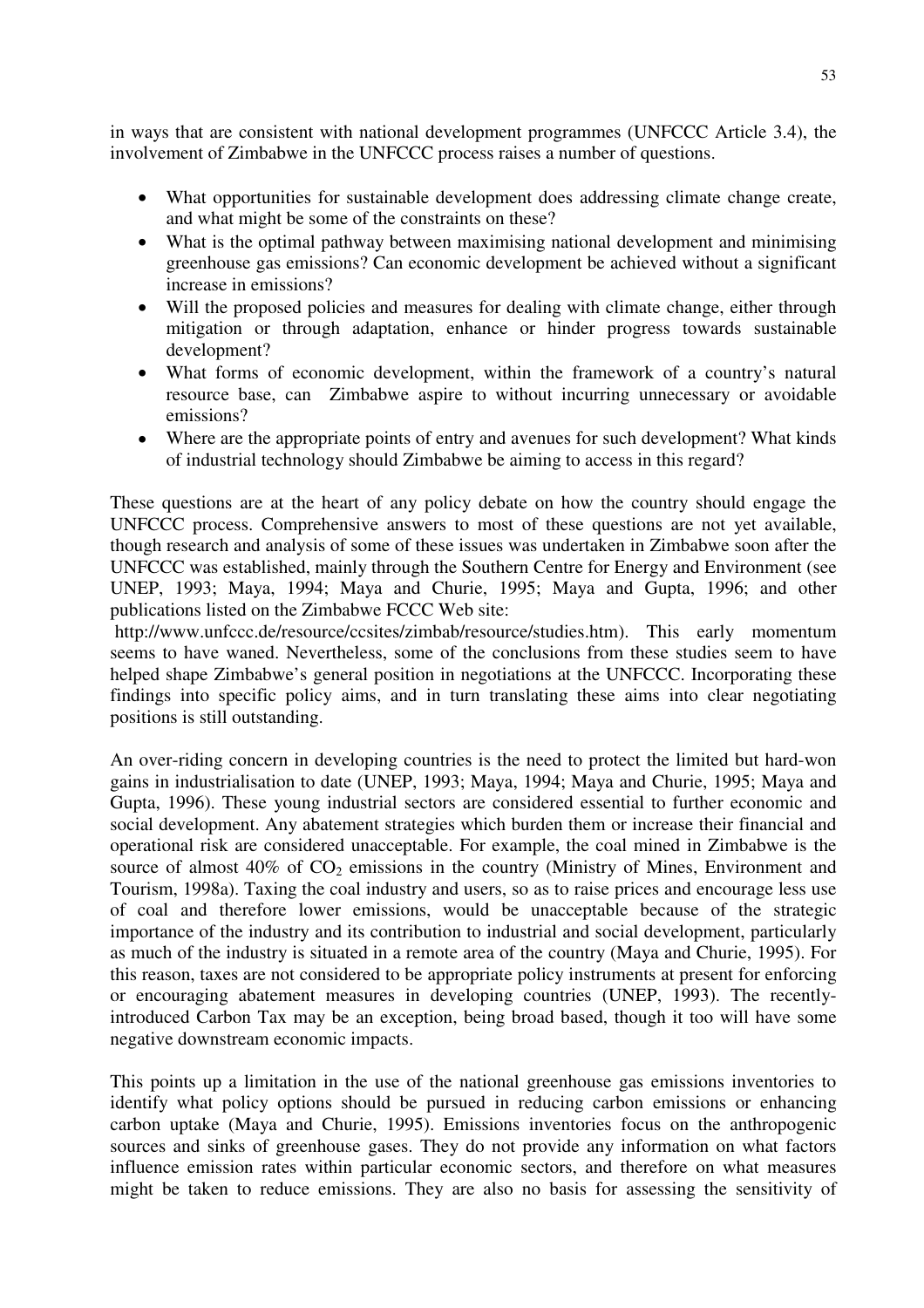different target sectors to particular interventions. For example, in Zimbabwe, coal is both an economic resource and a widely used source of energy in industry, agriculture and the domestic sector. It supports a number of strategic industrial operations both directly, as feedstock, and indirectly, as a major source of energy. Disrupting this through rigid emissions control regulations could have far-reaching negative downstream economic and social effects.

#### *Emission reduction commitments*

Developing countries, especially in Africa, see the changes in greenhouse gas concentrations in the atmosphere and the ensuing possibility of climate change as directly reflecting the present skewed distribution of wealth and development among nations resulting from disparities in their use of global resources (Kuik and Gupta, 1996). Thus, while recognising that climate change is a global problem which will require cooperation among all countries to resolve, developing countries are wary of making any commitments, including those under Article 4.2(a) of the UNFCCC (AIJ)<sup>7</sup> and Article 12 of the Kyoto Protocol (CDM)<sup>8</sup>, without clear and effective steps being taken first by developed countries to reduce their domestic emissions. This position has been emphasised repeatedly in statements made to the Conference of Parties and other meetings of the UNFCCC by the Group of 77 and China, in which Zimbabwe is an active member. There is understandable wariness about taking on emission-reduction projects where these might inadvertently worsen domestic economic and social conditions. This barrier of mistrust and suspicion is reinforced by a shortage of both information and analytical capacity with which to assess the possible costs, benefits, risks and downstream impacts of such joint activities. Progress on these issues will not be made until developing countries have the capacity and relevant information to permit such assessments, and are convinced that, overall, they will gain at least as much from these activities as they commit.

#### *Carbon offsets and tradable permits*

The issue of tradable permits is also controversial. These have been suggested as a means for developed countries or the private sector to acquire carbon credits by investing in CDM projects in developing countries that result either in the transfer of more energy efficient technologies or in some other initiative that reduces the level of emissions. The developing countries in turn are assumed to benefit economically from the investment. These joint activities are premised on the assumption that the marginal cost of a unit reduction in  $CO<sub>2</sub>$  emission is lower in developing than in developed countries, and that it is therefore more cost-effective to seek emission reductions by appropriate investments in developing countries. But apart from the uncertainties surrounding these interventions, particularly their downstream economic and social costs, there is the risk that developed countries will only invest in the low-cost, high-gain options, leaving the more costly options to be adopted later by the developing countries alone as their economies mature (Maya and Churie, 1995).

A major constraint to informed discussion and rational decision making in this regard is the shortage of information on the various costs, benefits and risks associated with different

 $\overline{a}$ 

 $7$  See footnote 4.

<sup>&</sup>lt;sup>8</sup> Article 12 of the Kyoto Protocol defines a Clean Development Mechanism by which non-Annex I Parties can benefit from joint project activities funded by Annex I Parties that result in emissions reductions while assisting the non-Annex I Parties to achieve sustainable development and contribute to the ultimate objective of the convention. An Annex I Party can use the certified emission reductions to comply with part of its quantified emission limitation and reduction commitments. At present Article 12 refers explicitly to "certified emissions reductions", a proposal is being considered at COP 6 to give credit to project activities in the land use, land-use change and forestry sector, including afforestation and reforestation activities.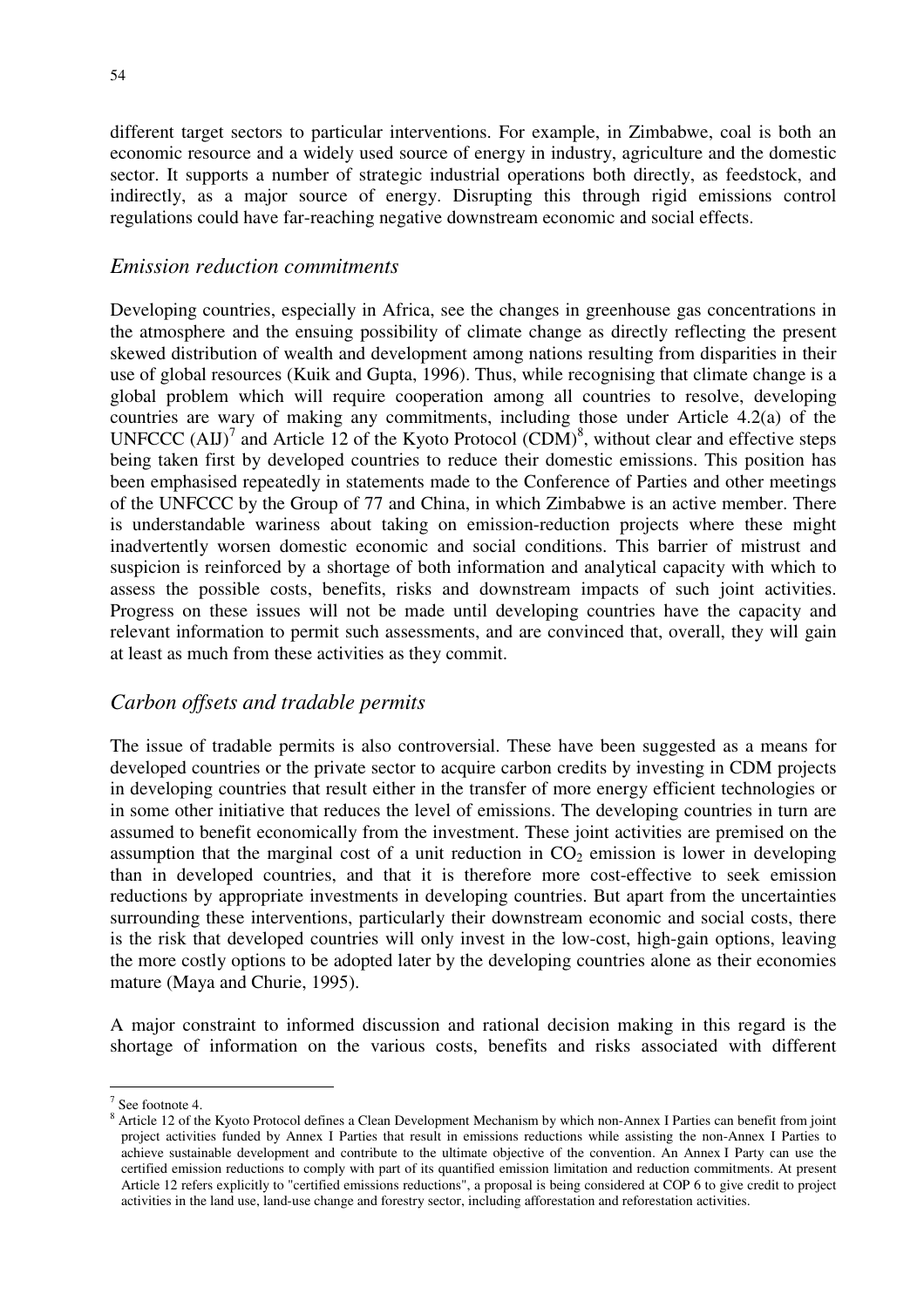abatement options. Negotiators for developed countries appear to be much better informed than developing countries' representatives in being able to weigh up these costs, benefits and risks. Because of this, developing countries have been more cautious in making commitments and taking on responsibilities. Improving both the amount and quality of information available on an ongoing basis, as well as enhancing the capacity to analyse and evaluate such information, would help to relieve a key constraint to fuller and more effective participation by these countries in international negotiations and agreements. The problem has been amplified recently with the debate over expanding the CDM to include carbon-sink projects in the land use, land-use change and forestry sector. Not only is there a shortage of information on the carbon-sequestration potential of different plant species and vegetation types under various biophysical and socioeconomic conditions, but there is also no clear understanding of the costs involved or the magnitude and extent of the possible net social, economic and environmental benefits that could accrue. Procedures for making these assessments need to be developed.

At a recent workshop held in Ghana on Africa and the CDM (Anon. 1998), a number of other important issues were raised. Concern was expressed that financing the CDM could reduce the funds available under official development assistance programmes or other financial mechanisms, such as GEF, designed to help developing countries meet their commitments under the various international environmental treaties. Issues of equity, both in relation to the costs, benefits and risks of projects, and in terms of the geographic distribution of CDM projects among developing countries, were also raised. There was concern that Africa might end up being marginalised yet again by a combination of the comparatively weak private-sector infrastructure in the continent (through which CDM projects are more likely to be implemented); the relatively small potential for emission reductions (because of Africa's currently low levels of emissions at a global scale); and the weak negotiating power of countries in the continent (for various reasons including the shortage of information and skills needed for analysing and evaluating the various options under discussion, and the lack of a coherent regional position on many of the issues).

There was also concern about the concepts and measurement of two key elements of the CDM, 'baselines' and 'additionality', and how these might relate in practice to issues of monitoring, verification and certification. The shortage of data with which to determine baseline conditions was considered to be a major problem. Overall though, much of the discussion focused on definitions, modalities and other institutional issues, rather than on the more technical questions. This reflects prevailing uncertainty about just how the CDM will operate. It also highlights the concern that the principal beneficiaries will be the developed countries and that, at best, only marginal benefits would accrue to the developing countries. This indicates the need for more independent information and assessment of the issues involved.

To build the necessary capacity to address all these issues requires stimulating the private sector; raising awareness of climate change and CDM in governments, the private sector, and among the general public; developing skills in baseline calculation, monitoring, verification and certification; research and development of technology; and creating of national, sub-regional and regional institutions to channel CDM activities (Anon., 1998). The meeting in Ghana emphasised that CDM should contribute not only to emission reductions but also to sustainable economic growth, poverty reduction, transfer of technology, and building the necessary capacity to sustain these gains. The sustainable development objectives were considered to be the priority.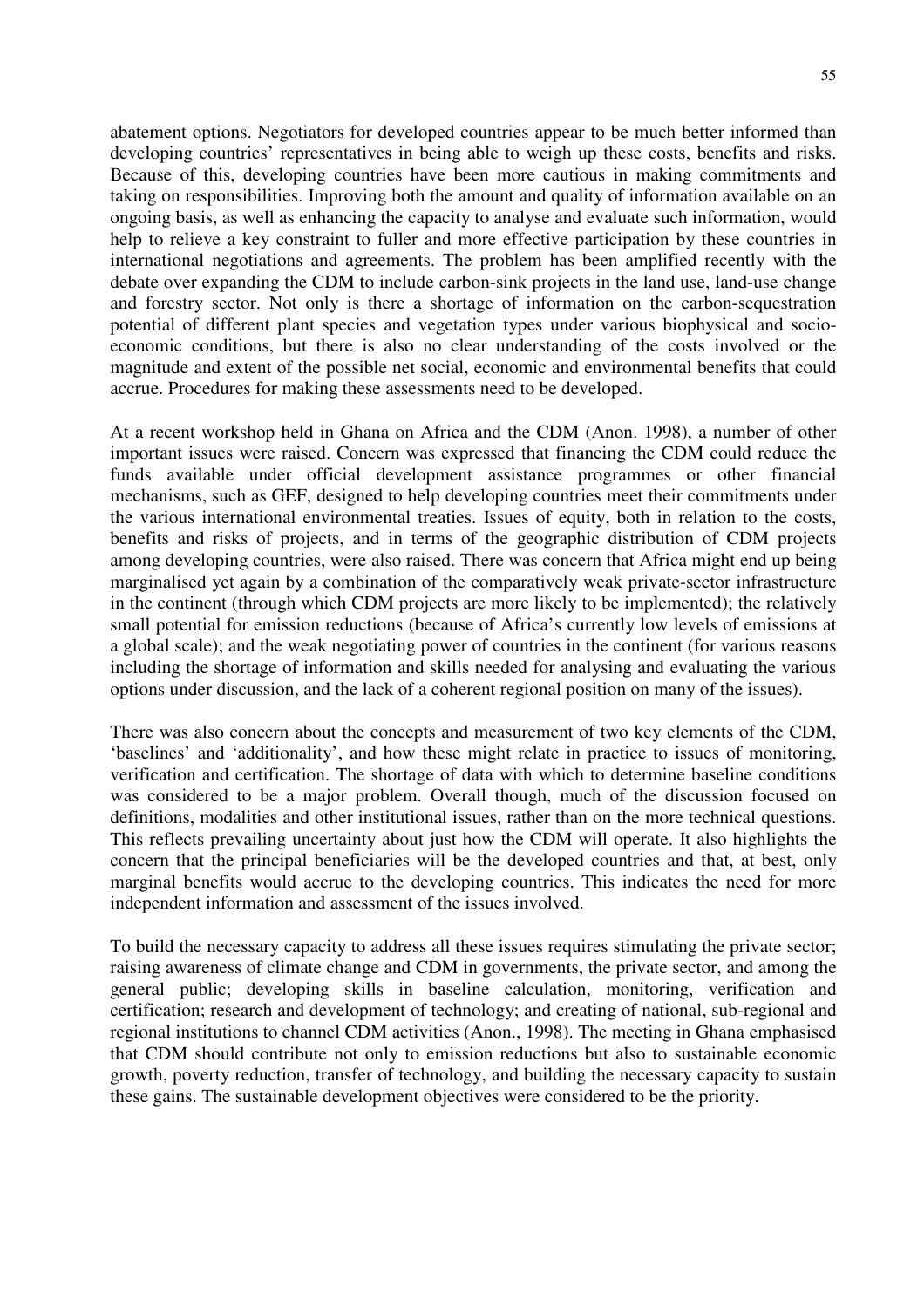### *Technology transfer*

Provisions for transfer of technology is a recurring theme in both the Convention (Articles 4.3, 4.7, 4.8, 4.9 and 11.1) and the Kyoto Protocol (Articles 3.14 and 11.2(b)). Article 4.7 of the Convention is explicit: " The extent to which developing country Parties will effectively implement their commitments under the Convention will depend on the effective implementation by developed country Parties of their commitments under the Convention related to financial resources and transfer of technology and will take fully into account that economic and social development and poverty eradication are the first and overriding priorities of the developing country Parties." Few of the activities carried out in Zimbabwe in the framework of the Convention have focused on technology transfer (Table 10), and only one project has been implemented (see section 3.2.8). Although it takes time to implement such projects, the paucity of such projects, especially in Africa, is striking. Of the 144 projects registered under the AIJ Pilot Phase, only eight are located in Africa (in Burkina Faso, Mauritania, Mauritius (2), Morocco, South Africa (2) and Zimbabwe); six are concerned with using energy more efficiently and two with renewable energy (see http://www.unfccc.int/program/aij/aijproj.html). Of the estimated 366 million metric tons of  $CO<sub>2</sub>$  equivalents to be offset globally over the lifetimes of the 133 projects for which there is quantitative data, the eight projects in Africa will contribute only 0.4%, emphasising their comparatively small scale.

The relative failure of many developing countries to attract technological projects aimed at reducing future emissions is a cause for concern. The issue was discussed at an African Regional Workshop on the Transfer of Technology, held in Arusha, Tanzania, in August 1999 (document FCCC/SBSTA/1999/11/ Annex 1). The aim of the workshop was to get a better understanding of the particular circumstances and needs of African countries in relation to the transfer of technology, and to generate information and ideas on how best to enhance the process. The workshop considered a number of questions related to technology needs, barriers to the development and transfer of technology, capacity and information requirements, transfer mechanisms, and the role of the private sector. A major constrain is that, for many African countries, including Zimbabwe, the issues of climate change are generally considered separately from those dominating the mainstream economic development agenda – how to attain sustainable economic growth, employment, security of food, water and energy supplies, and a better quality of life and human habitat. Thus opportunity for synergy between climate change and development issues has not yet been fully exploited. This is made more difficult by a shortage of capacity and resources need to assess what technology is required in relation to a country's circumstances and development options. Where these needs and priorities have been identified they are found to encompass the full spectrum of greenhouse gas limitation and adaptation technologies. For Africa generally, the priorities include rural electrification, reducing household dependence on biomass fuels, and more efficient use of energy in the industrial sector. Technologies to improve agricultural production, and food and water supplies, on a sustainable basis, are also needed.

Many barriers exist within the continent to the transfer of environmentally-sound technologies: economic and financial; organisational and institutional; technological; limited knowledge and skills; and a shortage of relevant information. Many countries have weak economies paying low wages. This leads to low levels of savings and investment, so that there is often little domestic financing available. Where it is, the local financial institutions are generally disinclined to finance technology projects, which are perceived to be risky. The structure and size of the markets in many African countries also inhibits technology development and uptake. The markets are usually relatively small, incurring additional transaction and development costs.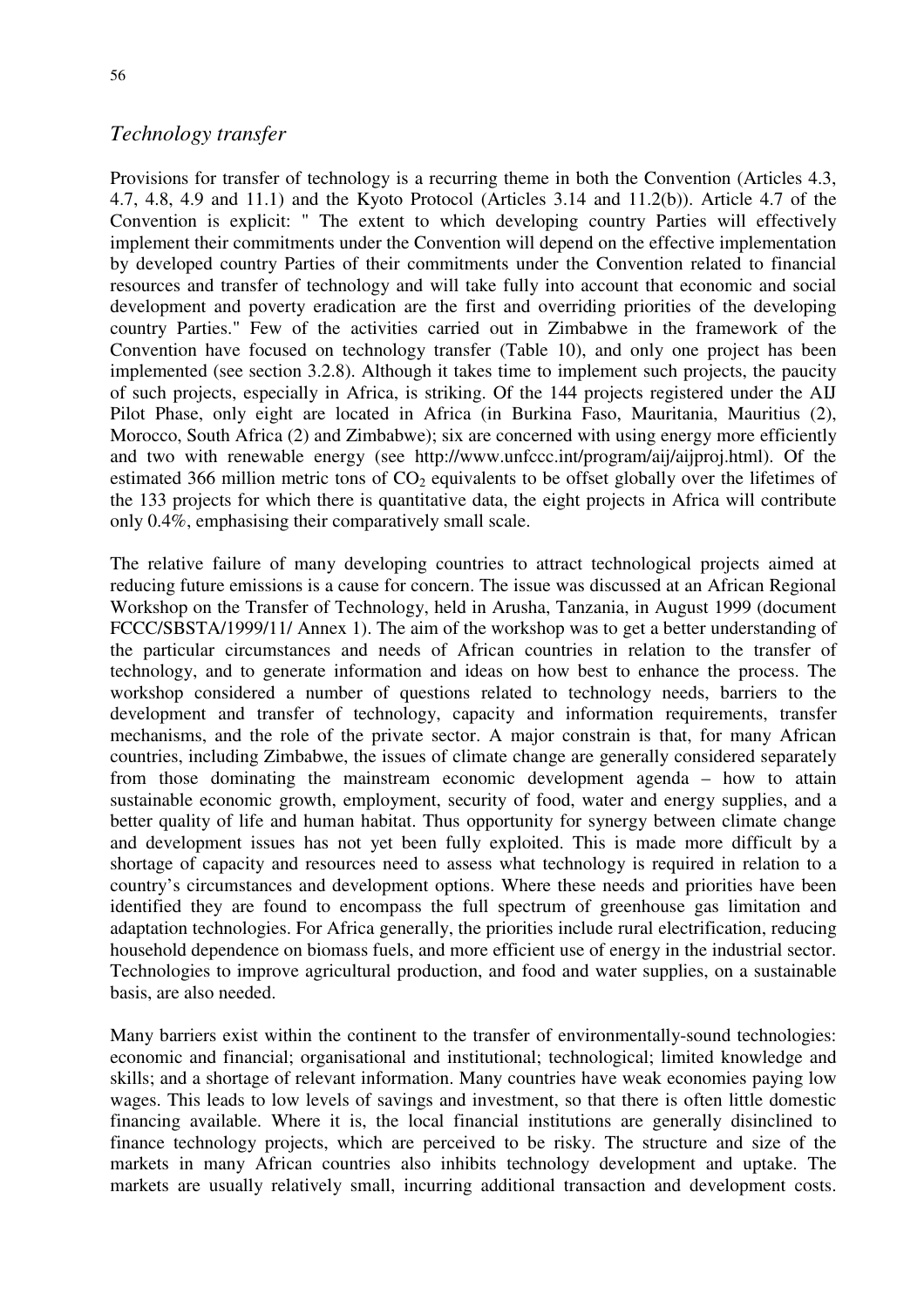There are few of incentives to investment. Instead there are often market disincentives, including monopolistic or oligopolistic market structures.

Among the organisational and institutional barriers to technology transfer are unfavourable macro-economic policies; institutional inertia; insufficient coordination; inadequate communications; lack of transparency; relatively weak enforcement of laws relating to investments and companies; unclear property rights; long arbitration processes; high legal fees; poorly developed capacity for research and development; and a general shortage of capacity and skills. Few countries have specific national policies on the acquisition and development of technology, or the skills and knowledge needed to use it.

This catalogue of shortcomings can be contrasted with the reasons put forward by Parties to the UNFCCC for the uneven distribution of activities undertaken jointly under the pilot phase. These include: (a) differences in investment climates among countries; (b) lack of investment companies; (c) insufficient infrastructure; (d) inadequate institutional capacity; (e) cultural differences; (f) lack of both a policy on AIJ and a clear and transparent set of operational rules in the host country; (g) lack of awareness by the private sector in host countries on opportunities represented by AIJ; (h) difference in the level of knowledge and acceptance of AIJ by local stakeholders; (i) lack of capacity to produce comprehensive AIJ project proposals; (j) existing preferences by investors for particular areas, based on established business partnerships, strategic concerns or political priorities; and (k) the current lack of credit for achievements in reducing greenhouse gas emissions or sequestering carbon. Getting around these constraints often incurs high transactions costs (see document FCCC/SB/1995/5). Many of these points mirror those raised by participants in the Arusha workshop.

The negative impact of inadequate capacity, both in the number of people with the knowledge, understanding and skills to identify, promote and participate in technology transfer, and in the different qualities required to facilitate this, is obvious in the poor results to date. The goals of technology transfer, as envisaged in the Convention, also need to be more closely aligned with existing national development policies, particularly on economic growth, energy and the environment. This would help ensure that the acquired technologies contribute to achieving the national goals for sustainable development, including poverty reduction. A national office, such as that currently being considered for the CDM, could help to bring about the necessary coordination and integration, both among potential investors and in-country partners. More emphasis is needed on exchanging information among countries and companies within the region, not only with respect to the lessons learnt so far but also in relation to best practices in technology transfer.

### *Lessons from pilot activities*

The various projects and activities undertake during the pilot phase provided a valuable opportunity to learn lessons about the opportunities for, and constraints on, building capacity. An review and assessment of those activities carried out in, or involving, Zimbabwe, particularly in the context of the CDM (see UNFCCC document FCCC/SB/2000/Inf.8 and Table 10), brings out the following points. They have been somewhat generalised from the original statements in the project reports.

- The CDM remains one of the important targets for future capacity-building initiatives.
- More effort is needed to identify institutional needs and establish necessary institutional structures to allow host countries to cope with the CDM.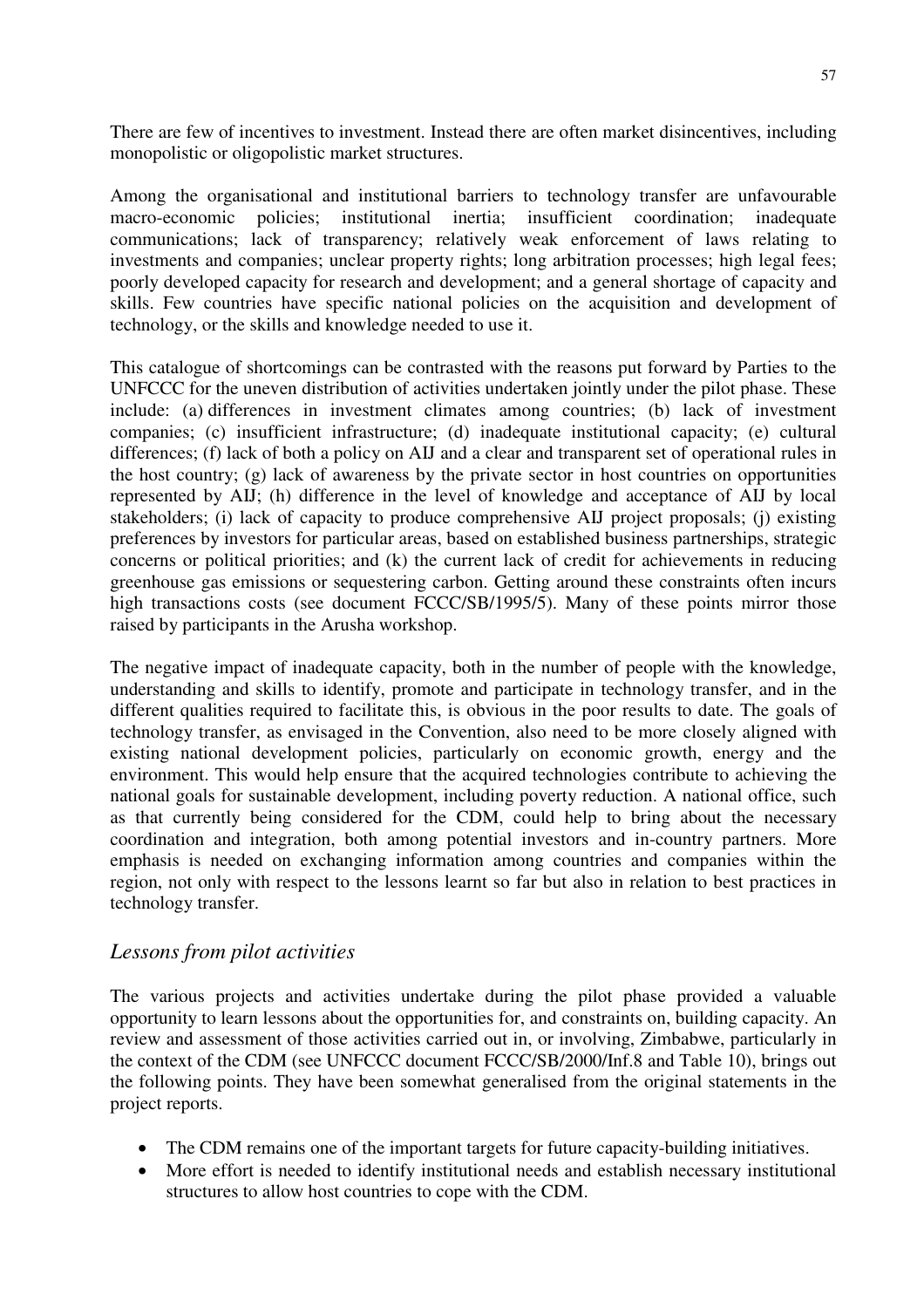- The degree of commitment of host-country institutions is crucial to the success of an initiative, as is good coordination among donors.
- The widespread dependence on foreign funding often makes it difficult to achieve the necessary continuity within host institutions.
- There is growing national expertise and potential for sharing information and experiences among countries concerning the CDM, but greater commitment to and flexibility in financing regional networks by donors would help to make better use of this potential.
- Despite a growing awareness by Government and industry of their roles in relation to CDM and joint implementation, there is a need for further focused training.
- The interests of industry are often not adequately reflected in national climate-change programmes.
- There is interest in some countries to explore the potential for carbon sinks in the landuse change and forestry sector in the context of the CDM. (This does not apply generally to Zimbabwe, which is opposed to linking the issue of carbon sinks with the CDM. The local forestry industry, however, has expressed an interest in carbon-sink projects.)
- The needs of small-scale industries for technology enhancement need more consideration when planning CDM projects.
- Interventions should be selected and targeted according the local context.
- Interventions in markets, to encourage the adoption of renewable energy technologies, for example, need to be carefully thought through and controlled, so as to achieve maximum stimulation and minimum distortion within a defined time frame.
- The use of local expertise in projects contributes substantially to building capacity within the working environment.
- No single approach to capacity building can be guaranteed to provide universal benefits.

The challenge remains to incorporate these lessons into domestic policies and programmes, and to build the mechanisms for doing so.

### *Capacity requirements*

A substantial and wide-ranging initiative is clearly required to address the many shortcomings identified above. Additional capacity and skills are needed to define the requirements and opportunities for technology transfer, and the constraints currently limiting this in specific cases. More broadly, there is a need to encourage and empower people in government and industry to create the enabling environments required for such initiatives to succeed. Unfortunately, too many capacity-building initiatives are undertaken in isolation, often as one-off events, and seldom with provision for follow-up training and support. A more integrated and sustained approach is required. In this respect, building on existing initiatives both nationally and regionally, including some that are not focused primarily on climate-change issues, would be advantageous. The many original contributions on climate-change issues in the region made by the Southern Centre for Energy and Environment in Zimbabwe and its partners in neighbouring countries – the Centre for Energy, Environment, Engineering (Zambia); Energy, Environment, Computer and Geophysical Consultants (Botswana); Centre for Energy, Environment, Science and Technology (Tanzania) – show what can be achieved in this regard.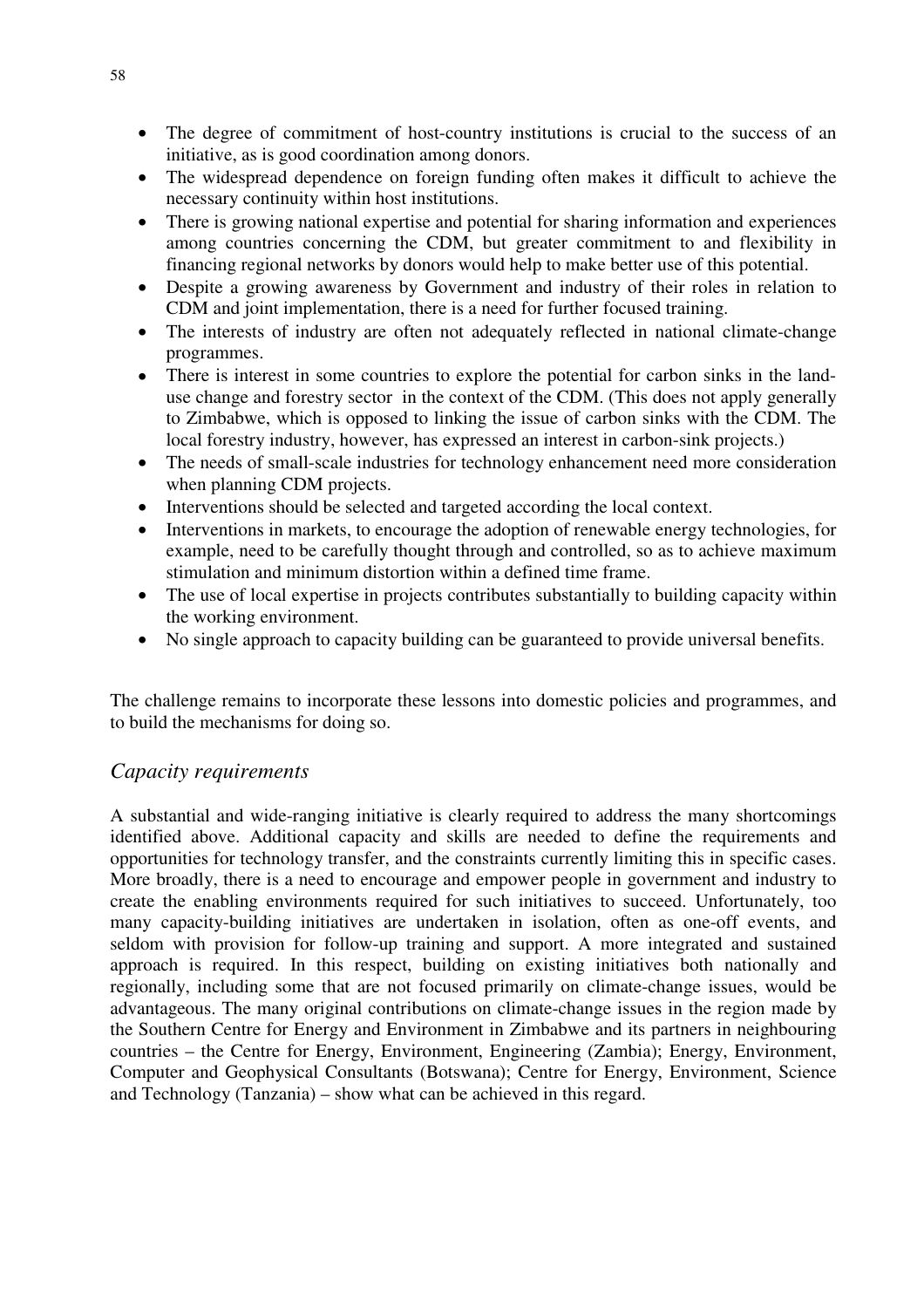## **4. Impacts on poverty alleviation**

#### **4.1 Poverty in Zimbabwe**

Poverty takes many forms and can be defined in many different ways, not always consistently. At a general level, the term embodies concepts of material and social deprivation. Poverty can be both absolute, when people's circumstances place them substantially below some generally accepted level of well-being, or relative, when marked disparities of wealth and opportunity exist within a society. Material poverty is commonly indexed by some measure of income or consumption relative to an appropriate poverty datum line. Widely used indicators in this sense are the proportion of people with an income of less than US\$ 1 and US\$ 2 per day, the higher level usually being applied in lower-middle income countries (World Bank, 2000). Given the difficulties of measuring income among the poor, it is more usual to base estimates of poverty on measures of consumption expenditure derived from household surveys, though still indexed against the US\$ 1 and US\$ 2 per day poverty datum lines. Using these measures, the World Bank estimated that in 1990/91, the proportion of Zimbabweans with incomes below the US\$ 1 and US\$ 2 per day poverty lines were 36% and 64% respectively (World Bank, 2000). Van den Brink (2000), using the same data but with a different formulation – percentage of people, in adult equivalents, in households whose per capita consumption expenditure is below the poverty line – showed that poverty increased sharply between 1990/91 and 1995/96 (Table 11). Given the marked downturn in the economy in recent years, together with the rise in the incidence of HIV/AIDS and the decline in the quality of social services, the incidence of poverty can only have worsened since the last survey was carried out.

| Sector      | Index                   | 1990/91 | 1995/96 | Change $(\%)^3$ |
|-------------|-------------------------|---------|---------|-----------------|
| Rural areas | Prevalence <sup>1</sup> | 35.8    | 48.0    | 34.1            |
|             | Depth <sup>2</sup>      | 12.4    | 16.6    | 33.9            |
|             | Severity <sup>2</sup>   | 5.9     | 7.7     | 30.1            |
| Urban areas | Prevalence              | 3.4     | 7.9     | 133.2           |
|             | Depth                   | 0.8     | 1.9     | 144.9           |
|             | Severity                | 0.3     | 0.7     | 150.0           |
| Zimbabwe    | Prevalence              | 25.8    | 34.9    | 35.4            |
|             | Depth                   | 8.8     | 11.8    | 34.0            |
|             | Severity                | 4.2     | 5.4     | 29.4            |

#### **Table 11: Poverty indices for Zimbabwe, 1990/91 and 1995/96 (from van den Brink, 2000).**

<sup>1</sup> Prevalence is defined as the percentage of people in households with a daily per capita consumption expenditure below the US\$ 1 per day poverty line as a proportion of the total population in the relevant sector.

2 The depth and severity indices are measures of the amount by which the incomes of the poor fall below the poverty line as a proportion of the total population, calculated as follows:

$$
\frac{1}{N} \sum_{i=1}^{N} (\bullet - y_i)^{\alpha}
$$

where  $N =$  total population,  $\bullet$  = the poverty line,  $y_i$  = income of an individual *i*,  $Q =$  total population below the poverty line, and  $\bullet$  = 1 (depth) and 2 (severity) (see World Bank, 2000: 207).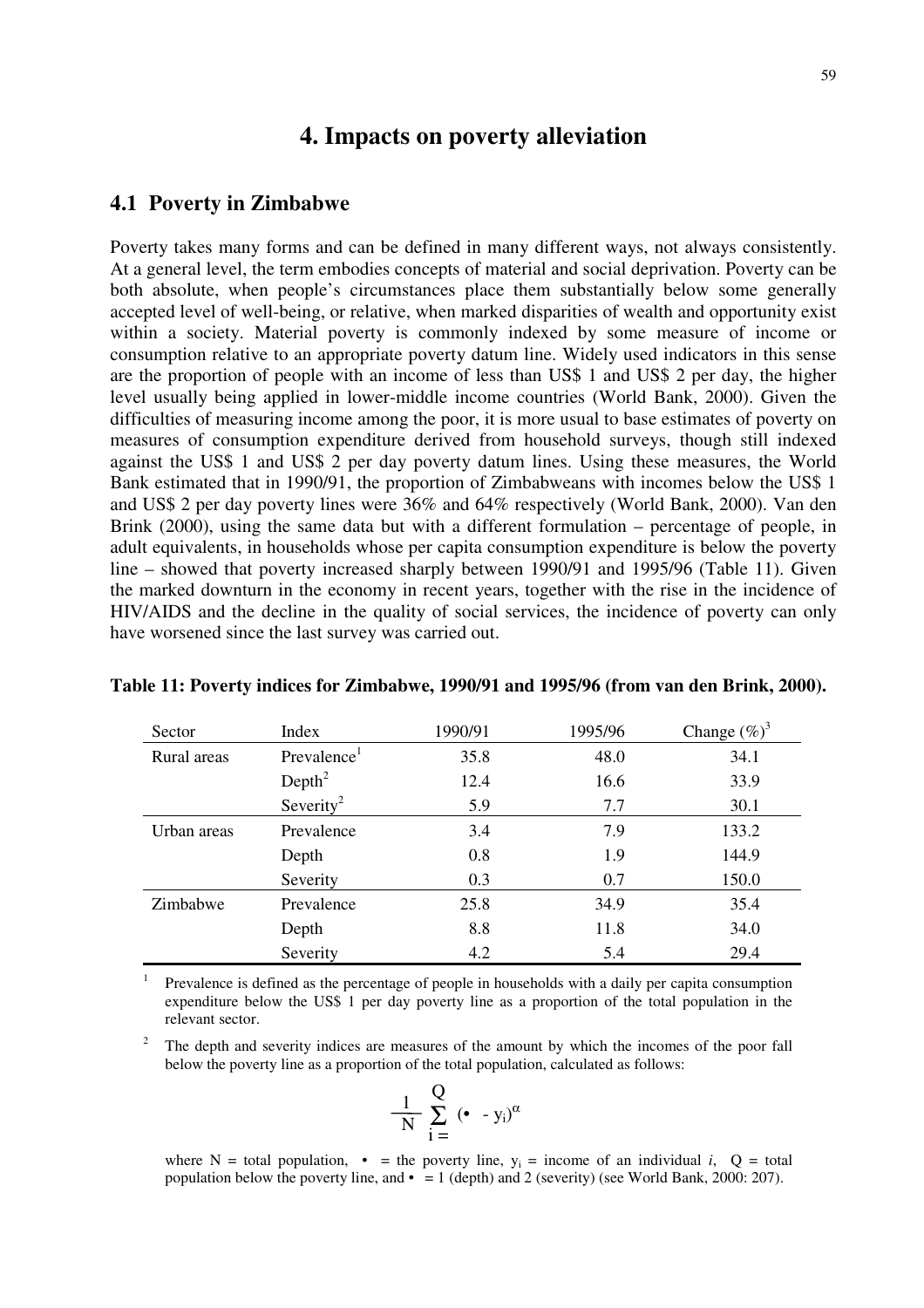It is unclear if the increase in population has been taken into account, since the size of the populations differ between the two periods.

The World Bank encourages the use of national indicators of poverty (World Bank, 2000). The Poverty Assessment Survey, carried out in Zimbabwe in 1995 (Ministry of Labour, Public Service and Social Welfare, 1995), provided the basis for calculating two indices of human development in Zimbabwe at a district level (UNDP, 1998). The Human Poverty Index is calculated as follows:

$$
HPI = \frac{(P_1^3 + P_2^3 + P_3^3)^{1/3}}{3}
$$

where  $P_1$  = percentage of people not expected to survive to 40 years of age,  $P_2$  = percentage of illiterate adults, and  $P_3$  = the arithmetic mean of the percentage of underweight children, percentage of population without access to safe water, and the percentage of the population without access to health care. The Human Development Index is the arithmetic mean of three other indices, a life expectancy index, an educational attainment index, and an income level index. Details of how the indices are calculated from the variables used – life expectancy, adult literacy, average years of schooling, and adjusted per capita income – are given in UNDP (1998).

The HPI for Zimbabwe as a whole is 17.4, though there is considerable regional difference in the incidence of poverty, as measured by this index . Not surprisingly, populations in the main towns and cities have a much lower HPI on average (11.5) than the rural areas (21.1). The most impoverished populations are those living towards the periphery of the country, especially in the north and south-east. Not surprisingly, the HDI shows the opposite trend, being highest in and around the main towns and cities, and declining towards the periphery.

Poverty in Zimbabwe has three main causes: weak macro-economic performance; high and rising levels of unemployment, which leaves most people dependent on subsistence agriculture in climatically marginal areas, often with poor soils, and without access to credit, inputs, technology, clean water and adequate health care; and a highly skewed pattern of distribution of income, wealth and access to high quality agricultural land. In terms of inequality of income and consumption, as measured by the Gini coefficient, Zimbabwe ranks fourth among 26 African countries, and eighth among 104 countries world-wide (data in World Bank, 2000). Addressing poverty, therefore, requires measures to boost economic growth, fostering employment and small-business development, and addressing the inherent inequalities in access to better quality land and other resources on which so many of the poor currently depend. This cannot happen until the present unsettled macro-economic environment is stabilised and conditions are created that encourage both domestic and foreign investment by providing an open and enabling policy and administrative environment, technical support, and financial assistance, particularly for small-business development. Until this happens, programmes will be needed to protect the poor from the impacts of the present adverse economic conditions. The challenge is to provide that support without further institutionalising poverty. Moreover, if the poor are to benefit directly from economic expansion, the deficits in education and health services will need to be sharply reduced.

## **4.2 Poverty reduction policies and programmes in Zimbabwe**

Since Independence in 1980, the Government of Zimbabwe has drawn up and partially implemented a number of programmes notionally intended to stimulate economic growth, promote a more equitable distribution of income and the means of production, redress past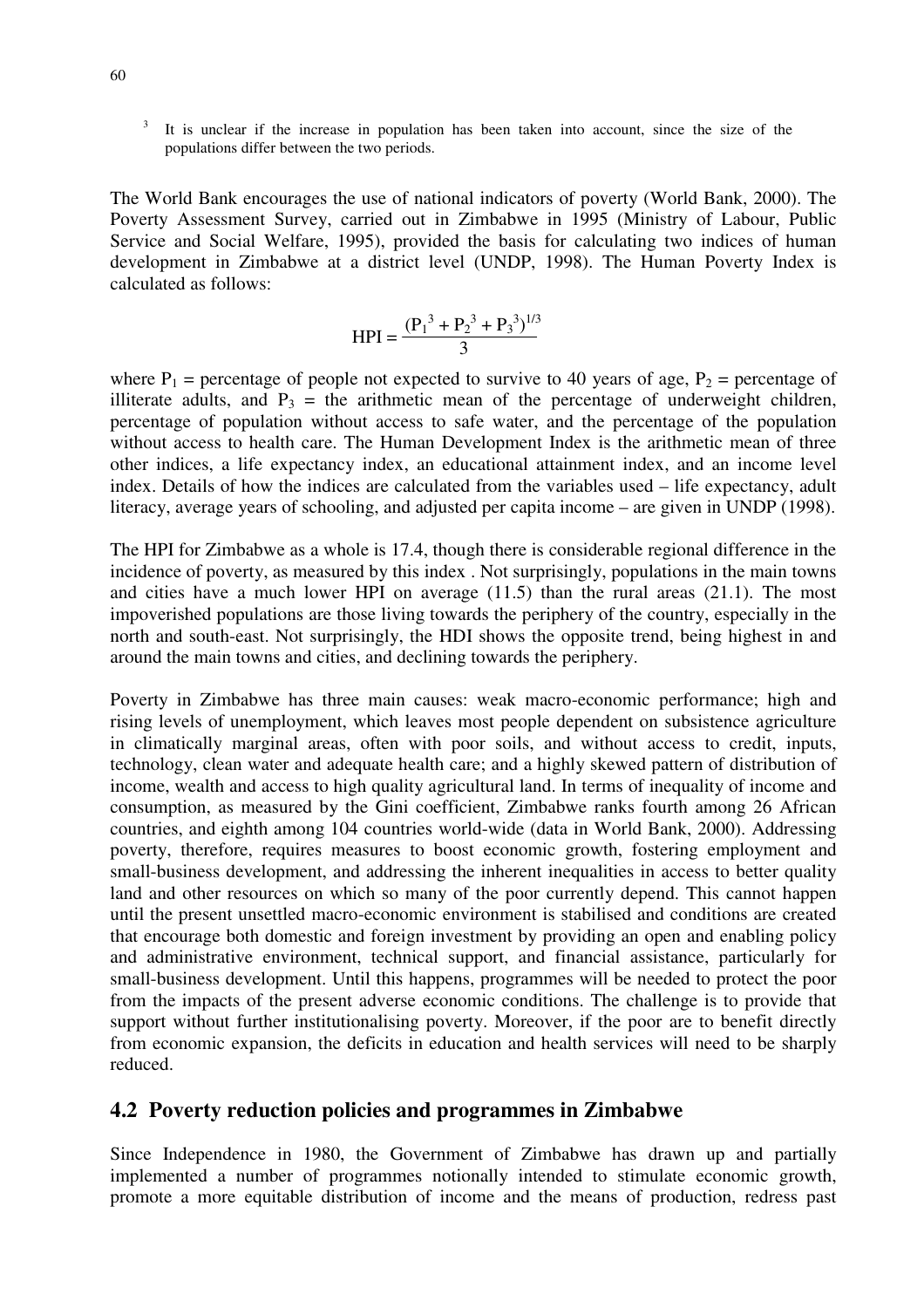imbalances in the distribution of land and other economic opportunities, and reduce poverty. In 1981, the Government established its 'Growth with Equity' economic policy programme, incorporating the Transitional National Development Plan, aimed at transforming the economy from its pre-Independence war structure to a more normal economic structure; achieving rapid growth in GDP; increased and more equitable distribution of income; greater expenditure on social services, particularly health and education; and development of the rural areas, especially the communal lands. Some of the planned elements of this programme included land reform, decentralisation, and direct involvement of the state in economic activity (UNDP, 1998).

Under these policies and measures, GDP grew in real terms by just over 37% between 1980 and 1990, a compounded annual rate of growth of about 2.9% but with marked year-to-year changes. This rate of growth was less than the rate of growth of the population, and especially the rate at which people were entering the job market. Employment grew on average at only 1.4% per year. Recurrent annual expenditure in education rose in real terms by 32%; in the health and child welfare sector it increased by 44%. The number of children enrolled in primary school grew by 75%, but in secondary schools it rose by a massive 830% (UNDP, 1998). Average real annual earnings increased by 22% in the first two years after Independence, but then declined. By 1990 they were only 3% higher overall than in 1980. For many individual sectors, however, particularly in the public services, real wages in 1990 were 7-39% below their 1980 levels. Wages in the agricultural and domestic worker sectors, although somewhat improved throughout most of the 1980s, were still below the established poverty datum line (UNDP, 1998).

The distribution of land among the various racial groups in Zimbabwe at Independence was highly inequitable, both in the area of land allocated to the different land-use sectors, and in the productive capacity of that land (Table 12). The large-scale farming sector in 1980 comprised just over 6,000 farms, owned or leased almost entirely by people of European descent, and employing about 230,000 full-time workers (80% of the total large-scale commercial farm labour force). About half this land was located in the more productive Natural Regions 1-3. By contrast, more than 4 million peasant farmers lived in the communal lands, almost three-quarters of which is situated in Natural Regions 4 and 5. The small-scale farming sector, established in the 1930s to cater for the aspirations of African commercial farmers, encompassed over 9,000 farms on an area of only 1,42 million hectares in 1980, and supported a population of over 60,000 people. By 1988, the large-scale commercial farming area had been reduced by 4.37 million hectares  $km^2$  (28%) to 11,2 million hectares, with the State acquiring the excised land on a willing buyerwilling seller basis for resettlement. About 49,000 families had been resettled on 3,29 million hectares of this acquired land (which included just over 180,000 hectares excised from the smallscale commercial farming sector). This was far below the target of 162,000 families on 10 million hectares set by the Government in 1982. Financial constraints, together with the unsuitability of some of land offered for purchase, account partly for the shortfall. As it is, more than 40% of the land resettled in the 1980s was situated in Natural Regions 4 and 5 (CSO, 1987; World Bank, 1991). Although crop yields by resettlement farmers have been on par with, or above, those achieved by communal land farmers, they are generally well below those obtained in the commercial sector, a reflection of the shortages of finance, equipment and inputs. The impact on poverty so far has been minimal.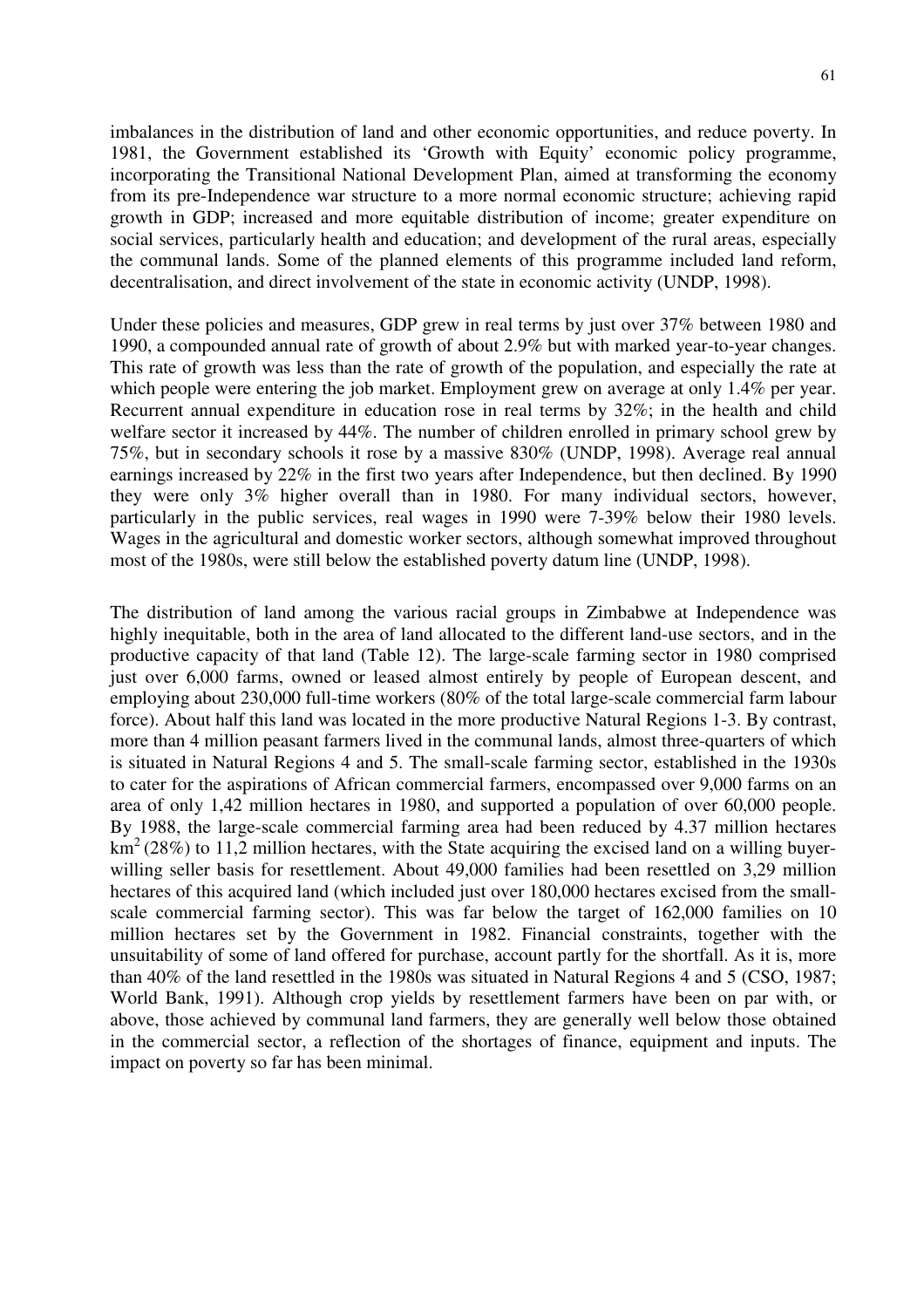### **Table 12: Distribution of land among various land-use sectors at Independence (1980) and in 1988**

Showing the inequitable distribution in relation to the more productive Natural Regions (NR) 1-3 (data from CSO, 1987; World Bank, 1991)

|                                | 1980                          |                          |                     | 1988                          |                  |                     |
|--------------------------------|-------------------------------|--------------------------|---------------------|-------------------------------|------------------|---------------------|
| Land-use sector                | Area<br>$(10^3 \text{ km}^2)$ | $\%$ of<br>total         | $\%$ in NR<br>$1-3$ | Area<br>$(10^3 \text{ km}^2)$ | $\%$ of<br>total | $\%$ in NR<br>$1-3$ |
| Large-scale commercial farming | 152,800                       | 39.1                     | 51                  | 112,134                       | 28.7             | 56                  |
| Small-scale commercial farming | 14,200                        | 3.6                      | 56                  | 12,387                        | 3.2              | 54                  |
| Communal land                  | 163,500                       | 41.8                     | 26                  | 163,550                       | 41.9             | 26                  |
| Resettlement areas             |                               | $\overline{\phantom{a}}$ |                     | 32,900                        | 8.4              | 57                  |
| State farms                    |                               |                          |                     | 5,000                         | 1.3              | 36                  |
| Other                          | 66,590                        | 15.4                     | 15                  | 64,821                        | 16.5             | 17                  |

<sup>1</sup> Figures for 1980 include state farms and state land leased to large-scale commercial farmers

<sup>2</sup> National Parks and Wildlife Estate, State Forests, other state land, and urban areas

By 1990, it was clear that many of the approaches to stimulating development and reducing poverty were not producing the desired results. Moreover, the twin policies of controlling agricultural commodity prices, interest and exchange rates, and committing substantial public expenditure to social welfare programmes, particularly health and education, were both incompatible and ineffective (UNDP, 1998). Continued borrowing from the World Bank and International Monetary Fund, much of it used to support recurrent expenditure, eventually resulted in pressure from these institutions for the Government to undertake economic structural adjustment. The resulting Economic Structural Adjustment Programme (ESAP) was based on the standard formula of economic and fiscal policy reforms; public sector restructuring; trade liberalisation; deregulation of prices, wages, interest and exchange rates; and cost-recovery in public sector services. It also included provision for establishing a social safety net, the Social Development Fund (SDF), through the concurrent Social Dimensions of Adjustment (SDA) programme. This aimed to provide some degree of protection for those most likely to be vulnerable to the short-term effects of structural adjustment. Quantitative targets for ESAP for the period 1990-1995 included: GDP growth of at least 5% annually, including growth of exports by 9% per year; increases in both investment and savings of 25% of GDP; halving the budget deficit to 5% of GDP; slowing the rate of inflation to 10%; reducing the size of the civil service by 25%; and reducing direct subsidies by more than 90% (UNDP, 1998). None of these targets were achieved.

This failure was due largely to the partial and inconsistent way in which ESAP was implemented by the Government, compounded by a devastating regional drought in 1991/92 that required Government and others to divert large amounts of resources to alleviate famine. Not only were the most of the macro-economic goals missed, but so were key institutional ones. Under ESAP, the growth in employment slowed and there was significant retrenchment of workers in some sectors. Gross Domestic Product barely grew in real terms, averaging only 1.3% per annum between 1991 and 1995 but with marked year-to-year changes (Figure 10). Average wages continued to decline in real terms, although productivity increased; the distribution of income shifted from wages to profits (UNDP, 1998). Per capita private consumption declined by more than one-third (Botchwey *et al*. 1998, cited in UNDP 1998). Among low-income groups in urban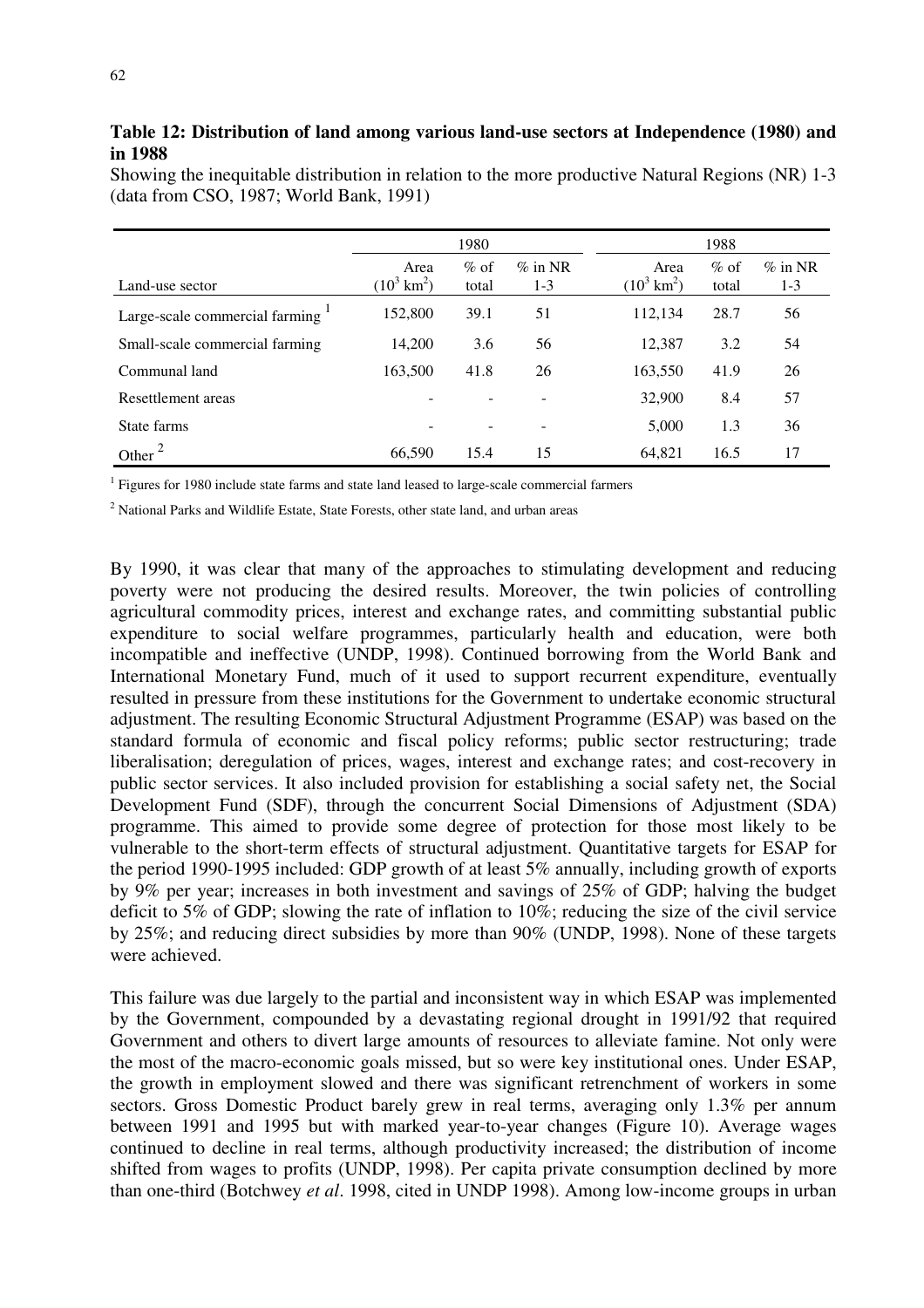areas average household incomes declined substantially below both the Food Poverty Line and the Total Consumption Poverty Line (those in rural areas were always below these lines).

Public expenditure on the social services fell sharply in real terms. The insistence on costrecovery in the provision of health and education services placed an added burden on the lowincome groups that was not offset by the social safety net notionally introduced through the SDF. Funding for the SDF, which was grew rapidly at the outset, soon fell below the levels required to protect for the poor, especially in rural areas. Resources initially allocated for the fund through the SDA programme were diverted largely to famine relief in response to the 1991/92 drought. The drought intensified rural poverty and magnified the impacts of ESAP. Remittances from relatives employed in urban areas fell sharply, while prices for agricultural inputs increased. The almost complete failure of crop production experienced by communal-land farmers in 1991/92 left many effectively destitute. The widespread loss of livestock during the drought, with more than 50% mortality in many areas, affected agricultural production in subsequent years and slowed the rate of recovery. Many families turned increasingly to exploiting natural resources within the commons to survive (Campbell *et al*., 2000).

The impacts of ESAP and the 1991/92 drought were further compounded by a rise in the incidence of HIV/AIDS. This has drained both household and national resources through the need for increased expenditure on medicines, loss of productivity at work, and ultimately, though death, to labour shortages and loss of remittances in many households (Campbell *et al*., 2000). The full human, social, economic and even environmental cost of the HIV/AIDS epidemic has yet to be assessed but it is likely eventually to overshadow those of structural adjustment and drought.

The number and vulnerability of the poor has increased sharply in recent years as a result of the marked economic, social and political upheavals taking place within the country. A complex series of events and circumstances – Zimbabwe's involvement in the war in the Democratic Republic of the Congo; the rise of, and resistance to, substantial political opposition to the Government at home; widespread invasions of commercial farms by veterans of the struggle for independence, and others, with attendant disruption of farming operations; the contested appropriation of over 1,700 large-scale commercial farms by Government for resettlement; real concerns over the apparent breakdown in law and order; and increasing isolation internationally, leading to suspension of economic assistance from the IMF and World Bank, cut-backs in bilateral aid from donors, and almost complete cessation of direct foreign investment – have all contributed to a massive economic downturn that has seen GDP decline by more than 20% per year since 1997 in US\$ terms, and by 2-9% in Zimbabwe dollars (real, 1980 base).

In response, the Government introduced the Zimbabwe Programme for Economic and Structural Transformation (ZIMPREST: Government of Zimbabwe, 1998), the objective of which was to "achieve a sustained high rate of economic growth and speedy development in order to raise incomes and standards of living of all people and expand productive employment of rural peasants and urban workers, especially the former" (Chitauro, 1998: 8). Many of the measures introduced under ZIMPREST, however, reversed the policies on trade liberalisation pursued under ESAP. Price controls were reintroduced on selected goods, the surtax on imported goods was raised, the duty on imported finished products was increased substantially, import tariffs were extended on luxury items and those with local substitutes, exchange rate controls were reintroduced, and foreign currency accounts were suspended, among others.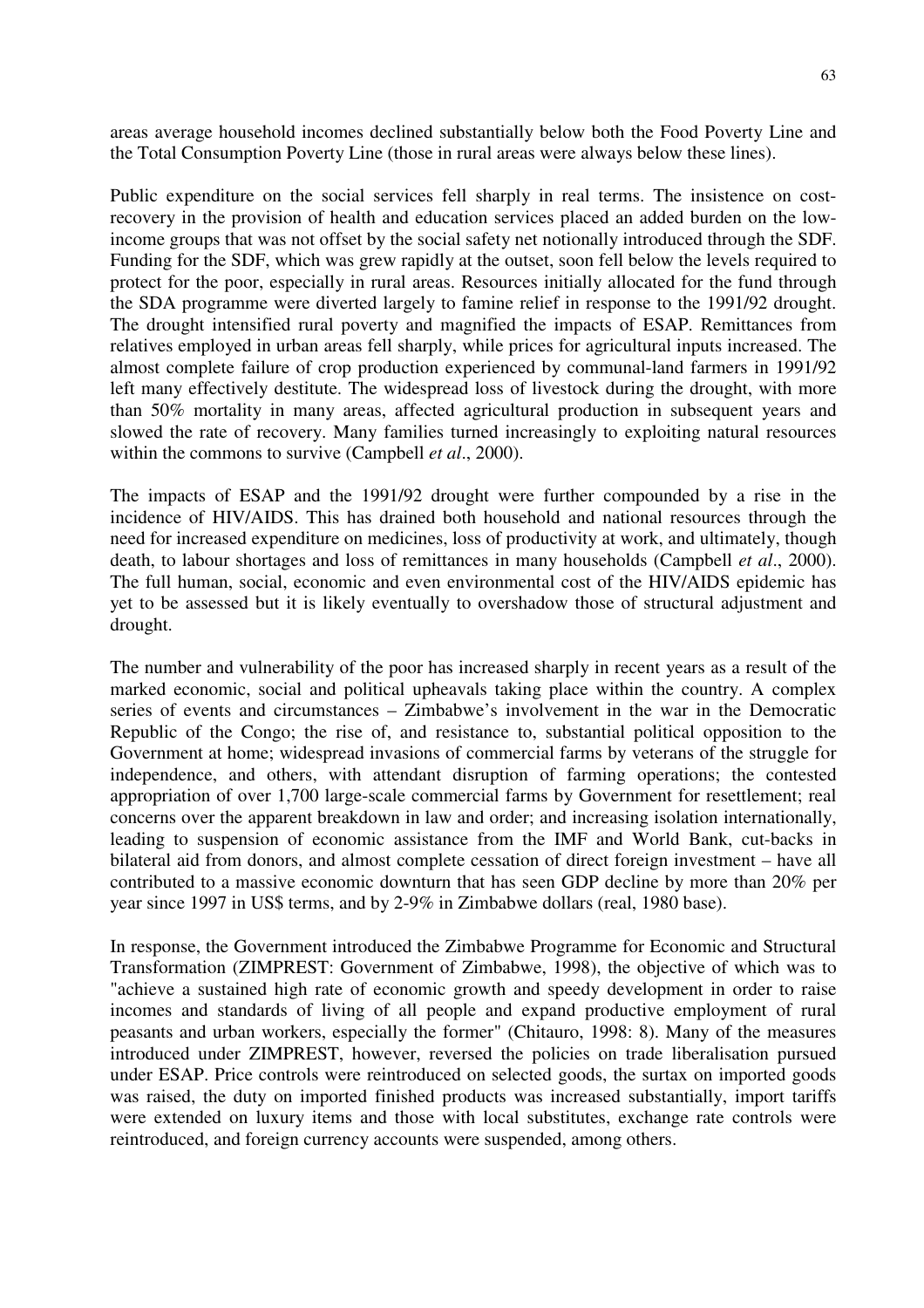Provisions for poverty reduction were made through the introduction of a Poverty Alleviation Action Plan (PAAP). This plan, which evolved out of the SDA programme, aimed to reduce poverty and unemployment by increasing the involvement of the poor and vulnerable in the economy. Specific measures that were proposed included social mobilisation, literacy programmes, raising awareness, community development, support for development of the informal production and services sectors, capacity building, institutional strengthening, establishing targeted social safety nets, and poverty assessment and monitoring (UNDP, 1998). A major element was the Community Action Project, intended to provide small grants and technical assistance for investments aimed at developing social and economic infrastructure, improving natural resource management, and other small-scale, community-based economic activities (UNDP, 1998). Overall, PAAP was estimated to cost US\$ 150 million over three years, but in the event few funds were committed from the national exchequer. Instead, the Zimbabwe Government relied largely on funding from donors, an unsustainable approach. As a result, insufficient funds have been generated to address effectively the growing level of poverty in the country.

Like its predecessors, ZIMPREST also failed to reverse the ongoing decline in economic performance, with the impacts of the relentless rise in unemployment and prices continuing to fall disproportionately on the poor. In early 2000, the Government announced its Millennium Economic Recovery Programme – MERP (Government of Zimbabwe, 2000). This programme, the details of which are still being refined, has 10 objectives.

- Consolidate the fiscus.
- Accelerate and complete the Public Enterprise Reform.
- Stabilise prices at lower levels.
- Lower interest rates.
- Stabilise the value of the Zimbabwe dollar and resolve the foreign currency crisis.
- Deepen financial sector reforms.
- Stimulate the growth of productive sectors.
- Build confidence.
- Protect vulnerable social groups.
- Establishment of implementation, accountability and monitoring institutions.

Whereas fulfilling any of these goals could potentially have a positive impact on reducing poverty, only Objective 9 addresses the issue of poverty directly. To achieve this objective, the Government proposes a 5-point plan of action that builds on earlier initiatives.

- *Increase fiscal expenditure targeted at the poor* through increasing the Social Dimensions Fund and re-focussing its assistance programmes in health and education to reduce costs and increase their impact and effectiveness. This would include re-allocating US\$ 20 million from the Community Action project to finance interventions under the Enhanced Social Protection Programme, to prevent irreversible loss of welfare by poor households. Health and education fees would be waived for certain poor households and orphans. Funds would also be made available to finance urban public works programmes and agricultural input support programmes for smallholder farmers.
- *Protect the poor from rising prices* by designing a pro-poor Value Added Tax that would target certain food products identified with the poor. Consumer activism would be encouraged, including setting up buying associations to purchase goods at competitive prices. Anti-inflationary measures would be enforced. Food security would be enhanced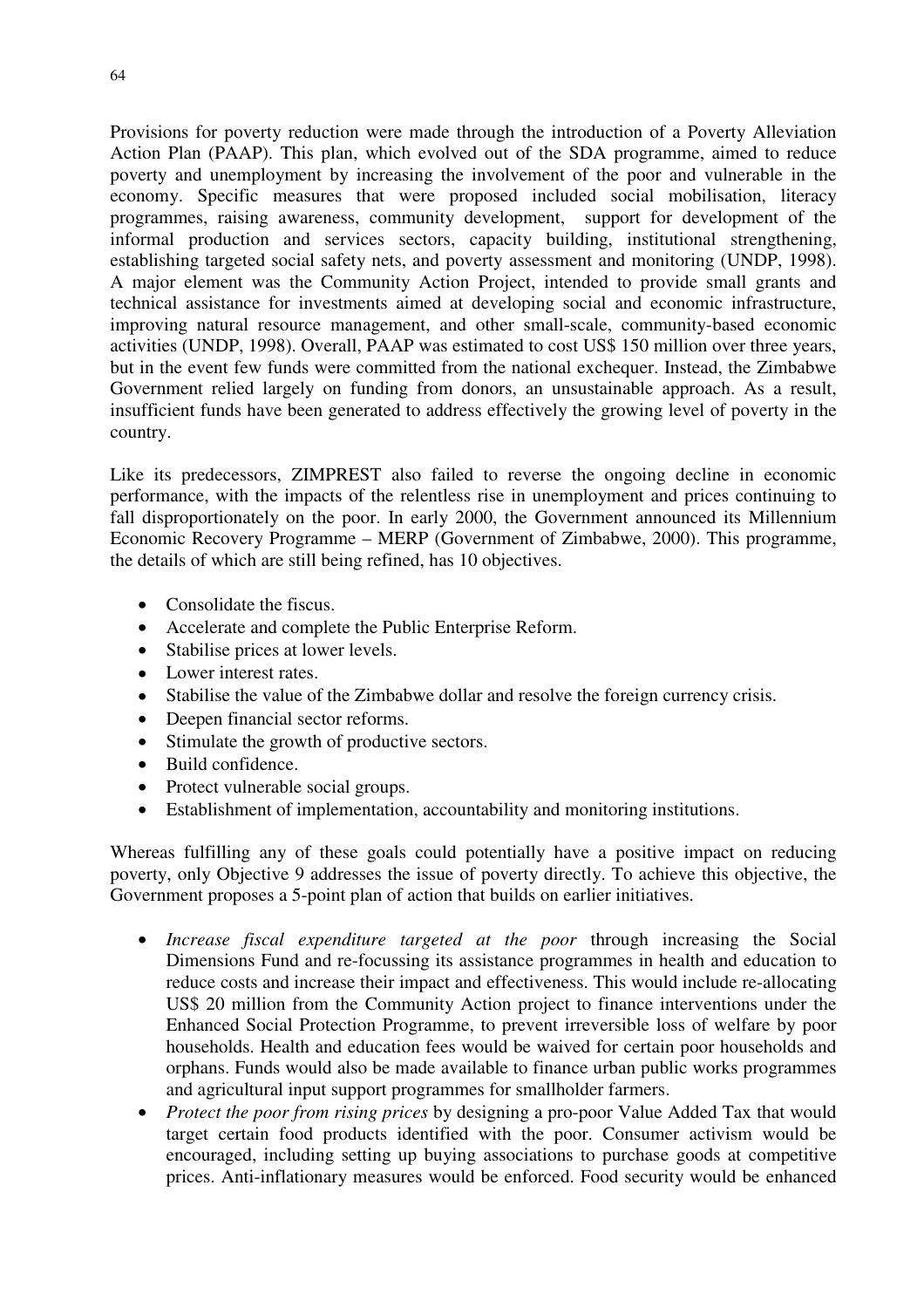by increasing the production of basic foodstuffs, removing distortions in the distribution chain, acting against oligopolistic pricing practices, and encouraging the establishment of food markets in the central business districts of the main cities. Pension funds and others that lease premises to fast-food businesses, many of which are currently run by nonindigenous companies, would be urged to create opportunities for indigenous companies to enter the market. Children from poor households would be protected against rapidly rising non-tuition educational costs, by making such costs non-compulsory for these groups.

- *Improve access of vulnerable social groups to capital and land* by allocating more funds to the Employment and Training Programme to help train and re-orientate people who have been retrenched to become self-employed. A revolving fund would be established to finance new business ventures by unemployed graduates, retrenchees and others. These initiatives would be supported by a databank of investment opportunities in all sectors, establishing an integrated network of training, advisory and financial services for retrenchees and other unemployed persons planning or undertaking income-generating projects. The programme would also help to accelerate land reform, both by servicing and establishing infrastructure on land that has already been secured, and by acquiring more land and additional resources needed for resettlement. Urban authorities would be encouraged to make more serviced land available for urban housing.
- *Elaborate social safety nets* through designing a National Social Protection Strategy to ensure cost-effective policies and programmes to reduce the risks to households severely affected by economic changes and shocks such as drought. A Poverty Analysis and Monitoring System would be set up to help co-ordinate policies and produce an annual report on poverty aimed at identifying key policy issues to guide the country's development programmes.
- *Ensure access to decent housing by the vulnerable social groups* by requiring a fixed percentage of pension funds to be set aside as a pool for a National Housing Trust These would be loaned at concessionary rates to contributors to the fund. This represents a movement by Government away from indirect to direct subsidies for first-time home owners and young adults. These funds would be packaged and loaned at subsidised interest rates. Other proposed measures include increasing grants to local authorities and relevant non-governmental organisations for social housing to cater for the elderly, disabled and destitute, particularly in rural areas; and reforming interest rate policies to direct funds to new mortgages. This is intended to support the establishment of a secondary mortgage market by attracting liquidity to building societies, enabling them to finance housing rather than invest in short-term money markets.

Key criticisms of the MERP include the lack of quantitative targets and associated time frames, particularly in relation to interest rates and inflation, and lack of clarity on how fiscal and monetary policy will be coordinated, particularly on the crucial question of the sequencing of interventions. The level of capital expenditure budgeted for in FY 2000 (8%) is much less than that required for the proposed MERP (25% over 18 months). Finally, there are concerns that present poor economic and political climate will discourage private investment, and that controls on prices and interest rates will deter production and savings (Poverty Reduction Forum and Friedrich Ebert Stiftung, 2000).

Specific criticisms on the proposed means of tackling poverty include the emphasis on alleviating the symptoms of poverty rather than addressing the root causes; the institutionalisation of poverty, by focusing on actions aimed at ensuring that the poor survive poverty rather than creating circumstances that will allow them to surmount it; the lack of direct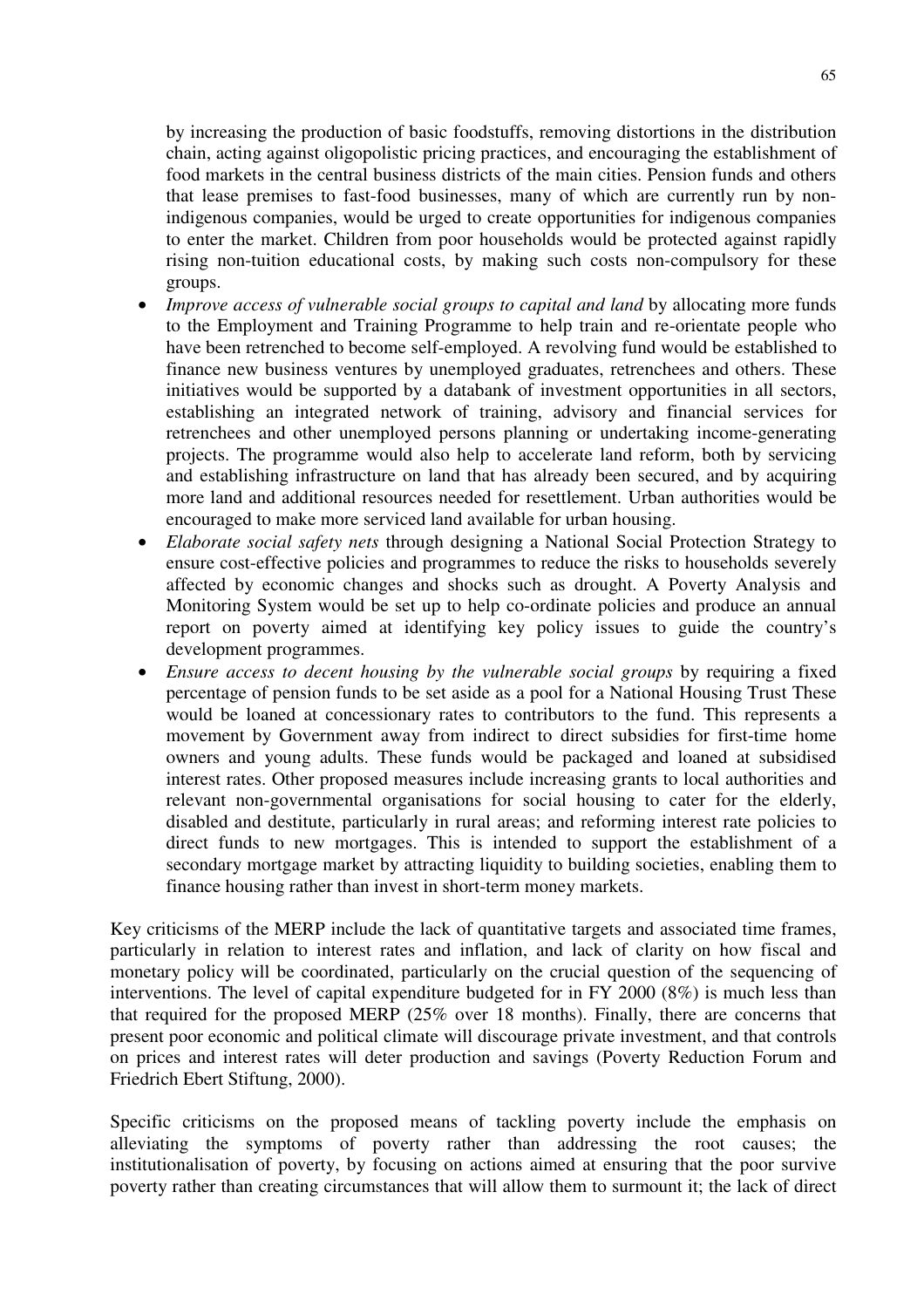involvement of the poor, both in drawing up these provisions and in implementing them (in contrast to the earlier intentions of PAAP); and in the impracticalities in many of the provisions, including their capacity to generate perverse outcomes that would deepen poverty and social differentiation (Sibanda, 2000). To this one could add the excessive reliance on public expenditure and state control rather than creating incentives for private initiatives and investment, particularly at a time when the Government's capacity to fund such programmes is becoming increasingly limited.

Against this background of erratic economic performance, sharp declines in economic output and the failure of successive government policies to reverse the trend, continuing high population growth (the impact of HIV/AIDS notwithstanding), deepening poverty, and great political uncertainty, it is not surprising that concern for climate change and related environmental issues are accorded low priority. Given that the poor depend largely on natural resources for a significant part of their livelihoods, the link between the potential for adverse climate change and continuing poverty is obvious. Unfortunately, many other more pressing issues intervene and complicate the search for a long-term strategy to address poverty and take the variability of and change in climate into account.

## **4.3 Links between climate change and poverty**

The potential impact of adverse changes in climate – higher temperatures, lower and more erratic rainfall, increased frequency of extreme climate events such as drought or floods – on poverty in Zimbabwe is likely to be high, given the considerable dependence of the Zimbabwean economy on agriculture and related primary production activities (*e.g.* forestry, fisheries, wildlife). Both economic output and employment (including small-scale and subsistence farming in communal lands and resettlement areas) is at risk, with the rural poor likely to be most vulnerable. Factoring climate variability and change into national economic plans and projections, or into programmes aimed at alleviating poverty. Even the known risks associated with current climate variation, including the certain frequent occurrence of drought, is not taken into account despite evidence over the past two decades of the adverse impact that climate variability can have on economic growth, employment and poverty.

The relationship between year-on-year changes in agricultural output (real ZWD, 1980 base) and annual rainfall is weakly curvilinear, suggesting that output is depressed in years of significantly below- and above-average rainfall. Not surprisingly, the relationship with overall GDP is similar but weaker, accounting for only 26% of the variance, compared with 41% in the case of agricultural output.

The impact of climate variability on agricultural output and, in turn, its downstream effects on the economy overall is well illustrated by the marked reductions in output between 1982-83, 1986-87 and 1991-92. Rainfall across the country in these three seasons was 40%, 33% and 48% respectively below long-term average. In each of these three periods, agricultural output fell by 16-18% from the previous season's level. Gross Domestic Product in turn fell, by 3.6%, 0.5% and 5.8% between 1982-83, 1986-87 and 1991-92 respectively. Rainfall and the level of agricultural production are clearly not the only determinants of GDP, but they have an influence. The relationship between the percentage year-on-year change in real GDP (*d*GDP) and the corresponding change in agricultural output (*d*AP) for the years 1975-1997 is significant:

$$
dGDP = 1.85 \, dAP - 0.25 \qquad (r = 0.540, p < 0.001, df = 20)
$$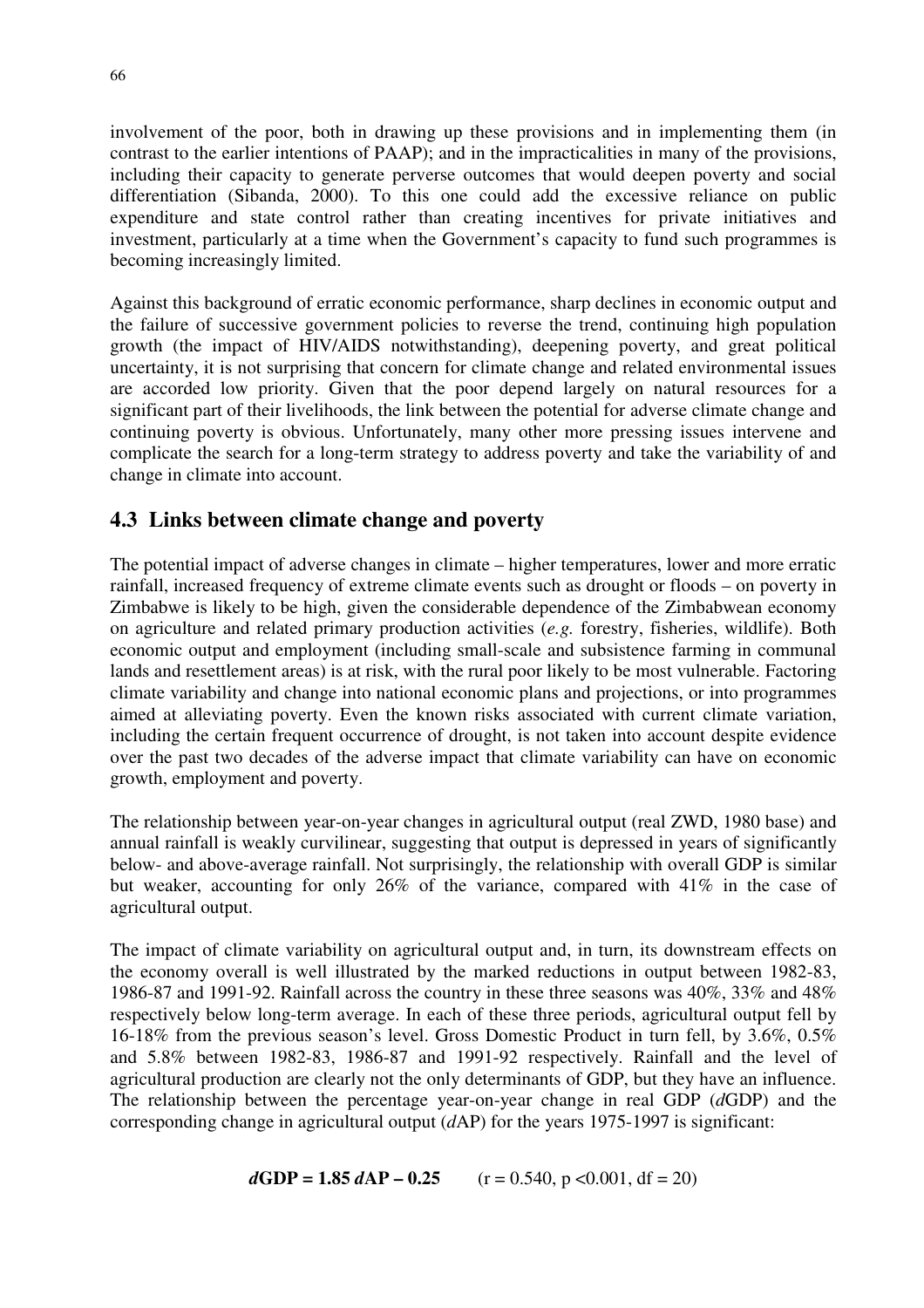Year-on-year changes in agricultural output are also correlated with changes in employment in the commercial agricultural sector (*d*AE):

$$
dAE = 3.06 \, dAP + 2.25 \quad (r = 0.657, p < 0.001, df = 19; data for 1980/81 omitted)
$$

There is no direct relationship between year-on-year change in agricultural output and national employment, however.

Although formal employment has grow slowly over the past 20 years, it has been marked by periodic falls associated with adverse macro-economic conditions and declining GDP. The elasticity of employment, as a function of year-on-year change in real GDP in Zimbabwe is 0.34, a significant relationship that accounts for 53% of the variance in the year-on-year change in employment.

The available data, however limited, clearly suggest multiple links between climate (rainfall), agricultural output and employment, agricultural output and overall GDP, and overall GDP and national employment. Given these relationships, and that the lack of employment opportunities, combined with periodic retrenchments, is one of the main perceived causes of poverty in Zimbabwe, the risk that adverse climate change poses to efforts intended to reduce poverty is real. Not only does climate change threaten to undermine efforts to reduce poverty, but it is very likely to intensify the circumstances giving rise to poverty in the first place, and thus exacerbate poverty itself.

Poverty alleviation programmes are therefore needed that take the risks of climate variability and change into account; development initiatives that help to buffer the poor against the changes, and which make allowance for periods of heightened vulnerability. Under this scenario, developments in the agriculture and forestry sectors would seem to be risky, though given the reality that most people are currently tied to agriculture, there may be few viable alternatives, at least in the short-term. The longer-term objective, however, has to be increased economic development in non-agricultural sectors, preferably ones that do not rely directly on agricultural inputs. This does not remove the risk that climate change poses to the poor, since there are other ways in which climate can adversely impact the economy (*e.g.* through affecting the production of hydroelectricity), but it may provide them with a wider margin of tolerance.

## **4.4 Impact of climate-change policies on poverty alleviation**

 $\overline{a}$ 

As indicated earlier, the Zimbabwe Government has no formal policy on climate change issues. Nevertheless, the principle of linking certain provisions of the Kyoto Protocol, particularly the Clean Development Mechanism (Article 12), to a reduction in poverty was clearly articulated by the then Minister of Mines, Environment and Tourism of Zimbabwe in his statement to the  $5<sup>th</sup>$ Conference of Parties in Bonn, November 1999<sup>9</sup>. It is clear both from the Minister's statement and from other sources, that Zimbabwe sees the Clean Development Mechanism (CDM) as one, but not the only, means of promoting industrial development through gaining access to state-ofthe-art industrial technology and the necessary financial and other resources to use it effectively, both to increase industrial output and to do so in a way that will limit future emissions.

<sup>9</sup> The statement says "*The eradication of poverty should be the primary focus for all CDM projects*." (Statement by the Zimbabwe Minister of Mines, Environment and Tourism, Hon. Simon Khaya Moyo, delivered to 5<sup>th</sup> Conference of Parties, UNFCCC, Bonn, Tuesday 2nd November 1999, 16h56 CET)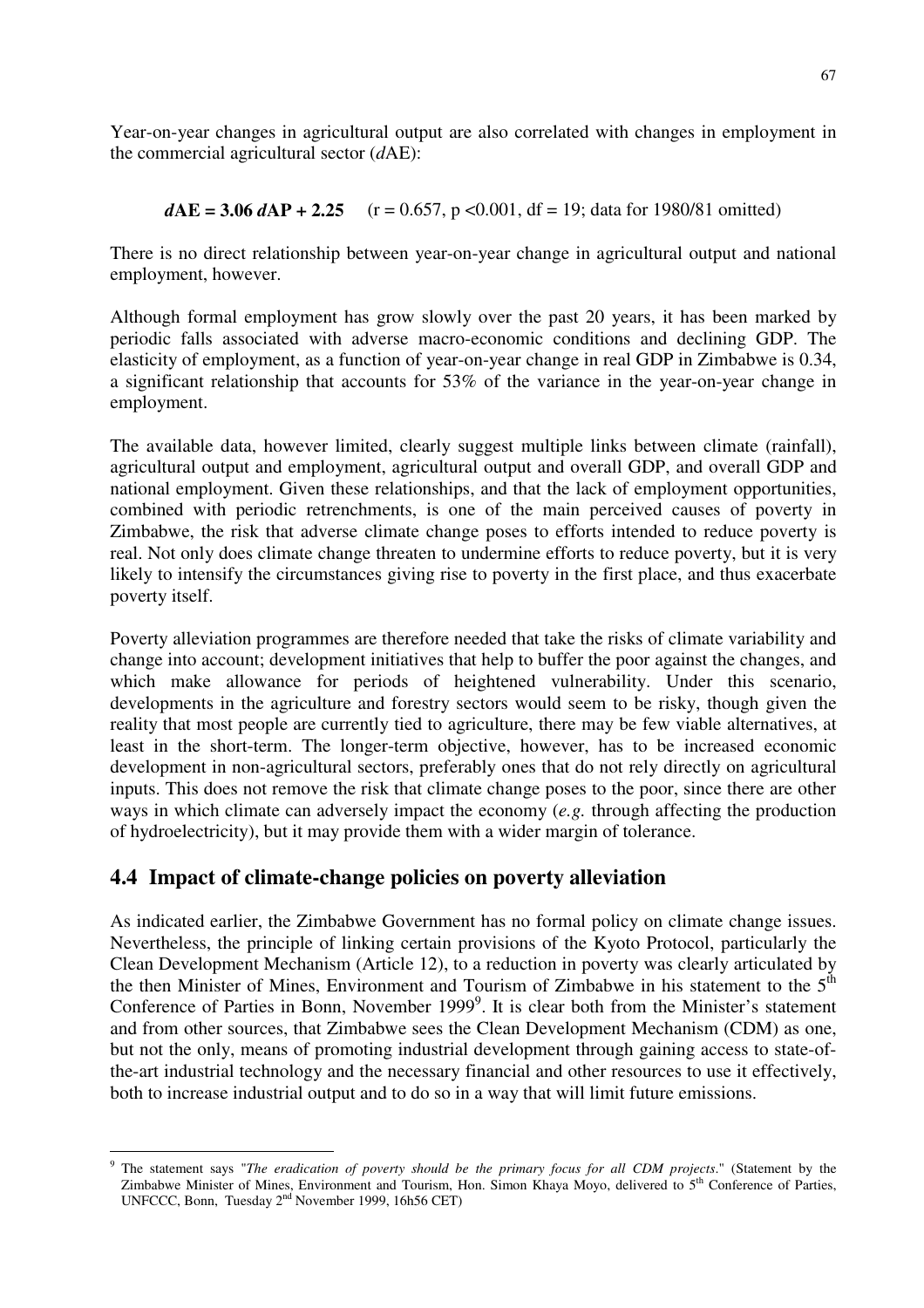68

The list of projects identified by Zimbabwe for funding, as provided for in Article 12.4 of the Convention, emphasises the country's priorities. All of these are in the energy and renewable energy sector: investing in demand side management in the electricity sector; investment in small-scale hydroelectric power plants to supply rural and peri-urban consumers; installing solar mini-grid utilities to serve rural centres not connected to the national electricity grid; and accelerated promotion of biogas technology in rural low income households (document FCCC/WEB/2000/2, 12 September 2000). Significantly, three of these projects are aimed at improving the supply of energy, in various forms, to rural communities and households. If implemented, these projects could contribute to alleviating the conditions surrounding poverty in these communities, by providing additional and more flexible energy supplies, which could benefit schools, clinics and small businesses, and through employment (though the shortage of relevant technical skills in rural areas could be a constraint).

Equally significantly, there is little domestic support for land use, land-use change, and forestry (LULUCF) projects under an expanded CDM. The exception is in the commercial forestry sector, though this is constrained by a shortage of suitable land, concerns about the impact of expanded plantations on biodiversity and hydrology, and questions about additionality in terms of Article 12.5(c) of the Protocol. More broadly, there are concerns about whether such project would bring real and sustainable benefits to the communities concerned, and whether an emphasis on LULUCF would detract from other options to achieve emission reductions and sustainable development.

The 1<sup>st</sup> Consultative Meeting of the Southern African Development Community (SADC) on Climate Change stressed that southern Africa, compared to other regions, is at a disadvantage in regards to potential LULUCF-sector projects. Most of the ecosystems in the region have low carbon densities and growth potentials as a result of the generally low and unreliable rainfall, strongly seasonal climate, poor soils, and regular disturbance in the form of fire, herbivory and human use of land. Although a case can be made for initiating carbon-sink projects in collaboration with rural communities, both as a means of sequestering carbon and as a way of bringing financial and other benefits to these communities, the process is hedged with major uncertainties about the long-term viability of such projects; the nature, size and distribution of the benefits; and what the environmental and social impacts of such projects would be. Until there is greater clarity on the structure and modalities of such projects, the SADC countries, including Zimbabwe, are unlikely to support the move to include LULUCF projects in the provisions of the Clean Development Mechanism. The paradox is that without initiating such projects in the first place, many of the uncertainties will remain. Results from other regions in the world are unlikely to be a reliable guide, given the differences in socio-economic and environmental circumstances.

Finally, initiatives undertaken in response to the threat of climate change are unlikely to reduce poverty by themselves. Other actions – stabilising the macro-economy, creating conditions for long-term domestic and foreign investment, undertaking land reform in an equitable and open manner, and reforming government functioning – are needed to support these initiatives and create the conditions in which they can succeed. Issues of sequence and timing may be crucial in this regard.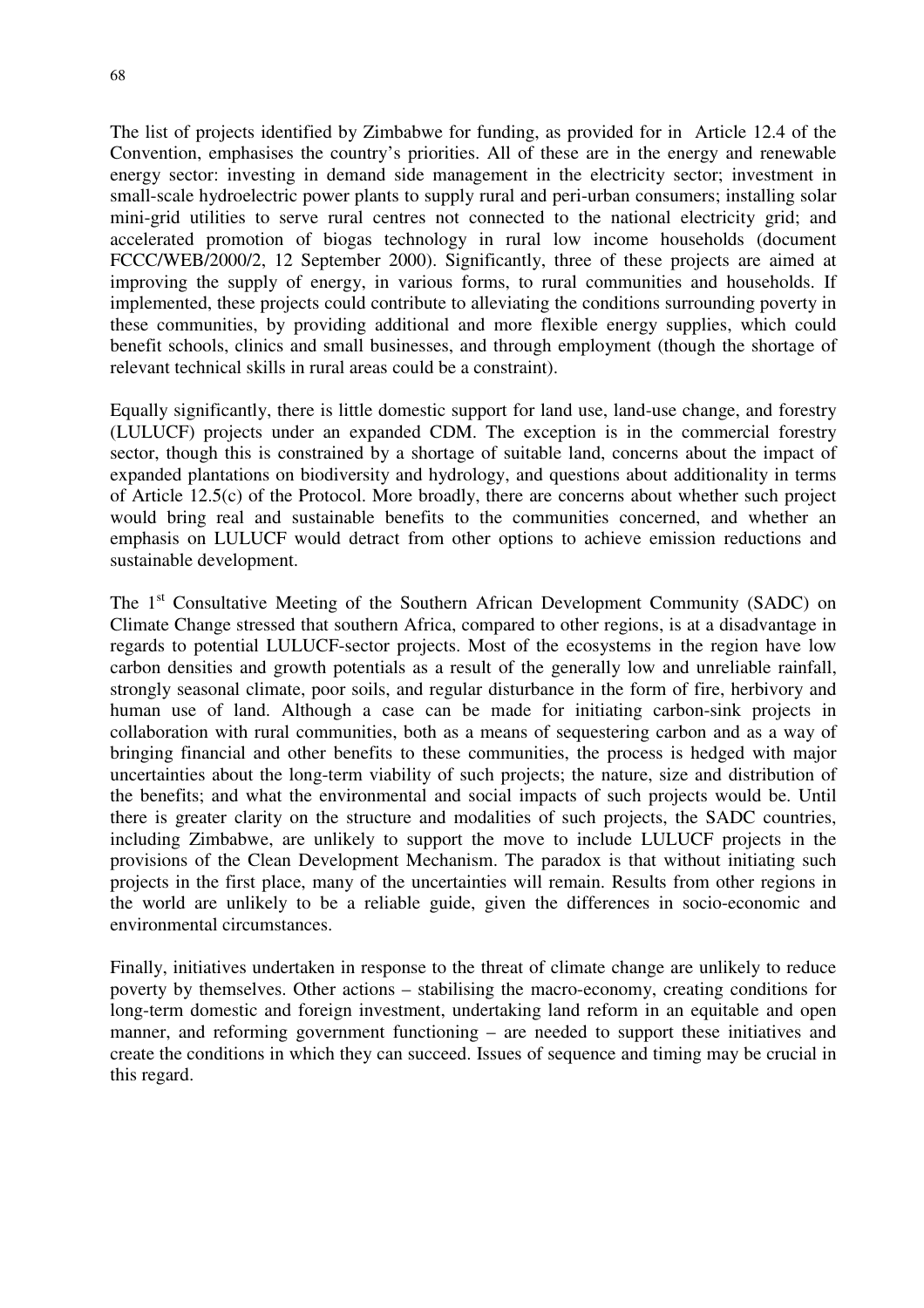# **5. Discussion**

### **5.1 Effectiveness in the UNFCCC**

Has Zimbabwe been effective in its engagement with the UNFCCC? The answer to this depends on the criteria for assessing 'effectiveness'. Because of the absence of any clearly and formally defined policy goals, it is not possible to judge how effective Zimbabwe has been in achieving its goals. Moreover, because of the complex manner of negotiations within the UNFCCC, in which decisions are arrived at through consensus, few countries are able to achieve their preferred outcomes unilaterally. Most decisions are the result of bargaining and trade-offs among competing positions on a range of issues (*e.g.* commitments on climate-change mitigation measures, including commitments to reduce emissions, and the incentives to undertake these, such as carbon-offset credits and the prospects of technology transfer and financial assistance). This has been described as 'integrative bargaining' (Saner, 2000, cited by Gupta, 2000). Parties attempt to expand the area of agreement by identifying and negotiating a range of alternatives through sharing information and seeking to influence the position of others. As Gupta (2000) notes, however, if only some Parties bargain in this way, the negotiations may not favour the passive parties. A formal national policy, with clearly defined goals, is therefore needed to develop the necessary proactive integrative bargaining positions and avoid being placed in the position of having mostly to react to the proposals put forward by Annex I Parties during the negotiations.

Zimbabwe's capacity to achieve its goals, in whatever form, is also influenced by its membership of Group of 77 and China, and the Africa Group within that. The same process of integrative bargaining and a search for consensus characterises negotiations within these groups. Again, the outcome is usually a trade-off among the individual positions of the countries involved, often as the common denominator among these. Thus whatever position Zimbabwe holds, it is circumscribed by the need to achieve consensus and maintain solidarity with these groups. To date, the positions adopted by these groups on the various issues being negotiated within the UNFCCC correspond broadly with Zimbabwe's positions on these issues (M. Sangarwe, personal communication<sup>10</sup>). Given Zimbabwe's active involvement in the functioning of these groups, this could reflect some degree of effectiveness.

The recognition given to Zimbabwe through the appointment of various public officials to positions of responsibility in the UNFCCC process (*e.g.* President of COP 2, rapporteur to the Bureau for COP 1, co-chair of various informal contact groups, co-chair of Working Group II of the IPCC for its Second Assessment Report) is also some measure of the effectiveness with which the country has interacted within the UNFCCC. Similarly, the ability of individual scientists has been recognised through their involvement in various technical bodies contributing to the UNFCCC. This does not mean that there is no scope for improving both the nature and extent of the country's involvement, only that among the smaller developing countries Zimbabwe has been relatively prominent. This has not been wholly by chance.

The key national goals for development in Zimbabwe are to achieve a competitive, sustainable and industrialised economy in which there is increased employment, more equitable distribution of income and opportunity, reduced poverty, fair competition, and long-term productive investments (National Economic Planning Commission, 1997; Government of Zimbabwe, 1998;

 $\overline{a}$ 

 $10$  Ms Margaret Sangarwe, Deputy Secretary for Environment, Ministry of Environment and Tourism, Zimbabwe.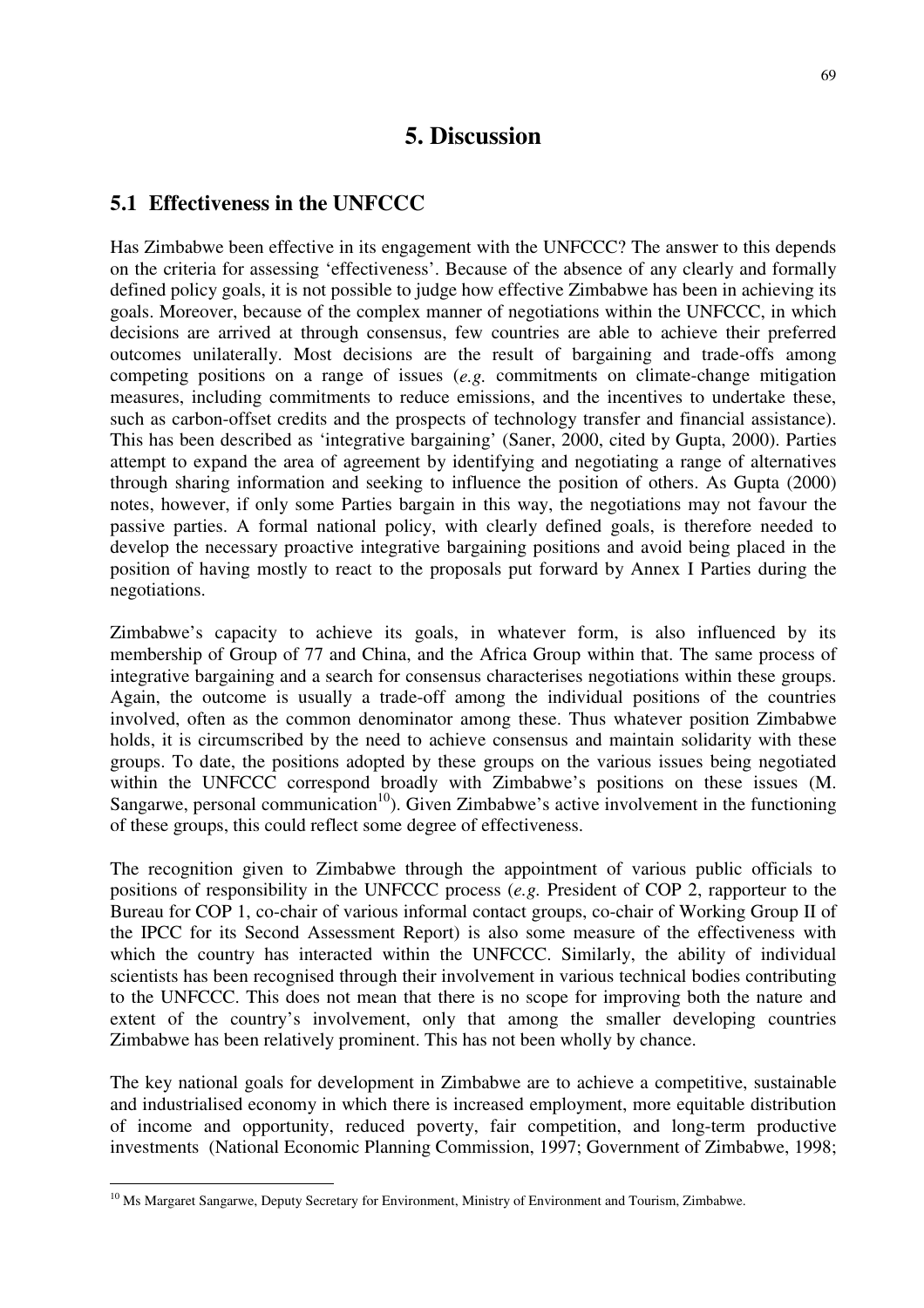UNDP, 1999). Given that Zimbabwe's environmental policies are designed to support these aims, one measure of effectiveness in negotiations within the UNFCCC could be the extent to which these have resulted in opportunities being created for progress to be made in achieving these national development goals. By this measure, Zimbabwe has been relatively effective. A range of activities have been undertaken in the context of the UNFCCC (Table 10), involving the injection of funds, know-how and opportunities for developing local capacity in various fields. Zimbabwe is only one of six countries in Africa to have attracted a project under the AIJ Pilot Phase; another project is currently being planned. One weakness, however, is that most of these activities have been initiated externally, rather than being planned and driven from inside the country in relation to clearly stated national priorities. Moreover, many of these have been singular initiatives with little follow-up activity. The sustainability of the current approach is therefore questionable.

Whether the country's engagement in the UNFCCC process has had any discernible impacts on poverty reduction is more debatable. The proposed Manyuchi Dam Mini-hydroelectric Power project, being set up under the AIJ Pilot Phase, could have beneficial effects locally, through providing employment, electricity to local businesses, clinics and schools, and funds for small business development. The other activities listed in Table 10, while having brought some funds into the national economy, have probably not had any direct impact. Given the many interacting causes of poverty in Zimbabwe, it would be surprising if a single initiative would have any major impact. Nevertheless, there would seem to be opportunities to contribute to a more integrated programme on poverty reduction. These are dealt with below.

## **5.2 Limitations on negotiating capacity**

A number of factors limit the capacity of Zimbabwe's negotiators at the UNFCCC. First, the size of the national delegation is relatively small compared to those of most Annex I countries. This is a characteristic of most developing country delegations (Figure 8). With relatively few delegates, it is often difficult for them to attend all of the important side meetings, including meeting with potential donors and collaborators on projects. Cooperation among developing country Parties, rationalising their attendance at these meetings and sharing the resulting information and insights about the proceedings, could be one way of overcoming this constraint, but this requires time to negotiate and a substantial degree of common interest.

There are at least two reasons for the small size of developing country delegations. It is costly to send delegates to the Conference of Parties and meetings of the subsidiary bodies, and most governments do not have, or will not commit, the resources to allow for a larger delegation. At present, the UNFCCC supports two delegates from each non-Annex I Party to attend the Conference of Parties, and one to participate in the meetings of the subsidiary bodies. For those countries with only one or two delegates, this means that their governments are providing almost no support. This is currently the case for Zimbabwe. The third delegate to COP 6, the Coordinator of the Climate Change Office, was supported by project funds. The second reason is the shortage of people with the relevant knowledge and skills to function effectively at these meetings. Whereas this limitation could be addressed by introducing an appropriate capacity building programme, it first requires identifying what skills are needed, preferably in relation to a planned strategy of engagement on the basis of a well-defined national policy and objectives.

The second factor potentially limiting Zimbabwe's effectiveness is the decision to work through a larger regional group to achieve a critical negotiating mass, thereby overcoming the limitations of a small negotiating team. The potential disadvantage is that national interests and objectives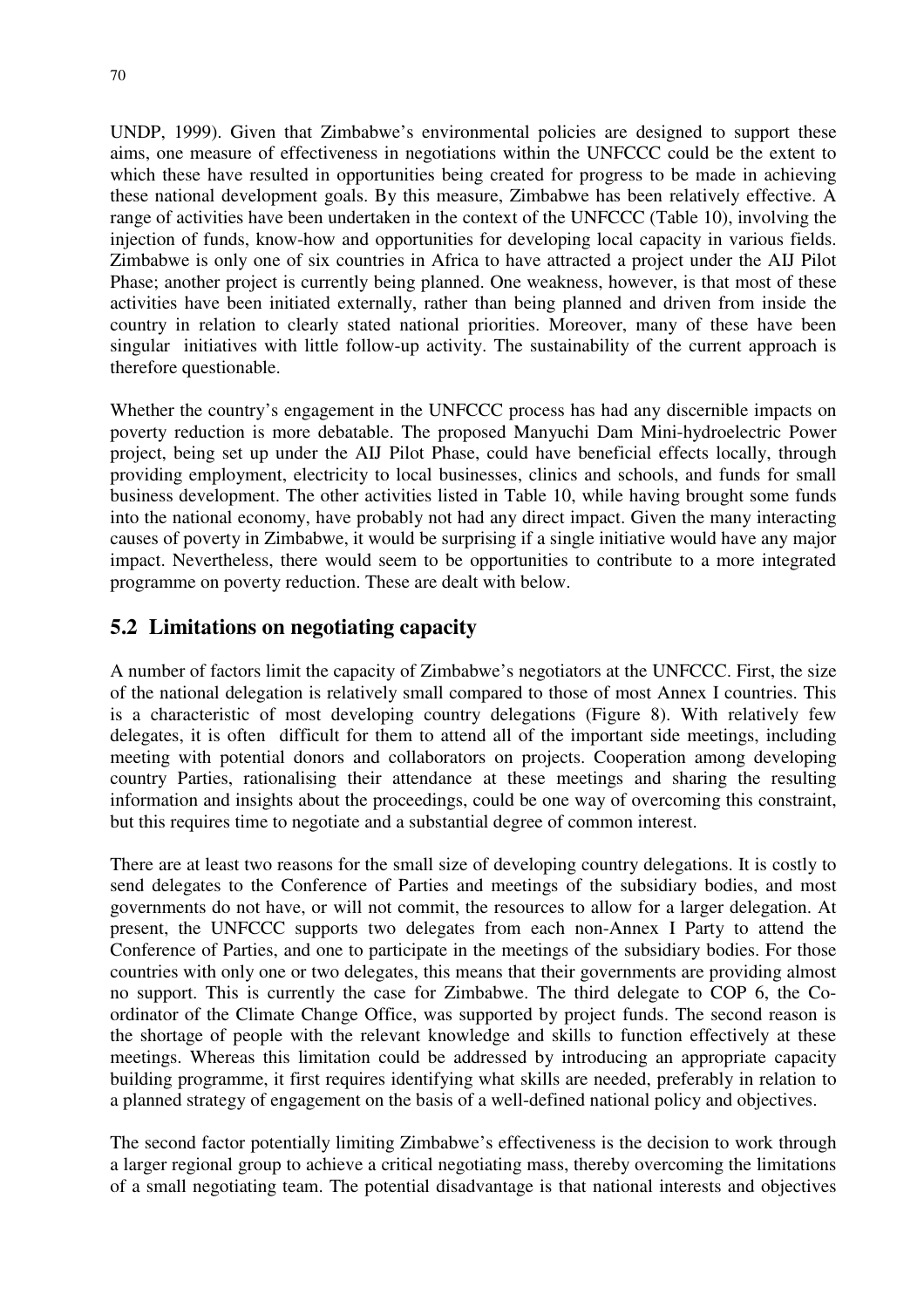have to be traded off against those of other Parties in the group. Moreover, there are considerable transaction costs of working through a larger group, particularly if there is commitment to ensuring that the group's evolving position does not compromise national interest. The additional time and effort needed to negotiate an acceptable position by the group must be a significant drain on already limited resources.

The third limitation on Zimbabwe's effectiveness must be the lack of a formal policy on climate change. Not only does this make it difficult to define achievable policy goals, and to develop a strategy to attain them, but it may result in too much latitude and lack of consistency in the positions adopted by the negotiators. It also makes it difficult to integrate activities on climatechange issues with the broader goals of national development, including poverty alleviation. The goals may be implied rather than stated, but this can lead to different interpretations and assumptions about them, potentially causing delegation members working at cross-purposes. It can also lead to a drift in a country's position over time. The problem is recognised by the Ministry of Environment and Tourism, which is currently drawing up a National Environmental Policy framework within which climate-change issues can be addressed more coherently and consistently.

Finally, there is a shortage of locally-relevant information and analysis on climate-change issues, including what might be the most appropriate policies and measures on mitigation and adaptation, and what technologies Zimbabwe should be aiming to acquire to minimise future emissions. Providing such information should be a primary function of the Climate Change Office. The Southern Centre for Energy and Environment and the Department of Meteorological Services provided much of this kind of information in the first few years of UNFCCC activity in Zimbabwe, and during preparation of its Initial National Communication, but this activity has diminished. The Climate Change Office currently does not have the personnel or the resources to carry out or commission such assessments, or to acquire and maintain the necessary databases and documentation. Developing this capacity should be a priority.

## **5.3 Improvements**

Four key areas for improvement have been noted in the preceding sections: formalising a policy on climate change that is consistent and well integrated with other national environment and development policies; securing the future of the Climate Change Office within the Ministry of Environment and Tourism; building negotiating skills; and developing strategies and actions to address the various capacity constraints identified.

### *Policy development*

As already indicated, a policy on climate change is due to be draughted once the broader framework of a National Environmental Policy is in place. No timeframe has been put on this. Policy development is a process, however, in which the various perceptions and interests of different stakeholders need to be reviewed, evaluated and reconciled, both among themselves and with established policies. To assist the process of developing a policy on climate change, the range of stakeholders need to be consulted and their views taken into account. This process would provide a significant opportunity to engage the different government departments, industry, business, local community leaders, and others in discussions on climate change and its implications. The human and financial resources to conduct such a wide-ranging process of consultation are currently not available but should be acquired as a priority.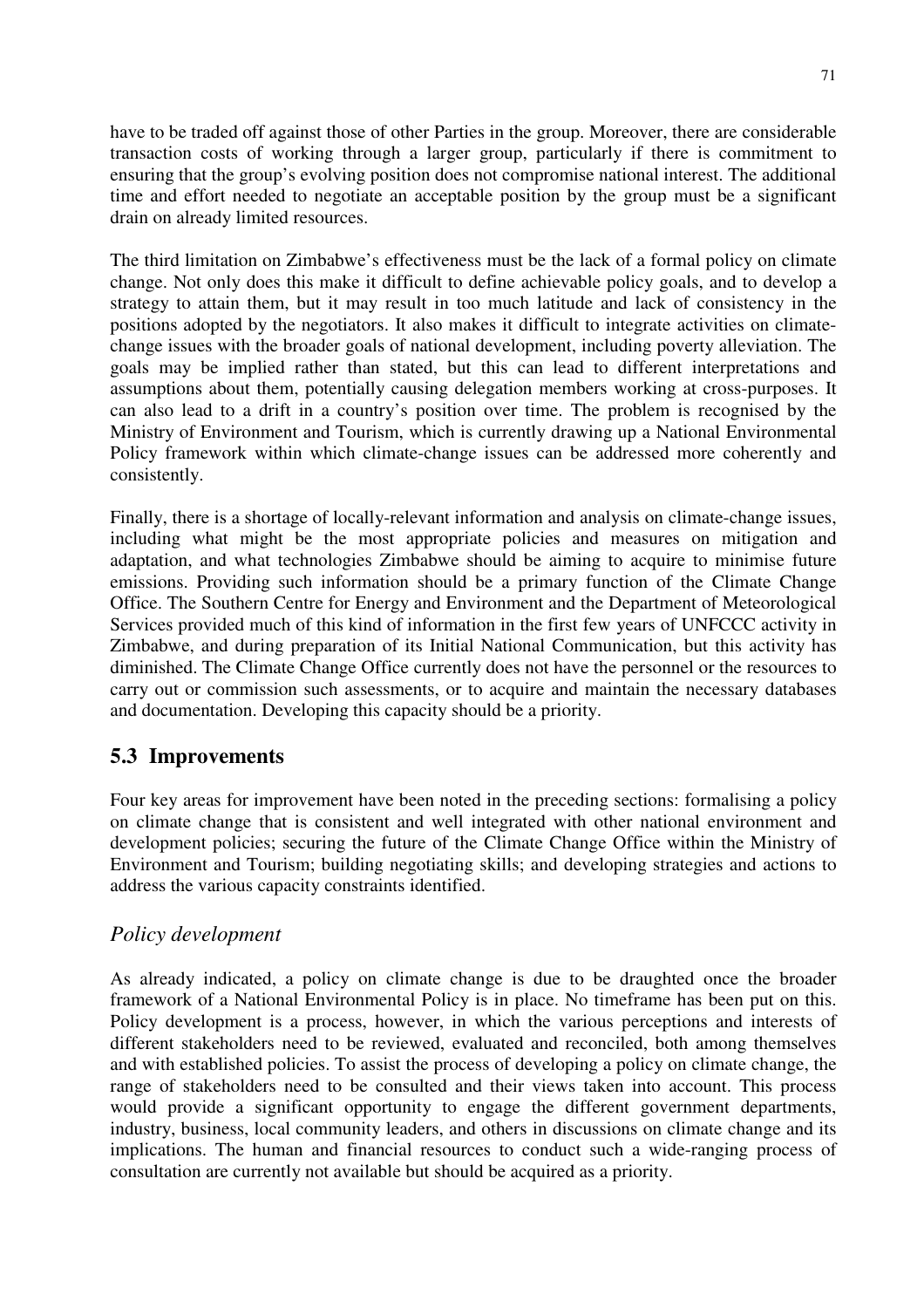## *Consolidating the Climate Change Office*

Securing the future of the Climate Change Office within the Ministry of Environment and Tourism is more problematic. Under current economic circumstances, it is unlikely that the Government will be willing or able to assume the full costs of running this office. At present, funds for the staff (currently only a part-time co-ordinator and a secretary) and for running expenses other than overheads have to be obtained through project financing. Apart from the uncertainty that this creates, given the short-term nature of many projects, it also means that much of the co-ordinator's time is take up with project administration and developing new proposals. While this is necessary, it does detract from other important tasks. These would include helping to develop an appropriate policy framework and corresponding national strategy on climate change; setting up the necessary programmes and other initiatives to achieve goals of this policy; ensuring the necessary coordination and liaison among stakeholders, including the relevant government departments; promoting more effective linkages and trust between public and private sector institutions; improving the flow of information; and building the framework to ensure continuity.

If the Government does not have the capacity to ensure the long-term future of the Climate Office, and if the present insecure basis on which the office functions is accepted as being undesirable, then moves need to be made to secure the office over the medium-term. Two options seem possible: to secure bilateral assistance; or to apply for funds from the Global Environmental Facility to set up an office to service the country's needs in relation to key multilateral environmental conventions. Since Zimbabwe is also a signatory to the Convention on Biological Diversity and the Convention to Combat Desertification, and has been active in promoting the aims of both, the latter option seems more feasible, particularly under current circumstances. Because of the specialist nature of the issues involved, the three conventions would need to be serviced by different desks, but by bringing these together duplication costs could be reduced. Such a facility could also increase the effectiveness of the Global Environmental Facility itself, by helping to develop the capacity to manage GEF-funded projects and improve coordination among them.

### *Building negotiating skills*

Most negotiators from developing countries are scientists, usually environmental scientists or meteorologists (some are administrators and policymakers, while industrialists and economists are rare). Few have any experience in negotiations (Gupta *et al*., 1996; Gupta, 2000). Yet the issues extend beyond science to include politics, economics, technology and international law. Broadening the base of experience within country delegations is important. In particular, because arriving at an agreement by consensus is such a key principle in negotiations at the UNFCCC, skill in negotiation is at a premium. Given the rapid pace of negotiations, inexperienced negotiators risk being left behind. The present negotiator for Zimbabwe has assimilated many of these skills through regular and extended involvement in the UNFCCC process, but she is an exception. Having more personnel trained in negotiation would be a distinct advantage.

A start has been made within the UNFCCC to provide this training. A workshop was held in Dakar, Senegal, in July 2000, to train national negotiators from Africa in negotiation theory, skills and international law in the context of the UNFCCC; to strengthen their knowledge about climate change and its links to development; and to enhance the capacity of the negotiators to work together to strengthen the cohesiveness and effectiveness of the Africa Group (Carpenter and Churie, 2000). What is not clear is whether this workshop will be followed by others, to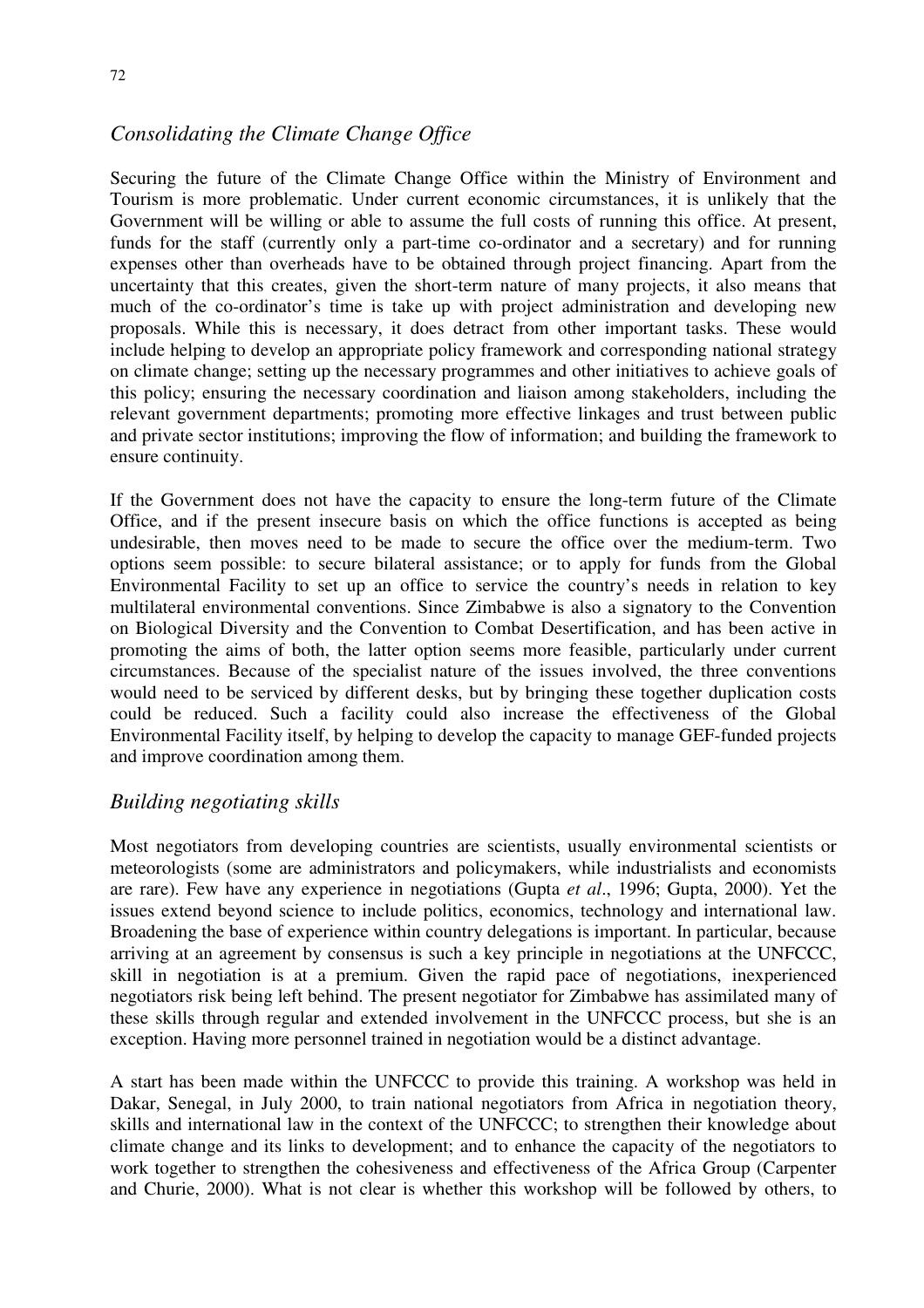build capacity incrementally. Many participants to the workshop called for this. Capacity building needs to move from being project- to programme-based.

## *Enhancing and maintaining capacity*

The importance of capacity-building and the transfer of technology to developing countries has been emphasised repeatedly both at the Conference of Parties and in sessions of the Subsidiary Body for Implementation. It is also a priority for Zimbabwe (see the policy statement by the Zimbabwe Minister of Mines, Environment and Tourism to COP 5). The UNFCCC has produced a list of capacity-building needs of developing country parties based on a submission by the Gambia on behalf of the Group of 77 and China (see document FCCC/CP/1999/6/Add.1). Among the needs listed, the following would seem to be most pressing for Zimbabwe:

- Skills in project identification, formulation and design.
- Skills in identifying and assessing relevant technologies for climate-change mitigation and economic development.
- Analysis of constraints on the transfer of technology.
- CDM demonstration projects in which capacity can be developed in an active learning environment, including the capacity to assess project costs and risks.
- Development of criteria and indicators for sustainable development.
- Strengthening key relevant academic and research institutions and non-governmental organisations.
- Studies designed to build capacity to detect and assess climate change, climate variability, climate-change impacts, vulnerability, and other technical issues associated with the identifying and implementing adaptation and mitigation measures.
- Skills in policy analysis and policy formulation.
- Integration of climate-change policies into national development strategies and plans.
- Public awareness programmes, including the development and production of appropriate educational materials.

This list is not comprehensive; there are many other lesser requirements. Although some of these skills already exist within the country, there are simply not enough persons with the necessary knowledge, ability and interest, nor the establishment to support and sustain them at present. Some programmes are already under way to build this capacity.

Early initiatives by various UN agencies (UNDP, UNEP, UNITAR *etc*.), focused mainly on building the capacity to address climate change issues and, particularly, servicing the needs of the Convention (*e.g.* preparation of the Initial National Communication to the UNFCCC). Likewise, the current focus of the UNFCCC sub-programme on Non-Annex I Implementation is providing technical support to non-Annex I countries to help them build the capacity to prepare their national communications, particularly the inventory of emissions. The programme also includes assistance for, and follow-up negotiations on, possible procedures to be used in preparing and evaluating these national communications, and support on matters related to the operation of the financial mechanisms. In this regard, Decision 8/CP.5 from COP 5 mandated the Consultative Group of Experts (CGE) to hold three regional workshops annually one each in Asia, Africa, and Latin America and the Caribbean, aimed at improving the national communications from non-Annex I Parties to the UNFCCC. (The first regional workshop, for Latin America and the Caribbean region, was held in Mexico City, Mexico, from 8 to 12 May 2000. A similar workshop for Africa is planned for 2001.)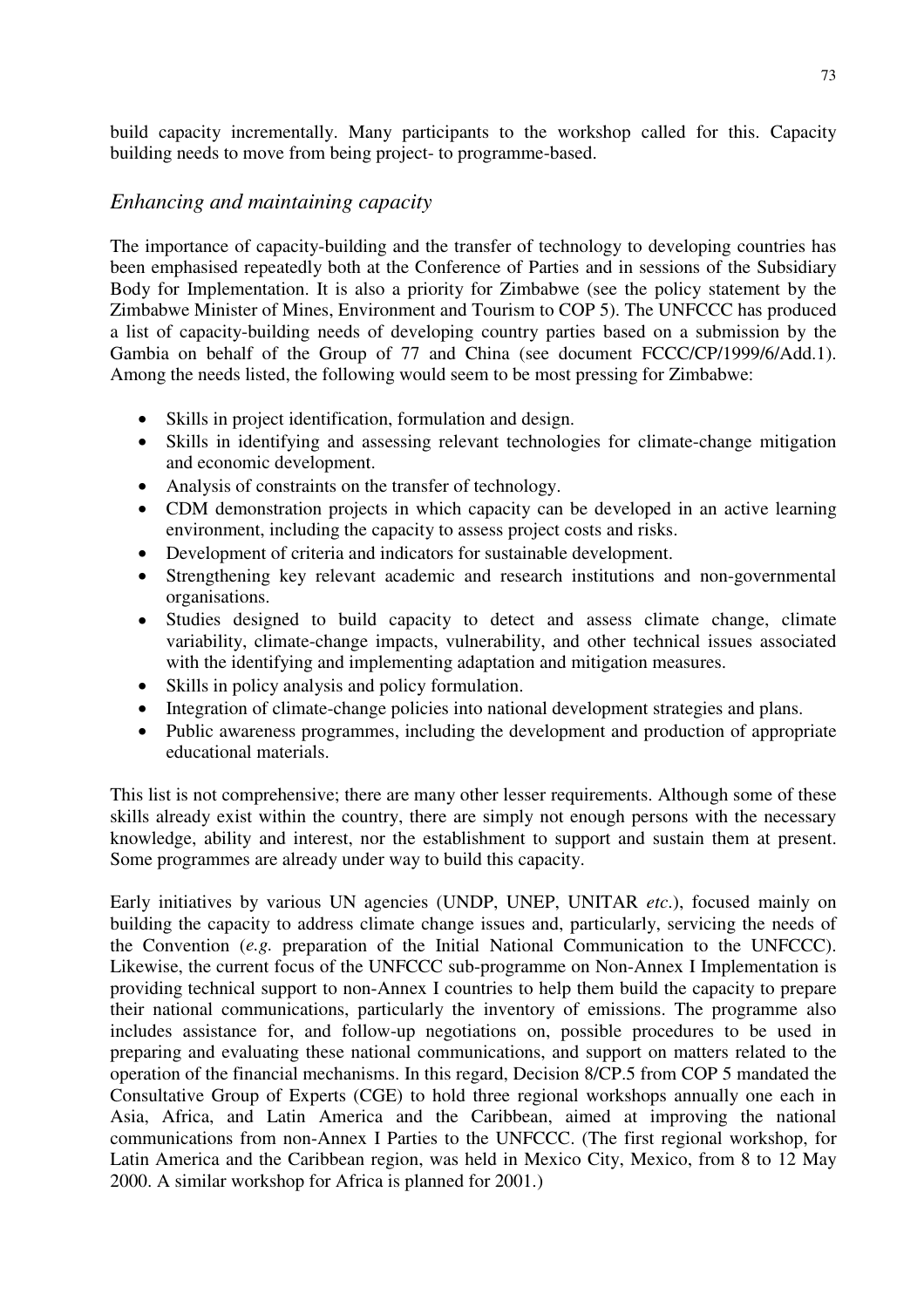For developing countries to be able to contribute more effectively to climate-change mitigation overall, the UNFCCC consultative process and machinery needs to go beyond this, however. For example, the current guidelines for preparing initial national communications (decision 10/CP.2, annex) do not provide the necessary framework for assessing the impacts of climate change, nor sufficient guidance on how to decide what are the most appropriate adaptation measures or response strategies and how best these can be integrated into the national planning process. The focus on national inventories of greenhouse gas emissions needs to be balanced with concern for how this information can be used to decide on which policies and measures can be pursued to reduce emissions and enhance carbon uptake, and what other information is needed in evaluating these options. As a basis for doing this, the national greenhouse gas emissions inventories are limited (Maya and Churie, 1995). The inventories focus on the sources and sinks of greenhouse gases. They provide no information on what factors influence emission rates within particular economic sectors, and therefore on what measures could be taken to reduce emissions. They also do not provide any basis for assessing how sensitive different target sectors might be to particular interventions. The techniques, databases and capacity to make these kinds of assessments needs developing.

The problem, however, is more than just building capacity. To be useful, the capacity has to be maintained and extended. In many cases there are no supporting national programme, or the programmes are short-lived. Thus many of the gains are ephemeral: people receive training but soon move on to doing other things because there are no posts, formal responsibilities or supporting infrastructure through which they can consistently exercise their newly acquired skills. In some instances, there may be no suitably qualified or appropriate persons to take up the opportunities presented by these initiatives. As one respondent put it: "What capacity can they build if the people are not there?" Thus there are broader structural limitations: there must more than one or two people working part time on climate change and related issues, and there must be the necessary infrastructure to support them.

## **5.4 Links to poverty reduction**

Almost none of the current activities on climate change within Zimbabwe have any direct links to poverty reduction. Only one AIJ Pilot Phase project has been secured, and one other is being considered. Little technology has been transferred, so there are no discernible benefits yet in terms of economic growth and increased employment. Zimbabwe currently opposes the inclusion of carbon-sink projects in the CDM, yet an argument could be made that such projects have the greatest immediate potential to deliver benefits direct to local communities. In essence, people would be paid to grow and protect trees.

There are a number of concerns within Zimbabwe about carbon sink projects. People use forests and woodlands in Africa in multiple ways. Local communities could be disadvantaged if they were to be prevented from using the forests as they have always done. Given the relative shortage of fertile land in communal areas, these projects could compete with other forms of land use, especially agriculture. Much of that land is communally owned, and considerable transaction costs could be incurred in reaching agreement on the form and function of such projects in a given area. Moreover, there is concern that investors, out of ignorance, could insist on inappropriate management regimes for these carbon-sink forests. The low rates of tree growth could mean that many countries in Africa, especially in the more arid zones, would be unlikely to benefit from such projects as potential investors would be deterred by the slow and uncertain rates of carbon sequestration. This raised concern about equity in the distribution of benefits through the CDM. There is also a concern that if Annex I Parties can get carbon-offset credits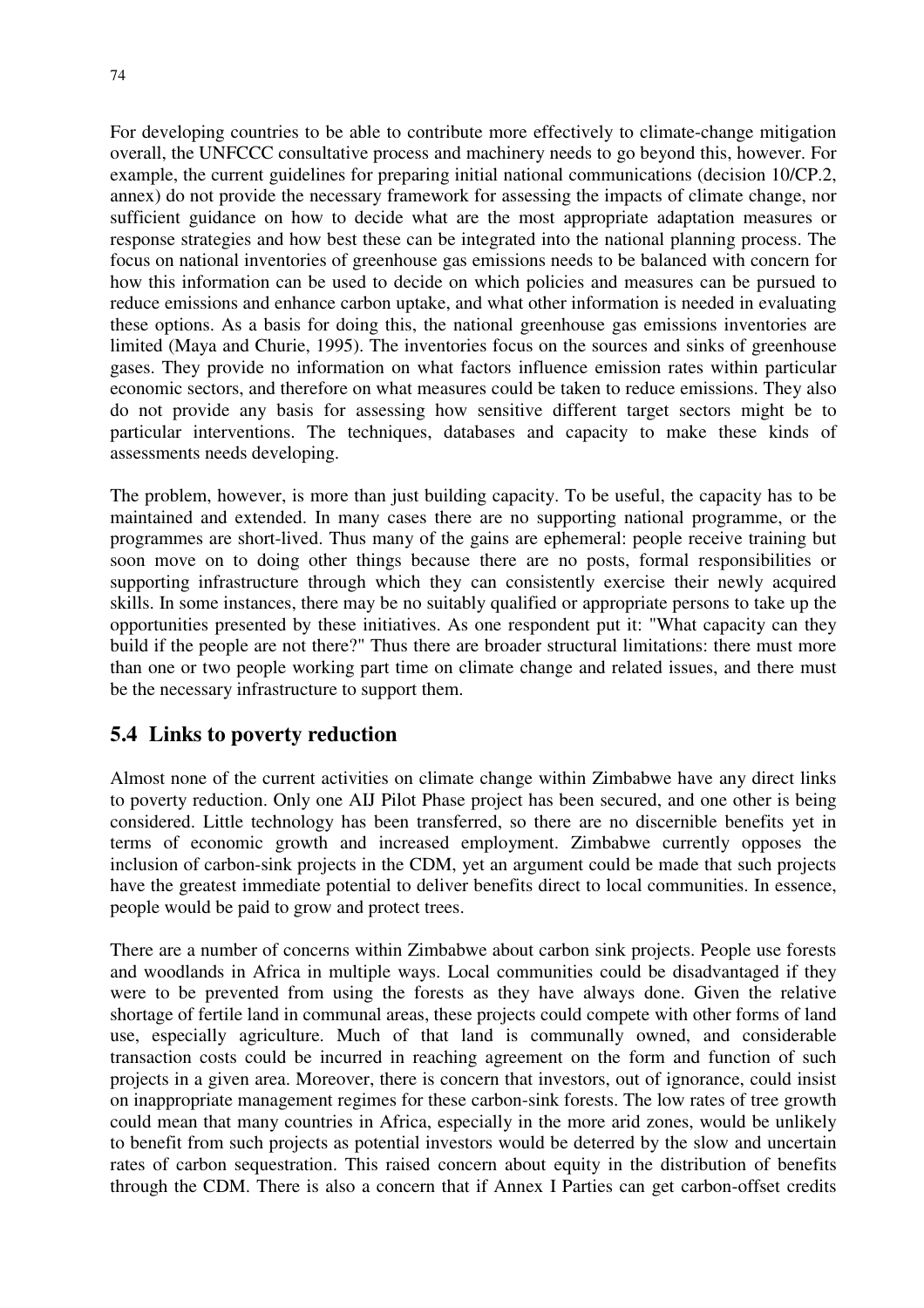75

from investing in carbon-sink projects, they would be less inclined both to take measures to reduce domestic emissions, and to consider projects involving the transfer of technology to reduce future emissions in developing countries. Above all, what these concerns highlight is the lack of information about the carbon-sink projects under the CDM: How will these project function? How will credits be assigned? Who will benefit and how? More information is needed it enable people to make rational decisions about the potential for different kinds of CDM projects to enhance livelihoods and contribute to alleviating poverty.

One aspect of poverty that needs more attention is that of vulnerability, particularly in relation to the impacts of climate variability and change on agricultural production, food security and macro-economic performance. Zimbabwe hosts the SADC Regional Drought Monitoring Centre, as well as the Southern African office of the USAID-funded Famine Early Warning System, which provide short- and medium-term projections of the likelihood of drought and assessments of food production and shortfalls. While neither these offices were set up in the framework of the UNFCCC, they represent part of the larger global response to the issues of climate variability, climate change, human vulnerability and poverty. The information, knowledge and experience of personnel in these organisations should be used to help define more precisely how Zimbabwe's ongoing involvement with the UNFCCC could contribute to addressing issues of vulnerability and poverty. The Climate Change Office is the obvious institution to initiate such discussions.

The overriding need is for a more integrated national programme on climate change, in which the different elements link more clearly on one side to national development policies and programmes, particularly those aimed at alleviating poverty in different ways, and on the other side to international programmes intended to mitigate human impacts on the global climate system. Such linkages would enable the global programmes to make a more direct contribution to sustainable development and thereby to the processes that influence emissions. They would also enable Zimbabwe's negotiators to project the country's development assistance needs more precisely. The challenge is to access and organise the necessary human, financial and other resources to carry this out.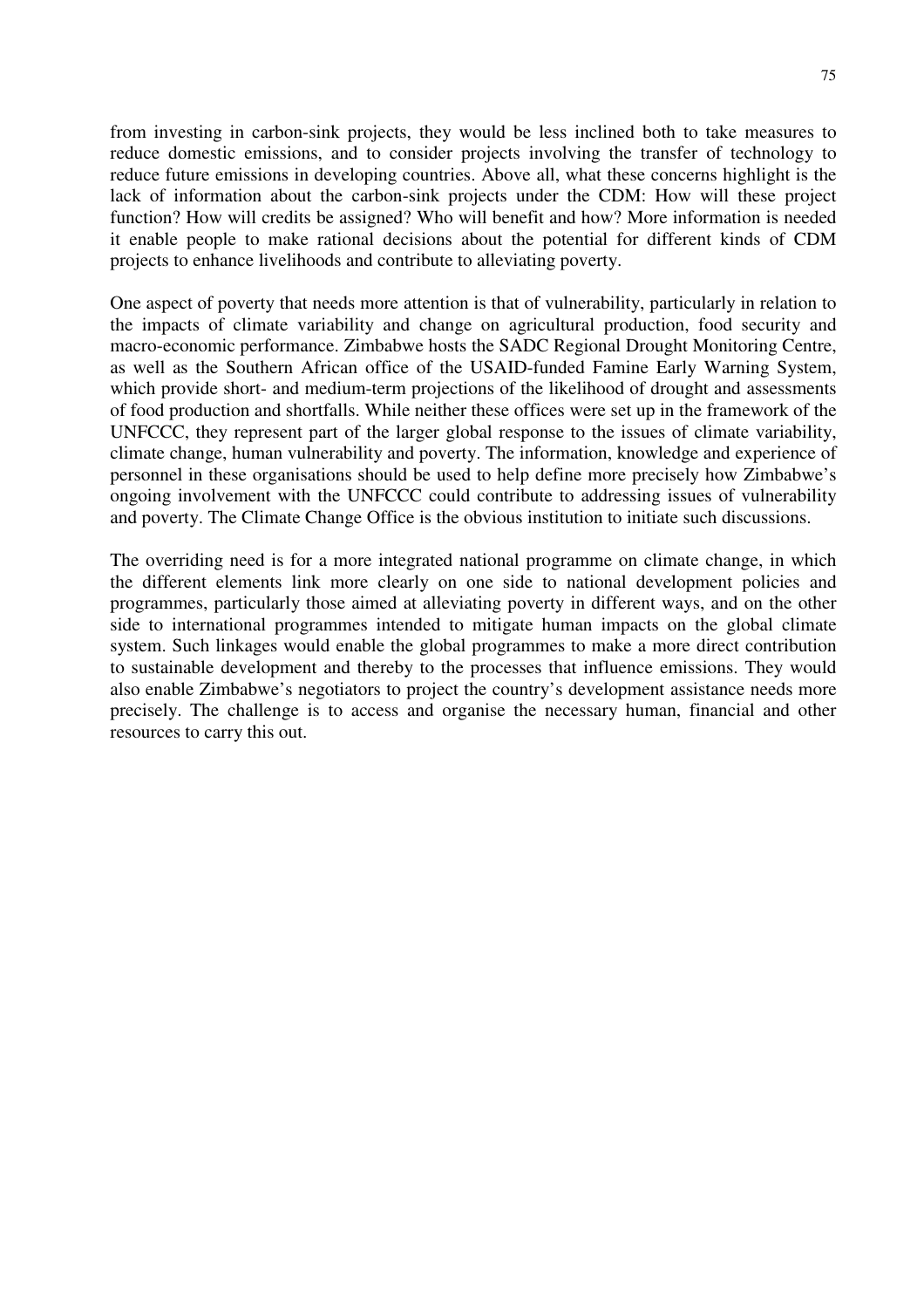## **6. References**

Anon. (1998) 'The Clean Development Mechanism and Africa'. Report from a Regional Workshop on New Partnerships for Sustainable Development: The Clean Development Mechanism under the Kyoto Protocol, Accra, Ghana, 21-24 September 1998. UNEP Collaborating Centre on Energy and Environment, Roskilde, Denmark.

Botchwey, K., Collier, P., and Gunning, J.W. (1998) 'External Evaluation of the Enhanced Structural Adjustment Facility'. International Monetary Fund, Washington DC (cited in UNDP, 1998).

Campbell, B., Frost, P.G.H., Goebel, A., Standa-Gunda, W., Mukamuri, B., and Veeman, M. (2000)'A conceptual model of woodland use and change in Zimbabwe'. *International Tree Crops Journal*, 10: 347-366.

Carpenter, C. and Churie Kallhauge, A. (2000) 'Climate Change Capacity Project-Africa'. Report of a workshop, July 12-21, 2000, Dakar, Senegal. IISD and ENDA Tiers-Monde. International Institute for Sustainable Development, Winnipeg, Canada.

Cavendish, W. (1997) 'The Economics of Natural Resource Utilisation by Communal Area Farmers of Zimbabwe*'*. PhD thesis, University of Oxford, U.K.

Central Statistical Office (CSO) (1994) 'Census 1992. Zimbabwe National Report'. Government of Zimbabwe, Central Statistical Office, Harare, Zimbabwe.

Chenje, M., Sola, L., and Paleczny, D. (eds) (1998) 'The State of Zimbabwe's Environment 1998'. Government of the Republic Zimbabwe, Ministry of Mines, Environment and Tourism, Harare, Zimbabwe.

Chitauro, F. (1998) 'Zimbabwe Government's position on poverty reduction'. In: UNDP (1998) *Zimbabwe Human Development Report 1998. Zimbabwe*, pp. 8-9. United Nations Development Programme, Poverty Reduction Forum and Institute of Development Studies, University of Zimbabwe, Harare.

Clarke, J., Cavendish, W., and Coote, C. (1996) 'Rural households and miombo woodlands: use, value and management.' In: B. Campbell (ed.) *The Miombo in Transition: Woodlands and Welfare in Africa*, pp. 101-135. Centre for International Forestry Research, Bogor, Indonesia.

Corbett, J.D., Collis, S.N., Bush, B.R., Muchugu, E.I., Jeske, R.Q., Burton, R.A., Martinez, R.E., White, J.W., and Hodson, D.P. (1999). 'Almanac Characterization Tool: A resource base for characterizing agricultural, natural, and human environments' Texas Agricultural Station, Texas A&M University System, Blackland Research Centre Report 99-06, documentation and CDROM.

CSO (1980-2000) 'Quarterly Digest of Statistics'(various). Central Statistical Office, Harare, Zimbabwe.

CSO (1987) 'Statistical Yearbook 1987'. Central Statistical Office, Harare, Zimbabwe.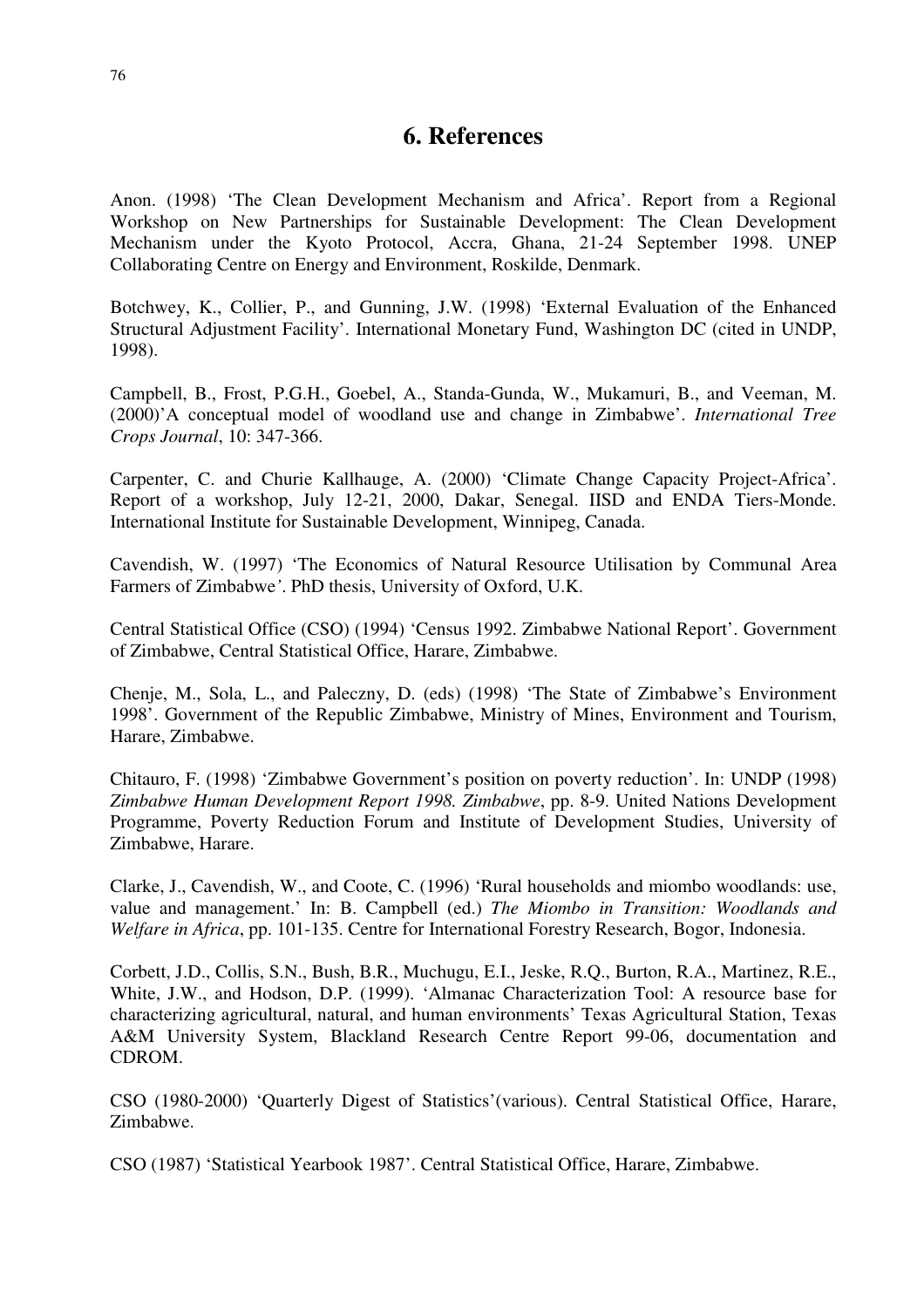CSO (1989) 'Statistical Yearbook 1989'. Central Statistical Office, Harare, Zimbabwe.

CSO (1994) 'Census 1992. Zimbabwe National Report' Central Statistical Office, Harare, Zimbabwe.

Department of Meteorological Services (1977) 'Mean Rainfall in Rhodesia'. Rainfall Handbook Supplement 8, Department of Meteorological Services, Salisbury (now Harare), Rhodesia (now Zimbabwe).

Department of Meteorological Services (1994) 'Zimbabwe's vulnerability to climate change*'.* UNFCCC Fact Sheet 128 (see http://www.unfccc.int/resource/ccsites/fact/fs128.htm)

Drought Relief Programme (1993a) 'A Statistical Overview of Department of Social Welfare Drought Relief Operations, 1982-93: Masvingo Province.' Department of Social Welfare, Ministry of Public Service, Labour, and Social Welfare, Government of Zimbabwe, Harare.

Drought Relief Programme (1993b) 'A Statistical Overview of Department of Social Welfare Drought Relief Operations, 1982-93 Matabeleland South Province.' Department of Social Welfare, Ministry of Public Service, Labour, and Social Welfare, Government of Zimbabwe, Harare.

Environment Research Coordinating Committee (1998) 'Strategic Directions for Environmental Research in Zimbabwe'. Institute of Environmental Studies, UZ, Harare, Zimbabwe.

Forestry Commission (1996) 'Vegetation Cover Map of Zimbabwe'. Forestry Research Centre, Harare, Zimbabwe.

Frost, P.G.H. and Mandondo, A. (1999) 'Emerging issues in natural resource management in semi-arid production systems'. IES Working Paper 12, 18 pp.

Gore, C., Katerere, Y. and Moyo, S. (eds) (1992) 'The Case for Sustainable Development in Zimbabwe. Conceptual Problems, Conflicts and Contradictions.' Report prepared for the United Nations Conference on Environment and Development (UNCED), Rio de Janeiro, June 1992. ENDA-Zimbabwe and ZERO, Harare, Zimbabwe.

Government of Zimbabwe (1998) 'ZIMPREST: Zimbabwe Programme for Economic and Social Transformation 1996-2000'. Government Printer, Harare, Zimbabwe.

Government of Zimbabwe (2000) 'Zimbabwe Millennium Economic Recovery Programme'. Working Draft/Rev 5, 4 February 2000. Government of the Republic of Zimbabwe, Harare. 81 pp. Typescript.

Gupta, J. (2000). '"On behalf of my delegation,…" A Survival Guide for Developing Country Negotiators.' CD-ROM. Centre for Sustainable Development in the Americas and the International Institute for Sustainable Development with the Climate Change Network ( http://www.cckn.net/ )

Gupta, J., Maya, R.S., Kuik, O., and Churie, A.N. (1996) 'Overview of results from national consultation on Africa & JI'. In: R.S. Maya and J. Gupta (eds), *Joint Implementation: Carbon Colonies or Business Opportunities?* pp. 43-61. Southern Centre for Energy and the Environment, Harare, Zimbabwe.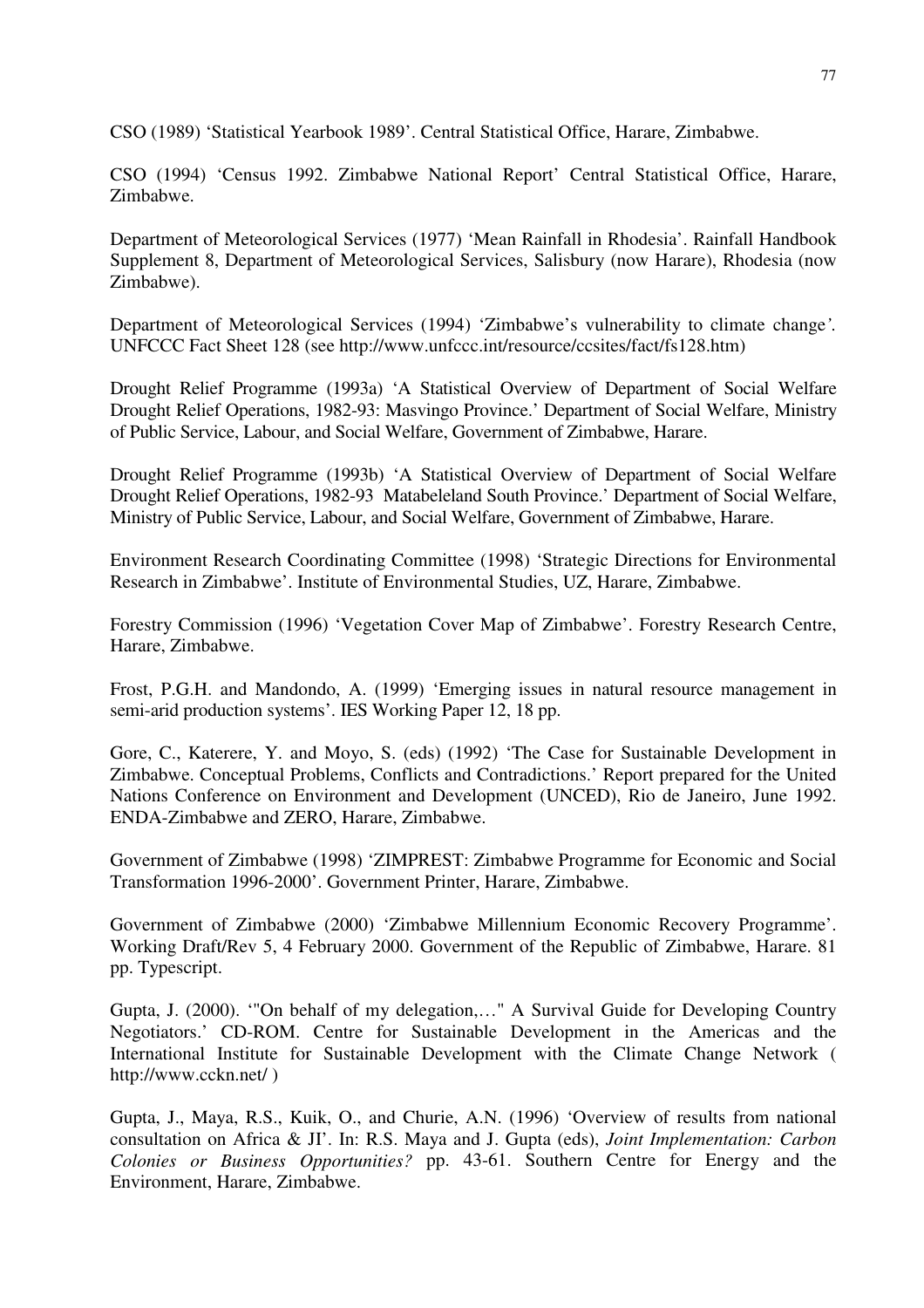Hulme, M. (ed.) (1996) 'Climate Change and Southern Africa: An Exploration of Some Potential Impacts and Implications for the SADC Region'*.* A Report Commissioned by WWF International and Co-ordinated by the Climate Research Unit, University of East Anglia, Norwich, UK.

Kuik, O. and Gupta, J. (1996) 'Perspectives on Africa and the global debate on joint implementation'. In: R.S. Maya and J. Gupta (eds), *Joint Implementation: Carbon Colonies or Business Opportunities?* pp. 2-19. Southern Centre for Energy and the Environment, Harare, Zimbabwe.

Kunjeku, E., Frost, P.G.H., Nabane, N., Murwira, H.K., Mushove, P., Chidziya, E., Gambiza, J., Mkwanda, R., Semwayo, D.T. and Bond, I. (1998). 'Research, inventory and monitoring'. In: M. Chenje, L. Sola and D. Paleczny (eds), *The State of Zimbabwe's Environment 1998*, pp. 311-403. Government of the Republic of Zimbabwe, Ministry of Mines, Environment and Tourism, Harare, Zimbabwe.

Kureya, T. (1997) 'Activities Implemented Jointly (AIJ) or Joint Implementation (JI): Carbon Colonies or Business Opportunities?' Document on the Zimbabwe UNFCCC Website Document on the Zimbabwe UNFCCC Website (http://www.unfccc.int/ resource/ccsites/zimbab/activity/jointly.htm)

Lenhart, S., Huq, S., Mata, L.J., Nemesova, I., Toure, S., and Smith, J.B. (eds) 'Vulnerability and Adaptation to Climate Change: a Synthesis of Results from the U.S. Country Studies.' U.S. Country Studies Program, Kluwer, Norwell, MA, USA.

Magadza, C. (1994) 'Climate change: some likely multiple impacts in southern Africa'. *Food Policy*, 19: 165-191.

Makadho, J.M. (1996) 'Potential effects of climate change on corn production in Zimbabwe'. *Climate Research*, 6: 147-151.

Marongwe, D.A. and Milne, G.R. (1993) 'Environmental Sustainable Development Objectives and Environmental Priorities in Zimbabwe'. Government of the Republic of Zimbabwe, Ministry of Environment and Tourism, Working Paper 001-93, Harare, Zimbabwe.

Matarira, C.H., Kamukondiwa, W., Mwamuka, F.C., Makadho, J.M., and Unganai, L.S. (1996) 'Vulnerability and adaptation assessments for Zimbabwe'. In: S. Lenhart, S. Huq, L.J. Mata, I. Nemesova, S. Toure and J.B. Smith (eds) *Vulnerability and Adaptation to Climate Change: a Synthesis of Results from the U.S. Country Studies*, pp. 129-140. U.S. Country Studies Program, Kluwer, Norwell, MA, USA.

Maya, R.S. (1994) 'Joint Implementation. Cautions and Options for the South'. Southern Centre for Energy and the Environment, Harare, Zimbabwe.

Maya, R.S. and Churie, A. (1995). 'Strategic Approach to Joint Implementation. Perspectives for Developing Countries'. Southern Centre for Energy and the Environment, Harare, Zimbabwe.

Maya, R.S. and Gupta, J. (eds) (1996) 'Joint Implementation: Carbon Colonies or Business Opportunities?*'* Southern Centre for Energy and the Environment, Harare, Zimbabwe.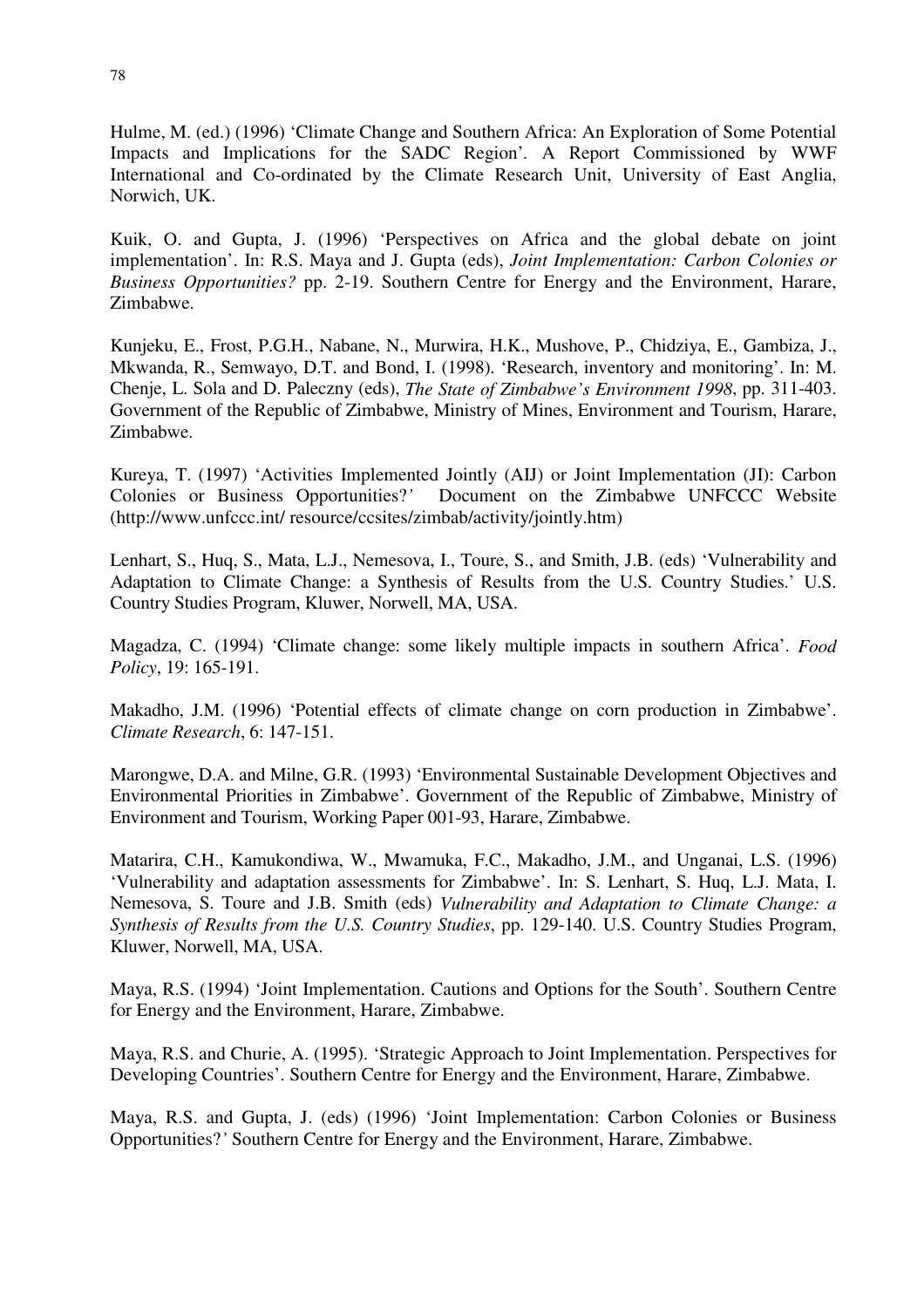Ministry of Labour, Public Service and Social Welfare. (1995). 'Poverty Assessment Report'. Government Printer, Harare, Zimbabwe.

Ministry of Mines, Environment and Tourism. (1998a). 'Zimbabwe's Initial National Communication on Climate Change.' Government of Zimbabwe, Ministry of Mines, Environment and Tourism, Harare, Zimbabwe.

Ministry of Mines, Environment and Tourism. (1998b). 'Environmental Law Reform: the Way Forward'. Government of Zimbabwe, Ministry of Mines, Environment and Tourism, Harare, Zimbabwe.

Ministry of Mines, Environment and Tourism (2000). 'Draft Environmental Management Bill'. Government of Zimbabwe, Ministry of Mines, Environment and Tourism, Harare, Zimbabwe.

National Economic Planning Commission (1997) 'Vision 2020. Zimbabwe Vision 2020 and Long-term Development Strategies'. Draft dated 5 December 1997. Government of the Republic of Zimbabwe, Harare, Zimbabwe.

Poverty Reduction Forum and Friedrich Ebert Stiftung (2000) 'Seminar on the Millennium Economic Recovery Programme.' 30<sup>th</sup> May 2000, Bronte Hotel, Harare, Zimbabwe. Poverty Reduction Forum, Institute of Development Studies, University of Zimbabwe, Harare. 51 pp. Typescript.

SADC/IUCN (2000) 'Conclusions and Recommendations from the  $1<sup>st</sup>$  Consultative Meeting of the Southern African Development Community (SADC) on Climate Change'*, 20 October 2000, Gaborone, Botswana*. Mimeograph, 3 pp. SADC, Gaborone, Botswana.

Saner, R. (2000) 'The Expert Negotiator'. Kluwer Academic Publications, The Hague (cited by Gupta, 2000).

SARDC-IMERCSA, no date. 'Focus on Environmental Law: #3 The United Nations Framework on Climate Change.' Communicating the Environment Programme, Southern African Resource and Documentation Centre – India Musokotwane Environment Resource Centre for Southern Africa, Harare, Zimbabwe, 10 pp.

Schulze, R.E., Kiker, G.A., and Kunz, R.P. (1993) Global climate change and agricultural productivity in southern Africa. *Global Environmental Change*, 3: 330-349.

Schulze, R.E.. Kiker, G.A., and Kunz, R.P. (1996) 'Global climate change and agricultural productivity in southern Africa: thought for food and food for thought'. In: T.E. Downing (ed.) *Climate Change and World Food Security*, pp. 421-447. Springer-Verlag, Heidelburg, Germany.

Sibanda, A. (2000) 'The Millennium Economic Recovery Programme (MERP): Focus on Poverty and Human Development Issues.' Paper presented at the Seminar on the Millennium Economic Recovery Programme. 30<sup>th</sup> May 2000, Bronte Hotel, Harare, pp. 41-51 (Typescript). Poverty Reduction Forum, Institute of Development Studies, University of Zimbabwe, Harare.

Tyson, P.D. (1991)' Climatic change in southern Africa: past and present conditions and possible future scenarios'. *Climatic Change*, **18**: 241-258.